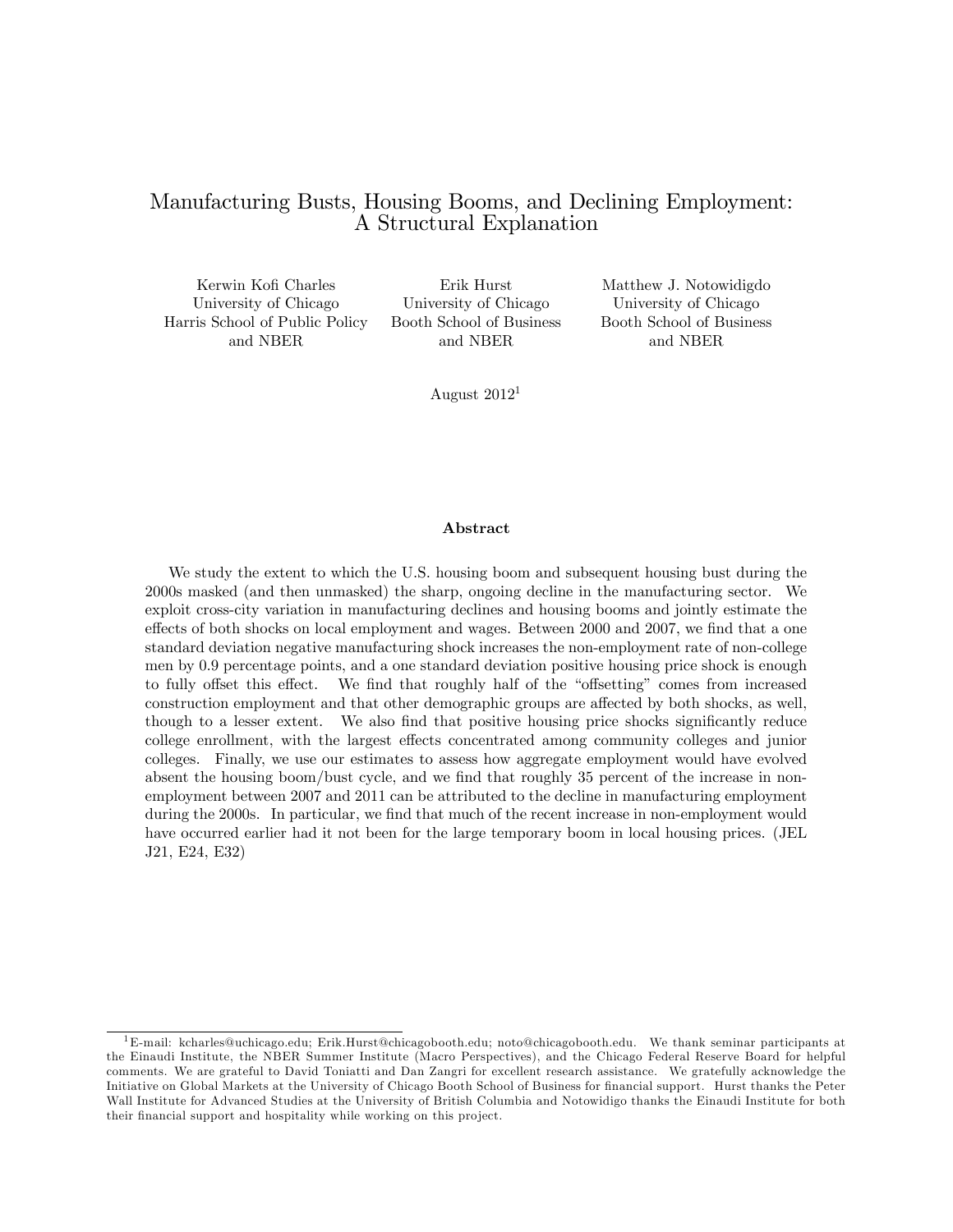## 1 Introduction

The dramatic decline of the manufacturing sector that began in the 1970s has accelerated through the 2000s. Between 2000 and 2007, manufacturing employment declined by 3.5 million jobs within the United States. This is compared to a loss of 1.8 million manufacturing jobs between 1980 and the late 1990s.<sup>2</sup> Previous research has established a relatively sharp negative relationship between the sectoral decline in manufacturing and wage and employment outcomes for men, particularly for men without a college degree (a group we label as "non-college men" throughout the paper).<sup>3</sup> However, from 2000-2007 and from 2007-2011, this negative relationship departed from what might have been predicted based on the historical pattern. Such a dramatic decline in manufacturing employment during the early 2000s might have been expected to cause massive increases in non-employment and reductions in wages for non-college men. In fact, non-employment rates for prime-aged, non-college men increased by 2:8 percentage points during this period, and their median wages stabilized and slightly increased after decades of consistent decline. By contrast, between 2007 and 2011, manufacturing employment fell by about 2.5 million jobs, while the non-employment rate of non-college men surged by 8.6 percentage points, a change that was much *larger* than might have been predicted from the historical relationship between manufacturing changes and employment outcomes.<sup>4</sup>

This paper argues that the sectoral decline in manufacturing between 2000 and 2007 would have otherwise lowered employment and wages of non-college workers (and possibly others), but these adverse effects were obscured by the employment opportunities associated with the unprecedented boom in the housing market during this time period, when house prices rose nationally by nearly 37%. The collapse of the housing market between 2007 and 2011 – during which almost all of the price gains from the boom were erased – removed from the economy the employment opportunities associated with the preceding boom. Moreover, non-college workers were now confronted with a labor market where there was much less demand for their skills than there had been at the start of the housing boom, due to the continuing decline in manufacturing between 2000 and 2011. In this sense, the housing bust "unmasked" the effects of the ongoing decline in manufacturing employment.

The temporary boom and bust cycle in the housing market could have independently affected the employment opportunities of non-college workers through a number of channels. For example, changes in household wealth associated with house price variation likely changed households' consumption of goods and services provided by those workers.<sup>5</sup> Perhaps a more direct channel, though, is the change in construction activity caused by changes in the housing market. Figure 1 uses data from the Current Population Survey (CPS) to

 $2$ Data from the U.S. Bureau of Economic Analysis. The role that China played in explaining the sharp decline in manufacturing employment within the U.S. during the 2000s was recently examined by Autor et al. (2012).

 $3$  See Bound and Holzer (1993) for analysis of the labor market effects of manufacturing decline in the 1970s and 1980s.

<sup>4</sup> Changes in non-employment for non-college men were large relative to those among college men during the latter part of the 2000s but were nearly identical during the 2000-2007 period.. The non-employment gap between prime-aged men without and with a college degree, which had been basically flat or growing very slightly since the late 1990s, nearly doubled after 2007, jumping to 16 percentage points.

 $5$  See Mian and Sufi (2012) for a discussion and evidence of this mechanism.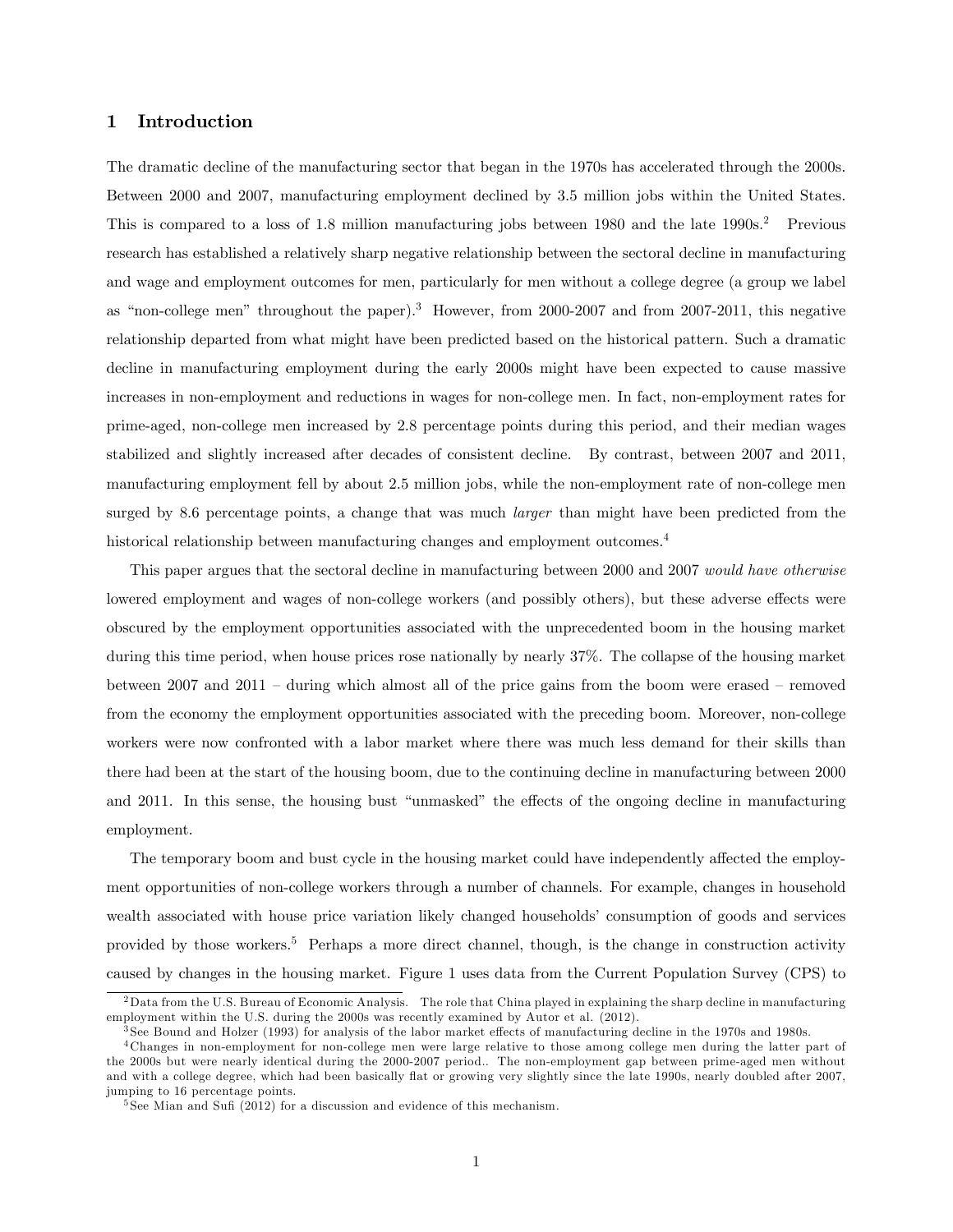plot the share of all non-college men employed in manufacturing and construction.<sup>6</sup> The figure provides suggestive evidence regarding the masking and unmasking effect of the boom and bust in housing when coupled with a persistent, ongoing decline in the manufacturing sector. The patterns are all the more striking because construction is only *one* mechanism by which a housing market boom or bust affects labor market outcomes for these men; in fact, our main results suggest that increased construction employment is responsible for roughly half of the overall change in employment in response to the housing boom, with the remaining employment response coming from other sectors.

The broken line in the Ögure, which plots the share of non-college men working in either manufacturing or construction, shows that these two sectors have historically jointly accounted for a very large fraction of the employment of these men. In 1979, 37 percent of non-college men worked in one of these two sectors, and more than 20 percent continue to work in these sectors in 2010.<sup>7</sup> The share employed in manufacturing fell from 27 percent to 20 percent between 1977 and 1997, then from 20 percent to 15 percent between 1997 and 2007, and has continued falling after 2007. By contrast, construction employment among non-college men was constant at around 10 percent between 1977 and 1997, then increased to over 15 percent during the housing boom, before collapsing after the bust in housing in 2007. During the boom, higher employment from construction alone (ignoring any likely increase in the provision of local services from a housing wealth effect) sharply offset the employment declines from manufacturing for non-college men. When construction employment collapsed between 2007 and 2011, there was a dramatic change in the sum of employment in construction and manufacturing, as the accumulated losses from manufacturing, which had been masked by construction during the housing boom, were exposed.

In this paper, we formally investigate how the decline in manufacturing and the housing boom and bust during the 2000s *separately* affected changes in non-employment and wages for non-college men. Determining separate effects for housing market changes and manufacturing decline allows to us to estimate how labor market outcomes would have evolved in response to one of these changes, had the other not occurred. In addition, producing these estimates allows us to provide a quantitative assessment of the size of the "masking"/"unmasking" phenomenon. We regard the housing boom and bust as inseparably linked parts of the same phenomenon; it is, for example, difficult to conceive of the bust without the preceding boom. We are therefore interested in understanding changes over the entire 2000-2011 period, not just the housing boom and housing bust periods.

Our analysis focuses on comparisons across metropolitan areas (MSAs). We exploit variation across MSAs during the 2000s in both the size of the manufacturing decline and in the size of the housing boom. Our primary

 $6$ We define the CPS sample more precisely later in the paper. Throughout, we treat prime-aged men as those between 21 and 55 (inclusive). Although we focus in this initial section on non-college men, we later examine the results for non-college women as well as men and women with at least a college degree.

 $^7$  Appendix Figure A1 shows the trend in median wages for non-college men between the late 1970s and 2010 using CPS data. The wages of non-college men is strongly correlated with the share of their employment in manufacturing plus construction. The simple correlation between the two series over the period depicted is 0.91.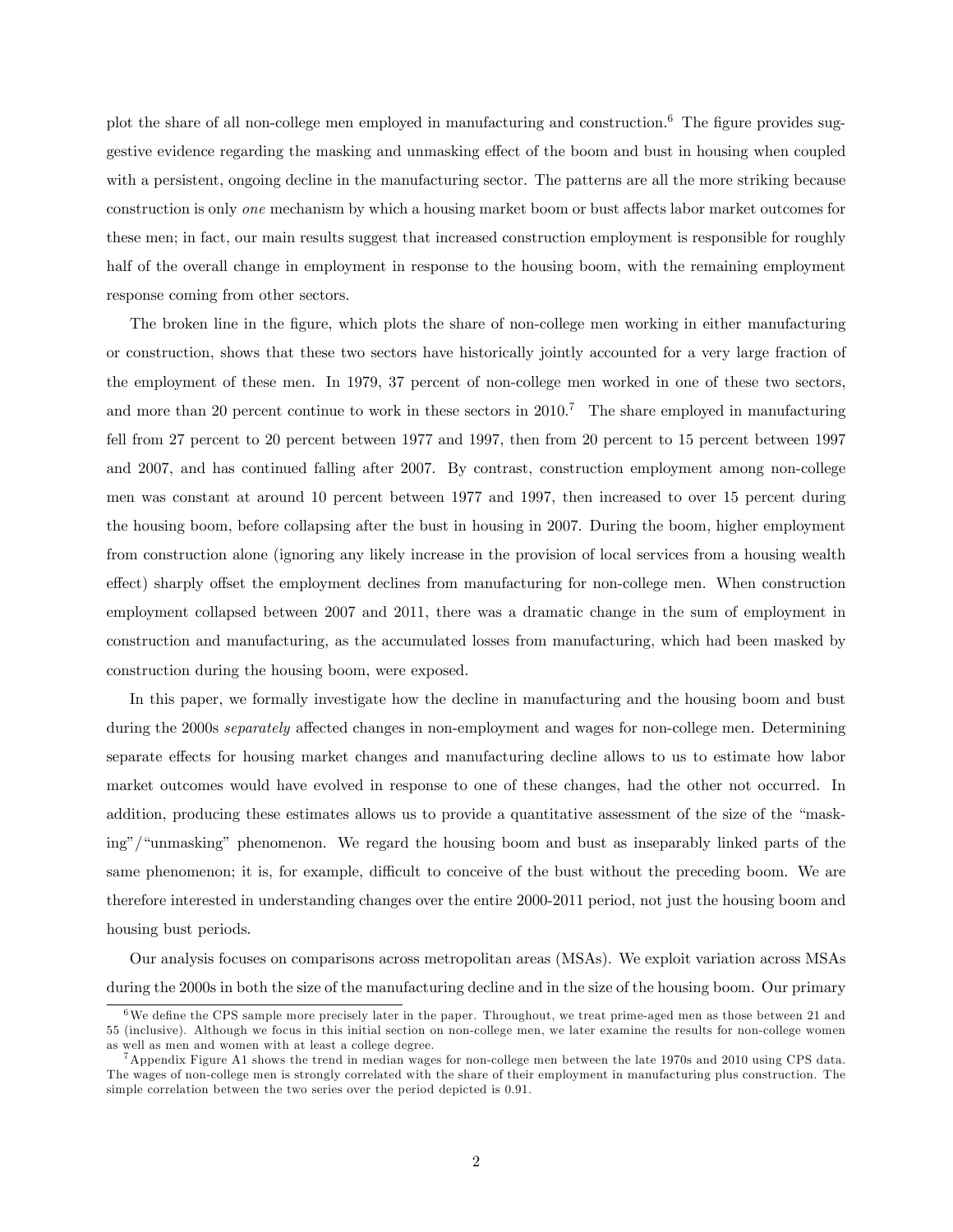estimation focuses on the period from 2000-2007 (prior to the 2008 recession). We use total manufacturing employment to proxy for the decline in manufacturing demand in an MSA. To isolate exogenous variation in MSA manufacturing labor demand that is derived from the long-term secular decline of the industry, we follow the widely-used procedure of Bartik (1991) and Blanchard and Katz (1992), and we instrument for changes in MSA manufacturing employment share using the interaction between an MSA's initial industry mix and national changes in industry employment within narrowly-defined manufacturing industries. The logic of the Bartik instrument we construct is that the national decline in the manufacturing sector differentially impacted MSAs based on the pre-existing importance of manufacturing in the area as measured by manufacturing share as well as pre-existing differences in specific manufacturing industries that experienced different trends over time. Consistent with previous work, the Bartik instrument strongly predicts changes in local manufacturing employment in our analysis. $8$ 

We use housing prices to proxy for housing market shocks in MSA. The house price within the MSA is a good proxy for housing market shocks in an MSA because key mechanisms by which housing sector shocks affect local labor market outcomes, such as increased construction activity or the provision of other goods and services because of an increase in household wealth, likely operate through house prices. Unfortunately, it is possible that not all observed variation in housing prices is exogenous with respect to unobserved determinants of labor market outcomes. In particular, variation in the housing price across MSAs might arise from different unobserved shocks either to sectors other than manufacturing or to workers' labor supply. Since these unobserved shocks may also directly affect labor market outcomes, the naive use of the housing price as a measure of the effect a housing shock may be biased. We therefore estimate Instrumental Variables  $(IV)$ models, in which we isolate exogenous variation in housing prices using pre-determined measures of the share of land that is available for development ("land availability") from Saiz (2010). We argue that the degree to which house prices respond to an increase in national demand for housing (perhaps due to increases in lending technology or changes in interest rate policy) should be a function of these topographic characteristics of the MSA. Importantly, this instrument is constructed based on pre-existing characteristics of the local labor market, which allows us to assume that any variation in housing boom captured by the instrument is plausibly uncorrelated with unobserved labor supply shifts during the housing boom. It is important to recognize that higher housing prices will lead to increased construction activity even in places where the supply of new construction is difficult, as house price increases cause households to tear-down, remodel, or renovate existing structures. Indeed, this is precisely what we document empirically, as the land availability instrument that we use in our analysis strongly predicts increases in both housing prices as well as construction employment

<sup>&</sup>lt;sup>8</sup>We are aware of the potential general equilibrium effects of a housing boom on manufacturing demand, and we acknowledge that these will not be captured by our research design. For example, if people feel richer from their increase in housing wealth, then spending on all goods - including manufactured goods - will increase. As we discuss in detail below, such general equilibrium effects will likely cause us to underestimate the extent to which we can account for the increase in non-employment between 2007 and 2011 due to declining manufacturing.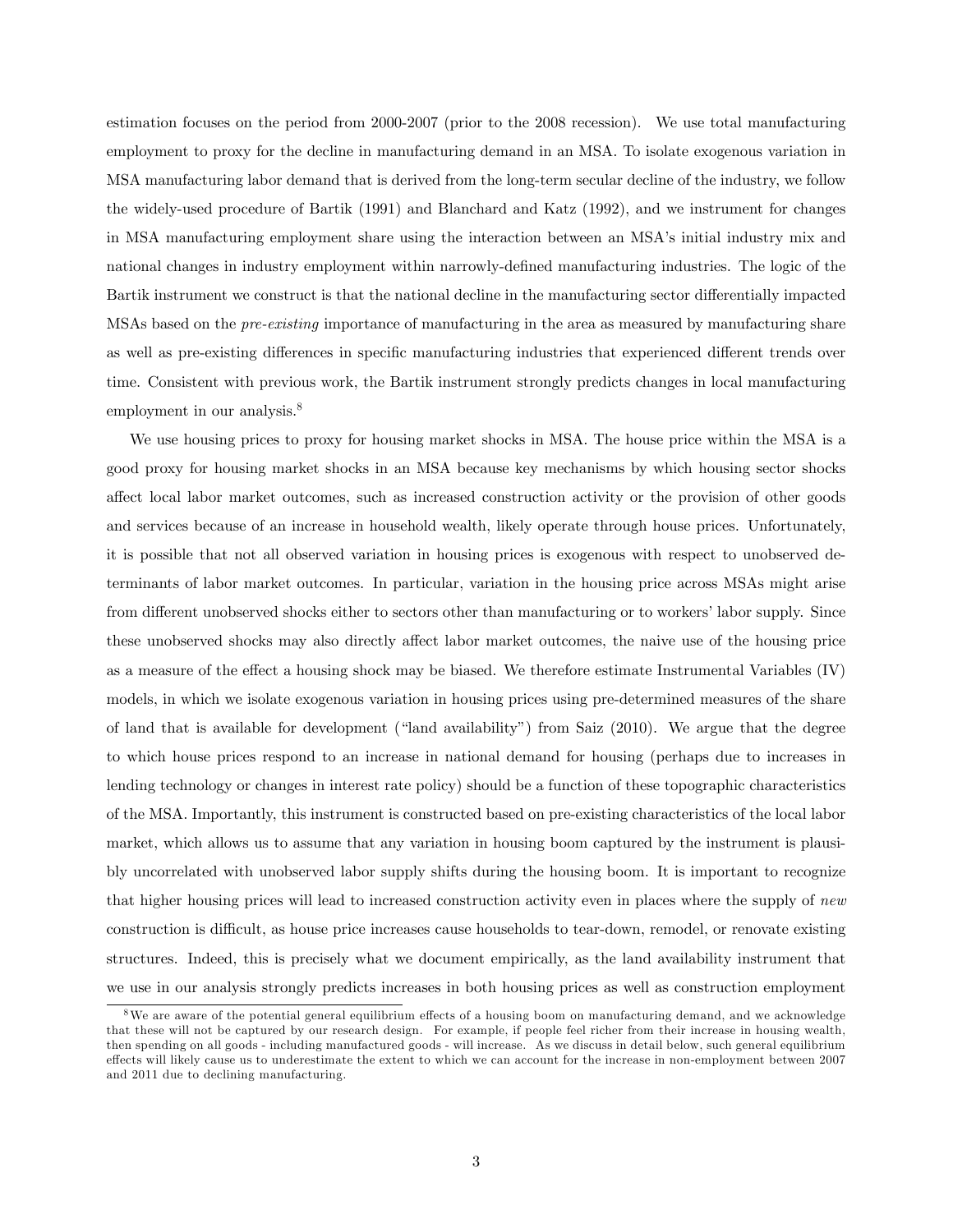within an MSA during the 2000-2007 period.<sup>9</sup>

Using OLS and IV models, we find that the predicted manufacturing bust during 2000-2007 in an MSA: (1) reduced actual manufacturing employment, (2) reduced construction employment, (3) decreased wages, (4) increased non-employment, and (5) decreased population. In particular, a one standard deviation increase in an MSAís predicted manufacturing bust led to a 0:9 percentage point increase in the non-employment rate for non-college men within the MSA during the 2000-2007 period. We find that a positive housing price shock during the 2000-2007 period: (1) had no effect on manufacturing employment, (2) increased construction employment, (3) increased non-manufacturing, non-construction employment, (4) increased wages, and (5) decreased non-employment. In particular, a one standard deviation increase in magnitude of housing boom led to a 1.0 percentage point decrease in the non-employment rate for non-college men, enough to fully ìo§setî the e§ects of an adverse manufacturing shock. Additionally, our estimates imply that roughly half of the non-employment effect resulting from a housing boom comes from increased construction employment, with the remainder comes from other sectors, such as local retail and services. While our estimates of labor market effects in response to the manufacturing and housing shocks are largest for non-college men, we also find significant (though smaller) effects for college-educated men and non-college women, as well. Lastly, we explore differences across different age groups, and we find similar effects of the housing boom for younger and older non-college men, though we find that the manufacturing shocks increase non-employment significantly more for older men.

Interestingly, the estimated effects of house price booms during the 2000-2007 period are very similar across our preferred OLS and IV specifications. This suggests that the variation in housing prices at the MSA level between 2000 and 2007 is not substantially confounded by unobserved labor supply shifts. Additionally, we show that almost all of the MSAs experiencing large house price increases during the 2000-2007 period experienced large decreases during the 2007-2010 period. This pattern helps reconcile our last set of empirical results, which show no evidence that a negative housing price shock during the 2007-2010 period significantly affected longer run changes in non-employment over the *entire* 2000-2010 time period. This contrasts sharply with our manufacturing results, which show lasting employment effects over the longer run. While the housing bust strongly predicts within-MSA changes in non-employment during 2007-2010, it does not predict longer run changes over the 2000-2010 time period, most plausibly because the housing bust "unmasked" non-employment growth that was suppressed by the housing boom that preceded it.

Using our preferred estimates of the responsiveness of non-employment and wages to the manufacturing and housing boom measures, we conduct a series of counterfactuals analyses. Specifically, we trace out how the non-employment rate in the U.S. would have evolved over the 2000-2007 period if the economy had not experienced a housing boom, extrapolating our local labor market estimates to the national context. We find that the non-employment rate for non-college men would have increased by an additional 1:3 percentage points

 $9$ This finding is consistent with recent findings in Mian and Sufi (2011) and Davidoff (2012).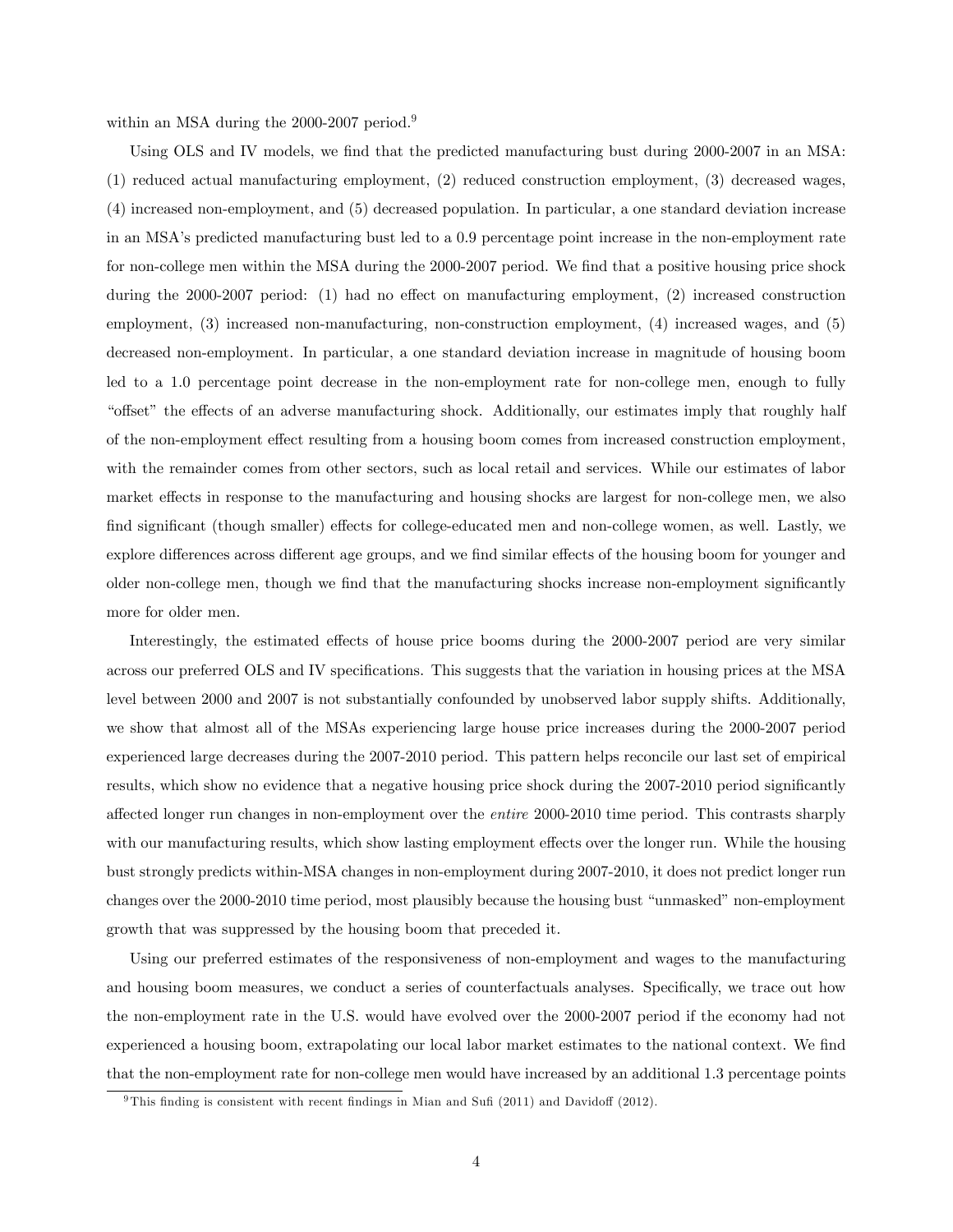between 2000 and 2007 in that hypothetical case. More importantly, we conclude that roughly 35 percent of the increase in non-employment for all groups in the U.S. between 2007 and 2011 can be attributed to the decline in manufacturing demand during the 2000s. The decline in manufacturing between 2007 and 2011 accounts for part of this, but a much larger portion can be attributed to the decline in manufacturing from 2000 to 2007 that was masked by the housing boom. Overall, we estimate that the decline in manufacturing explains roughly 45 percent of the overall increase in non-employment between 2000 and 2011.<sup>10</sup>

We believe that our results are relevant to the ongoing debate about whether there is a structural component to the current high levels of non-employment in the U.S. Despite much speculation by academics and policymakers, to our knowledge there is little research showing that structural factors explain a significant portion of current non-employment.<sup>11</sup> Most discussion of structural forces focuses on labor market mismatch, which empirically seems to account for little of current unemployment.<sup>12</sup> The structural forces that we highlight are inherently different than the mismatch mechanism, in that they exist in a standard labor market account where workers choose whether to work based on the market wage they command and their reservation wage. When the demand for their skills falls, wages fall and some workers choose to exit employment. These forces are an extension of the same phenomenon that has been occurring in the U.S. economy for the last thirty years, but which were obscured during the 2000s by a large, temporary boom-bust cycle in housing. We stress that we are not suggesting that cyclical forces do not play an important role with respect to high levels of non-employment in the U.S. Our estimate that 35 percent of the rise in non-employment between 2007 and 2011 is due to the secular decline in manufacturing that the U.S. economy experienced in the last decade implies that fully 65 percent of the non-employment rise could be due to cyclical forces, other structural forces (like mismatch), or to labor supply response from changing government policies.

Lastly, we conclude by investigating the relationship between housing booms and college enrollment, using the same local labor market strategy used to study wage and employment outcomes. This exercise is motivated by the striking patterns in Figure 2. This Ögure shows the share of men and women age 18-29 who have attended any college for the years 1980-2011 from the CPS, and alongside each data series is a gender-specific linear predictor estimated during 1980-1996 (the period before the housing boom) and extrapolated thereafter. Starting in 1997 when housing prices start to rise nationally, the college share begins to lag trend, and the lagging continues all the way until the housing bust begins, when both series begin to quickly revert back to trend. By 2007, the share of men who have attended any college lags trend by 2.2 percentage points, and for women the share lags by 3.4 percentage points. We find that our local labor market estimates are

 $10\,\text{We show that our results are not substantially affected by accounting for a migration response to the manufacturing and$ housing shocks. If anything, allowing for a migration response increases the estimated importance of the manufacturing shock in explaining the current levels of non-employment. Additionally, in section 5 below, we also discuss how other general equilibrium effects could affect our results. If anything, we argue that many of the relevant general equilibrium effects of the housing boom on manufacturing demand during the 2000-2007 period likely lead our results to be biased downwards.

<sup>&</sup>lt;sup>11</sup> See, for example, the recent op-ed in the Financial Times by Rajan (2012)(http://www.ft.com/cms/s/2/17166454-a366-11e1-988e-00144feabdc0.html#axzz1yjIeXK18), and a speech by Minneapolis Federal Reserve President Kotcherlakota (2010) (http://www.minneapolisfed.org/news\_events/pres/speech\_display.cfm?id=4525 #\_ftnref2).

 $12$  See, for example, Sahin et al.  $(2012)$ .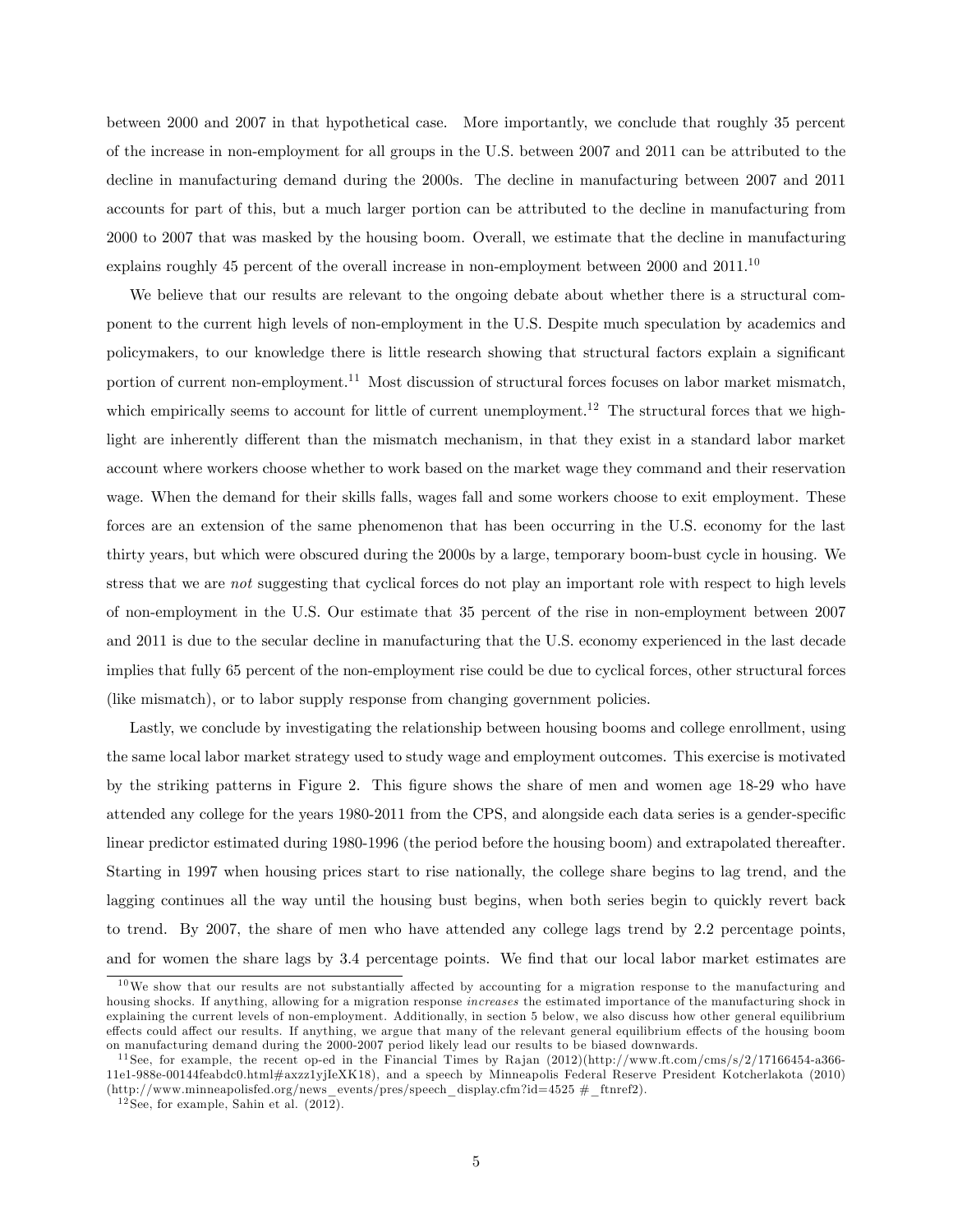broadly consistent with these time series trends. Using rich survey day on college and university enrollments, we show that local housing booms significantly reduce first-time undergraduate enrollment, with the largest effects concentrated among community colleges, junior colleges, and technical colleges. When we apply our local estimates nationally as was done in the counterfactual analyses for employment described above, our estimates can account for  $64\%$  of the "gap" (relative to trend) in 2007 for men and  $37\%$  for women.

The remainder of the paper proceeds as follows. In the next section we outline a simple model that will frame our empirical work. The model highlights the interaction between declines in labor demand in one sector (e.g., manufacturing) and cyclical booms and busts in labor demand in another sector (e.g., housingrelated sectors), and it provides intuition for the empirical results later in the paper. We outline the empirical framework in Section 3, describing our estimation equations and identification strategy. In Section 4, we discuss the data. This section discusses the predicted manufacturing measure and housing price changes - the proxies we use for manufacturing and housing market shocks. We present evidence showing that these proxies are high-quality measures of the shocks they are supposed to measure, and we also show how well each of the proxies are explained by plausibly exogenous instruments. In Sections 5-7, we present our main empirical results and in Section 8 we construct counterfactuals (based on our regression estimates) of how labor market outcomes would have evolved since 2000 had there been no boom and bust in the housing market. In Section 9, we explore how the sectoral shocks affected college enrollments, and we conclude in Section 10.

## 2 Conceptual Framework

#### 2.1 Setup

This section develops a stylized model of a local labor market. We use the model to provide simple intuition regarding the determinants of substitution elasticities across occupations and between employment and nonemployment. We consider an economy with workers who choose to work in one of three sectors. Two sectors  $(A \text{ and } B)$  are "employed" sectors, and the third sector  $(H)$  represents non-employment in the "home sector". In our specific empirical application below (which focuses on labor market outcomes for non-college men), sector A corresponds to the manufacturing sector (which is undergoing persistent decline), and sector B corresponds to sectors that are affected by the housing boom.

The mass of workers in the economy have heterogeneity in skill endowments and reservation wages, which are jointly distributed according to the PDF  $f(s, r)$ . To simplify the exposition of the model (and to highlight the primary self-selection mechanism that is the focus of our paper), we assume that both the skill endowment and the reservation wage are exogenous characteristics of the individual. Workers with skill endowment s can either choose to supply s efficiency units of labor in sector A,  $(1-s)$  efficiency units of labor in sector B, or choose to work in the "home" sector  $H^{13}$  Workers will choose to work in the home sector if the highest

<sup>&</sup>lt;sup>13</sup>Given this, s represents the productivity of the worker in sector A relative to their productivity in sector B. In this sense, s indexes a workers comparative advantage between the two sectors. The main implications of the model carry through if we also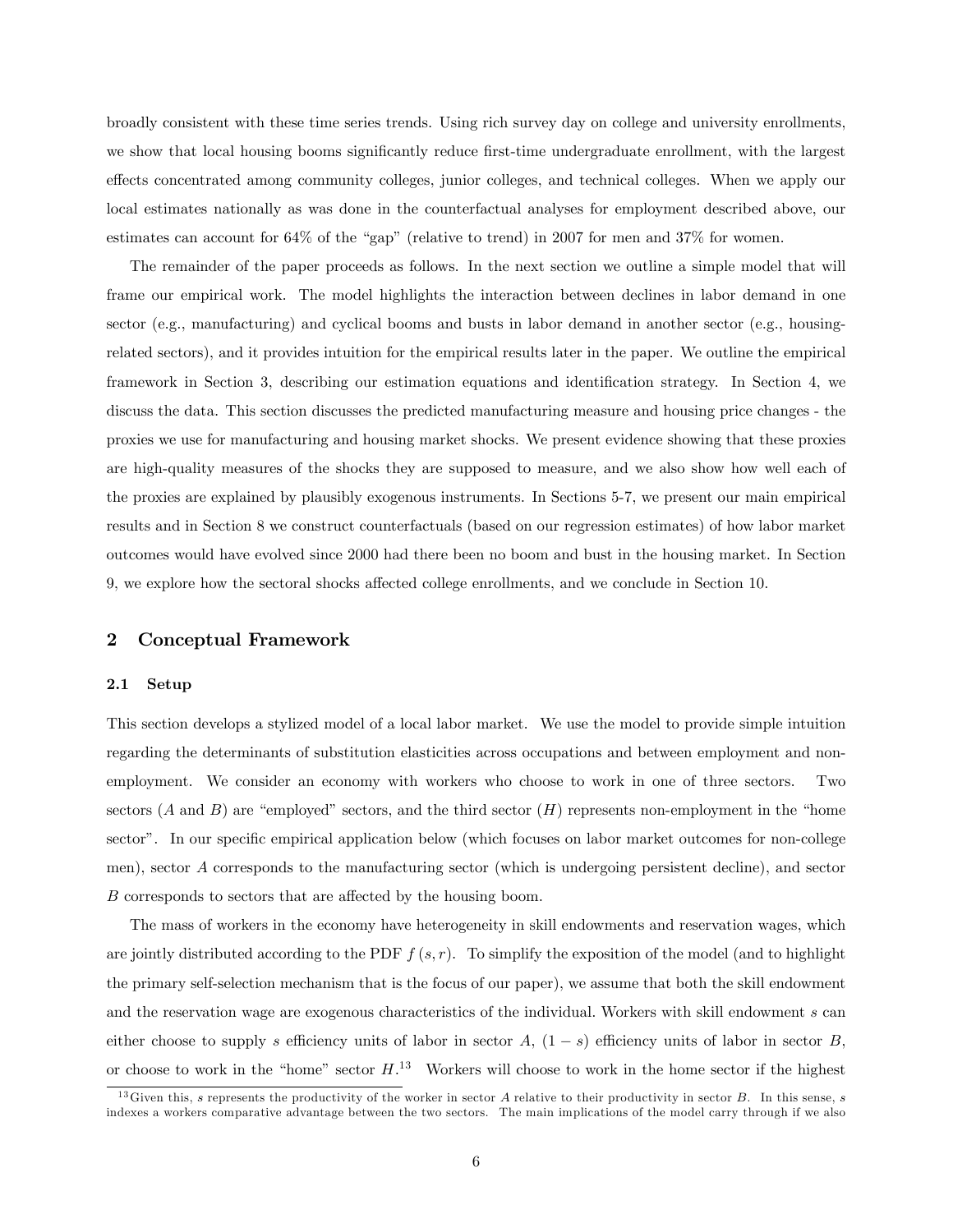wage they would receive across the two sectors is lower than their reservation wage  $-$  i.e., workers with skill endowment s and reservation wage r will choose employment if  $r < \max\{sw_A,(1-s)w_B\}$  and non-employment otherwise.

Aggregate market output is given by the following production function:

$$
Y = \alpha L_A' + \beta L_B'
$$

where  $\alpha$  and  $\beta$  are productivity/demand shifters in each sector and  $L'_A$  and  $L'_B$  are total labor supplies for sectors  $A$  and  $B$  (denominated in efficiency units). Cost minimization implies that wages per efficiency unit are pinned down by the productivity/demand shifters, so that  $w_A = \alpha$  and  $w_B = \beta$ . The total labor supplies are determined by the endogenous self-selection of workers given the prevailing wages. A worker with  $(s, r)$ chooses to work in sector A if  $sw_A > (1-s)w_B$  and  $sw_A > r$ . This condition leads to a marginal worker  $s^*$ who is indifferent between sectors A and B, given by  $s^*w_A = (1 - s^*)w_B$ . Total labor supplies are therefore given by the following:

$$
L'_{A} = \int_{s^{*}}^{1} \int_{0}^{s\alpha} s f(s, r) dr ds
$$
  

$$
L'_{B} = \int_{0}^{s^{*}} \int_{0}^{(1-s)\beta} (1 - s) f(s, r) dr ds
$$

Empirically, it is simpler to measure population shares in each sector (rather than total labor supplies in efficiency units), so we solve for the population shares in each sector by noting that individuals must choose to be in one of the three sectors, implying that  $L_A + L_B + L_H = 1$ :

$$
L_A = \int_{s^*}^1 \int_0^{s\alpha} f(s, r) dr ds \tag{1}
$$

$$
L_B = \int_0^{s^*} \int_0^{(1-s)\beta} f(s, r) dr ds
$$
 (2)

$$
L_H = 1 - L_A - L_B \tag{3}
$$

With a specific functional form assumption for  $f(r, s)$  and values for  $\alpha$  and  $\beta$ , one can solve for equilibrium values of  $s^*$ ,  $L_X$ ,  $L_Y$ ,  $L_H$ .

#### 2.1.1 Graphical Solution

The solution to the model can be represented graphically, which illustrates how workers self-select into sectors for all possible combinations of skill endowments and reservation wages. In these figures, the y-axis is the reservation wage  $(r)$  and the x-axis is the skill endowment  $(s)$ , with the entire plane representing all possible

allow workers to have an absolute advantage in any of the sectors.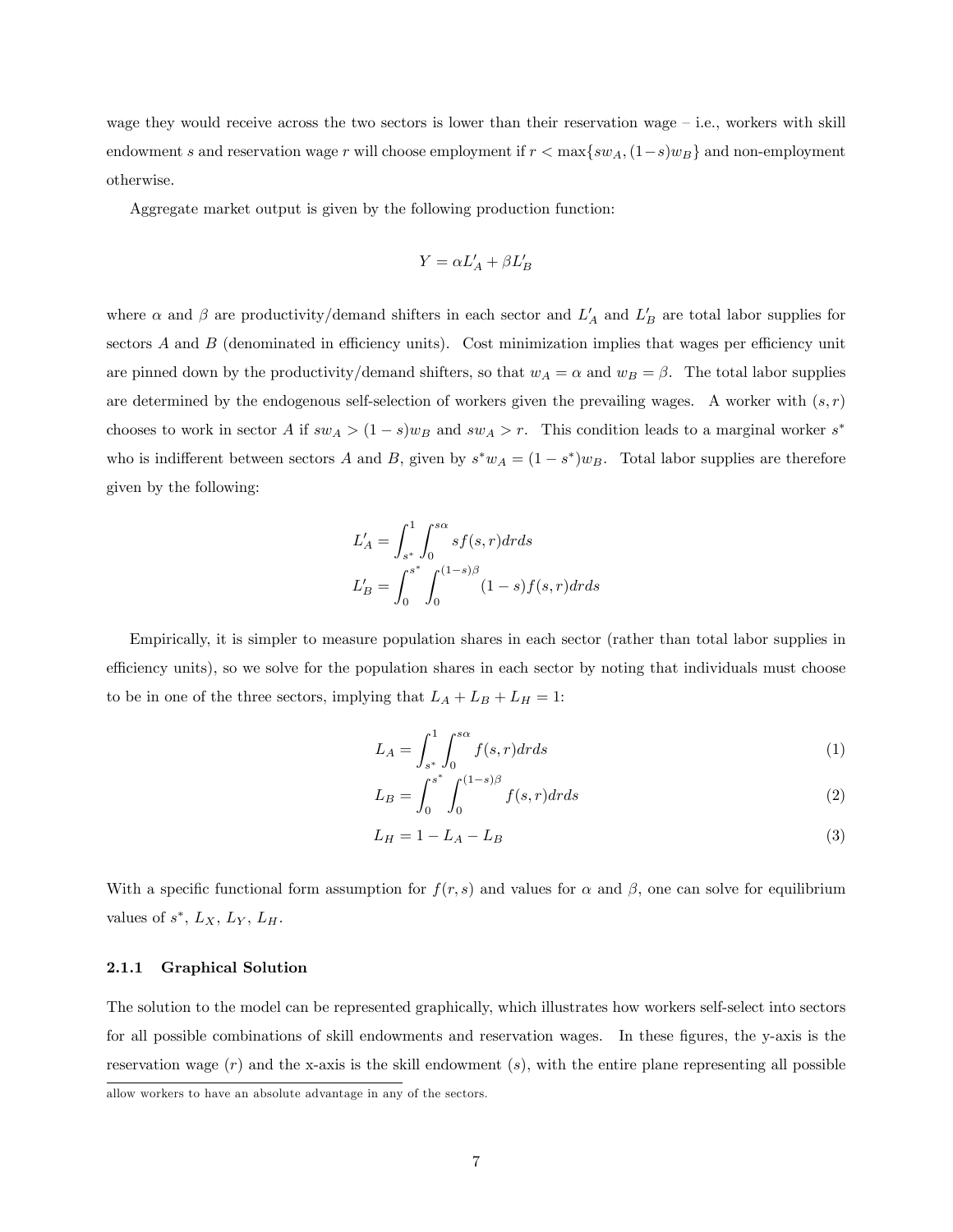$(s, r)$  combinations. The density  $(f(s, r))$  would be represented as contour lines on the plane.

Figure 2a shows an initial equilibrium, with workers endowed with  $s > s^*$  choosing to work in sector A as long as  $s\alpha > r$ . Workers endowed with  $s < s^*$  and  $s\beta > r$  will work in sector B. Those workers with a high reservation wage or who have no relative skill advantage in either sector are more likely to work in the home sector.

Figure 2b shows the equilibrium response to a negative productivity shock to sector A. The negative shock causes a reduction in share of individuals in  $L_A$ . Notice, as the figure illustrates, this decline comes from two margins: workers switching from sector  $A$  to sector  $B$ , and workers who leave sector  $A$  and enter non-employment (sector  $H$ ). The relative importance of these two margins depends on the mass of workers along each margin.

If the negative shock to  $A$  is simultaneously accompanied by a positive shock to sector  $B$ , the resulting equilibrium is shown in Figure 2c. Relative to the previous figure, there are three additional margins. First, there are workers who leave non-employment and enter sector B. Second, there are additional switchers who move from sector  $A$  to sector  $B$ , but who would have remained in sector  $A$  in the absence of a positive shock to sector  $B$ . Lastly, there are workers who switch from  $A$  to  $B$ , but who would have entered nonemployment in the absence of a positive shock to  $B$ . As before, the relative importance of these margins depends on mass of workers along each margin, and the figure helps to immediately see several possibilities. For example, if most workers have very low reservation wages, then most of the response to sector-specific shocks will occur among workers switching between sectors  $A$  and  $B$  and there will not be an observed change in non-employment. This would correspond to the case of inelastic labor supply as in occupational choice models such as Autor, Levy, and Murnane (2003), where the sector-specific shocks reallocate workers across sectors but do not change aggregate non-employment. By contrast, if the reservation wages of most workers are close to their market wages, then most of the adjustment to the sector-specific shocks will come through changes in non-employment rather than through reallocation across sectors. In this case, the combination of sector-specific shocks (a decline in A and an increase in B) reallocates workers from sector A to sector  $B$ , but these workers would have ended up in non-employment (sector  $H$ ) in the absence of the positive shock to sector B.

To summarize, this simple model illustrates that the effect of sector-specific shocks on non-employment will depend on the mass of workers who are on the margin between sectors and the mass of workers on the margin between employment and non-employment. In our empirical work below, we will construct sectorspecific shocks and estimate the extent to which non-employment responds to each of these shocks. As the model makes clear, the estimated responses shed light on the relative importance of reservation wages and skill endowments in determining aggregate changes in non-employment. In particular, the extent to which negative shocks to sector A can be "offset" by booms in sector B is determined by the amount of skill substitutability among the set of marginal workers who are displaced as a result of the negative shock to A.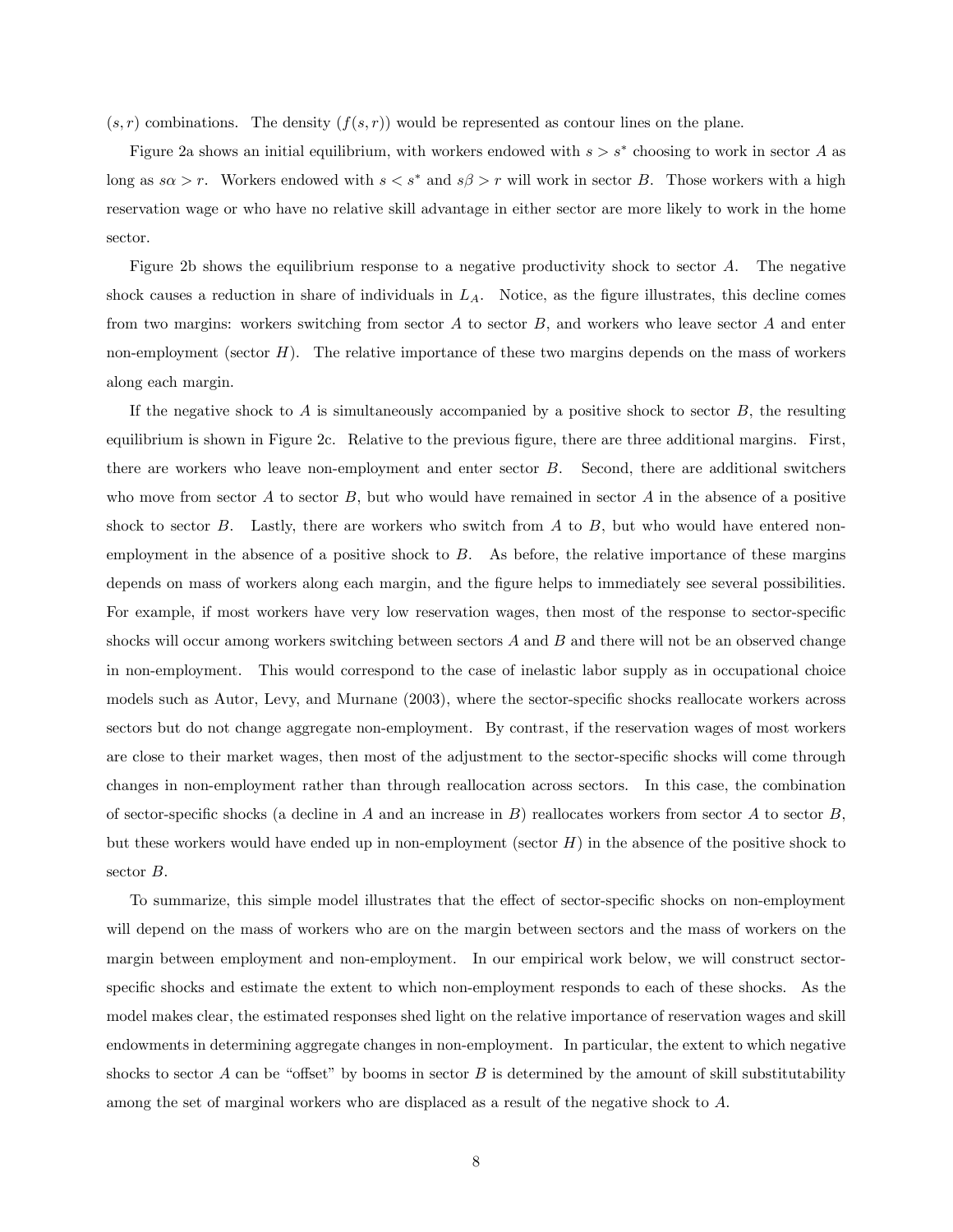## 3 Empirical Model

Our empirical analysis examines how shocks to the manufacturing and housing sectors across different labor markets (MSAs) during the 2000s affected labor market outcomes for different groups of workers. We assume that changes in labor market outcomes for workers in an MSA, k, are determined, in part, by shocks to the total demand for those workers, across all sectors in the MSA. The labor market outcomes,  $L_k$ , we explore include MSA employment rates, average wages, and employment rates in a given sector. We suppose that there are three sectors - manufacturing,  $M$ , housing,  $H$ , and "other",  $O$  - and denote the shocks to demand that originate in these sectors as  $\Delta D_k^M$ ,  $\Delta D_k^H$ , and  $\Delta D_k^Q$ , respectively. Apart from these demand shocks, labor market outcomes are affected by labor supply elasticities or other labor supply parameters, and other latent features of workers in the labor market. Let the change in workers' labor supply parameters be summarized by unobserved factors  $\theta_k$ . Observed changes in labor market outcomes for a given type of workers in a given MSA can thus be written as the general function:

$$
\Delta L_k = \left(\Delta D_k^M, \Delta D_k^H, \Delta D_k^O, \theta_k\right). \tag{4}
$$

Our empirical work seeks to estimate the two effects  $\partial \Delta L_k/\partial \Delta D_k^M$  and  $\partial \Delta L_k/\partial \Delta D_k^H$ . One challenge with empirically implementing equation (4) to conduct this analysis is that shocks to demand,  $\Delta D$ , are not directly observed. We must therefore use proxies for  $\Delta D_k^M$  and  $\Delta D_k^H$ . Ideally, there should be strong a priori reason to suppose that each of these proxy measures is systematically positively related to the shock to which it relates. In addition, these proxy measures would ideally be exogenous with respect to unobserved determinants of labor market outcomes for workers in market k, summarized by  $\theta_k$  and  $\Delta D_k^O$ .

A proxy measure for the local manufacturing demand shocks, which is likely to satisfy both of these conditions, is suggested by previous work. Following Bartik (1991), many previous authors (see Blanchard and Katz 1992; Autor and Duggan 2003; Luttmer 2005; Notowidigdo 2011, for examples) have observed that a national shock to manufacturing is arguably exogenous with respect to unobserved local factors such as the labor supply elasticities of particular type of worker in a particular labor market. At the same time, this national shock should differentially affect local demand from manufacturing based on the importance and distribution of manufacturing employment in the local market at some time preceding the shock. Formally, our proxy for the change in manufacturing at the MSA level between 2000 and 2007 is a predicted measure, which is computed as follows:

$$
\widehat{\Delta D_k^M} = \sum_{g=1}^G \varphi_{k,g,2000} (v_{-k,g,2007} - v_{-k,g,2000})
$$

where  $\varphi_{k,g,2000}$  is the share of relevant population employed in industry g in city k in the year 2000 and  $v_{-k,g,t}$ is the national employment of industry q excluding city k in year t. The set of industries in G includes all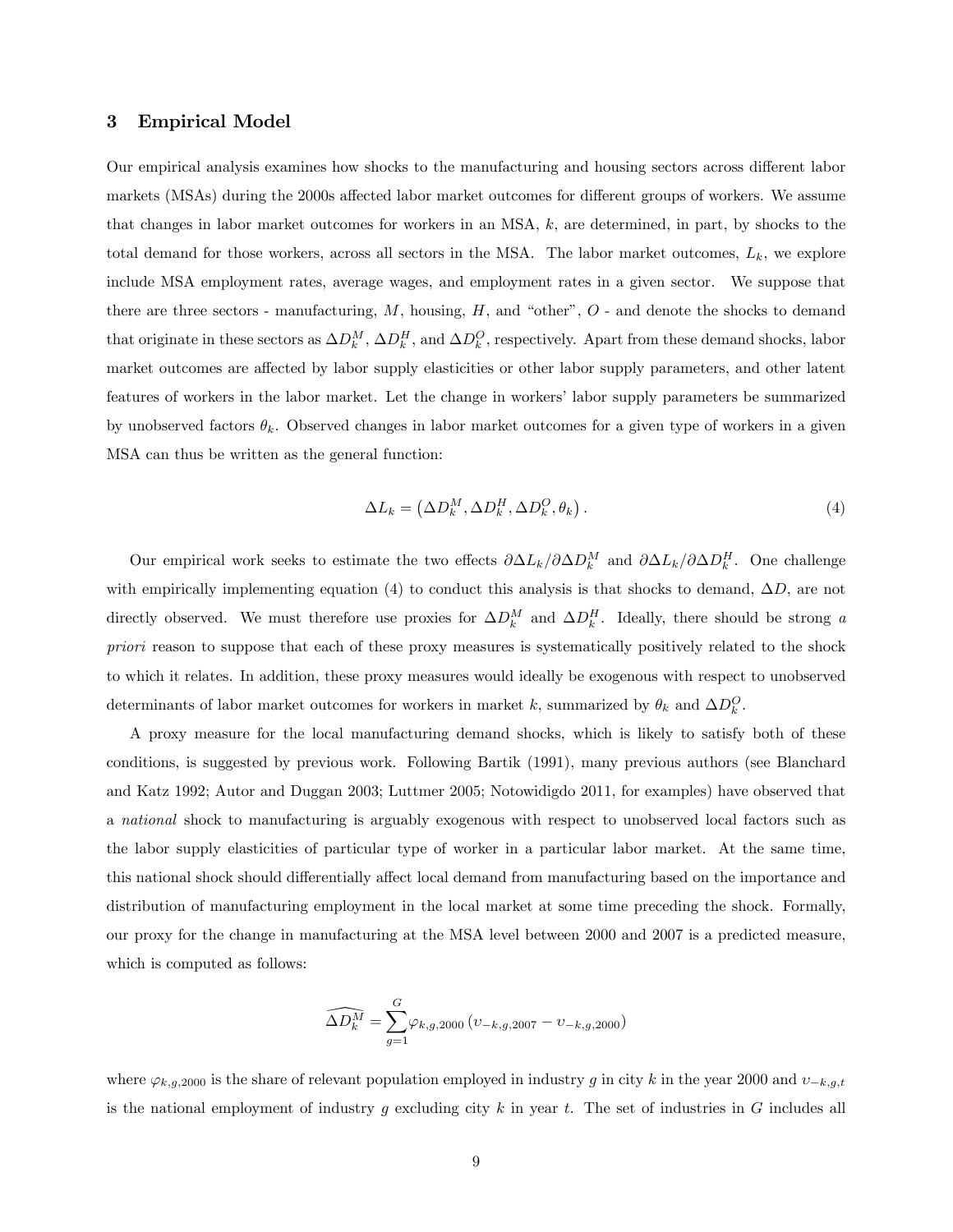3-digit industries in manufacturing sector.

To proxy for demand shocks arising from the housing market (such as those caused by a national change in lending technology or interest rate policy) we use the change in the local price of housing,  $\Delta P_k^H$ . This decision is motivated by the observation that two likely important channels by which shocks to housing affect labor market outcomes for workers of a given type in an MSA, which we denote, respectively, the wealth effect and construction channels,  $W_k(\Delta P_k^H)$  and  $C_k(\Delta P_k^H)$ , are likely to operate through housing prices. By changing housing prices, a local demand shock in the housing market changes households' wealth and, by extension, their demand for goods and services that workers in the market produce. This specific mechanism is explored in detail by Mian and Sufi (2011). Additionally, a change in housing prices stemming from a shock to the housing market likely affects various activities related to housing construction (e.g., building new homes, teardowns of old structures, renovations and other improvements to existing home), which also depend on the labor of workers in the market.

We use the two proxy measures to create an empirical specification based on equation  $(4)$ :

$$
\Delta L_k = \beta_0 + \beta_1 \widehat{\Delta D_k^M} + \beta_2 \Delta P_k^H + \alpha X_k + \Delta D_k^O + \theta_k + \epsilon_k,\tag{5}
$$

where  $X_k$  is a vector of observable controls,  $\Delta D_k^O$  and  $\theta_k$  are unobserved, and  $\epsilon_k$  is a mean-zero regression error. In regression equation (5), the parameter  $\beta_1$  measures the partial effect of an exogenous predicted shift in local manufacturing demand on labor market outcomes. The parameter  $\beta_2$  measures the *overall* effect of a housing demand shocks that operate through the housing prices. That is,  $\beta_2$  corresponds to:

$$
\beta_2 = \frac{d\Delta L_k}{d\Delta P_k^H} = \frac{\partial \Delta L_k}{\partial \Delta W_k} \frac{d\Delta W_k}{d\Delta P_k^H} + \frac{\partial \Delta L_k}{\partial \Delta C_k^H} \frac{d\Delta C_k}{d\Delta P_k^H}.
$$

It is worth emphasizing that any effect of housing shocks on  $\Delta L_k$  that operate (even partially) through housing prices will be captured by the housing price proxy, but the framework will not capture the effects of housing shocks that are orthogonal to housing prices.

OLS regression on (5) will yield consistent estimates of  $\beta_1$  and  $\beta_2$  so long as the predicted manufacturing shocks and the change in housing prices are not related to unobserved determinants of labor market outcomes. For reasons already noted, we believe this condition almost surely holds for the predicted manufacturing shock, which is based on national trends and the pre-existing distribution of employment in the local area across different manufacturing industries. The case for the exogeneity of housing price changes in a market is less obvious, but we think highly probable that, because we regress labor market outcomes of particular groups of worker on the change in the housing price across the local market, market-wide housing price changes are unlikely to be endogenous with respect to unobserved shocks to labor supply for that group of workers.

To see why there might nonetheless be a concern that housing price changes might be endogenous in a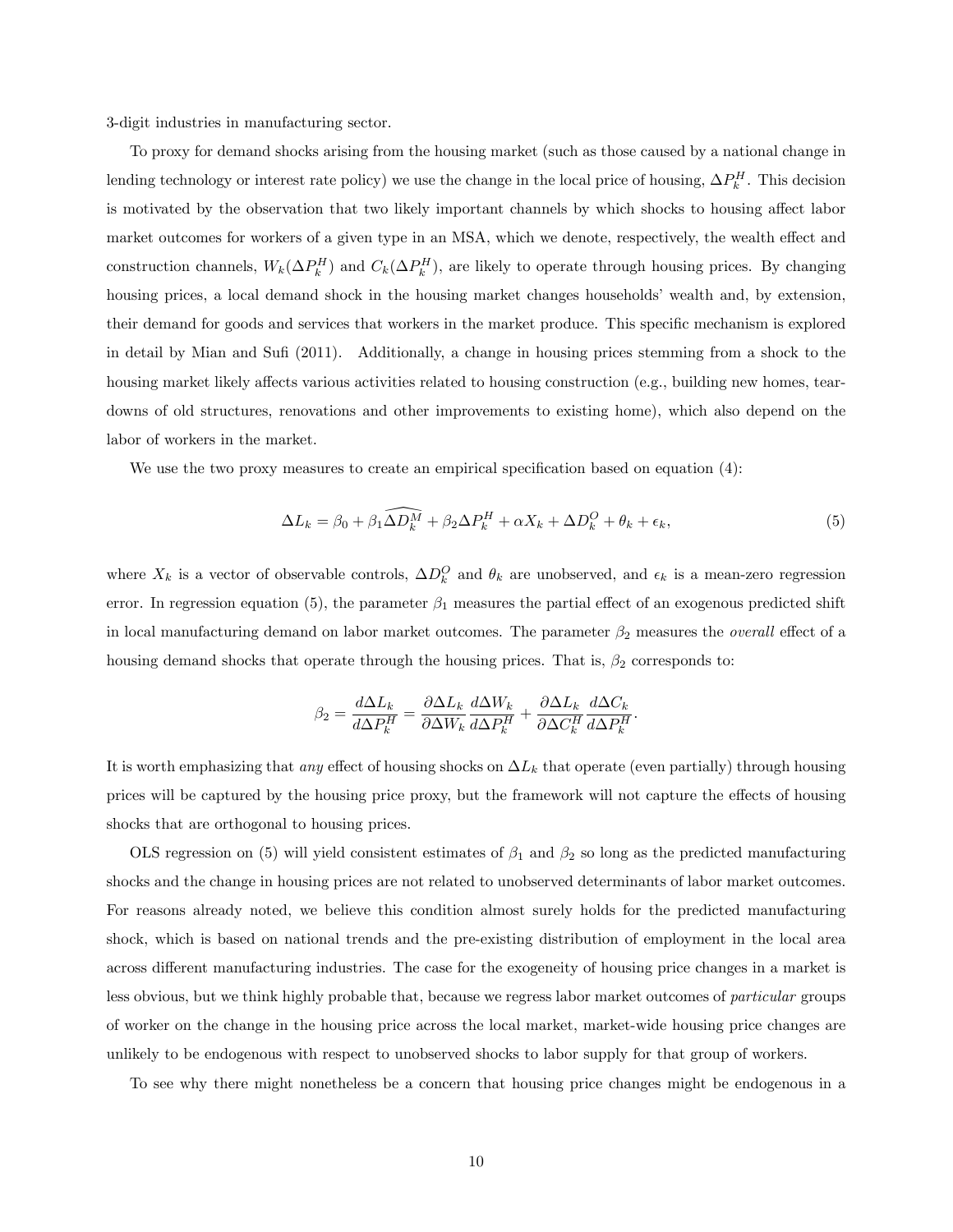regression of labor market outcomes, suppose that changes in local housing prices can be written as follows:

$$
\Delta p_k^H = \gamma + \delta_1 \widehat{\Delta D_k^M} + \delta_2 f \left( \Delta D_k^H; Z_k \right) + \alpha + X_k + \Delta D_k^O + \theta_k + Z_k + \nu_k, \tag{6}
$$

where  $\nu_k$  is an error term. Equation (6) captures the idea that  $\Delta D_k^M$  directly affects house price changes, as predicted by a standard spatial equilibrium model (Roback 1982). Similarly, housing price changes also depend, in general, on unobserved shocks to sectors other than manufacturing or housing,  $\Delta D_k^Q$ . As before,  $\theta_k$  denote latent labor supply shocks of workers in the local market. The fact that unobserved shocks from other sectors and to labor supply appear in both equations (5) and (6) is the reason for the concern that the estimate of the effect of the price change in  $(5)$  might be biased in OLS regression.

The variables  $Z_k$  in (6) reflects exogenous observed features of the local housing market which have been shown by Saiz (2010) and others to affect housing prices. These variables are measures of physical limits to geographical expansion in the city, as summarized by land availability and the city's basic topography more generally. These variables affect house price variation either directly, or by affecting the degree to which national housing market shocks, like interest rate or lending policy, translate in house price changes, as captured by the general function  $f(.)$ . Since the variables Z are pre-determined, exogenous features of local markets, we use the variables Z as instrumental variables for housing price changes, and we estimate Instrumental Variables (IV) models based on (5) and (6). In these models, the variation used to identify the effect of housing price changes is exogenous to unobserved sources of variation in price changes that would be the source of bias in the OLS estimates, if any such bias exists. Effectively, since the predicted manufacturing proxy is entered directly, it can be regarded as serving as an instrument for itself. We therefore sometimes refer to the predicted manufacturing shock variable as the "manufacturing instrument".

We produce estimates of  $\delta_1$ ,  $\beta_1$ ,  $\beta_2$  by jointly estimating equations (5) and (6) using a simple two-step procedure. In the first step, we run an OLS regression of equation (6) and retain the estimate of  $\delta_1$ , which measures the direct effect of manufacturing changes on house price movements. In the second step, we estimate equation (5) using IV using the pre-determined land availability measures Z as instrumental variables for  $\Delta p_k^H$ . In this second step regression, the estimated coefficient on  $\Delta D^M_k$  corresponds to  $\hat{\beta}_1$  and the estimated coefficient on  $\Delta p_k^H$  corresponds to  $\hat{\beta}_2$ . After these two steps we construct estimates  $d\Delta L_k/d\Delta D_k^M = \hat{\beta}_1 + \hat{\beta}_2 \hat{\delta}_1$  and  $d\Delta L_k/d\Delta p_k^H = \hat{\beta}_2$  for different groups of workers. The first of these measures the total effect of manufacturing shock on labor market outcomes: the direct effect  $\beta_1$  plus an indirect effect operating through the effect of manufacturing on house prices. The total effect of the housing price shock on labor market outcomes is simply  $\hat{\beta}_2$ . Notice, we assume that housing prices do not affect predicted manufacturing directly - an assumption we test and confirm below. In all results we cluster standard errors by state, and we compute standard errors on  $d\Delta L_k/d\Delta D_k^M$  using standard methods for two-step estimators (Greene 2000).<sup>14</sup>

<sup>&</sup>lt;sup>14</sup>We can also estimate the empirical model using 3SLS. Our inference is very similar using a 3SLS estimator rather than the two-step estimator described in the main text. The estimated standard errors are also very similar when we bootstrap the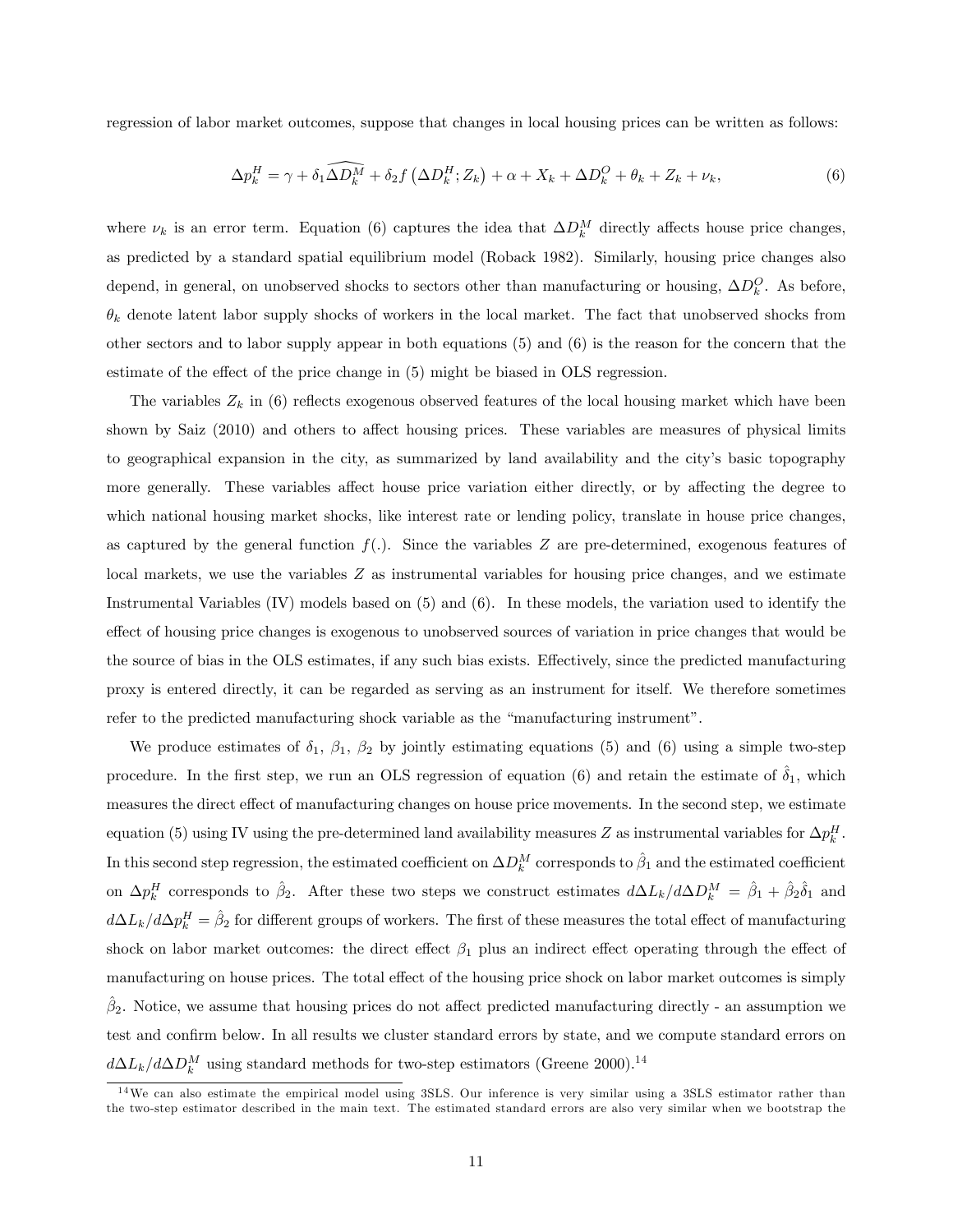All of our estimation is conducted in first differences. As a result, our specifications implicitly control for time-invariant differences across MSAs, so the controls in  $X_i$  capture differences in trends across MSAs that are correlated with MSA characteristics. In most of our specifications, the  $X$  vector includes the year 2000 population of the MSA, the share of women in the labor force within the MSA in 2000, and the share of employed workers with a college degree within the MSA in 2000.

Finally, for most of our results, we focus on changes between 2000 and 2007. We focus on the 2000 to 2007 period for two reasons. First, although the housing boom in the U.S. started in 1997, our analysis starts in 2000 because of data limitations. There is no large scale survey with enough sample size to track labor market outcomes at the metropolitan area during this time period aside from the 2000 Census and the American Community Survey (available annual between 2001 and 2010). Given this, we start our analysis in 2000. Second, we wanted to perform our baseline analyses prior to the recent recession, to ensure that our estimates are unaffected by factors associated with the recession. This is the period in which we think the masking of the housing boom on the manufacturing decline took place. Given this, all of our baseline estimates are made using cross-MSA variation prior to the  $2008$  recession.<sup>15</sup> However, we also provide estimates during the 2007-2010 period and over the entire 2000-2010 period below.

## 4 Data

#### 4.1 Data Sources and Summary Statistics

We use data from various sources in the empirical work to follow.<sup>16</sup> We briefly summarize the main data sources.

#### Census and American Community Survey (ACS)

The basic panel of metropolitan area data comes from the 2000 Census and 2005-2007 and 2009-2010 ACS individual-level and household-level extracts from the Integrated Public Use Microsamples (IPUMS) database (Ruggles et al., 2004). The baseline data are limited to individuals and households living in metropolitan areas. The IPUMS data are used to construct estimates of average wages, non-employment, employment shares in various occupations, and total population in each metropolitan area. The primary advantage of the Census and ACS data is the ability to construct reliable estimates of city-level labor market outcomes disaggregated by skill. Our primary sample consists of non-institutionalized men age 21-55 (inclusive), without a college degree. In alternative specifications, we study non-college women, college-educated men, and college-educated

standard errors across the two-step procedure, resampling states with replacement. Finally, when we report OLS results, we report estimates constructed from separate OLS regressions of both equations (5) and (6), which is analogous to estimating a Seemingly Unrelated Regressions (SUR) model of the two-equation system.

<sup>&</sup>lt;sup>15</sup> To be more precise, for the endpoint in our sample period, we pool together the American Community Survey data from the 2005-2007 period. We do this to increase the precision of our analysis at the metropolitan area level. When we restrict our analysis to prime-age non-college men and then cut the data by 3-digit occupation, some cells were fairly small if we restricted our attention to only the 2007 data. Throughout the paper, all 2007 data refer to pooled data between 2005 and 2007. Likewise, the 2010 data pools together observations from 2009 and 2010.

<sup>16</sup> See Data Appendix for further details about how the data set was created.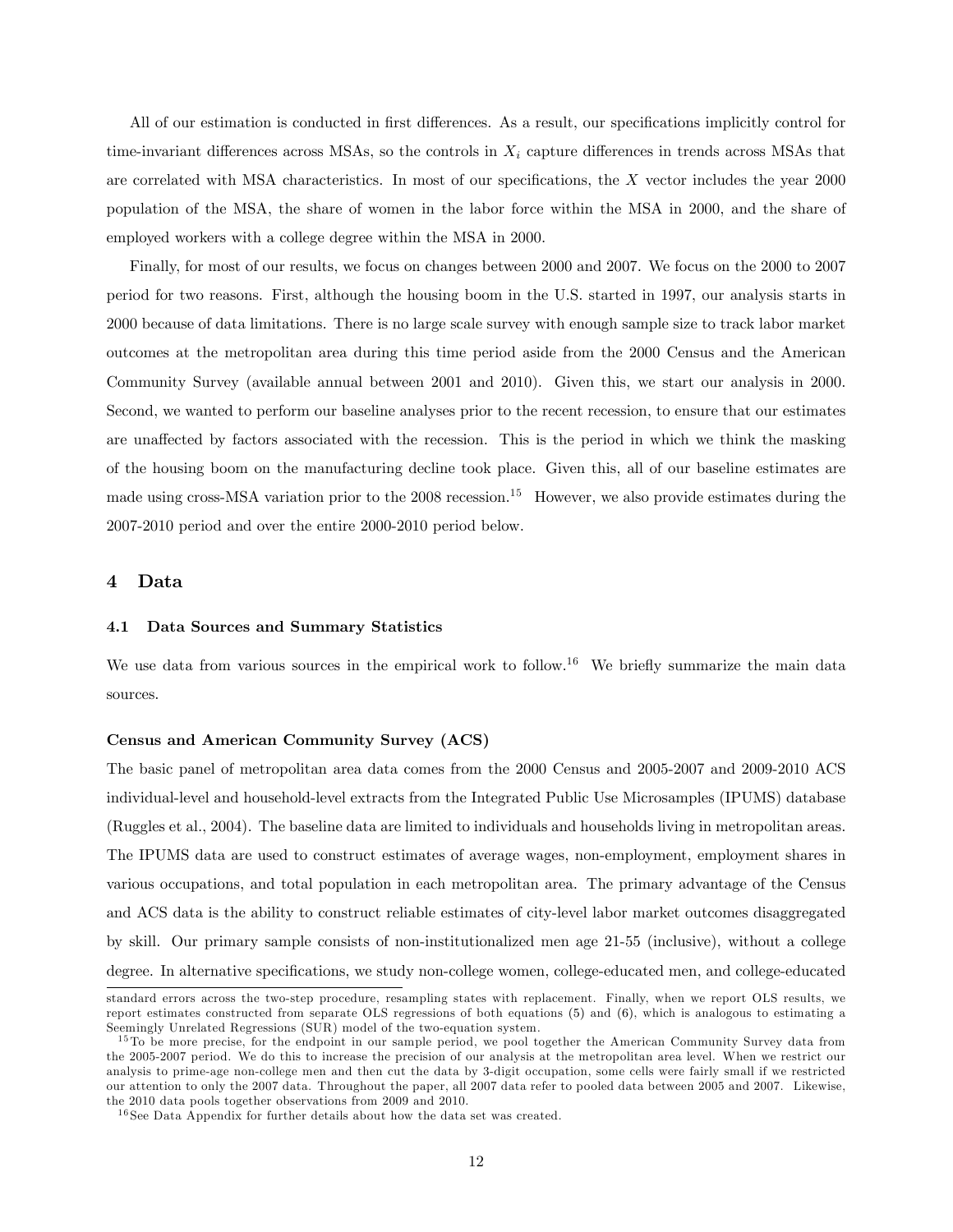women. For these groups, we also focus on the non-institutionalized population between the ages of 21 and 55. We also use the Census and ACS data to construct the predicted manufacturing shock measure, which is based on the approach due to Bartik (1991). When creating this measure, we use 3-digit industry categories of the individuals in the labor force.

## Federal Housing Finance Agency (FHFA) House Price Indexes

We use metropolitan area housing price data from the FHFA to construct measures of changes in local area housing prices, focusing primarily on house price growth measures during the 2000s. The FHFA index is a repeat-sales housing price index and is available for most metropolitan areas. We mapped the FHFA metro areas to the Census/ACS metro areas by hand. A discussion of our matching procedure can be found on the authors' websites. To mirror the ACS data, we construct average house price growth between 2000 and the pooled 2005-2007 years. To do this, we took the simple average of the house price index in the Örst quarter of 2005, 2006, and 2007. Likewise, when computing house price changes between 2007 and 2010, we are using the pooled FHFA data in 2005, 2006, and 2007 and the pooled FHFA data from 2009 and 2010. Our main results are similar if we compute housing price growth directly from the Census and ACS instead of using the FHFA house price indices.

#### Local Land Availability

As noted above, in some specifications, we use an instrumental variable for changes in local housing prices. When doing so, we use estimates of metropolitan area land availability from Saiz (2010). This measure is constructed from measures of the topography of the MSA; see Saiz (2010) for a full discussion of the computation of these measures.

Table 1 reports descriptive statistics for the baseline sample. In total, our baseline sample contains 235 metropolitan areas with non-missing labor market and housing market data. The top part of the table shows the distribution of changes in housing prices for 2000-2007 period and 2007-2010 period. Most MSAs experienced house price growth during 2000-2007 period and house price declines during 2007-2010 period. Moreover, as shown in Appendix Figure A2, these changes are closely related. Appendix Figure A2 shows that MSAs experiencing the sharpest increases in house prices during the boom also generally experienced the sharpest decreases during the bust. The  $R^2$  of a simple regression relating the bust in an MSA's housing prices 2007-2010 on its run-up in housing prices during 2000-2007 yields a point estimate of -0.64 (standard error = 0.06), with an  $R^2$  of 0.73. This figure shows that most of the variation in house price growth across MSAs between 2000 and 2007 appears to have been transitory.

The next section of Table 1 reports labor market outcomes. Most MSAs experienced increase in construction employment share and a decrease in manufacturing employment share between 2000 and 2007.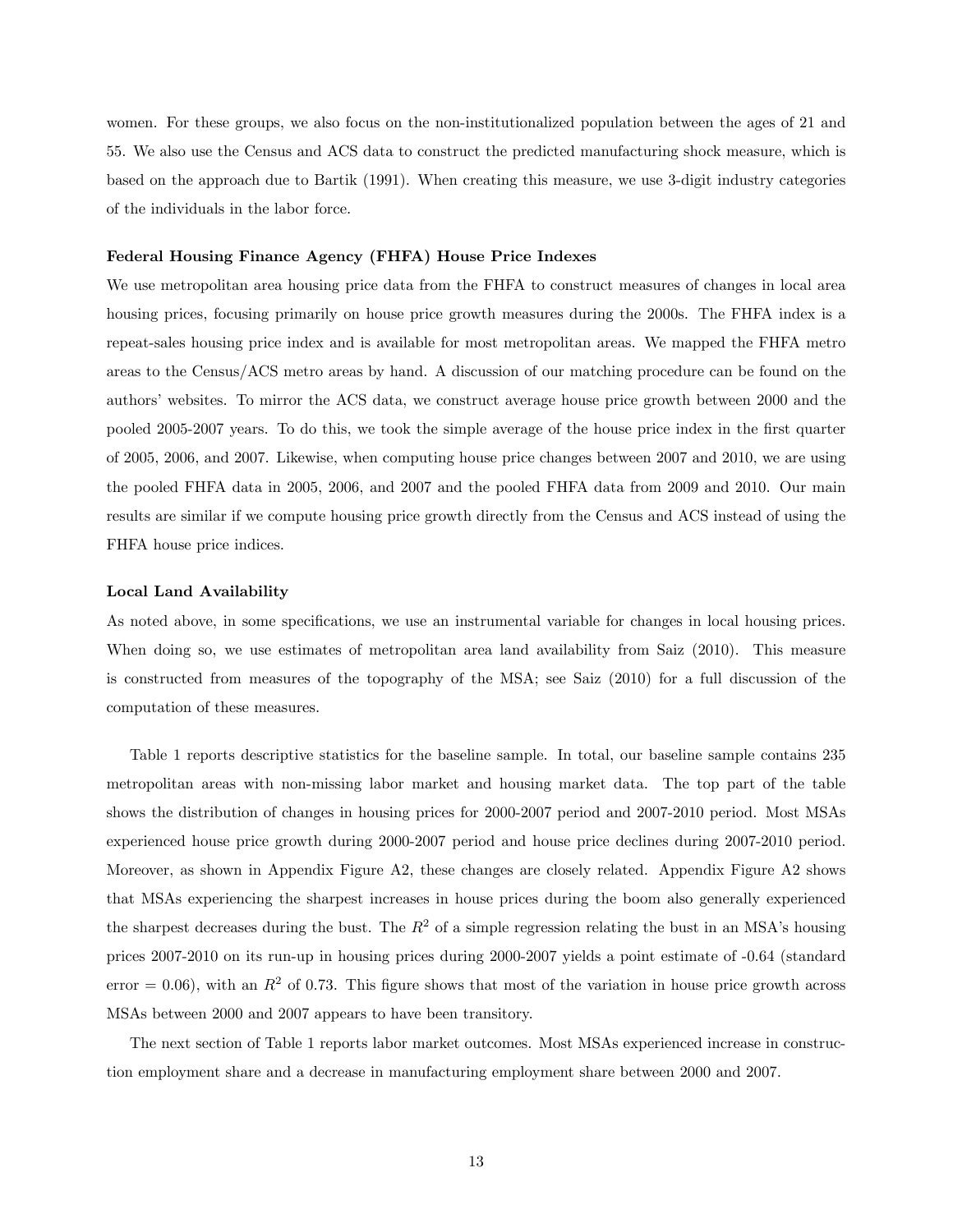#### 4.2 Quality of Proxy Measures and First Stage Results

In the discussion of the empirical strategy presented earlier, we argued that because the local manufacturing and housing market shocks experienced by MSAs are not directly observed, we proxy for these shocks using, respectively, two measures: a predicted manufacturing shock based on the interaction between national manufacturing trends and the pre-determined distribution of manufacturing employment in the MSA; and the change in local housing price. We argued that there is a priori reason to suppose that these measures varied systematically with the shocks for which they served as proxies in the empirical analysis. Table 2 presents more formal evidence to support this conclusion.

The table reports results from regressions that relate each of the proxy measures to a variable likely to be strongly positively affected by the shock to which the proxy measure is related. In the first two columns, we regress the change in the share of non-college men employed in manufacturing (an outcome which is unarguably positively related to the size of any unobserved actual manufacturing shock in the MSA) to the constructed predicted manufacturing shock measure. We present the estimated effects in standardized form, and show results with and without the X vector of controls. The point estimates imply that a one standard deviation change in the predicted manufacturing shock measure is associated with about a 1.4 percentage point decline in the share of the non-educated men employed in manufacturing. Notice that the  $R^2$  for these regressions, including the one without controls, is quite high at around 0.5. In the third and fourth columns we conduct a similar exercise for the housing price proxy. Specifically, we relate the change in the share of non-college men employed in construction (a variable likely to be strongly affected by an unobserved housing shock) to the change in the local housing price. We estimate that a one standard deviation increase in the change in the housing price increases the share of non-college men employed in construction by about 1 percentage point, with  $R^2$  in excess of 0.4.<sup>17</sup> On the whole, the results strongly support the use of the Bartik predicted manufacturing shock and change in housing prices as the two proxies.

In the description of the empirical framework above, we also argued that since the predicted manufacturing shock is based on the interaction of national manufacturing employment trends and pre-existing distribution of manufacturing employment in the MSA, this proxy is arguably exogenous to unobserved local shocks that might bias the estimated effect of manufacturing on labor market outcomes. For the housing price change proxy, by contrast, we deal with possible endogeneity concerns by instrumenting the change in the housing price using pre-existing measures of land availability from Saiz (2010) in some analyses. How well do these variables predict variation in housing prices changes within MSAs?

Figures 4 and 5 plot a summary measure of land availability (the percentage of land in the MSA that is undevelopable) against the change in local housing prices between 2000-2007 and from 2007-2011, respectively, and show that the land availability measure appears to predict changes in housing prices during both the

 $17$  Appendix Figures 3 and 4 graphically present the relationship between the two proxy measures and the two outcomes related to the unobserved demand shocks, showing the strong positive relationship captured in the regressions.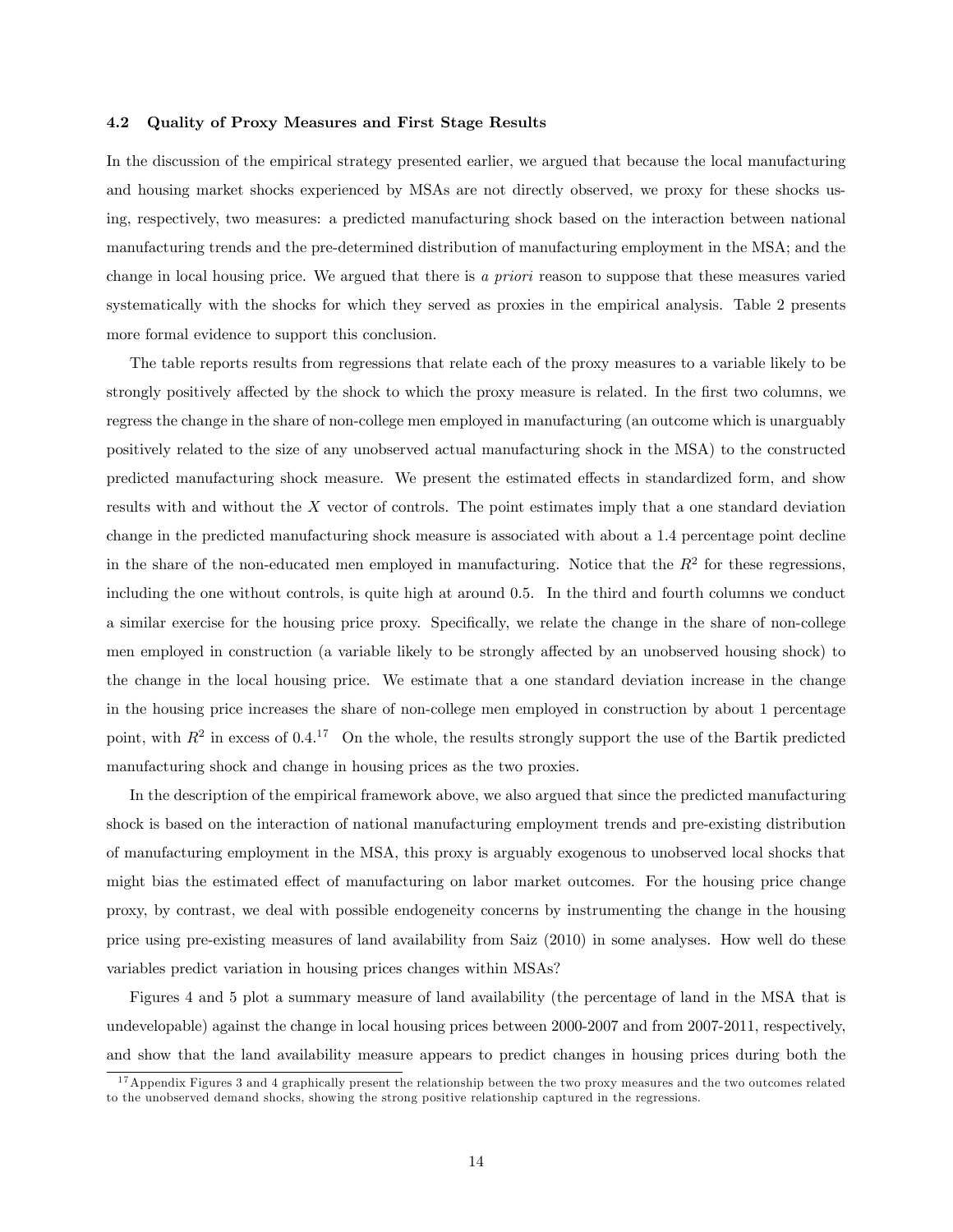housing boom and bust. Table 3 tests this relationship more formally. The table reports OLS results of regressions that relate the change in housing prices at the MSA level to the land availability instruments over the housing boom from 2000-2007 (columns (1) and (2)), and over the housing bust from 2007-2010 (columns (4) and (5)). The results show that the exogenous land availability measures strongly predict housing price changes between 2000 and 2007, as well as housing price declines between 2007 and 2010, in regressions with and without our standard controls. In particular, we find that places with relatively less land available for development experienced the largest price increases during the house price boom, and the largest declines during the collapse in housing prices. Importantly, the F-statistic on these exogenous land availability measures are comfortably above 10, which suggests that there is no "weak-instrument" concern when they are used as instruments in our IV analysis. Next, we show in Figure 6 that construction employment increased more in MSAs with less land availability. The fact that the land availability measure predicts changes in both housing prices and construction employment is consistent the variable predicting local housing demand shocks during this time period.

Lastly, in the third column of Table 3, we include the predicted manufacturing shock variable alongside the local land availability measures. As expected, the results show that the predicted manufacturing shock also predicts changes in housing values, consistent with housing values (at least partially) capitalizing shifts in local labor demand. Strikingly, columns (6) and (7) show that the land availability measure does not predict changes in manufacturing employment. This strongly supports the assumption in our empirical model that housing booms and busts do not directly or indirectly affect local labor demand in the manufacturing sector. By contrast, the fact that the manufacturing demand shock affects housing values implies that there will be both direct and indirect effects, which the simultaneous equations model above is intended to capture.

## 5 Results

#### 5.1 Graphical Evidence

We begin with a graphical presentation of our main results. We first divide the sample based on 2000-2007 house price growth.<sup>18</sup> Next, we categorize the top  $1/3$  of sample as "housing boom MSAs", and we group the other MSAs in bottom 2/3 together. We then graph 2000-2007 changes in various local area economic outcomes alongside the manufacturing shock instrument, and we plot the two groups of MSAs separately. Figure 7 shows the results for the change in the non-employment rate for non-college men. The grey line shows the (weighted) OLS regression line for the bottom 2/3 of sample that did not experience a housing boom. The negative slope implies that negative manufacturing shocks are associated with increases in non-employment rate for this group. This is consistent with the theoretical framework set out in Section 2. Moreover, the magnitude of the slope is large and precisely estimated  $(-1.490, \text{ s.e. } 0.167)$ .

 $18$  In grouping cities based on house price growth, we first residualize the manufacturing shock out of the house price growth variable.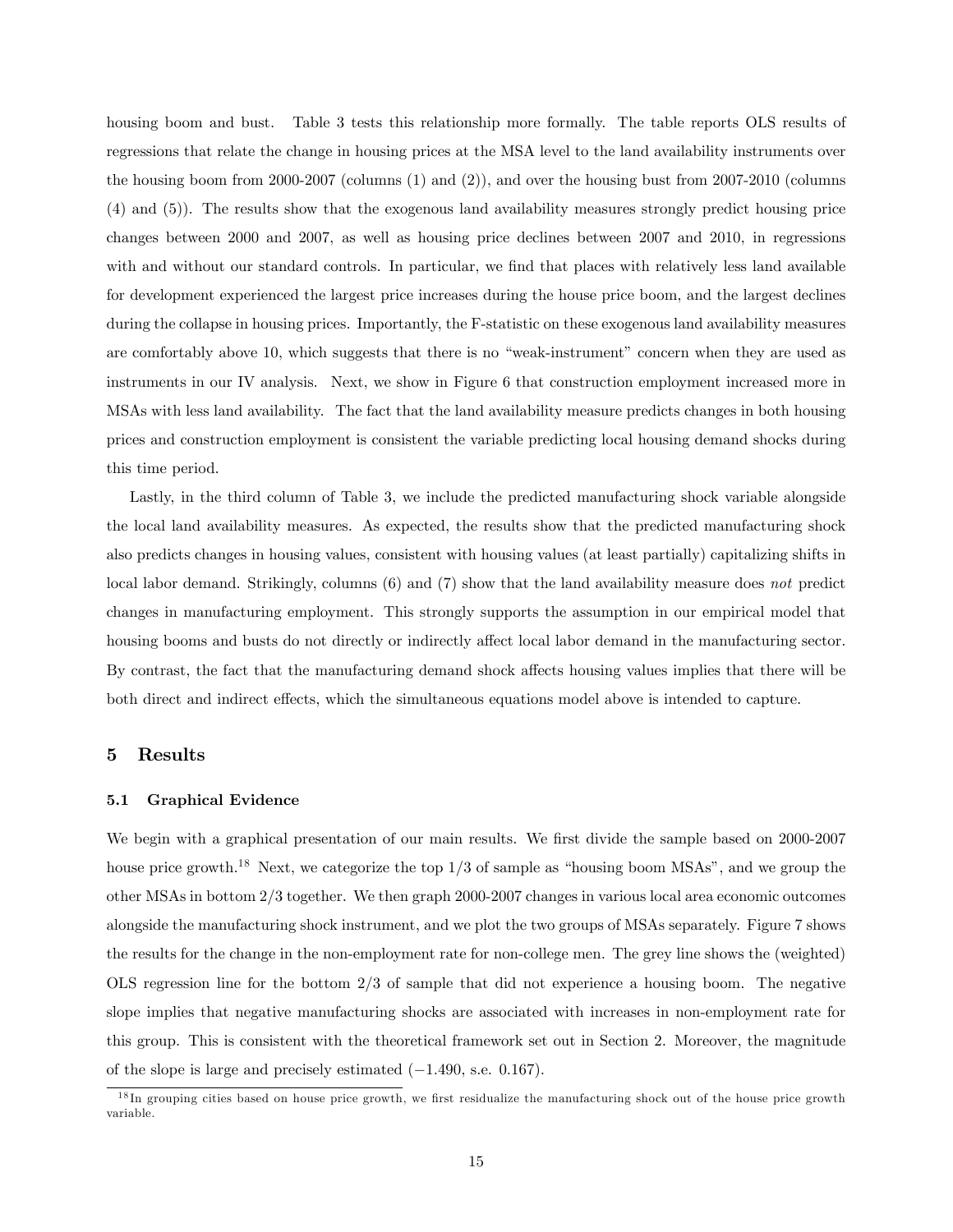The key result in the figure is the relationship between the red triangles (which represent the housing boom MSAs) and the regression line from the non-boom MSAs. In Figure 7, most of the red triangles lie below the regression line, implying that MSAs with a housing boom experienced relative declines in non-employment rate for less-skilled men, and this is true even when comparing across MSAs experiencing the same local shock to manufacturing employment. We can quantify the "housing boom" effect by estimating the following regression:<sup>19</sup>

$$
\Delta L_k = \beta_0 + \beta_1 \widehat{\Delta D_k^M} + \beta_2' \mathbf{1} \{\text{Housing Boom}\}_i + \Delta D_k^O + \theta_k + \epsilon_k,
$$

This is similar to (5) above except that there are no X controls in the above specification and  $\Delta P_k^H$  was replaced with the dummy variable for high housing boom MSAs. In this model, the estimate of  $\beta_2'$  represents the average difference in change in outcome  $\Delta L_k$  across MSAs that did and did not experience a large housing boom. Figure 7 reports the estimate of  $\beta'_2$ , or the "shift", as  $-0.018$  (s.e. 0.004). This implies that housing boom MSAs experienced 1:8 percentage point reduction in non-employment rate of less-skilled men, holding the MSA manufacturing shock constant. The magnitude is quantitatively large and precisely estimated, and it is consistent with the regression results below.

Figures 8 through 12 repeat the same exercise with alternative local area outcomes: changes in average wages for non-college men (Figure 8), changes in share of non-college male population employed in construction (Figure 9), and changes in share of non-college male population employed in manufacturing (Figure 10). The patterns for average wages are similar to the results for non-employment: negative manufacturing shocks are associated with declines in average wages. However, as seen in Figure 8, areas with a housing boom experienced relative increases in average wages. Figure 9 shows the same pattern for construction employment share. Not surprising, housing booms appear to be associated with relative increases in construction employment share. Interestingly, the manufacturing instrument is also associated with construction employment; specifically, negative manufacturing shocks are associated with relative declines in construction employment, consistent with the results above showing the manufacturing shocks also affect housing prices. Lastly, Figure 10 shows that the manufacturing instrument is strongly correlated with actual changes in manufacturing employment. However, consistent with the results in column (8) of Table 3, MSAs with housing boom are no more or less likely to experience changes in manufacturing employment.

We conclude with two figures looking at longer run changes in non-employment. In these figures (Figure 11 and Figure 12), we report changes in non-employment between 2000 and 2010 for the same set of MSAs, and we define the manufacturing shock across this longer time period. In Figure 11 we divide MSAs based on housing boom as in previous figures (top third of house price growth between 2000 and 2007), while in Figure 12 we divide MSAs based on severity of housing bust. In this figure, the "top  $1/3$ " of MSAs are those which

 $19$ Note that in this model, the effect of the manufacturing instrument is constrained to be the same across all cities; we test for this and do not reject that the effect of the manufacturing instrument is the same across cities that did and did not experience housing booms for all of the local labor market outcomes in our data.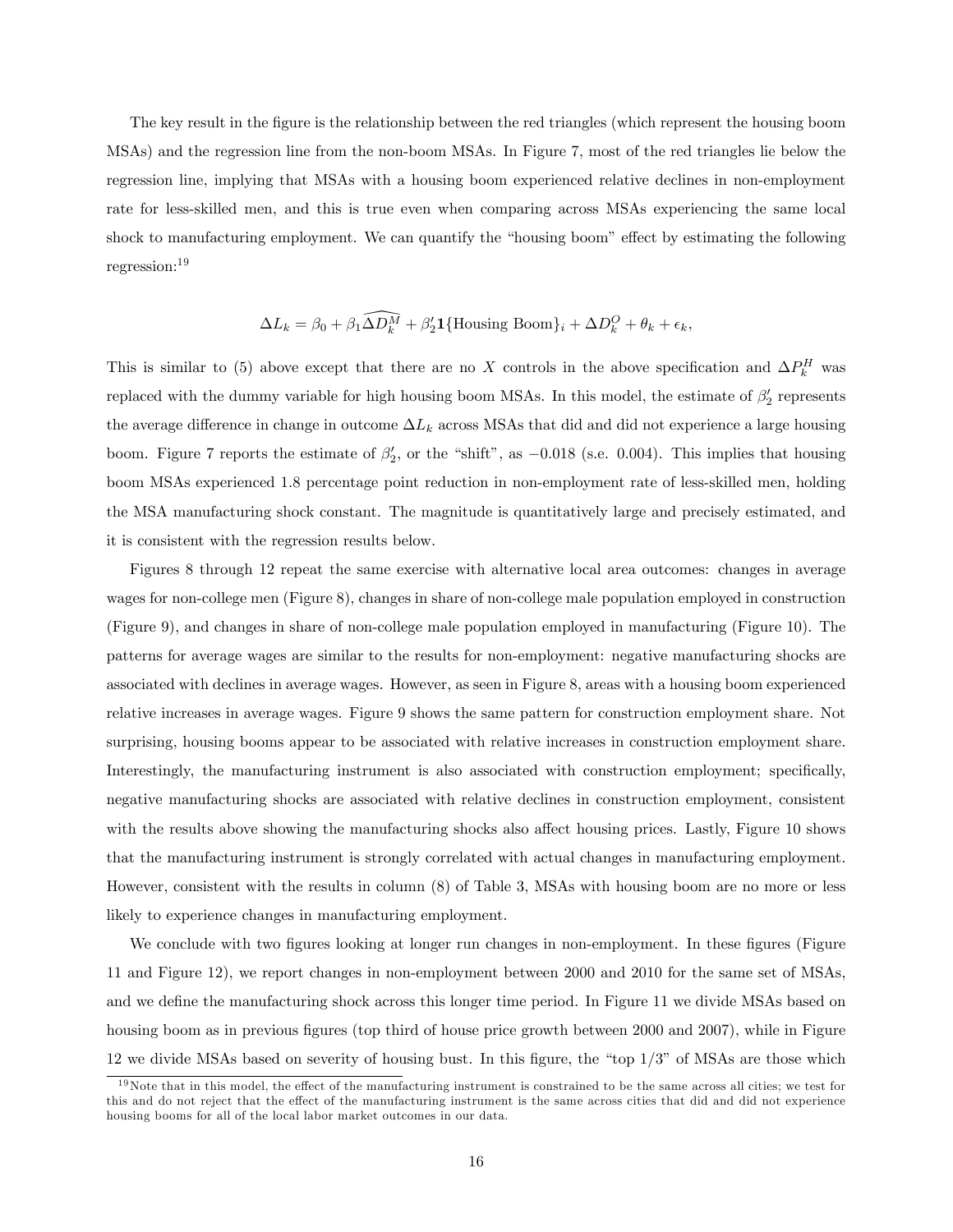experienced the most substantial housing bust; 45 of the 62 "housing boom MSAs" are also "housing bust" MSAs" according to these definitions, reflecting the fact that MSAs experiencing large housing booms were those most likely to experience substantial housing busts (see Appendix Figure A2 above for this graphical relationship). In both figures, the picture that emerges is that neither the housing boom MSAs nor the housing bust MSAs experience relatively different longer run changes in non-employment. In contrast, the manufacturing shock strongly predicts longer run changes in non-employment. Therefore, while housing boom predicts non-employment changes during boom period and housing bust predicts non-employment changes during bust period, neither boom nor bust predicts non-employment changes over longer time period. These results are consistent with the housing boom masking local manufacturing busts, and subsequent housing bust unmasking non-employment growth that would have occurred earlier in absence of the boom.

The remainder of this section quantifies the amount of "offset" using the two-step model described above. Additionally, the regression results below will allow us to explicitly addresses the concern that housing prices are endogenous to unobserved labor demand and labor supply shocks by through instrumental variable regressions.

#### 5.2 Main OLS and IV Estimates

Table 4 presents the main results from jointly estimating equations (5) and (6) using the two-step IV estimator described earlier. The columns are grouped based on the labor market outcome. The first two columns report two-step OLS and IV estimates (respectively) which show how the manufacturing and housing shocks affect the non-employment rate of men without a college degree. The estimates show that both shocks significantly affect non-employment. To interpret the magnitudes, the rows below the estimated coefficients re-scale to a one standard deviation shock.<sup>20</sup> Below the standardized effects, we report the first stage F-statistic from the second-step IV estimation of equation  $(6)$ . As noted earlier in the discussion of the first-stage results in Table 3, there is no weak instrument concern with any of our main results.

The results in columns  $(1)$  and  $(2)$  show that the manufacturing shock strongly affects non-employment. A one standard deviation negative manufacturing shock increases non-employment by 0:9 percentage points. The IV estimate in column (2) shows that a one standard deviation positive housing shock increase nonemployment by 1.1 percentage points, which is enough to fully offset the effect of the negative manufacturing shock. The results in columns (1) and (2) are similar, implying there is not substantial bias from treating house price growth as exogenous (conditional on the manufacturing shock and the other controls). The similarity between the OLS and IV specifications is a feature of most of our specifications.

The remainder of the table reports OLS and two-step results for other local labor market outcomes. Columns (3) and (4) report results for average wages for this sample of men without a college degree. The results show that manufacturing shocks reduce average wages while housing booms increase wages; additionally,

 $20$  The coefficients are always standardized by the cross-city standard deviation in magnitude of manufacturing shock and housing shock during the time period analyzed.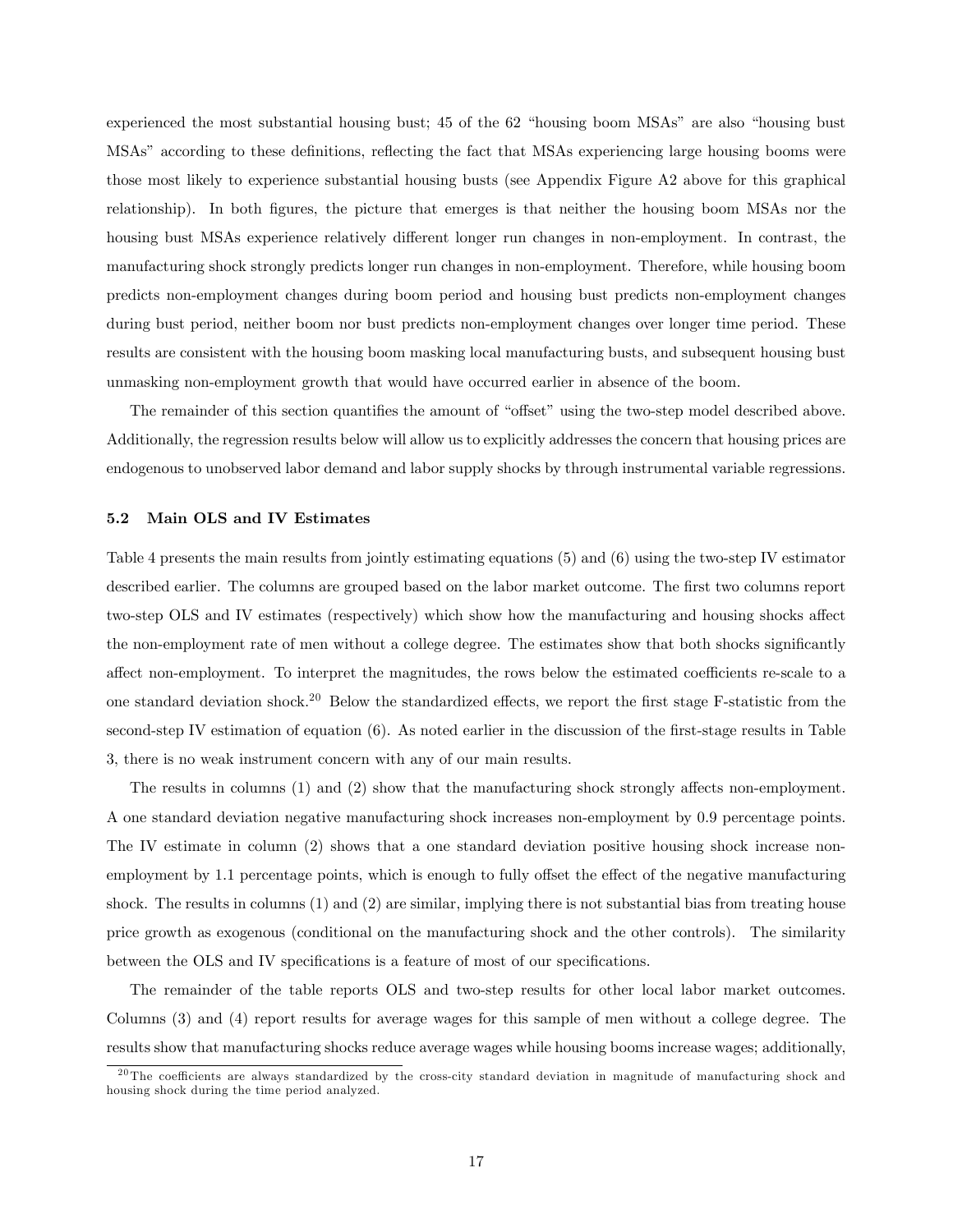the standardized effects show similar magnitudes, again implying that a one standard deviation change in housing prices is enough to offset the wage declines from a one standard deviation decline in labor demand in manufacturing sector. This offsetting in average wages is broadly consistent with the time series patterns presented in Appendix Figure A1; median wages stopped declining during the period of the housing boom. Columns (5) and (6) report results when the dependent variable is the percentage point change in share of the (non-college male) population employed in the construction sector. These results show that housing booms are associated with an increasing share of the population employed in construction, and the twostep estimates are approximately 60% of the magnitude of the estimates when total non-employment is the dependent variable. This implies that construction employment played a prominent (though not exclusive) role in offsetting the employment losses due to manufacturing shocks that would have occurred in the absence of the housing boom. The remaining offsetting must have come from other sectors besides construction, likely employment in services, transportation, or public administration. Finally, columns (7) and (8) report results when the dependent variable is the percentage point change in share of population employed in manufacturing sector. Similar to the results in Table 3, the manufacturing instrument strongly predicts actual changes in manufacturing employment, and the housing boom has no affect on manufacturing employment.

Overall, the results in this table show that temporary housing booms during 2000-2007 had a substantial offsetting effects on labor market outcomes for non-college men. Furthermore, this offsetting does not appear to be coming exclusively through changes in construction employment. We next explore the robustness of these results to alternate specifications. The first two columns of Table 5 reproduce the first two columns of Table 4 for comparison, and the remainder of the columns show results from alternative specifications. In all columns, the dependent variable is the change in the non-employment rate for non-college men. Columns (3) and (4) report OLS and IV results which add census region fixed effects (covering the four census regions) as additional controls. The remaining columns report IV estimates using alternative instruments constructed using the data from Saiz (2010); column (5) uses each of the constituent land availability measures as separate instruments (rather than the convenient land availability summary measure) while column (6) uses housing supply elasticity estimates from Saiz (2010) which account for (endogenous) land-use regulations in addition to land availability. In both of these columns, the results are extremely similar to the preferred OLS and IV estimates. The point estimates in columns (3) through (6) are fairly similar to the base results. It is worth noting, however, that the first stage from the IV specification in column (5) is weakened with the inclusion of the region fixed effects (F-statistic  $= 5.85$ ).<sup>21</sup>

 $^{21}$ In the final column, we identify the effect of housing booms by relying on variation in housing prices net of the housing supply elasticity and the interaction of the housing supply elasticity with the manufacturing instrument. By controlling for the supply elasticity (and its interaction with the manufacturing instrument), we attempt to isolate house price variation that is primarily driven by variation in housing demand, though at the risk of re-introducing confounding labor demand and labor supply variation into the estimates. The results presented in this column using this alternative source of variation are extremely similar to columns (1) and (2). We interpret the striking similarity across these alternative sources of housing price variation as consistent with cross-city house price changes during 2000-2007 as being predominantly due to idiosyncratic shocks to local housing demand that are uncorrelated with other unobserved labor demand and labor supply shocks.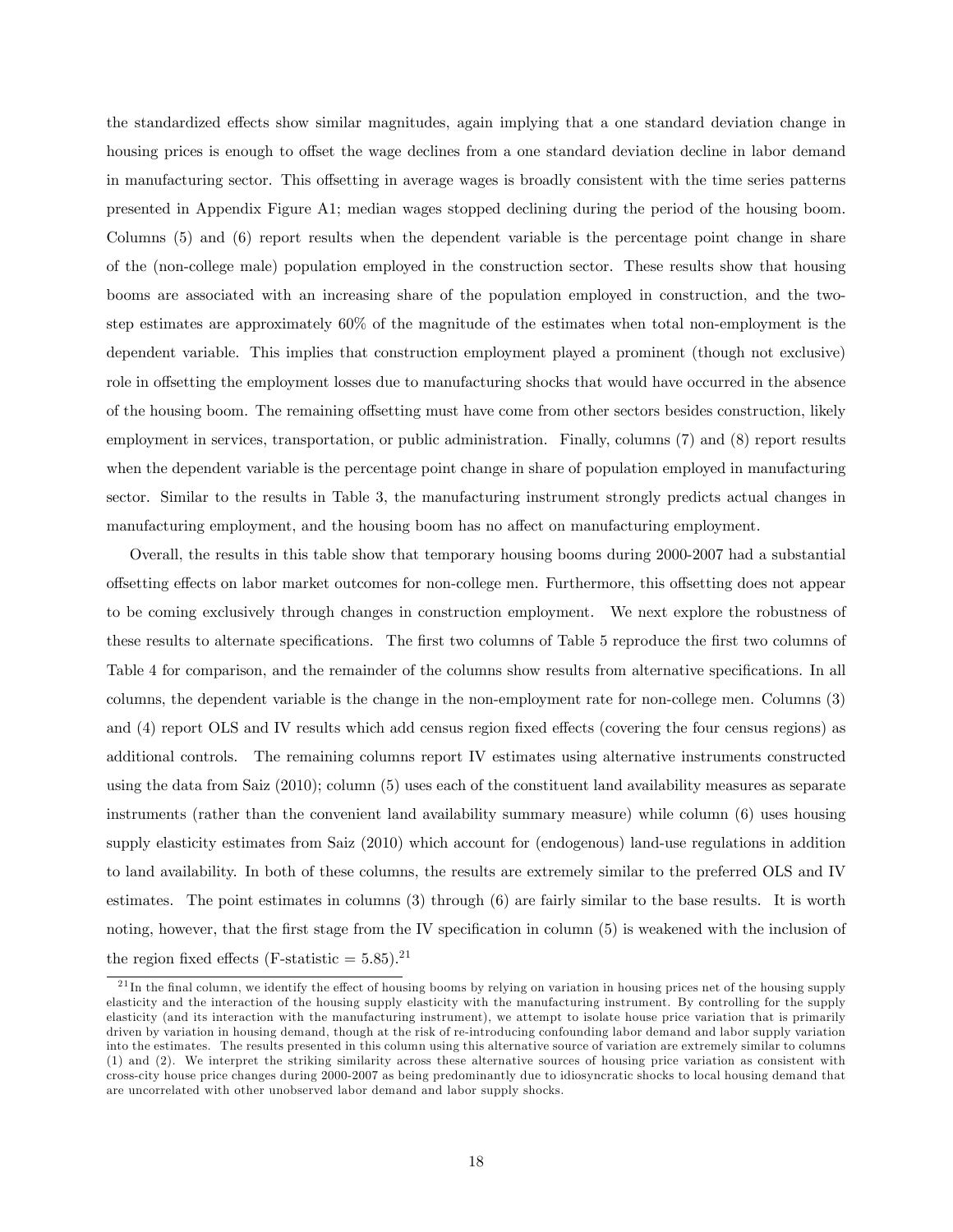The similarity of the base results to alternate specifications is also shown for the dependent variables of wage changes (Appendix Table A1), changes in the construction employment share (Appendix Table A2), and changes in the manufacturing employment share (Appendix Table A3). Overall, we conclude that our main results are robust to alternative specifications.

Appendix Table A4 reports results focusing specifically on migration which has been shown to respond strongly to shifts in local labor demand (Blanchard and Katz 1992; Notowidigdo 2011). Interestingly, the results in Appendix Table A4 suggest that manufacturing shocks are strongly associated with migration, while the results for housing shocks are more ambiguous and depend on the source of identifying variation. The fact that migration responds to the manufacturing shocks is something we will account for when extrapolating our local estimates to assess the effect of aggregate declines in manufacturing employment on current nonemployment within the U.S. as whole. Therefore, we will return to these results in Section 8.<sup>22</sup>

# 6 Results for Alternative Demographic Groups: Skill×Gender and Age

Our main results have focused on the local labor market outcomes for men without a college degree (ages 21-55). This is a natural population to focus on given the time-series patterns in construction employment during the housing boom and the disproportionate decline in manufacturing employment experienced by this group during the past decade. However, we can also consider other demographic groups: specifically, women without a college degree, college-educated men, and college-educated men. Table 6 reports analogous results for the change in the non-employment rate for each of these demographic groups.

Columns (1) and (2) of Table 6 reproduce the OLS and IV estimates from Table 3 for men without a college degree (for comparison), and columns (3) and (4) reproduce analogous estimates for college-educated men. The results for college-educated men show smaller effects of both the housing shock and manufacturing shock on non-employment, with magnitudes of estimated coefficient declining by more than 50%. Columns (5) through (6) report results for women without a college degree, with the results roughly in between the results for non-college men and college-educated men, while columns (7) and (8) report results for collegeeducated women, which show the smallest effects across all of the demographic groups. Next, columns (9) and (10) report results for the overall population (all men and women ages 21-55). As expected, these estimates lie somewhere in between the estimates for the individual demographic groups, with magnitudes somewhat closer to the non-college estimates (since roughly two-thirds of this population does not have a college degree). In Table 7, we report analogous results for average wages, which are consistent with the results for nonemployment; in particular, we find a negligible effect of housing booms on wages for college-educated workers,

 $^{22}$ In Appendix Table A7, we show the response of social transfers to changes in local labor demand. Specifically, the results in Appendix Table A7 use REIS data to estimate the effect of manufacturing shocks and housing shocks on transfer payments. The table reports suggestive evidence that aggregate expenditures on various social transfers (food stamps, income maintenance programs, and unemployment insurance payments) respond strongly to manufacturing shocks, and that housing booms offset this increase in transfer payments by a similar magnitude. Though the precision of the effects vary across the specifications, they are broadly consistent with the results in Notowidigdo (2011) and Autor, Dorn, and Hanson (2012) which show that transfer payments respond strongly to local labor demand shifts.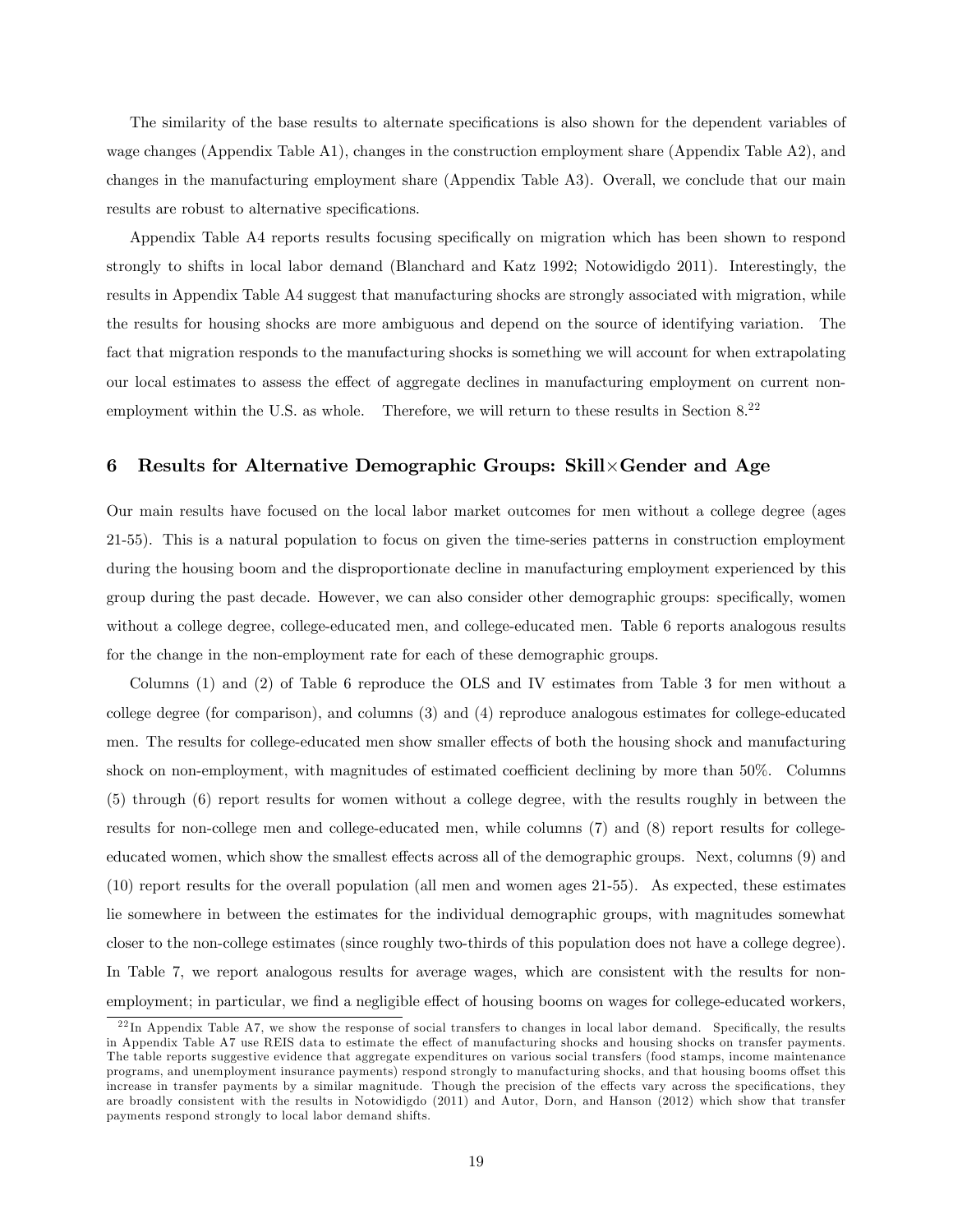while we find stronger wage effects for non-college workers, with the largest effects for non-college men.

In Table 8, we report results which divide our main sample of non-college men into two age groups (ages 21- 35 and ages 36-55). For each age group, we re-deÖned the manufacturing instrument for that group using the age-group-specific industry employment. The results in the left panel report results using the non-employment rate as the dependent variable; columns (1) and (2) report results for the full sample for reference. Columns (3) and (4) report OLS and IV results for the younger age group, while columns (5) and (6) report analogous results for older workers. The results show estimated house price effects that are similar across the two age groups, while the estimated manufacturing effects are nearly twice as large for older workers. This implies that older workers are signiÖcantly more likely than younger workers to end up in non-employment following manufacturing shocks. The remaining columns (in the right panel) replicate the same set of results using the change in share of population employed in construction as the dependent variable. These results show that construction employment in both age groups responds similarly to both housing and manufacturing shocks. This implies that the differential non-employment responses to manufacturing shocks is not primarily due to differential construction employment responses.

In Appendix Table A5, the same exercise is repeated for the other main outcomes of interest (Average Wages and Manufacturing Employment Share). The results for manufacturing employment share verify that manufacturing shocks affect manufacturing employment in both age groups similarly, which is a reassuring confirmation that the manufacturing shock is being measured similarly across age groups. In particular, these results confirm that the differential non-employment results by age group are not primarily due to differential severity of the estimated manufacturing shock. Rather, the differential responses are more plausibly due to differences in labor supply responses by age group (arising, perhaps, due to differences in skill substitutability or reservation wages).<sup>23</sup>

## 7 Housing Booms, Housing Busts, and Longer Run Outcomes

We next report estimates of longer run changes in non-employment in Table 9, which quantify the patterns in Figures 12 and 13 discussed above. As before, columns (1) and (2) reproduce the OLS and IV estimates from Table 3 on non-employment of non-college men. Columns (3) and (4) modify the OLS and IV models to instead use changes in non-employment from  $2007$  and  $2010<sup>24</sup>$ . The results suggest that housing busts are associated with sharp increases in non-employment; however the magnitude is extremely similar to the magnitudes estimated during boom period. Therefore, when estimating models using longer run (2000-2010) changes in as the dependent variable as in columns  $(5)$  through  $(10)$ , we find that longer run changes in non-

 $^{23}$ We also investigated differences within the group of non-college men across native-born men and immigrants. In Appendix Table A6, we replicate the results of Table 3 using the subs-ample of native-born non-college men. The results are broadly similar across all outcomes; in particular, construction employment for this group also strongly responds to housing shocks, by roughly the same magnitude as in the overall sample. This suggests that the overall "masking" of non-employment growth during housing booms is not primarily being driven by immigrant employment in the construction sector.

 $^{24}$ For each specification in this table, we always (re-)define the manufacturing shock across the time period being analyzed (as indicated in the column heading).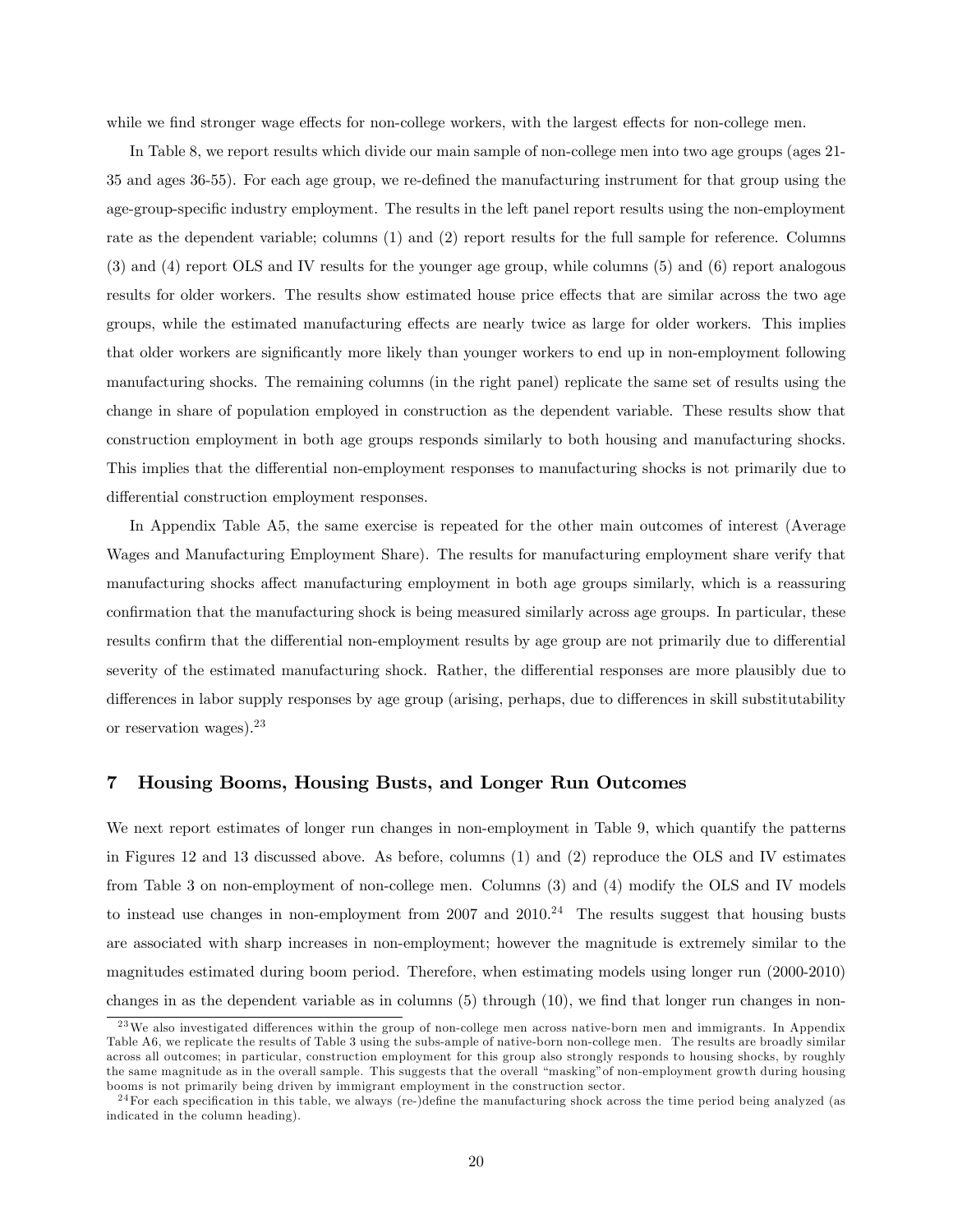employment are neither affected by the magnitude of housing boom nor the magnitude of housing bust, despite the fact that both the boom and bust themselves predict short-run changes in non-employment. By contrast, our manufacturing shock predicts lasting longer run changes in non-employment. In all of the different time periods we investigated, we find that the manufacturing shock has a lasting effect on local employment.

Thus far, we have exclusively focused on changes in non-employment rate. When interpreting our results during housing boom and housing bust time periods, it is useful to decompose our non-employment results into the two broad categories of non-employment: unemployment and non-participation (i.e., not in the labor force). Appendix Tables A8 and A9 report results analogous to Table 9 replacing the non-employment rate with the unemployment rate and the non-participation rate, defining all three measures relative to the same base population (so that we can use the estimates from these tables to compute the share of nonemployment effect coming through changes in unemployment and changes in non-participation). Using the estimates from these tables, we find that during  $2000-2007$ , roughly  $55\%$  of non-employment growth arising from manufacturing shocks came through changes in labor force participation, while for housing shocks, this number is roughly 65%. In other words, the housing boom primarily "masked" non-employment growth by keeping non-college men in the labor force. By contrast, during the housing bust period, we find that virtually all of the non-employment effects of the housing bust came from changes in unemployment (with very little changes in labor force participation). These results are consistent with much of the current unemployment growth occurring among individuals who would have otherwise dropped out of the labor force earlier in the absence of the housing boom.

In summary, we conclude that the oft-discussed relationship between the housing bust and non-employment growth likely represents an unmasking of non-employment growth that would have occurred earlier in the absence of the housing boom. In the next section, we try to quantify this unmasking at a national level using our local labor market estimates.

## 8 Estimating Structural Non-employment: Counterfactual Analysis

In this section, we apply our local labor market estimates on the effect of manufacturing shocks and housing booms/busts to provide counterfactual estimates of aggregate non-employment nationally during the 2000- 2010 period. To do this counterfactual calibration, we use national time series changes in the non-employment rate, housing prices, and manufacturing employment shares, and combine these with our main estimates in Tables 3 and 5 to compute the contribution of manufacturing and housing shock on aggregate non-employment. With our estimates, we asked how non-employment would have evolved during over the 2000-2011 period had their only been the decline in manufacturing and no housing boom and bust.

Panel A of Table 10 reports the exercise for non-college men and Panel B of Table 10 reports results for the entire adult population (age 21-55). For non-college men, the share of population employed in manufacturing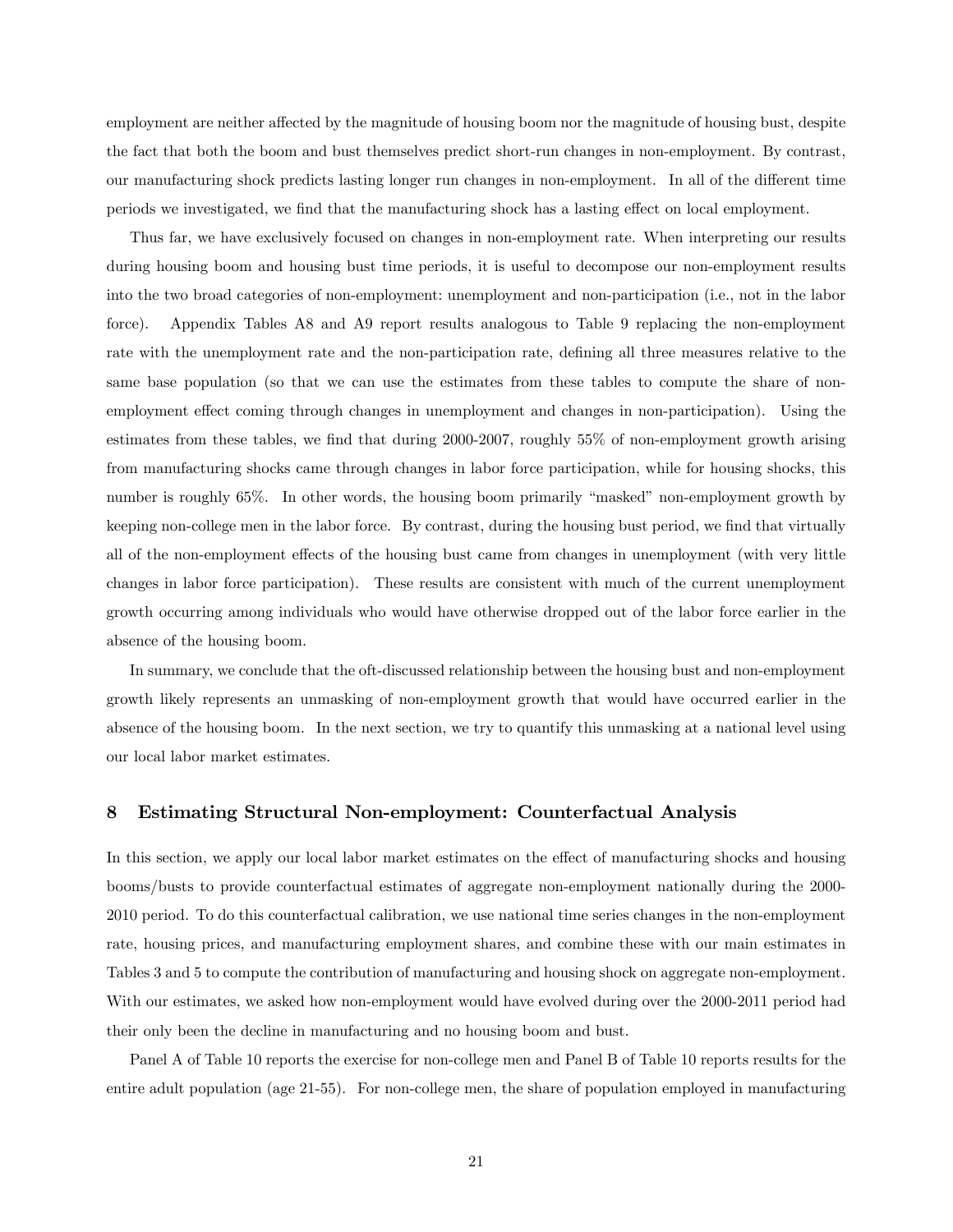declined by 5 percentage points between 2000 and 2007, which according to the estimates in column (2) of Table 3 would correspond to a predicted change in non-employment of 3.3 percentage points.<sup>25</sup> During this same time period, house prices increased nationally by 37%, which according to the same model estimates (Table 3, column (2)) would correspond to a predicted change in non-employment of  $-1.3$  percentage points. Therefore, on net the change in aggregate non-employment is predicted to be 2:0 percentage points, which is very close to the actual increase of 2:0 percentage points observed during this time period.

Continuing with non-college men, during the housing bust (2007-2011), house prices fell by 37% (returning to 2000 levels on average) and the share of non-college male population employed in manufacturing continued to fall by another 1.6 percentage points. Applying the same coefficients, this corresponds to predicted increases in non-employment of 2:9 percentage points, whereas actual increase in non-employment was 8:6 percentage points. In other words, the combination of manufacturing shocks plus "unmasking" of earlier manufacturing decline contributes to 34% of total non-employment growth during 2007-2011 and 46% during 2000-2011. We therefore conclude that a substantial fraction of non-employment growth is ultimately traceable to longer run shifts in manufacturing demand rather than the housing market itself. As Panel B shows, in absolute terms, the importance of manufacturing shocks and housing shocks is attenuated for the general population (as would be expected based on the results in Table 6); however, the results are broadly similar in percentage terms, suggesting a prominent role for structural non-employment in explaining overall non-employment rate growth both during the Great Recession as well as over the longer run.

In Table 11, we repeat the same exercise for non-college men separately by age group, using the estimates from Table 7. While our estimates for non-college men overall suggested that 34% of non-employment growth during bust can be ultimate traced to earlier manufacturing shocks, we find a larger role of manufacturing shocks for older workers (47%), and a somewhat smaller role for younger workers (22%). In both cases, the housing shock estimates suggest significant "masking", but (as noted above) the manufacturing shocks themselves had larger non-employment effects for older workers, which is primarily what accounts for the differences in the share explained across the age groups. One striking fact to note in this table is that despite our estimates suggesting similar amount of "masking" across demographic groups, there was much larger non-employment growth among younger workers between 2000 and 2007. During this time period, non-employment surged by 2:9 percentage points. What factors drove such a large number of men out of the labor market  $-$  precisely during the years when the housing boom was "masking" non-employment growth  $across$  almost all demographic groups  $-$  is an important question for future research.

We conclude with several important caveats with these counterfactual exercises. It is always difficult to apply "local" estimates to a national context, so we will address several key concerns with such an exercise. First, our local estimates allow for migration as an endogenous outcome to manufacturing and housing shocks,

<sup>&</sup>lt;sup>25</sup> For the national trends in non-employment and manufacturing over the 2000-2007 period, the 2007-2011 period, and the 2000-2011 period, we use data from the CPS. The sample for this data is the same as the ones used in Figure 1. We use the CPS data as opposed to the Census/ACS data because non-employment rates seem too high in the 2000 Census (relative to the 2000 CPS and relative to the 2001 ACS. This fact has been documented Clark et al. (2003).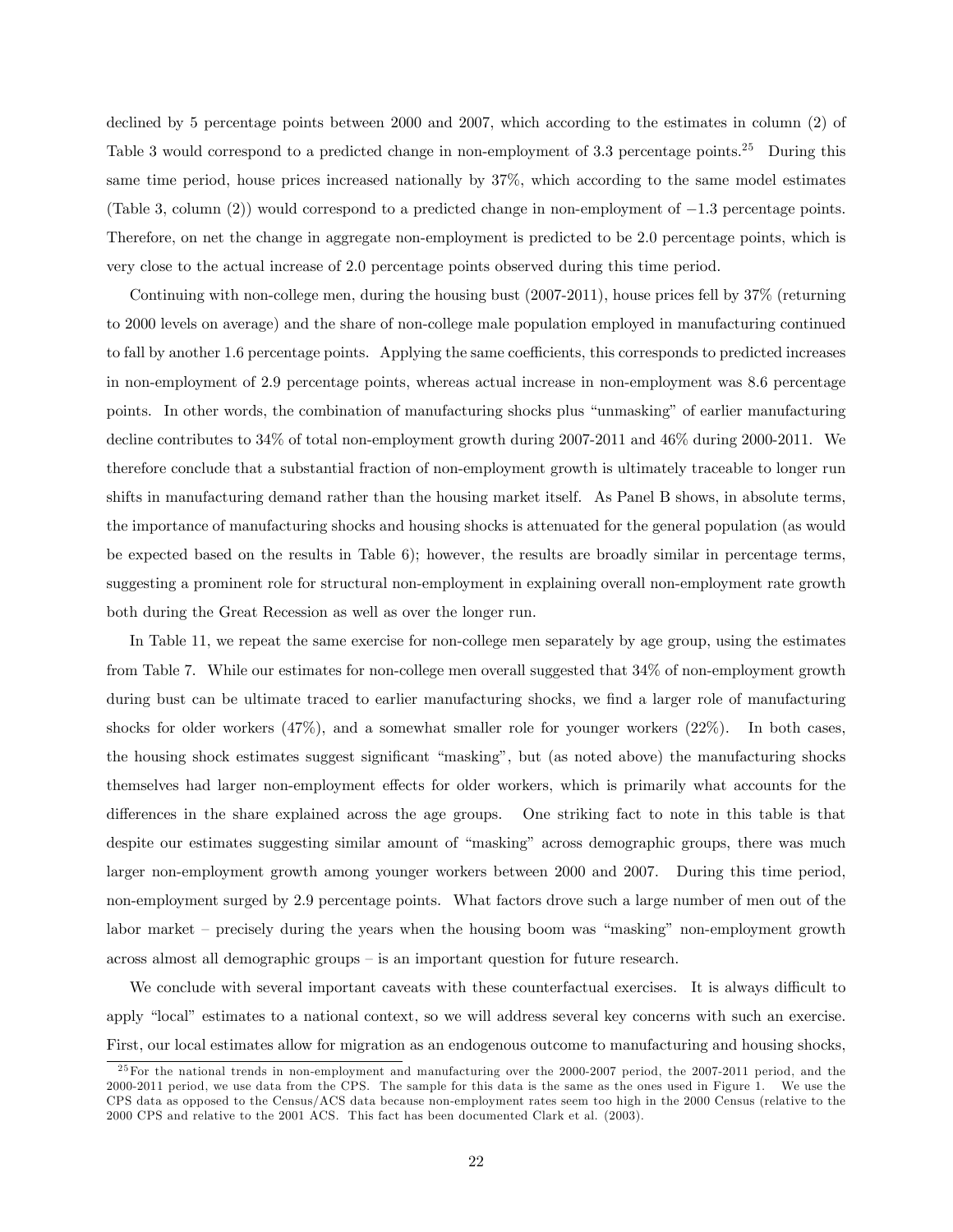and we find significant migration in response to manufacturing shocks. These results are shown Appendix Table A4. In our main results, we find that a one standard deviation manufacturing and housing shock both affect non-employment by roughly 1 percentage point. However, the same manufacturing shock also appears to affect population by roughly 3 percent. Using these estimates, we can bound how much migration will affect our counterfactual predictions. To get one bound, we assume that all of the migrants would have been non-employed had they been forced to stay. In this instance, the aggregate non-employment rate in response to a one standard deviation manufacturing shock would have increased by an additional 3 percentage points (from 1 to 4). In that case, our counterfactual estimates above would be severely underestimated. If all the migrants would have remained unemployed in the MSA, the effect of the manufacturing shock would have been much greater than we actually estimated. By contrast, if we assume that all of the migrants would have been employed had they been forced to stay, then are estimated response to a one-standard deviation manufacturing shock would fall by roughly  $0.03$  percentage points (from 1.0 to 0.97). The reason the effect is so small is the number of people migrating out of the MSA in response to manufacturing shock is very small relative to the number of people who are employed in the MSA. Therefore, assuming that migrants are either more employable the average non-migrant or roughly similar to average non-migrant has a negligible effect on our results. If, however, the marginal migrant is much less employable, then our above counterfactual estimates are very conservative.<sup>26</sup>

A second potential limitation of our results is that we are isolating only local responses and ignoring any potential general equilibrium responses to the manufacturing and housing shocks. In particular, changes in house prices may have a direct effect on U.S. manufacturing demand. For example, Mian and Sufi (2011) show that households that experienced large increases in housing prices not only increased their purchase of local services, they also increased their nondurable expenditures. In this case, local housing booms can affect the national demand for manufacturing goods. This type of feedback will again cause us to underestimate the extent of masking that occurred during the 2000-2007 period. Put another way, the decline in manufacturing between 2000 and 2007 would have been even greater had it not been for the housing boom within the U.S. Like with the migration results, ignoring this general equilibrium channel makes our counterfactual estimates from the 2000-2007 period conservative.

Another potential concern is that the decline in manufacturing during the 2000-2007 period was one of the causes of the housing/construction boom. Our results suggest such a channel is implausible. We find across local labor markets that declines in manufacturing put downward pressure on house prices, so any nationwide effect linking manufacturing busts to housing booms would have to overwhelm these local effects.

Next, the fact that we are focusing on housing prices may be causing us to underestimate some of the effect of the national housing boom on employment. As alluded to above, changes in housing demand that do not show up in housing prices will be missed by our analysis. Put another way, even though places like Las Vegas

 $^{26}$  Similar to the logic used to discuss local area estimates of immigration (Borjas 2003), local area estimates may also be attenuated due to spatial arbitrage.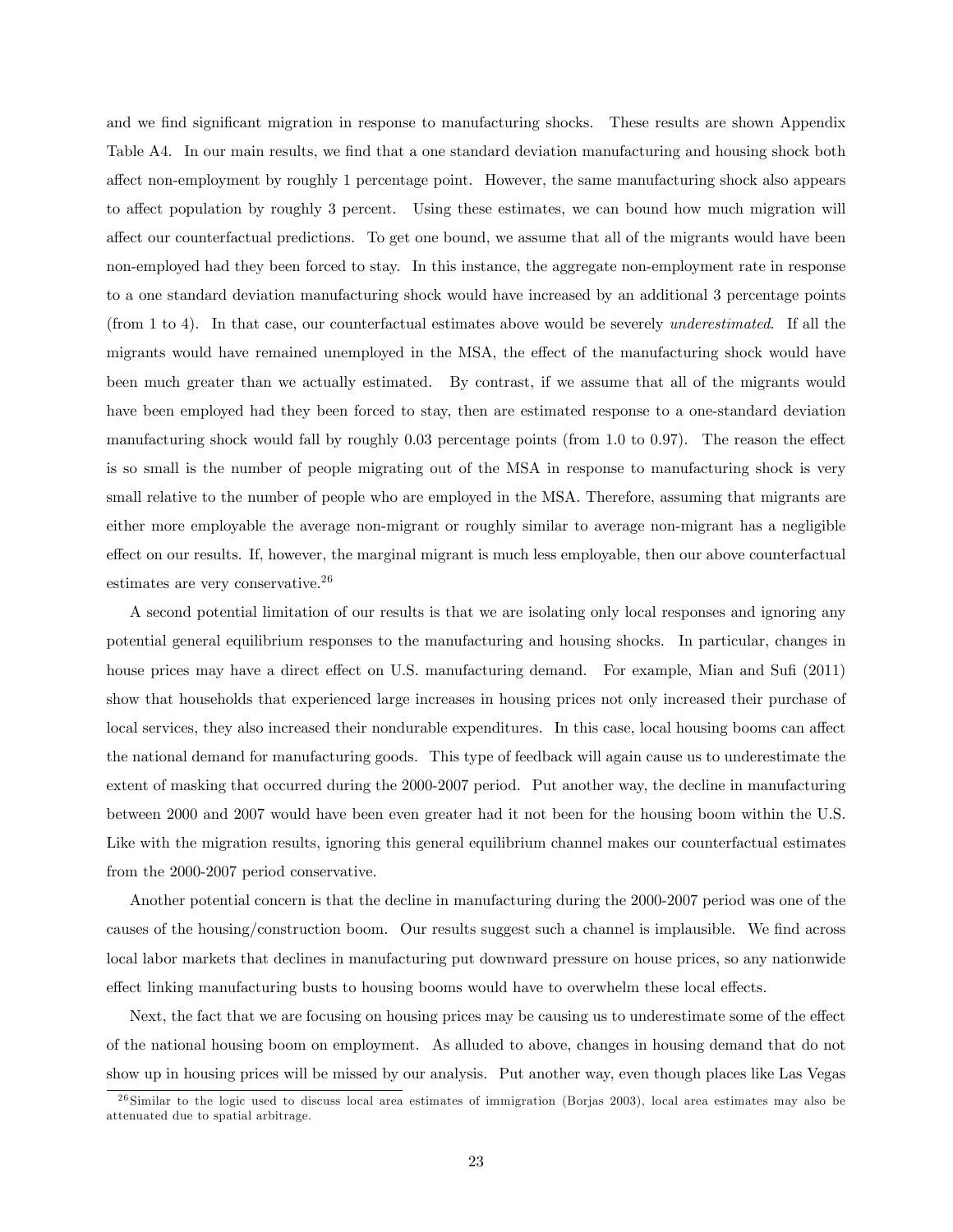(which had a large housing boom) had larger increases in construction activity than places like Charlotte (which had no housing boom), places like Charlotte still saw some increase in construction employment over this time period relative to their long run trend. If this increase would not have occured in the absence of the housing boom, then this likely causes us to understate the effect of the housing boom on the national labor market.

Finally, for reasons similar to the general equilibrium effects during the boom years, we may be overstating the decline in manufacturing during the bust years. If declines in housing prices dampened the demand for manufactured goods during the 2007-2011 period, the change in manufacturing between 2007 and 2011 for our counterfactuals may be too large. We do two additional things to account for this possibility. First, we redo our counterfactuals assuming that the trend in manufacturing between 2000 and 2007 continued through 2011. This assumption strikes us as reasonable, given that there has been a relatively steady decline in manufacturing within the U.S. for 40 years (see Figure 1). Linearly extrapolating the trend in manufacturing through 2011, we find nearly identical results to what was reported in Table 8, since the actual decline in manufacturing employment between 2007 and 2011 is very close to what one would extrapolate based on the 2000-2007 trend. As a second robustness check, we also redid all of our counterfactuals assuming that there was no further decline in manufacturing during the 2007-2011 period. Under the extreme assumption that none of national decline in manufacturing employment between 2007-2011 is due to same economic forces behind the 2000-2007 decline (Appendix Table A10), we compute 15% of non-employment growth between 2007-2011 and 32% during 2000-2011 as ultimately traceable to longer run shifts in manufacturing industry (as compared to 35% and 48%).

With these various caveats in mind, our conclusion from these counterfactuals is that a significant share of non-employment growth during the 2007-2011 period represents "structural non-employment."

## 9 Housing Booms and College Enrollment

We conclude by investigating the extent to which individuals alter human capital investments in response to housing shocks. As discussed in the Introduction, this exercise is motivated by the time series evidence in Figure 2, which shows that the share of me and women age 18-29 having attended any college begins to lag trend precisely when housing prices start to increase nationally in 1997. Moreover, the lagging continually widens until the housing bust begins, when the series for each gender begins to quickly revert back to trend. In 2007, we compute that the share of men who have attended any college lags trend by 2:2 percentage points, and for women the share lags by 3:4 percentage points.

We investigate whether the same pattern in the time series holds within local labor markets; specifically, we ask whether local housing booms affect enrollment at local colleges and universities. To do this, we use data from the IPEDS survey between 2000 and 2007. These data contain information on enrollments for the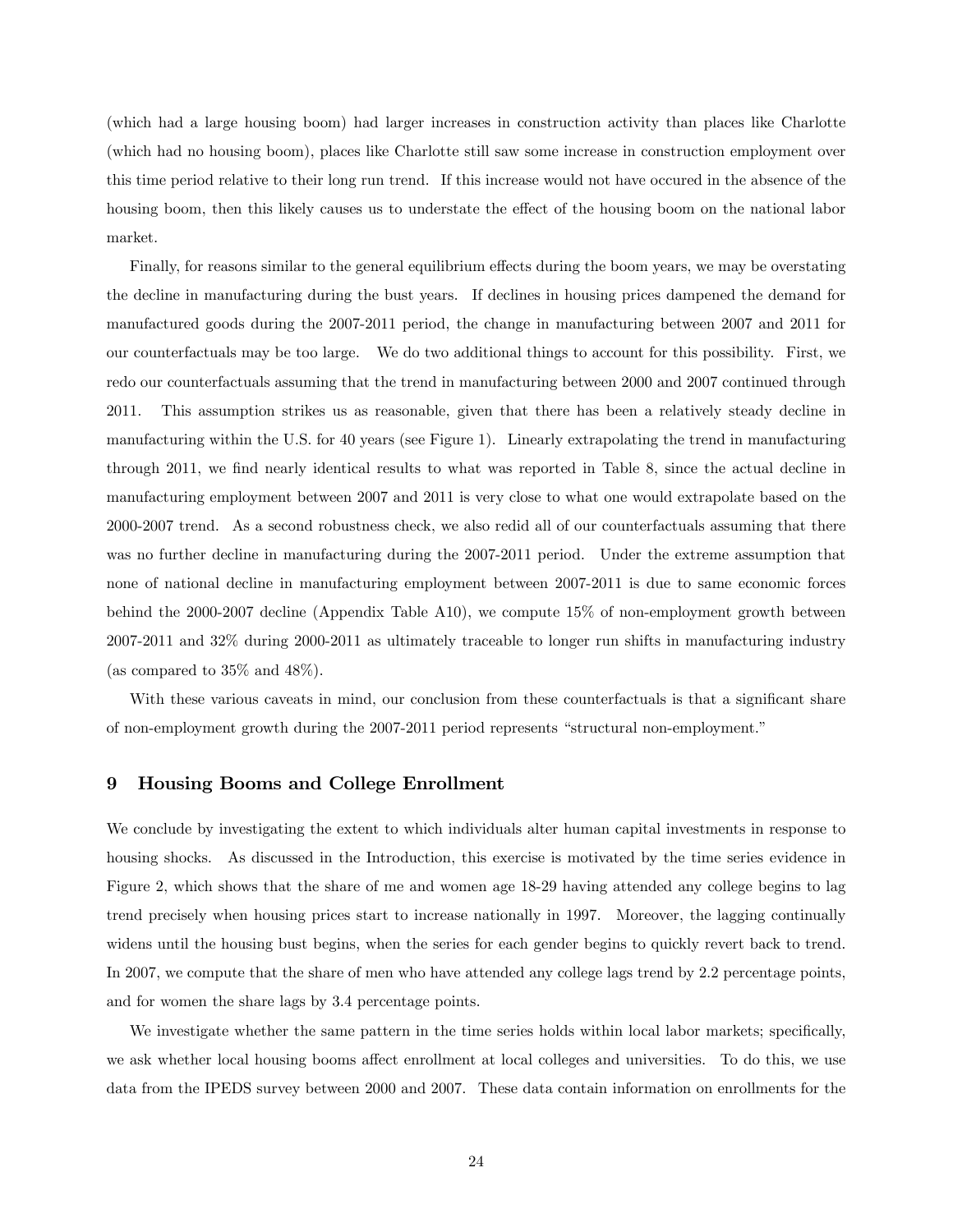vast majority of colleges and universities in the U.S., including many community colleges, junior colleges, and technical colleges. The enrollment data are broken down by age, gender, full-time/part-time, and "status" of student (e.g., undergraduate, graduate, etc.). We aggregate the data by state, and we construct as our primary outcome of interest the total Örst-time, full-year, undergraduate enrollment over the entire 2000-2007 period. We include both full-time and part-time enrollment together in all specifications.<sup>27</sup>

Using these local enrollment data, we estimate the same OLS and IV models as above using log total college enrollment as the dependent variable, and we report the results in Table 12. The left panel reports results for total enrollments across community colleges, junior colleges, and technical colleges. Columns (1) and (2) report OLS and IV results for total enrollment (men and women together), while columns (3) through (6) report results for men and women separately. Across columns (1) through (6), the results suggest that local housing booms cause sharp declines in undergraduate enrollment, with similar magnitudes across genders. Columns (7) through (12) report analogous results using total undergraduate enrollments across all colleges and universities; the estimates are somewhat smaller in magnitude, though still economically significant. In particular, the results in column (7) suggest that a one standard deviation housing shock reduces total undergraduate enrollment over the 2000-2007 period by 7:6%. In Appendix Table A11, we report estimates for total graduate student enrollment, and we find no economically or statistically significant estimates in any of the specifications. We interpret the lack of responsiveness for graduate student enrollment as evidence that our housing boom estimates for undergraduate students are not primarily driven by omitted variables or unobserved trends, but rather represent a genuine effect of the housing boom on individuals' decisions to enroll in any college at all.<sup>28</sup>

To summarize, we conclude that housing booms sharply reduced college enrollment, especially among students considering community colleges, junior colleges, and technical colleges. Moreover, when we apply our local estimates nationally as in the counterfactual analyses above, we can account for a fairly large fraction of the "trend breaks" highlighted in Figure 2. In particular, our estimates can account for about  $64\%$  of the "gap" in 2007 (relative to trend) for men and  $37\%$  for women.<sup>29</sup> However, we suggest caution in interpreting

<sup>&</sup>lt;sup>27</sup>We focus on first-time, full-year enrollment following recent work of Lovenheim (2011) and also because we expected this to be the most responsive margin. Though our unit of analysis continues to be the metropolitan area, we collapse the enrollment data to the state level in recognition of the fact that the relevant geographic market for college enrollment decisions may be broader than the local labor market. For example, when we look at all colleges and universities, we want to make sure to be able to capture changes in enrollment at flagship state colleges and universities that may not be located in the same metropolitan area.

 $^{28}$ In recent work, Lovenheim (2011) uses micro-level data to estimate the effect of housing wealth on college enrollment. He finds that increases in housing wealth raise college enrollment, with the largest effects concentrated among poorer households. Our aggregate-level results are not necessarily inconsistent with these results. In particular, our results do not rule out that at an individual level – increases in home equity raise college enrollment. However, our results suggest that the first-order aggregate effect of housing booms is that they reduce college enrollment due to the fact that housing demand shocks raise labor demand for individuals on the margin of college enrollment; our estimates suggest that (in the aggregate) this effect overwhelms the liquidity constraint channel that Loveneim (2011) emphasizes. In Lovenheim (2011), these aggregate effects are "differenced out" by design, since the micro-level estimates include MSA fixed effects in all specifications.

 $29$  The counterfactual analysis for this exercise is substantially more involved than for employment, since the college enrollment estimates are proportional effects relative to (initial) enrollment levels, while the projections are for the share of population that have attended any college. Additionally, the CPS time series focuses on ages 18-29, but the IPEDS data do not report separate Örst-time, Örst-year enrollment by age categories. We therefore take the following steps to convert our empirical estimates (which are percentage changes in total Örst-time enrollment across 2000-2007 relative to initial year 2000 enrollment levels) into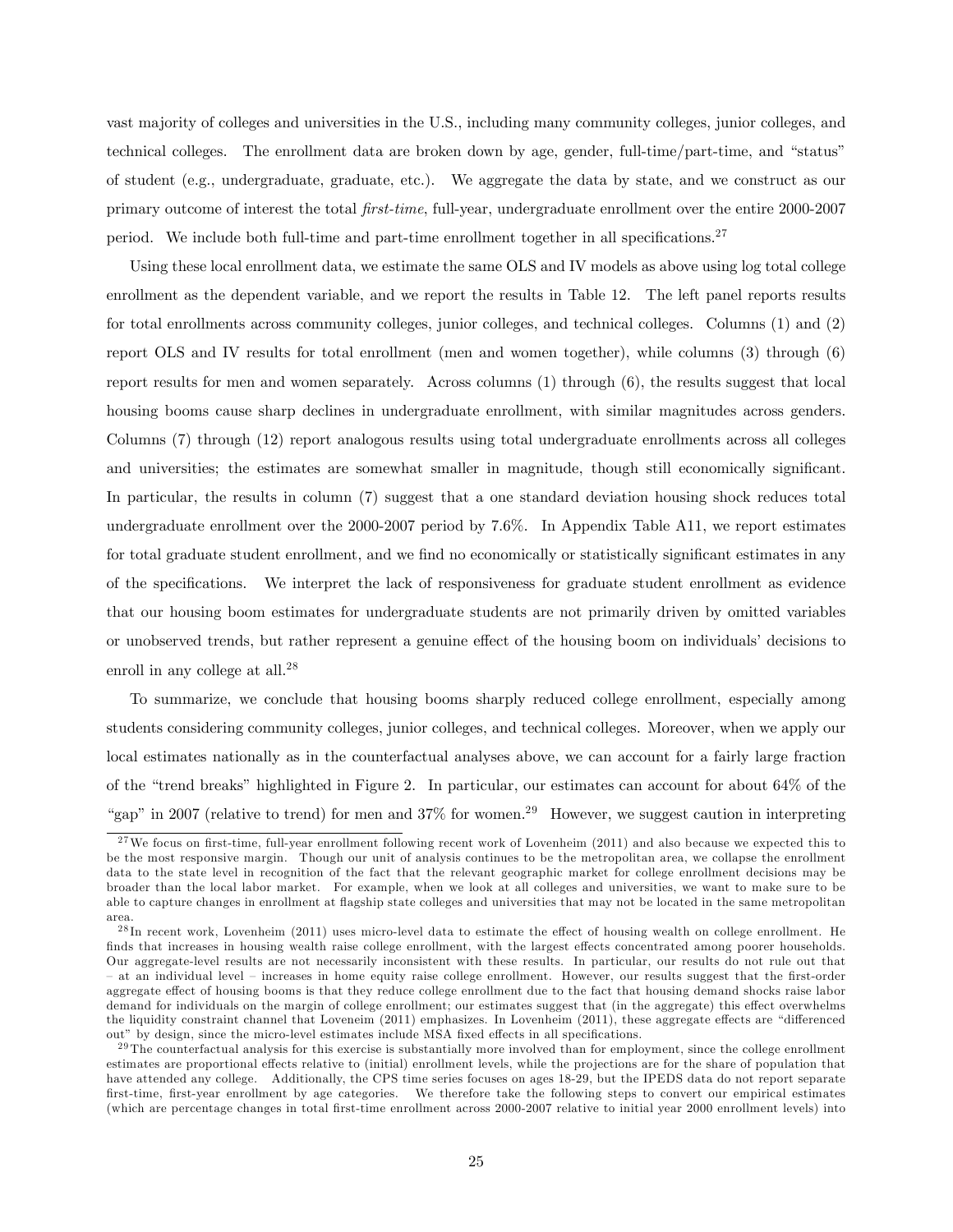these results for two reasons: first, our statistical is somewhat more limited for the enrollment outcomes as compared to the labor market outcomes. Second, as with the non-employment counterfactuals discussed in Section 5, there are a variety of concerns about extrapolating our local estimates to the national setting that should be kept in mind. Nevertheless, we see these results as a first step and hope that they stimulate future work on estimating the effects of housing booms and housing busts on college enrollment.

## 10 Conclusion

In this paper, we investigate the extent to which the boom and bust in the housing sector during the 2000- 2011 period masked and then unmasked the effect of a declining manufacturing sector during the same time period. Manufacturing employment within the U.S. fell sharply during the 2000-2007 period and then fell further between 2007-2011. These changes during the 2000s merely extended declines in manufacturing that occurred within the U.S. since the late 1970s. As many researchers have documented, manufacturing declines reduce both the wages and employment propensities of lower skilled individuals. Housing booms, all else equal, result in both increased construction and in increased demand for local service employment because of increased spending induced by higher housing wealth (Mian and Sufi 2011).

Using comparisons across MSAs, we find that roughly 35 percent of the increase in non-employment during the 2007-2011 period can be attributed to the decline in manufacturing during the 2000s. Much of this increase in non-employment would have occurred prior to 2007 had it not been for the temporary housing boom that occurred during the 2000-2007 period. Our estimated effects for non-employment are largest for non-college men, but we find nontrivial effects of the manufacturing decline and the extent to which the housing boom masked those effects for both non-college women and higher-skilled men. Accounting for inter-MSA migration and general equilibrium effects of the housing boom on manufacturing employment during the 2000-2007 period is difficult, but we argue that many of these adjustments would likely increase the extent to which the housing boom masked the manufacturing decline prior to 2007. Moreover, we find that local employment shares over the entire 2000-2010 period did not respond at all either to the house price run-up between 2000 and 2007 or to the house price decline between 2007 and 2010. This means that the effects of the house price run-up on employment during the boom years was completely undone by the house price collapse during the bust years. By contrast, manufacturing declines (measured in either subperiod) had persistent effects on local employment

a percentage point change in the share of population with any college (in 2007):

<sup>1.</sup> First, we assume that the proportional effects are the same across the age distribution, so that we can shrink our estimates by the age 18-29 share of total (nationwide) enrollment (across all ages). This share is 0:788 for men and 0:722 for women.

<sup>2.</sup> Next, we multiply this result by the share of age 18-29 population currently enrollment as undergrads (0:171 for men and 0:198 for women).

<sup>3.</sup> Finally, we multiply this result by total Örst-time enrollment across 2000-2007 as a share of total (initial) enrollment in 2000 (1:27 for both men and women).

These steps convert our preferred total college enrollment estimates for men and women (columns (9) and (11) of Table 12, respectively) into predicted changes of 1:43 percentage points for men and 1:30 percentage points for women. Dividing these by the "gaps" computed from Figure 2 gives the percentages reported in the main text.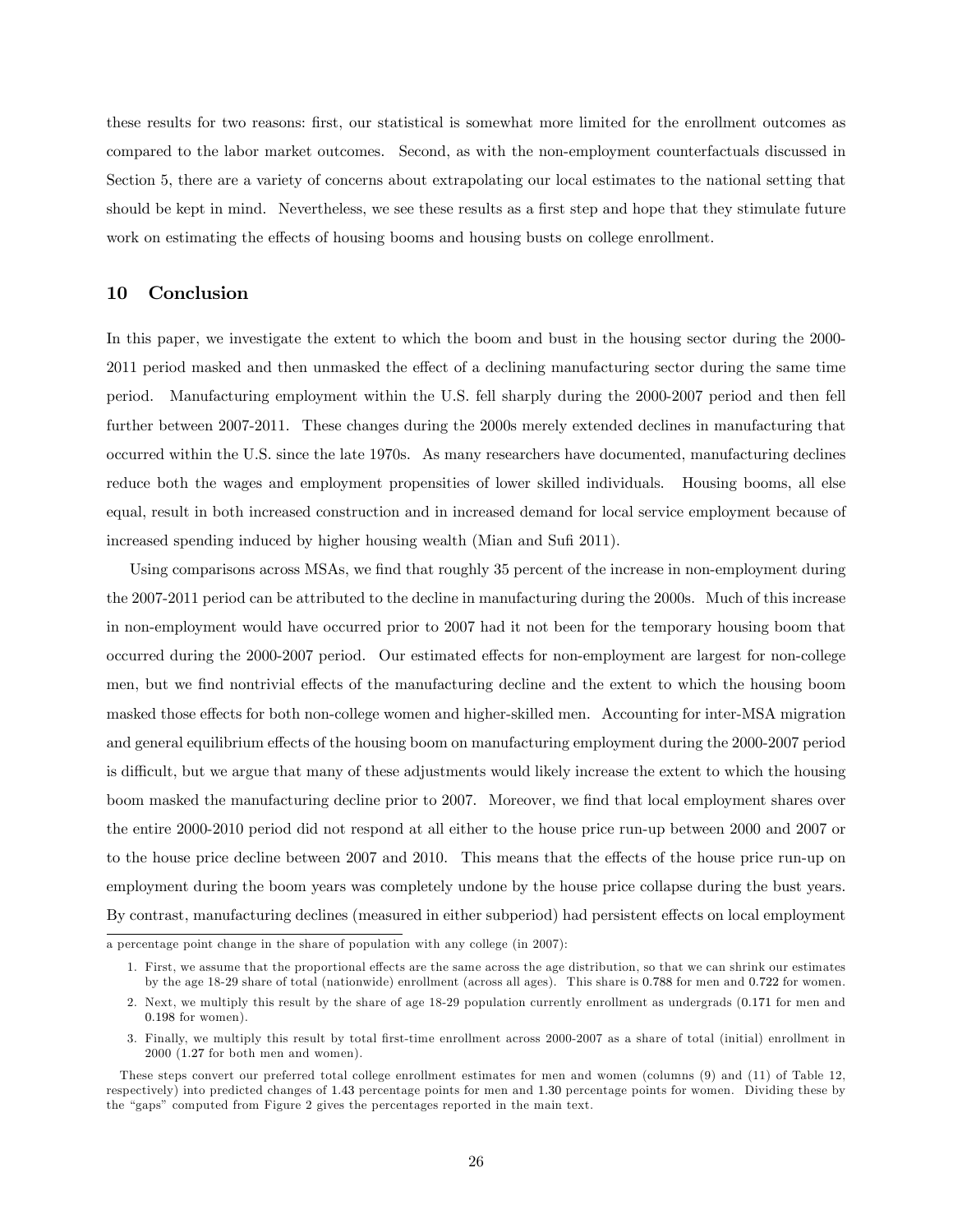over the entire 2000 to 2010 time period.

It is useful to briefly discuss a few key ways in which our analysis differs from the recent work of Mian and Sufi (2012), who also use variation in housing prices across MSAs to draw conclusions about the current state of non-employment in the United States. First, in terms of implementation, we explore the effects of house price movements on employment both during the boom period (2000-2007) as well as the bust period (2007-2011). Mian and SuÖ (2012) only explore the response of house price on employment during the bust. This is important because, as we show, house price increases propped up employment during the boom years. To understand the effect of housing price movements on current non-employment, our results make clear that employment patterns during both the boom and the bust must be examined. Second, the main focus of our analysis is on the ongoing erosion of the manufacturing sector; the secular decline of manufacturing is not the focus of the Mian and Sufi analysis. As we show, the housing boom and bust obscured the effects of manufacturing declines on wages and employment propensities during the last decade.

Often, sectoral booms and busts are linked to aggregate business cycle dynamics. All else equal, a sectoral boom will increase wages and employment during the expansion and result in wages and employment falling during the contraction. Our results, however, highlight that sectoral booms and busts have very different aggregate employment dynamics when another sector in the economy is in decline. When another sector is experiencing a persistent decline, a boom and bust in the first sector results in muted labor market effects during the boom period and larger labor market effects during the bust. Such a phenomenon has been a defining feature of U.S. labor markets since the early 1980s. In particular, the labor force participation rate of men since 1980 has been relatively stable during U.S. expansions and has adjusted sharply around U.S. contractions. This point has been emphasized recently by Jaimovich and Sui (2012). Our results suggest that booms and busts in other sectors coupled with a sectoral decline in manufacturing could also generate these patterns.

To this end, some preliminary work that we have done has shown that the "mini housing boom" in the U.S. that proceeded the 1990 recession had a similar masking effect during the mid to late 1980s. Places that experienced housing booms and manufacturing declines during the 1984-1990 period had smaller declines in wages and employment than did otherwise similar places that experienced equally large manufacturing declines but no housing boom. Although we have not formally explored the mechanism, it is possible that the tech boom and bust starting in the mid 1990s had a similar masking effect on labor markets from the decline in manufacturing in the period surrounding the 2000 recession. Such an analysis seems ripe for future work. Finally, it is possible that a similar phenomenon took place during the Great Depression when there was a finance and housing boom-bust cycle, reminiscent of the current finance and housing cycle, that may have interacted with the large secular decline in agriculture. Between 1900 and 1930, the share of the U.S. workforce employed in agriculture fell from 41 percent to 21.5 percent. The agricultural employment share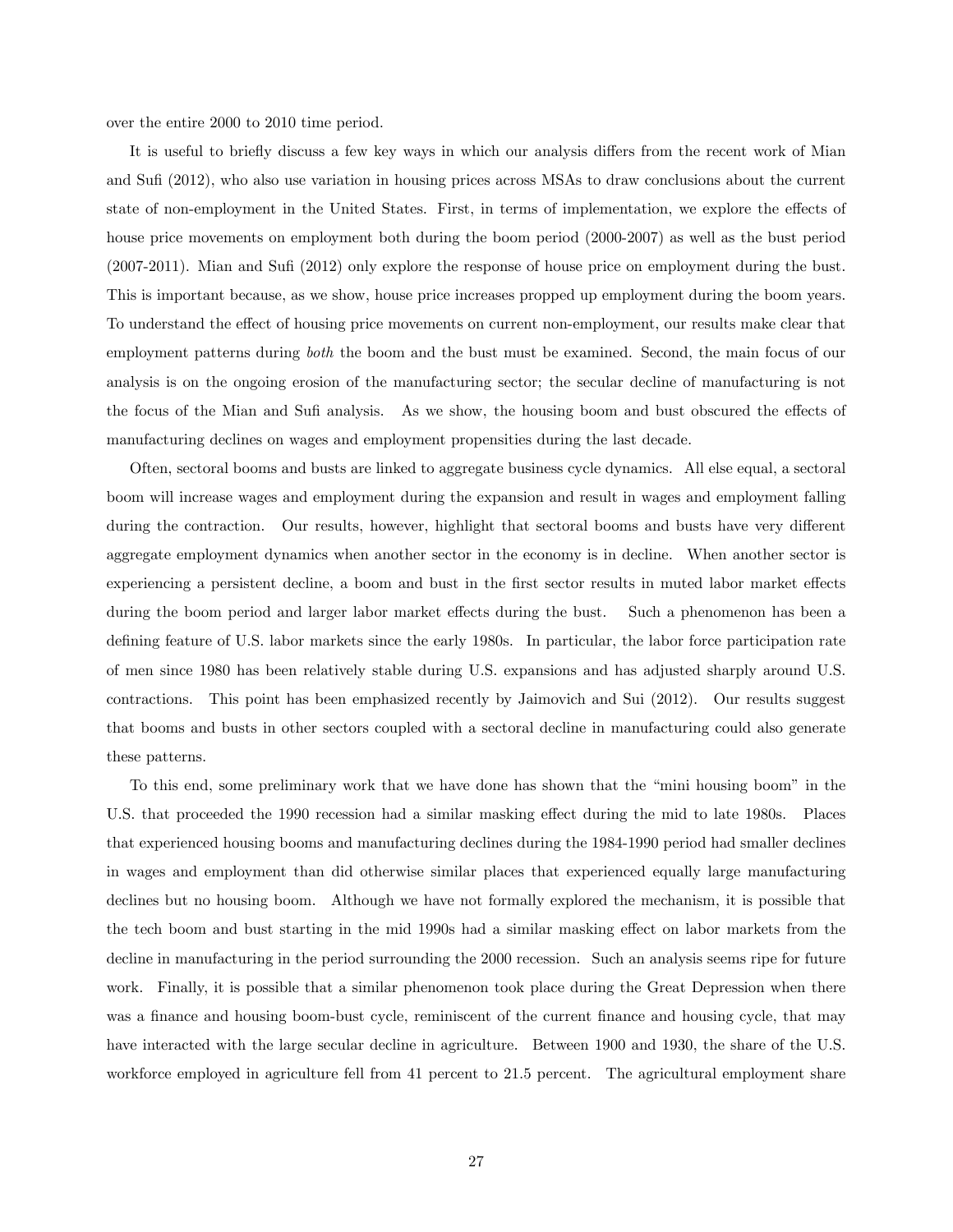fell by an additional 5.5 percentage points between 1930 and  $1945$ .<sup>30</sup> One further area for future research could be the extent to which the sectoral boom in finance and housing during the 1920s masked the sectoral decline in agriculture during the time period proceeding the Depression.

Historically, one of the responses to the decline in demand for non-college workers was to induce a higher level of skill acquisition. As we have shown, the housing boom actually interrupted that process. Places that saw a large housing boom saw a larger decline in college enrollments, particularly for community colleges, junior colleges, and technical colleges. As housing prices fell between 2007 and 2011, the propensity to accumulate at least one year of college education reversed course again and started increasing. A natural next question is to see whether the housing boom permanently lowered human capital levels of the cohort of young individuals who would have accumulated human capital absent the boom. If so, part of the natural response to persistent declines in demand for low skilled workers may be delayed.

Lastly, we think that our results can inform the current policy debate about how best to stimulate employment. The type of non-employment we have identified is the result of the long run sectoral decline in manufacturing. Temporary boosts in labor demand due to hiring subsidies or infrastructure investments are not likely to have permanent effects on the labor demand of non-college individuals. As those hiring subsidies and infrastructure investments expire, the labor demand for non-college labor will still be depressed because of the decline in manufacturing. In this sense, our paper is among the first to document a significant role for structural forces in explaining the current high level of non-employment within the U.S. As noted above, over longer periods of time, current non-employed workers (or subsequent generations of workers) may find it more beneficial to accumulate skills. Addressing barriers to skill acquisition may have the most lasting effect on increasing the employment prospects of those workers who leave the labor force as a result of the ongoing decline in the manufacturing sector.

 $30$  See Dimitri, Effland, and Conklin (2005). http://www.ers.usda.gov/media/259572/eib3\_1\_.pdf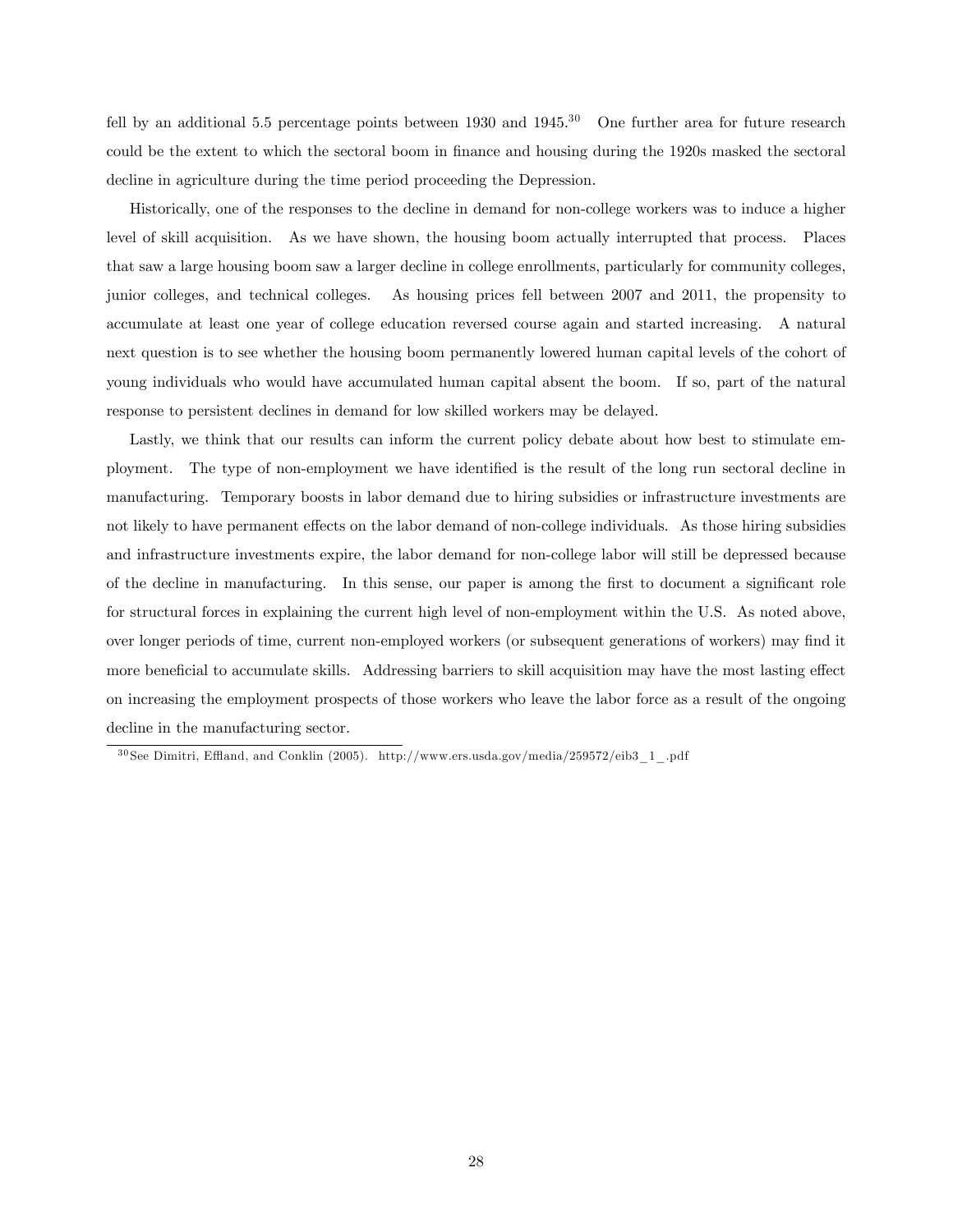## References

Autor, David, David Dorn, and Gordon Hanson (2012). "The China Syndrome: Local Labor Market Effects of Import Competition in the United States," MIT Working Paper.

Autor, David, Frank Levy, and Richard Murnane (2003). "The Skill Content Of Recent Technological Change: An Empirical Exploration," The Quarterly Journal of Economics, 118(4): 1279-1333.

Bartik, Timothy (1991). "Who Benefits From State and Local Economic Development Policies", W.E. Upjohn Institute for Employment Research: Kalamazoo, Mich.

Blanchard, Olivier and Lawrence F. Katz (1992). "Regional Evolutions," *Brookings Papers on Economic* Activity, 23(1): 1-76

Borjas, George (2003). "The Labor Demand Curve is Downward Sloping: Reexamining the Impact of Immigration on the Labor Market," Quarterly Journal of Economics.

Bound, John and Harry J. Holzer (1993). "Industrial Shifts, Skills Levels, and the Labor Market for White and Black Males," The Review of Economics and Statistics, 75(3): 387-96.

Clark, Sandra Luckett, John Iceland, Thomas Palumbo, Kirby Posey, and Mai Weismantle (2003). "Comparing Employment, Income, and Poverty: Census 2000 and the Current Population Survey.î Report for the Housing and Household Economic Statistics Division of the U.S. Census.

Chinco, Alex and Chris Mayer (2012). "Distant Speculators and Asset Bubbles in Housing Markets", Columbia University Working Paper.

Davidoff, Tom (2012). "Supply Elasticity and the Housing Cycle of the 2000s", Real Estate Economics, forthcoming.

Guerrieri, Veronica, Daniel Hartley, and Erik Hurst (2012). "Endogenous Gentrification and Housing Price Dynamics", University of Chicago Working Paper.

Leamer, Ed (2007). "Housing and the Business Cycle", Housing, Housing Finance, and Monetary Policy Symposium Sponsored by the Federal Reserve Bank of Kansas City, Jackson Hole, Wyoming.

Luttmer, Erzo (2005). "Neighbors as Negatives: Relative Earnings and Well-Being", Quarterly Journal of Economics, 120(3), 963-1002.

Mian, Atif and Amir Sufi (2012). "What Explains High Unemployment? The Aggregate Demand Channelî, University of Chicago Working Paper.

Mian, Atif and Amir Sufi (2011). "House Prices, Home Equity-Based Borrowing, and the U.S. Household Leverage Crises", American Economic Review, 101, 2132-56.

Notowidigdo, Matthew J. (2011). "The Incidence of Local Labor Demand Shocks", University of Chicago Working Paper.

Ruggles, Steven, Matthew Sobek, Trent Alexander, Catherine Fitch, Ronald Goeken, Patricia Kelly Hall, Miriam King, and Chad Ronnander (2004). Integrated Public Use Microdata Series. Minneapolis, MN: Minnesota Population Center.

Sahin, Aysegul, Joseph Song, Giorgio Topa, and Giovanni Violante (2012). "Mismatch Unemployment", New York University Working Paper.

Saiz, Albert (2010). "The Geographic Determinants of Housing Supply", Quarterly Journal of Economics, 125(3), 1253-96.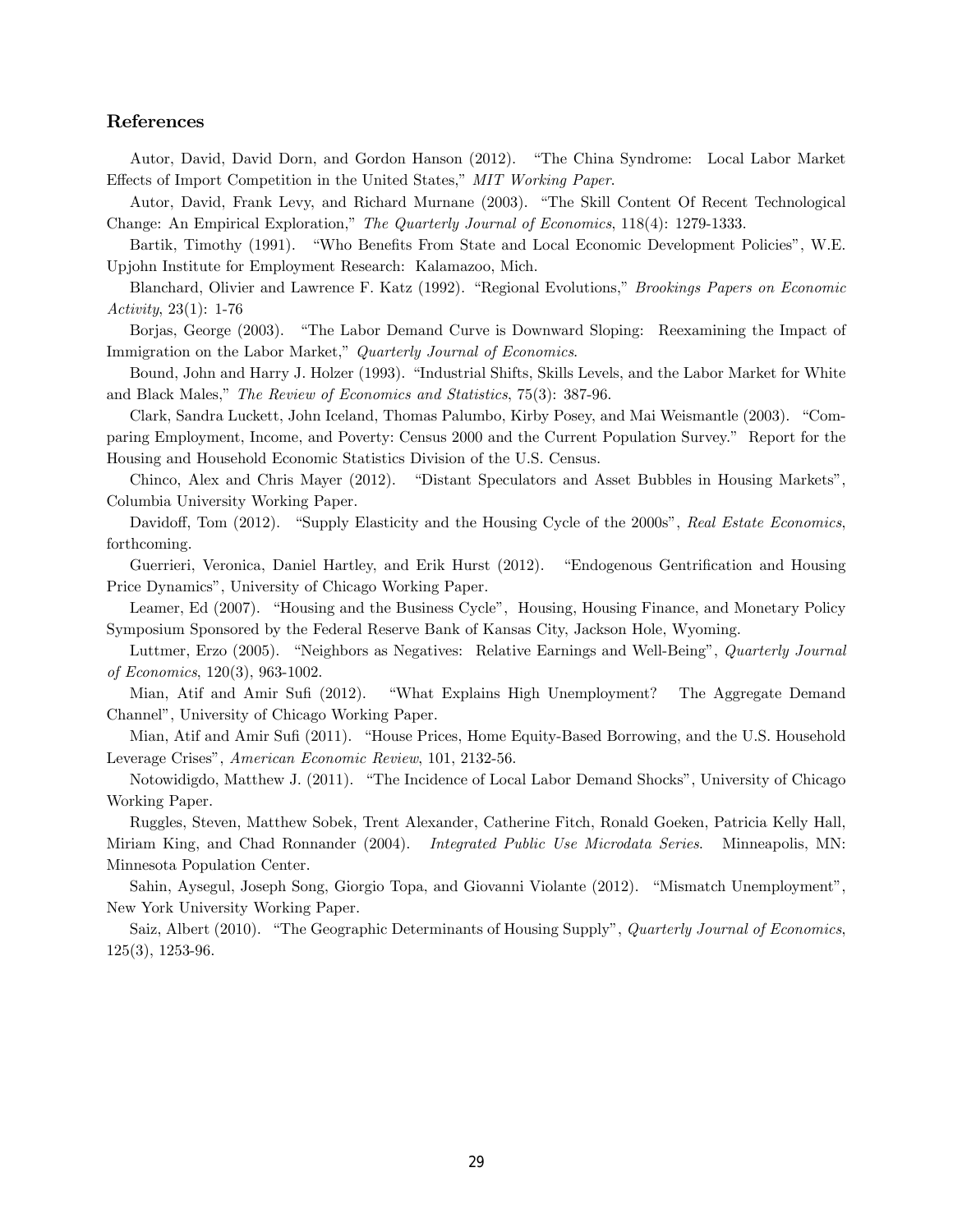## Appendix A: Data Appendix

This section gives more detail on the data sources used in this paper.

Constructing Manufacturing Instrument in Census and ACS We follow the empirical strategy of Bartik (1991) and construct a measure of plausibly exogenous manufacturing shock by interacting cross-sectional differences in industry employment shares with national changes in manufacturing industry employment. We use this demand index to predict actual changes in manufacturing employment. The identifying assumption is that changes in industry shares at the national level are uncorrelated with city-level labor supply shocks and therefore represent plausibly exogenous (demand-induced) variation in metropolitan area employment. Formally, the manufacturing instrument is computed as follows:

$$
\Delta D_k^M = \sum_{g=1}^G \varphi_{k,g,2000} (v_{-k,g,2007} - v_{-k,g,2000})
$$

where  $\varphi_{k,q,2000}$  is the share of relevant population employed in industry g in city k in the year 2000 and  $v_{-k,q,t}$ is the national employment of industry g excluding city k in year t. The set of industries in G includes all industries in manufacturing sector.

Regional Economic Information System (REIS) We construct measures of metropolitan area expenditures on public assistance programs by aggregating county-level data in the REIS database. The REIS data contain annual county-level data on total expenditures broken down by transfer program (e.g., food stamps, income maintenance programs, public medical benefits, veterans benefits, etc.).<sup>31</sup> Counties are aggregated into metropolitan areas using the 1990 Metropolitan Statistical Area (MSA) definitions. All transfer program measures are adjusted per capita based on the non-college adult population.

IPEDS Data We use IPEDS data between 2000 and 2007. Our primary enrollment measure is the total statewide Örst-time, Örst-year enrollment (full-time + part-time) at all colleges and universities in the sample over the years 2000 through 2007.

 $31$  See Notowidigdo (2011) and Autor, Dorn, and Hanson (2012) for other recent examples using REIS data to study the effect of shocks to local labor demand on aggregate transfer program expenditures.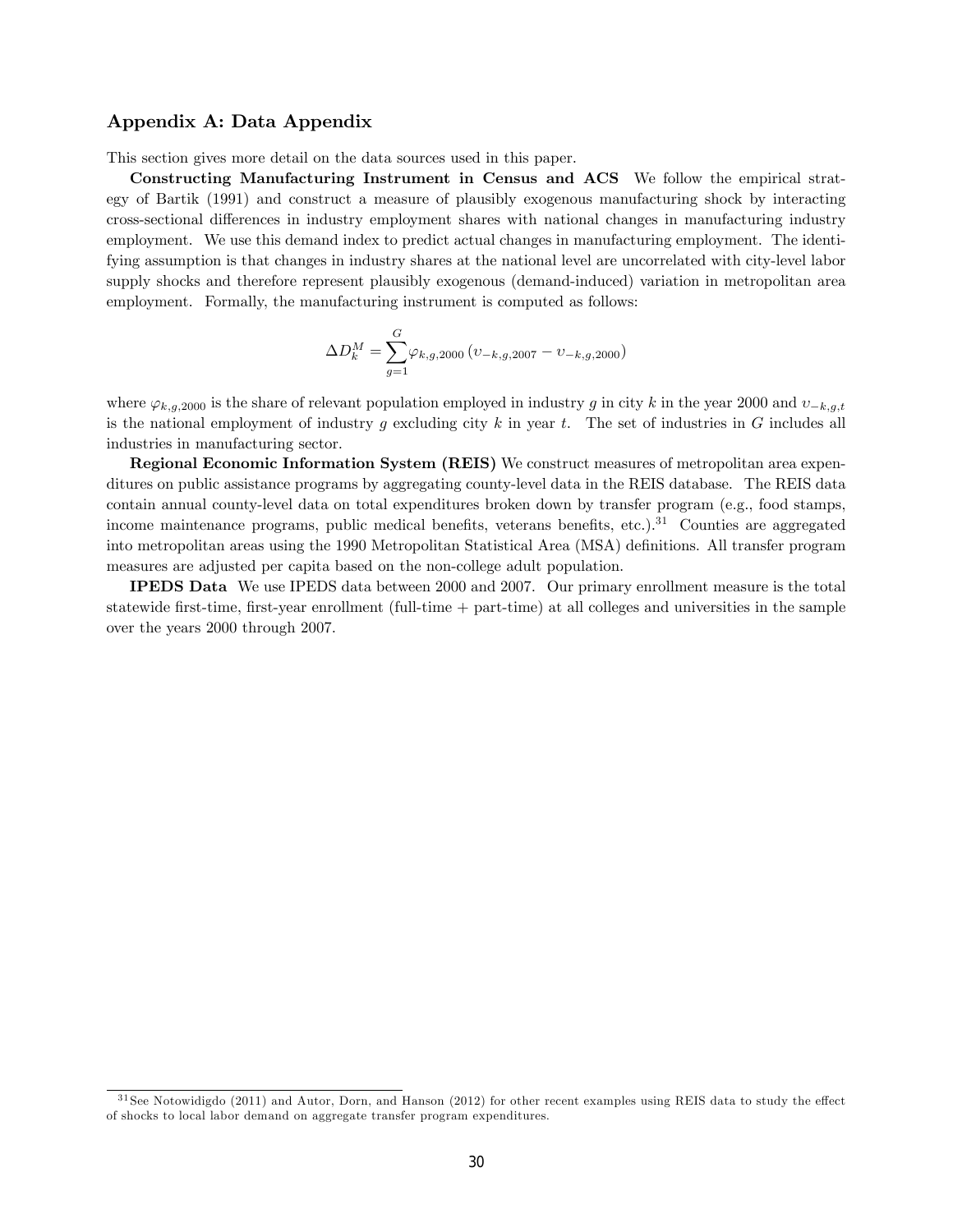|                                                                              |     | Standard |       |          | Percentiles |          |                  |          |  |
|------------------------------------------------------------------------------|-----|----------|-------|----------|-------------|----------|------------------|----------|--|
|                                                                              | N   | Mean     | Dev.  | Min      | 25th        | 50th     | 75 <sub>th</sub> | Max      |  |
| Housing market variables (% change over indicated time period)               |     |          |       |          |             |          |                  |          |  |
| Change in Housing Prices, 2000-2007                                          | 235 | 0.442    | 0.362 | $-0.059$ | 0.119       | 0.358    | 0.688            | 1.145    |  |
| Change in Housing Prices, 2007-2010                                          | 235 | $-0.263$ | 0.270 | $-1.279$ | $-0.361$    | $-0.176$ | $-0.056$         | 0.094    |  |
| Change in Housing Prices, 2000-2010                                          | 235 | 0.179    | 0.192 | $-0.343$ | 0.056       | 0.170    | 0.327            | 0.572    |  |
| Labor market variables (2000-2007 changes for non-college men)               |     |          |       |          |             |          |                  |          |  |
| Change in Non-employment Rate                                                | 235 | $-0.016$ | 0.039 | $-0.122$ | $-0.034$    | $-0.012$ | 0.012            | 0.094    |  |
| Change in Average Wages                                                      | 235 | $-0.061$ | 0.042 | $-0.184$ | $-0.095$    | $-0.066$ | $-0.034$         | 0.113    |  |
| Change in Share of Population<br><b>Employed in Construction</b>             | 235 | 0.026    | 0.018 | $-0.028$ | 0.013       | 0.026    | 0.037            | 0.092    |  |
| Change in Share of Population<br><b>Employed in Manufacturing</b>            | 235 | $-0.027$ | 0.018 | $-0.145$ | $-0.037$    | $-0.023$ | $-0.015$         | 0.039    |  |
| Baseline control variables (2000 values)                                     |     |          |       |          |             |          |                  |          |  |
| Log Population                                                               | 235 | 14.42    | 1.20  | 11.53    | 13.48       | 14.47    | 15.31            | 16.07    |  |
| Share of Employed Workers with College Degree                                | 235 | 0.240    | 0.058 | 0.091    | 0.207       | 0.232    | 0.272            | 0.405    |  |
| Share of Women Employed                                                      | 235 | 0.699    | 0.052 | 0.496    | 0.670       | 0.709    | 0.738            | 0.850    |  |
| Instrumental variables                                                       |     |          |       |          |             |          |                  |          |  |
| Predicted Change in Share of                                                 |     |          |       |          |             |          |                  |          |  |
| Non-College Men Employed in Manufacturing<br>[Manufacturing Bust Instrument] | 235 | $-0.022$ | 0.011 | $-0.071$ | $-0.028$    | $-0.019$ | $-0.013$         | $-0.001$ |  |
| Land Availability (% Land Area Unavailable                                   |     |          |       |          |             |          |                  |          |  |
| for Development)                                                             | 235 | 0.298    | 0.213 | 0.005    | 0.104       | 0.258    | 0.405            | 0.860    |  |
| [Housing Boom Instrument]                                                    |     |          |       |          |             |          |                  |          |  |

Table 1 Summary Statistics

Notes: This table reports the summary statistics for the baseline sample of 235 metropolitan areas (MSAs). The reported sample statistics all computed using the 2000 population of prime-aged non-college men in the MSA as weights, as are used in all the regressions that follow. All data from the 2000 Census and 2005-2007 American Community Survey except for the Housing Supply Elasticity, which comes from Saiz (2010). The Manufacturing Bust Instrument is constructed following the procedure in Bartik (1991) and is defined in more detail in the Appendix, which also contains more details on the other variables.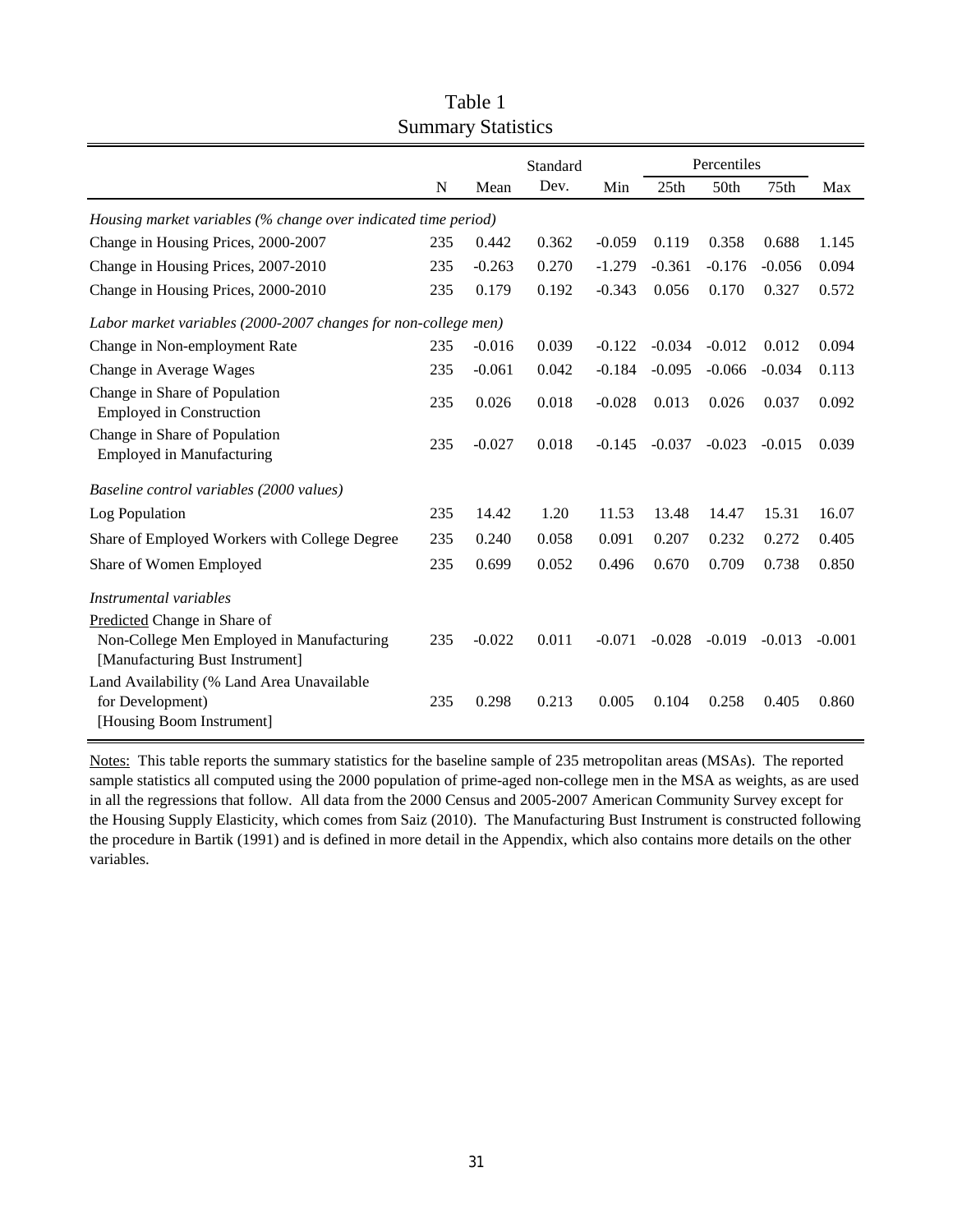| Dependent variable:                       | Change in Share of<br>Non-College Men<br>Employed in<br>Manufacturing,<br>2000-2007 |            | Change in Share of<br>Non-College Men<br>Employed in<br>Construction,<br>2000-2007 |            |  |
|-------------------------------------------|-------------------------------------------------------------------------------------|------------|------------------------------------------------------------------------------------|------------|--|
| Specification:                            | <b>OLS</b>                                                                          | <b>OLS</b> | OLS                                                                                | <b>OLS</b> |  |
|                                           | (1)                                                                                 | (2)        | (3)                                                                                | (4)        |  |
| Predicted Change in Share of              | 1.125                                                                               | 1.025      |                                                                                    |            |  |
| Non-College Men Employed in Manufacturing | (0.072)                                                                             | (0.071)    |                                                                                    |            |  |
| [Manufacturing Bust Proxy]                | [0.000]                                                                             | [0.000]    |                                                                                    |            |  |
| Change in Housing Prices                  |                                                                                     |            | 0.033                                                                              | 0.026      |  |
| [Housing Boom Proxy]                      |                                                                                     |            | (0.005)                                                                            | (0.007)    |  |
|                                           |                                                                                     |            | [0.000]                                                                            | [0.000]    |  |
| Housing price effect $(1\sigma)$          |                                                                                     |            | 0.010                                                                              | 0.008      |  |
| Manufacturing effect $(1\sigma)$          | 0.015                                                                               | 0.014      |                                                                                    |            |  |
| N                                         | 235                                                                                 | 235        | 235                                                                                | 235        |  |
| $R^2$                                     | 0.481                                                                               | 0.532      | 0.432                                                                              | 0.481      |  |
| Include baseline controls                 |                                                                                     | у          |                                                                                    | у          |  |

Table 2 Quality of Manufacturing Shock and Housing Shock Proxies

Notes: This table reports OLS regression results. The control variables in columns (2) and (4) are initial (year 2000) values of log population, share of women in labor force, and the share of employed workers with a college degree. Standard errors, adjusted to allow for an arbitrary variance-covariance matrix for each state, are in parentheses and p-values are in brackets.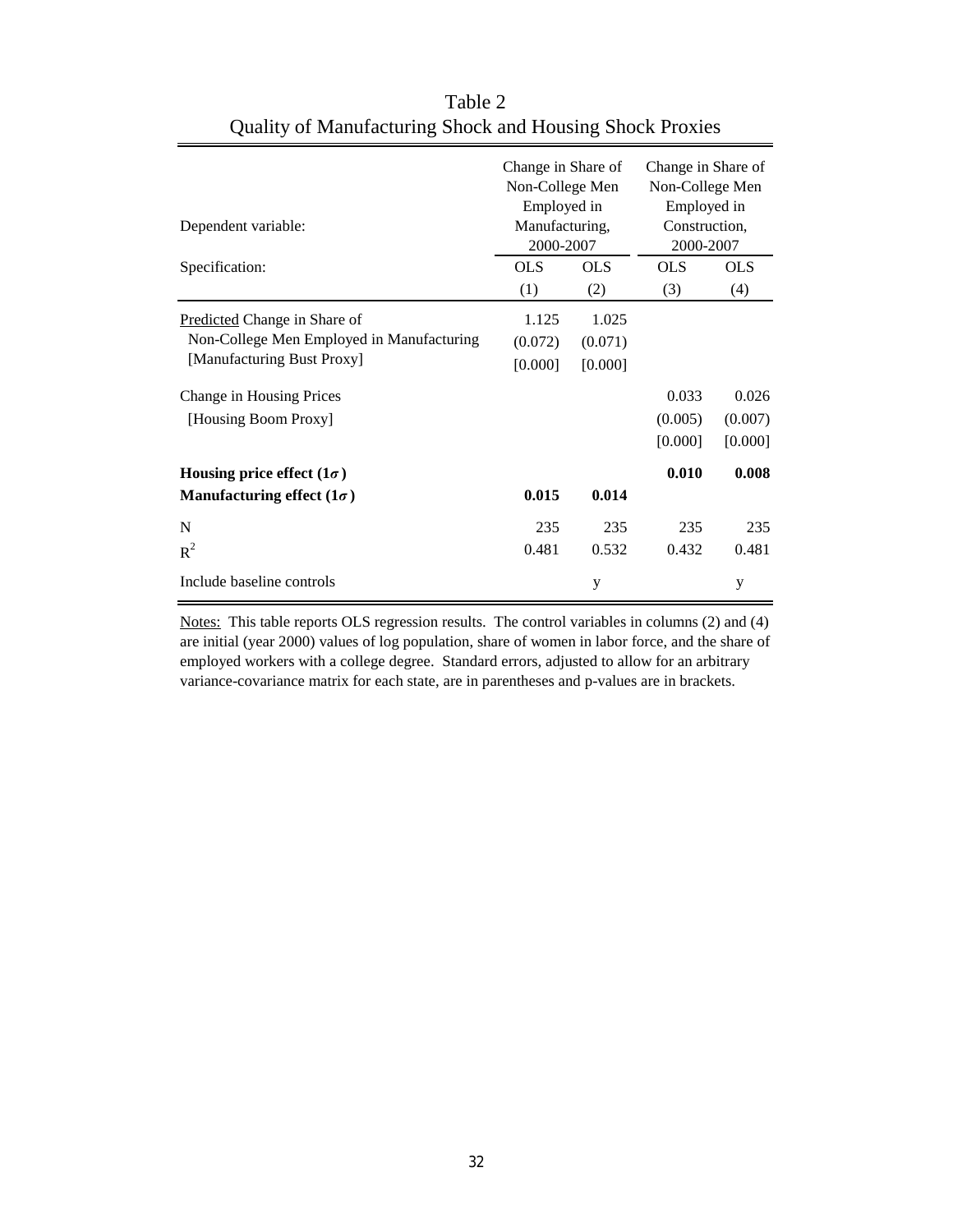| Dependent variable:<br>Specification:                                                                    | <b>OLS</b><br>(1) | Change in House Prices,<br>2000-2007<br><b>OLS</b><br>(2) | <b>OLS</b><br>(3) | Change in House<br>Prices.<br>2007-2010<br><b>OLS</b><br><b>OLS</b><br>(5)<br>(4) |          | Change in Share of<br>Non-College Men<br>Employed in<br>Manufacturing,<br><b>OLS</b><br><b>OLS</b><br>(6)<br>(7) |         |
|----------------------------------------------------------------------------------------------------------|-------------------|-----------------------------------------------------------|-------------------|-----------------------------------------------------------------------------------|----------|------------------------------------------------------------------------------------------------------------------|---------|
|                                                                                                          |                   |                                                           |                   |                                                                                   |          |                                                                                                                  |         |
| Land Availability (% Land Area Unavailable                                                               | 1.000             | 0.768                                                     | 0.739             | $-0.664$                                                                          | $-0.551$ | 0.009                                                                                                            | 0.004   |
| for Development)                                                                                         | (0.132)           | (0.224)                                                   | (0.195)           | (0.146)                                                                           | (0.228)  | (0.005)                                                                                                          | (0.005) |
| [Housing Boom Instrument]                                                                                | [0.000]           | [0.001]                                                   | [0.000]           | [0.000]                                                                           | [0.020]  | [0.101]                                                                                                          | [0.371] |
| <b>Predicted Change in Share of</b><br>Non-College Men Employed in Manufacturing<br>[Manufacturing Bust] |                   |                                                           | 9.679             |                                                                                   |          | 1.090                                                                                                            | 1.020   |
|                                                                                                          |                   |                                                           | (2.587)           |                                                                                   |          | (0.082)                                                                                                          | (0.075) |
|                                                                                                          |                   |                                                           | [0.001]           |                                                                                   |          | [0.000]                                                                                                          | [0.000] |
| Housing instrument effect $(1\sigma)$                                                                    | 0.213             | 0.163                                                     | 0.157             | $-0.141$                                                                          | $-0.117$ | 0.002                                                                                                            | 0.001   |
| Manufacturing effect $(1\sigma)$                                                                         |                   |                                                           | 0.131             |                                                                                   |          | 0.015                                                                                                            | 0.014   |
| First-stage F-statistic                                                                                  | 57.345            | 11.793                                                    | 14.290            | 20.689                                                                            | 5.818    |                                                                                                                  |         |
| N                                                                                                        | 235               | 235                                                       | 235               | 235                                                                               | 235      | 235                                                                                                              | 235     |
| $R^2$                                                                                                    | 0.346             | 0.484                                                     | 0.556             | 0.239                                                                             | 0.358    | 0.492                                                                                                            | 0.534   |
| Include baseline controls                                                                                |                   | y                                                         | y                 |                                                                                   | y        |                                                                                                                  | у       |

Table 3 First Stage for Changes in Housing Prices Using Land Availability Instrument

Notes: This table reports OLS results of equation (6). The control variables in columns (2), (3), (5), and (7) are initial (year 2000) values of log population, share of women in labor force, and the share of employed workers with a college degree. See Table 1 for more information on the instrumental variables. Standard errors, adjusted to allow for an arbitrary variance-covariance matrix for each state, are in parentheses and p-values are in brackets.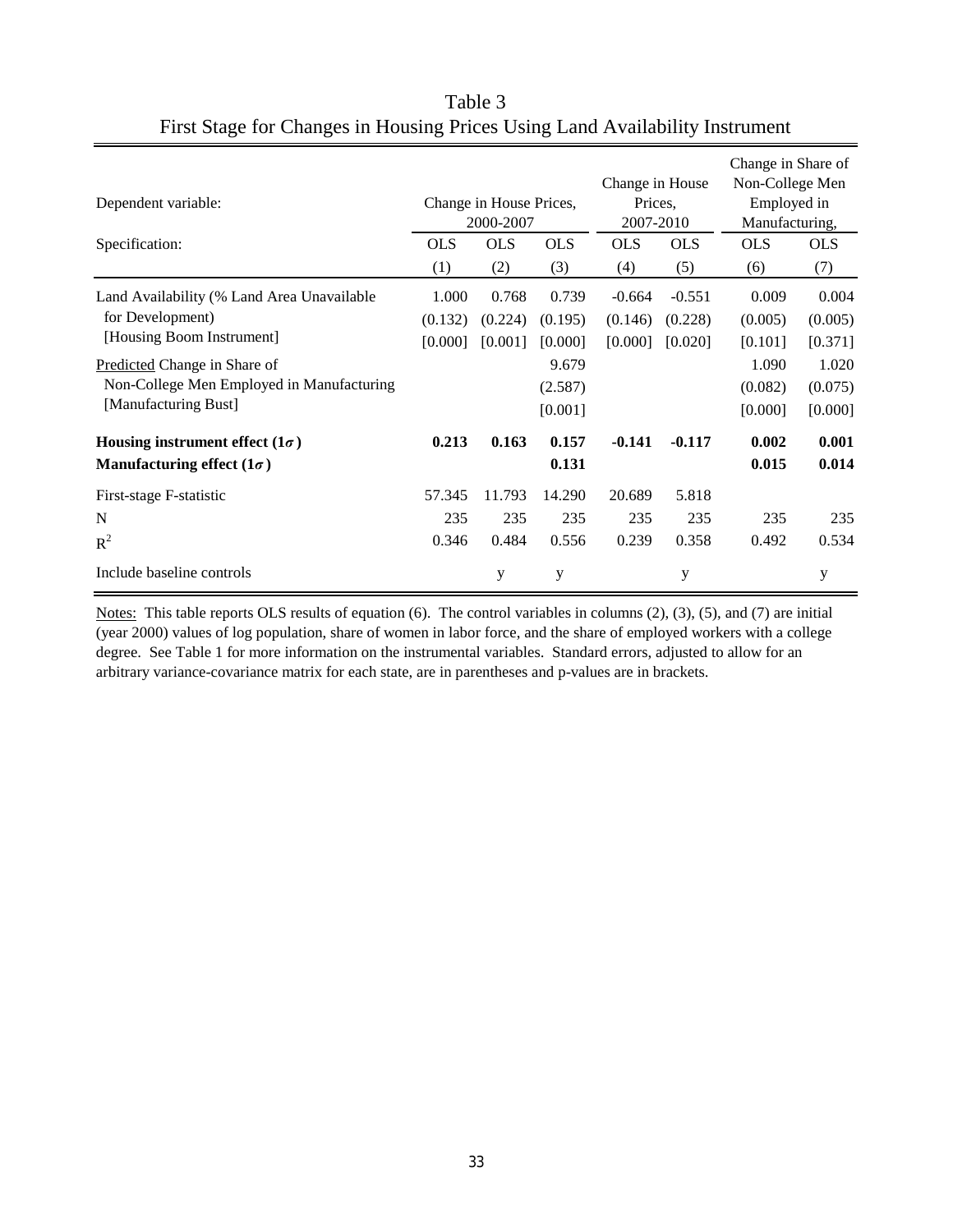| Dependent variable:               | Change in<br>Nonemployment<br>Rate,<br>2000-2007 |          | Change in Average<br>Wage,<br>2000-2007 |         | Change in Share of<br>Non-College Men<br>Employed in<br>Construction,<br>2000-2007 |         | Change in Share of<br>Non-College Men<br>Employed in<br>Manufacturing,<br>2000-2007 |         |
|-----------------------------------|--------------------------------------------------|----------|-----------------------------------------|---------|------------------------------------------------------------------------------------|---------|-------------------------------------------------------------------------------------|---------|
| Specification:                    | <b>OLS</b>                                       | IV       | <b>OLS</b>                              | IV      | <b>OLS</b>                                                                         | IV      | <b>OLS</b>                                                                          | IV      |
|                                   | (1)                                              | (2)      | (3)                                     | (4)     | (5)                                                                                | (6)     | (7)                                                                                 | (8)     |
| Change in Housing Prices          | $-0.034$                                         | $-0.035$ | 0.059                                   | 0.048   | 0.024                                                                              | 0.027   | 0.001                                                                               | 0.006   |
| [Housing Boom]                    | (0.011)                                          | (0.015)  | (0.010)                                 | (0.013) | (0.006)                                                                            | (0.011) | (0.004)                                                                             | (0.007) |
|                                   | [0.002]                                          | [0.016]  | [0.000]                                 | [0.000] | [0.000]                                                                            | [0.010] | [0.889]                                                                             | [0.438] |
| Predicted Change in Share of      | $-0.724$                                         | $-0.694$ | 1.545                                   | 1.504   | 0.450                                                                              | 0.427   | 1.025                                                                               | 1.020   |
| Non-College Men Empl. in Manuf.   | (0.245)                                          | (0.220)  | (0.369)                                 | (0.304) | (0.178)                                                                            | (0.157) | (0.074)                                                                             | (0.080) |
| [Manufacturing Bust]              | [0.005]                                          | [0.003]  | [0.000]                                 | [0.000] | [0.016]                                                                            | [0.010] | [0.000]                                                                             | [0.000] |
| Housing price effect $(1\sigma)$  | $-0.011$                                         | $-0.011$ | 0.018                                   | 0.015   | 0.007                                                                              | 0.008   | 0.000                                                                               | 0.002   |
| Manufacturing effect $(1\sigma)$  | $-0.010$                                         | $-0.009$ | 0.021                                   | 0.020   | 0.006                                                                              | 0.006   | 0.014                                                                               | 0.014   |
| First stage F-statistic           |                                                  | 14.290   |                                         | 14.290  |                                                                                    | 14.290  |                                                                                     | 14.290  |
| N                                 | 235                                              | 235      | 235                                     | 235     | 235                                                                                | 235     | 235                                                                                 | 235     |
| $R^2$                             | 0.741                                            | 0.740    | 0.444                                   | 0.439   | 0.492                                                                              | 0.489   | 0.532                                                                               | 0.526   |
| Include baseline controls         | y                                                | y        | y                                       | y       | y                                                                                  | y       | y                                                                                   | y       |
| Instrument with land availability |                                                  | y        |                                         | y       |                                                                                    | y       |                                                                                     | y       |

Table 4 Manufacturing Busts, Housing Booms, and Declining Employment of Non-College Men

Notes: This table reports results of estimating equations (5) and (6) by either OLS or IV, as indicated. A one unit in Change in Housing Prices represents a one log point increase in housing prices; 0.1 units in Manufacturing Bust instrument corresponds to a 10 percentage point change in predicted share of population employed in manufacturing. The rows in bold report standardized effects for one standard deviation changes. The baseline controls include the initial (year 2000) values of log population, share of women in labor force, and the share of employed workers with a college degree. Standard errors, adjusted to allow for an arbitrary variance-covariance matrix for each state, are in parentheses and p-values are in brackets.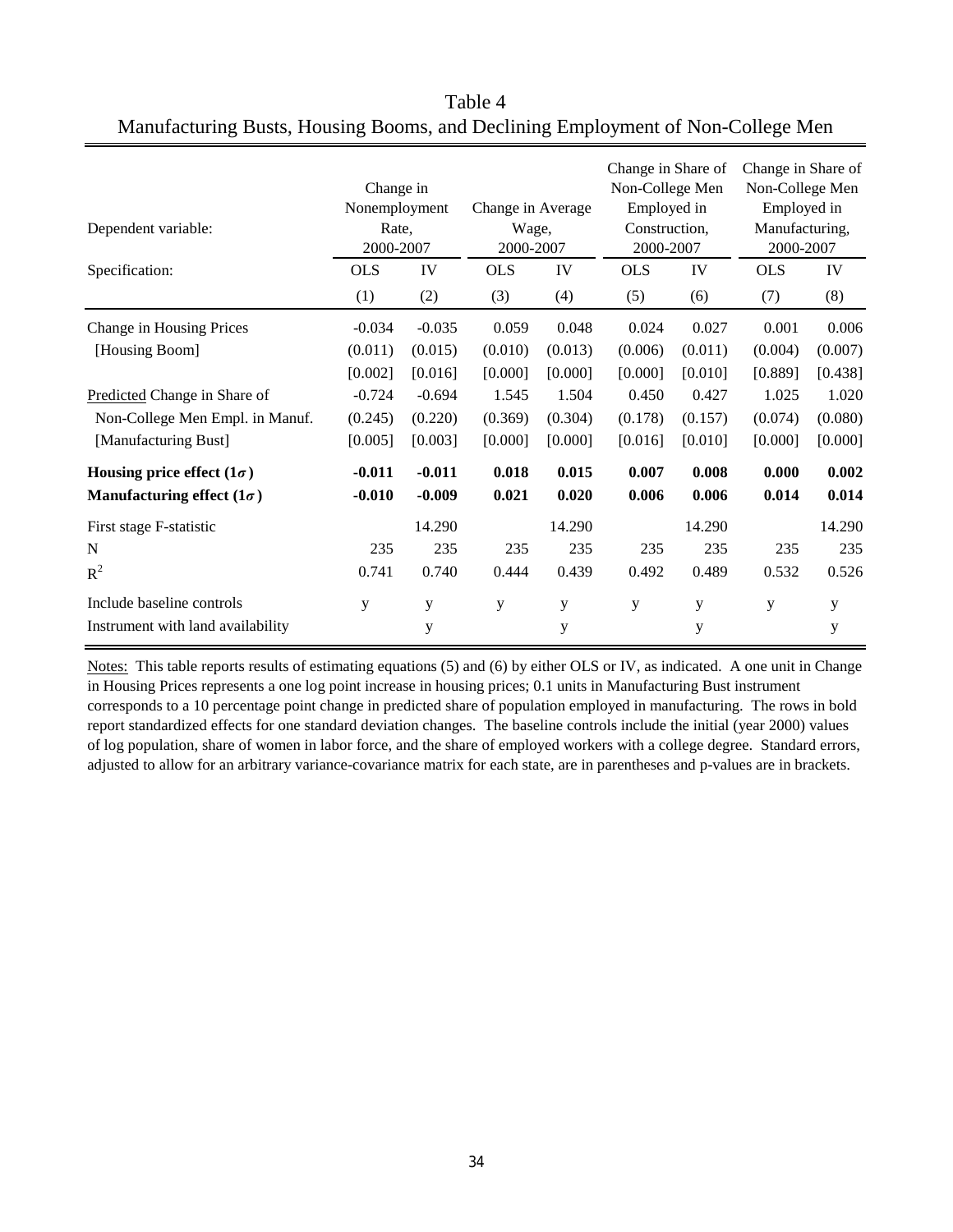| Dependent variable:                                                                                                        | Change in Nonemployment Rate of Non-College Men,<br>2000-2007 |          |            |          |                  |          |             |
|----------------------------------------------------------------------------------------------------------------------------|---------------------------------------------------------------|----------|------------|----------|------------------|----------|-------------|
| Specification:                                                                                                             | <b>OLS</b>                                                    | IV       | <b>OLS</b> | IV       | IV               | IV       | <b>OLS</b>  |
|                                                                                                                            | (1)                                                           | (2)      | (3)        | (4)      | (5)              | (6)      | (7)         |
| Change in Housing Prices                                                                                                   | $-0.034$                                                      | $-0.035$ | $-0.034$   | $-0.036$ | $-0.033$         | $-0.039$ | $-0.031$    |
| [Housing Boom]                                                                                                             | (0.011)                                                       | (0.015)  | (0.009)    | (0.014)  | (0.011)          | (0.018)  | (0.011)     |
|                                                                                                                            | [0.002]                                                       | [0.016]  | [0.000]    | [0.009]  | [0.004]          | [0.028]  | [0.006]     |
| Predicted Change in Share of                                                                                               | $-0.724$                                                      | $-0.694$ | $-0.608$   | $-0.581$ | $-0.694$         | $-0.726$ | $-0.809$    |
| Non-College Men Employed in Manuf.                                                                                         | (0.245)                                                       | (0.220)  | (0.207)    | (0.186)  | (0.211)          | (0.222)  | (0.253)     |
| [Manufacturing Bust]                                                                                                       | [0.005]                                                       | [0.003]  | [0.005]    | [0.003]  | [0.002]          | [0.002]  | [0.003]     |
| Housing price effect $(1\sigma)$                                                                                           | $-0.011$                                                      | $-0.011$ | $-0.011$   | $-0.011$ | $-0.010$         | $-0.012$ | $-0.010$    |
| Manufacturing effect $(1\sigma)$                                                                                           | $-0.010$                                                      | $-0.009$ | $-0.008$   | $-0.008$ | $-0.009$         | $-0.010$ | $-0.011$    |
| First stage F-statistic                                                                                                    |                                                               | 14.290   |            | 5.848    | 18.076           | 24.289   |             |
| Overidentification test statistic, $\chi^2(1)$<br>[p-value]                                                                |                                                               |          |            |          | 3.157<br>[0.532] |          |             |
| $\mathbf N$                                                                                                                | 235                                                           | 235      | 235        | 235      | 235              | 235      | 235         |
| $R^2$                                                                                                                      | 0.741                                                         | 0.740    | 0.750      | 0.750    | 0.741            | 0.739    | 0.745       |
| Include baseline controls                                                                                                  | y                                                             | y        | y          | y        | y                | y        | $\mathbf y$ |
| Instrument with land availability                                                                                          |                                                               | y        |            | y        |                  |          |             |
| Census region FEs (4 regions)                                                                                              |                                                               |          | y          | y        |                  |          |             |
| Instrument with constitutent land availability<br>measures $(K = 5)$                                                       |                                                               |          |            |          | y                |          |             |
| Instrument with (housing supply elasticity) $^{-1}$                                                                        |                                                               |          |            |          |                  | y        |             |
| Control for (housing supply elast.) <sup>-1</sup> and<br>(housing supply elast.) <sup>-1</sup> $\times$ Manufacturing Bust |                                                               |          |            |          |                  |          | y           |

Table 5 Robustness to Alternative Specifications

Notes: This table reports results of estimating equations (5) and (6) by either OLS or IV, as indicated. One unit increase in Change in Housing Prices represents a 100% increase in housing prices; 0.1 units in Manufacturing Bust instrument corresponds to a 10 percentage point change in predicted share of population employed in manufacturing. The rows in bold report standardized effects for one standard deviation changes. The baseline controls include the initial (year 2000) values of log population, share of women in labor force, and the share of employed workers with a college degree. The sand state indicator is an alternative instrumental variable suggested by Davidoff (2012) and is defined as the following states: Arizona, California, Nevada, Florida. Standard errors, adjusted to allow for an arbitrary variance-covariance matrix for each state, are in parentheses and p-values are in brackets.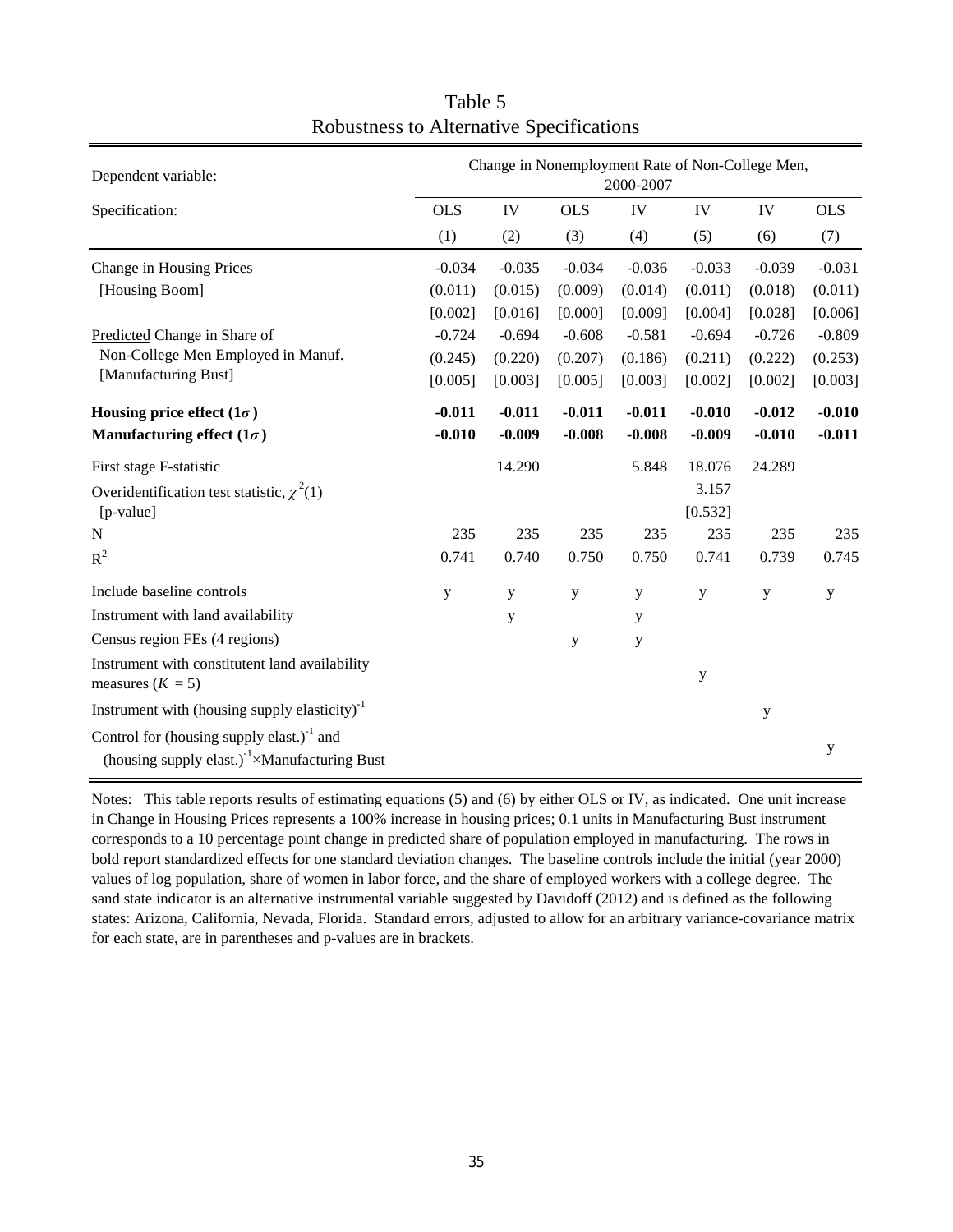| Dependent variable:               | Change in Nonemployment Rate, 2000-2007 |          |            |                |             |                      |            |                  |                  |          |  |
|-----------------------------------|-----------------------------------------|----------|------------|----------------|-------------|----------------------|------------|------------------|------------------|----------|--|
| Sample:                           | Non-College<br>Men                      |          |            | College<br>Men |             | Non-College<br>Women |            | College<br>Women | Men and<br>Women |          |  |
| Specification:                    | <b>OLS</b>                              | IV       | <b>OLS</b> | IV             | <b>OLS</b>  | IV                   | <b>OLS</b> | IV               | <b>OLS</b>       | IV       |  |
|                                   | (1)                                     | (2)      | (3)        | (4)            | (5)         | (6)                  | (7)        | (8)              | (9)              | (10)     |  |
| Change in Housing Prices          | $-0.034$                                | $-0.035$ | $-0.010$   | $-0.020$       | $-0.022$    | $-0.025$             | $-0.007$   | $-0.001$         | $-0.027$         | $-0.027$ |  |
| [Housing Boom]                    | (0.011)                                 | (0.015)  | (0.005)    | (0.009)        | (0.005)     | (0.006)              | (0.005)    | (0.012)          | (0.005)          | (0.007)  |  |
|                                   | [0.002]                                 | [0.016]  | [0.055]    | [0.029]        | [0.000]     | [0.000]              | [0.135]    | [0.917]          | [0.000]          | [0.000]  |  |
| Predicted Change in Share of      | $-0.724$                                | $-0.694$ | $-0.330$   | $-0.313$       | $-0.515$    | $-0.494$             | $-0.196$   | $-0.195$         |                  |          |  |
| Non-College Men Empl. in Manuf.   | (0.245)                                 | (0.220)  | (0.104)    | (0.091)        | (0.157)     | (0.147)              | (0.124)    | (0.123)          |                  |          |  |
| [Manufacturing Bust]              | [0.005]                                 | [0.003]  | [0.003]    | [0.001]        | [0.002]     | [0.002]              | [0.121]    | [0.122]          |                  |          |  |
| Predicted Change in Share of      |                                         |          |            |                |             |                      |            |                  | $-0.687$         | $-0.697$ |  |
| Population Employed in Manuf.     |                                         |          |            |                |             |                      |            |                  | (0.165)          | (0.140)  |  |
| [Manufacturing Bust]              |                                         |          |            |                |             |                      |            |                  | [0.000]          | [0.000]  |  |
| Housing price effect $(1\sigma)$  | $-0.011$                                | $-0.011$ | $-0.003$   | $-0.006$       | $-0.007$    | $-0.008$             | $-0.002$   | 0.000            | $-0.008$         | $-0.009$ |  |
| Manufacturing effect $(1\sigma)$  | $-0.010$                                | $-0.009$ | $-0.004$   | $-0.004$       | $-0.007$    | $-0.007$             | $-0.003$   | $-0.003$         | $-0.007$         | $-0.007$ |  |
| First stage F-statistic           |                                         | 14.290   |            | 14.290         |             | 14.290               |            | 14.290           |                  | 14.446   |  |
| N                                 | 235                                     | 235      | 235        | 235            | 235         | 235                  | 235        | 235              | 235              | 235      |  |
| $R^2$                             | 0.741                                   | 0.740    | 0.207      | 0.175          | 0.686       | 0.685                | 0.114      | 0.104            | 0.796            | 0.796    |  |
| Include baseline controls         | y                                       | y        | y          | y              | $\mathbf y$ | $\mathbf y$          | y          | ${\bf y}$        | y                | y        |  |
| Instrument with land availability |                                         | y        |            | y              |             | y                    |            | у                |                  | y        |  |

Table 6 Nonemployment Effects for Other Gender×Skill Groups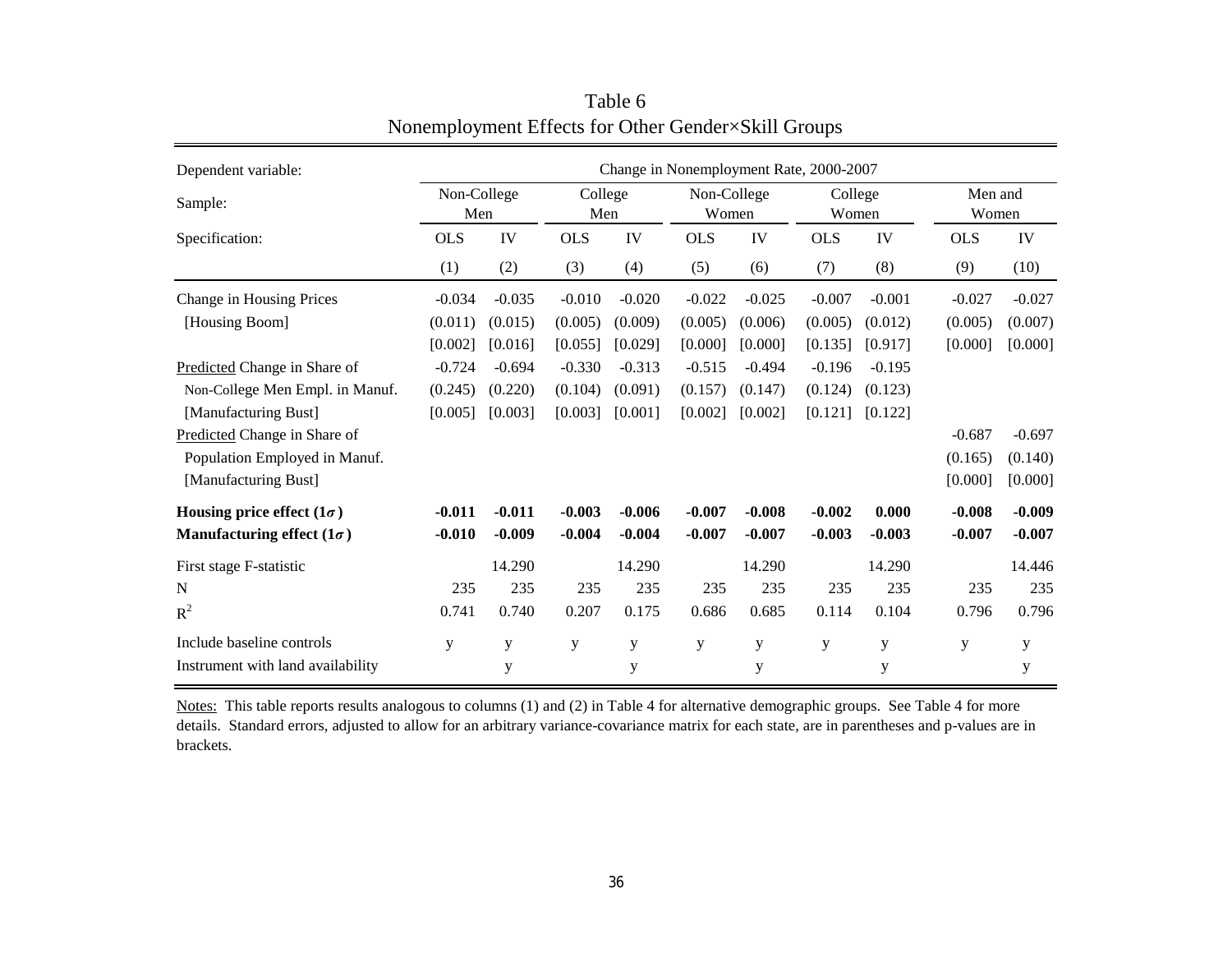| Dependent variable:               | Change in Average Wages, 2000-2007 |             |            |                |            |                      |            |                  |            |                  |  |
|-----------------------------------|------------------------------------|-------------|------------|----------------|------------|----------------------|------------|------------------|------------|------------------|--|
| Sample:                           | Non-College<br>Men                 |             |            | College<br>Men |            | Non-College<br>Women |            | College<br>Women |            | Men and<br>Women |  |
| Specification:                    | <b>OLS</b>                         | IV          | <b>OLS</b> | IV             | <b>OLS</b> | IV                   | <b>OLS</b> | IV               | <b>OLS</b> | IV               |  |
|                                   | (1)                                | (2)         | (3)        | (4)            | (5)        | (6)                  | (7)        | (8)              | (9)        | (10)             |  |
| Change in Housing Prices          | 0.059                              | 0.048       | 0.025      | 0.014          | 0.037      | 0.032                | 0.024      | $-0.001$         | 0.045      | 0.047            |  |
| [Housing Boom]                    | (0.010)                            | (0.013)     | (0.015)    | (0.031)        | (0.008)    | (0.015)              | (0.013)    | (0.024)          | (0.010)    | (0.017)          |  |
|                                   | [0.000]                            | [0.000]     | [0.110]    | [0.636]        | [0.000]    | [0.028]              | [0.061]    | [0.974]          | [0.000]    | [0.004]          |  |
| Predicted Change in Share of      | 1.545                              | 1.504       | 0.303      | 0.291          | 0.860      | 0.833                | 0.503      | 0.503            |            |                  |  |
| Non-College Men Empl. in Manuf.   | (0.369)                            | (0.304)     | (0.450)    | (0.393)        | (0.251)    | (0.211)              | (0.279)    | (0.254)          |            |                  |  |
| [Manufacturing Bust]              | [0.000]                            | [0.000]     | [0.504]    | [0.463]        | [0.001]    | [0.000]              | [0.078]    | [0.054]          |            |                  |  |
| Predicted Change in Share of      |                                    |             |            |                |            |                      |            |                  | 1.051      | 1.068            |  |
| Population Employed in Manuf.     |                                    |             |            |                |            |                      |            |                  | (0.335)    | (0.303)          |  |
| [Manufacturing Bust]              |                                    |             |            |                |            |                      |            |                  | [0.003]    | [0.001]          |  |
| Housing price effect $(1\sigma)$  | 0.018                              | 0.015       | 0.008      | 0.005          | 0.012      | 0.010                | 0.008      | 0.000            | 0.014      | 0.015            |  |
| Manufacturing effect $(1\sigma)$  | 0.021                              | 0.020       | 0.004      | 0.004          | 0.012      | 0.011                | 0.007      | 0.007            | 0.011      | 0.011            |  |
| First stage F-statistic           |                                    | 14.290      |            | 14.290         |            | 14.290               |            | 14.290           |            | 14.446           |  |
| N                                 | 235                                | 235         | 235        | 235            | 235        | 235                  | 235        | 235              | 235        | 235              |  |
| $R^2$                             | 0.444                              | 0.439       | 0.088      | 0.082          | 0.486      | 0.485                | 0.153      | 0.120            | 0.455      | 0.455            |  |
| Include baseline controls         | y                                  | $\mathbf y$ | y          | y              | y          | y                    | y          | ${\bf y}$        | y          | y                |  |
| Instrument with land availability |                                    | y           |            | y              |            | y                    |            | y                |            | y                |  |

Table 7 Wages Effects for Other Gender×Skill Groups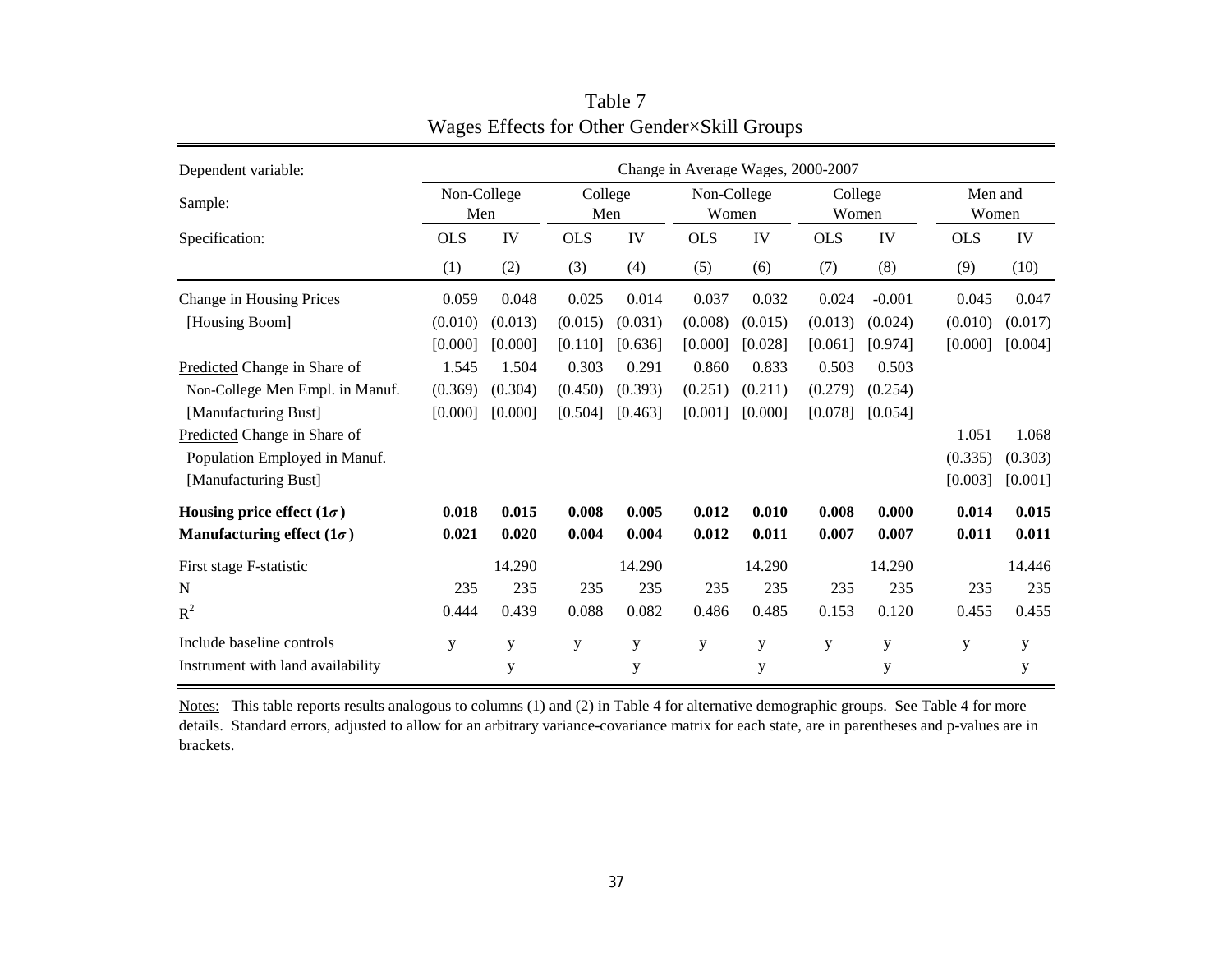| Dependent variable:               |                                | Change in Nonemployment Rate, 2000-2007 |            |          |            |          | Change in Construction Employment Share, 2000-2007 |                                |            |           |            |           |  |
|-----------------------------------|--------------------------------|-----------------------------------------|------------|----------|------------|----------|----------------------------------------------------|--------------------------------|------------|-----------|------------|-----------|--|
| Sample:                           | [Baseline sample]<br>Age 21-55 |                                         | Age 21-35  |          | Age 36-55  |          |                                                    | [Baseline sample]<br>Age 21-55 |            | Age 21-35 |            | Age 36-55 |  |
| Specification:                    | <b>OLS</b>                     | IV                                      | <b>OLS</b> | IV       | <b>OLS</b> | IV       | <b>OLS</b>                                         | IV                             | <b>OLS</b> | IV        | <b>OLS</b> | IV        |  |
|                                   | (1)                            | (2)                                     | (3)        | (4)      | (5)        | (6)      | (7)                                                | (8)                            | (9)        | (10)      | (11)       | (12)      |  |
| Change in Housing Prices          | $-0.034$                       | $-0.035$                                | $-0.034$   | $-0.033$ | $-0.034$   | $-0.036$ | 0.024                                              | 0.027                          | 0.033      | 0.033     | 0.017      | 0.023     |  |
| [Housing Boom]                    | (0.011)                        | (0.015)                                 | (0.014)    | (0.020)  | (0.009)    | (0.012)  | (0.006)                                            | (0.011)                        | (0.009)    | (0.016)   | (0.004)    | (0.008)   |  |
|                                   | [0.002]                        | [0.016]                                 | [0.020]    | [0.098]  | [0.000]    | [0.003]  | [0.000]                                            | [0.010]                        | [0.001]    | [0.046]   | [0.000]    | [0.002]   |  |
| Predicted Change in Share of      | $-0.724$                       | $-0.694$                                | $-0.476$   | $-0.457$ | $-0.909$   | $-0.868$ | 0.450                                              | 0.427                          | 0.424      | 0.406     | 0.360      | 0.333     |  |
| Non-College Men Empl. in Manuf.   | (0.245)                        | (0.220)                                 | (0.213)    | (0.190)  | (0.266)    | (0.246)  | (0.178)                                            | (0.157)                        | (0.188)    | (0.165)   | (0.154)    | (0.139)   |  |
| [Manufacturing Bust]              | [0.005]                        | [0.003]                                 | [0.031]    | [0.020]  | [0.001]    | [0.001]  | [0.016]                                            | [0.010]                        | [0.030]    | [0.018]   | [0.024]    | [0.021]   |  |
| Housing price effect $(1\sigma)$  | $-0.011$                       | $-0.011$                                | $-0.011$   | $-0.010$ | $-0.011$   | $-0.011$ | 0.007                                              | 0.008                          | 0.010      | 0.010     | 0.005      | 0.007     |  |
| Manufacturing effect $(1\sigma)$  | $-0.010$                       | $-0.009$                                | $-0.009$   | $-0.008$ | $-0.010$   | $-0.010$ | 0.006                                              | 0.006                          | 0.008      | 0.007     | 0.004      | 0.004     |  |
| First stage F-statistic           |                                | 14.290                                  |            | 14.239   |            | 14.353   |                                                    | 14.290                         |            | 14.239    |            | 14.353    |  |
| N                                 | 235                            | 235                                     | 235        | 235      | 235        | 235      | 235                                                | 235                            | 235        | 235       | 235        | 235       |  |
| $R^2$                             | 0.741                          | 0.740                                   | 0.623      | 0.623    | 0.731      | 0.731    | 0.492                                              | 0.489                          | 0.358      | 0.358     | 0.408      | 0.396     |  |
| Include baseline controls         | y                              | y                                       | У          | y        | У          | y        | y                                                  | y                              | y          | У         | y          | y         |  |
| Instrument with land availability |                                | y                                       |            | y        |            | y        |                                                    | y                              |            | y         |            | y         |  |

Table 8 Differences by Age Group for Non-College Men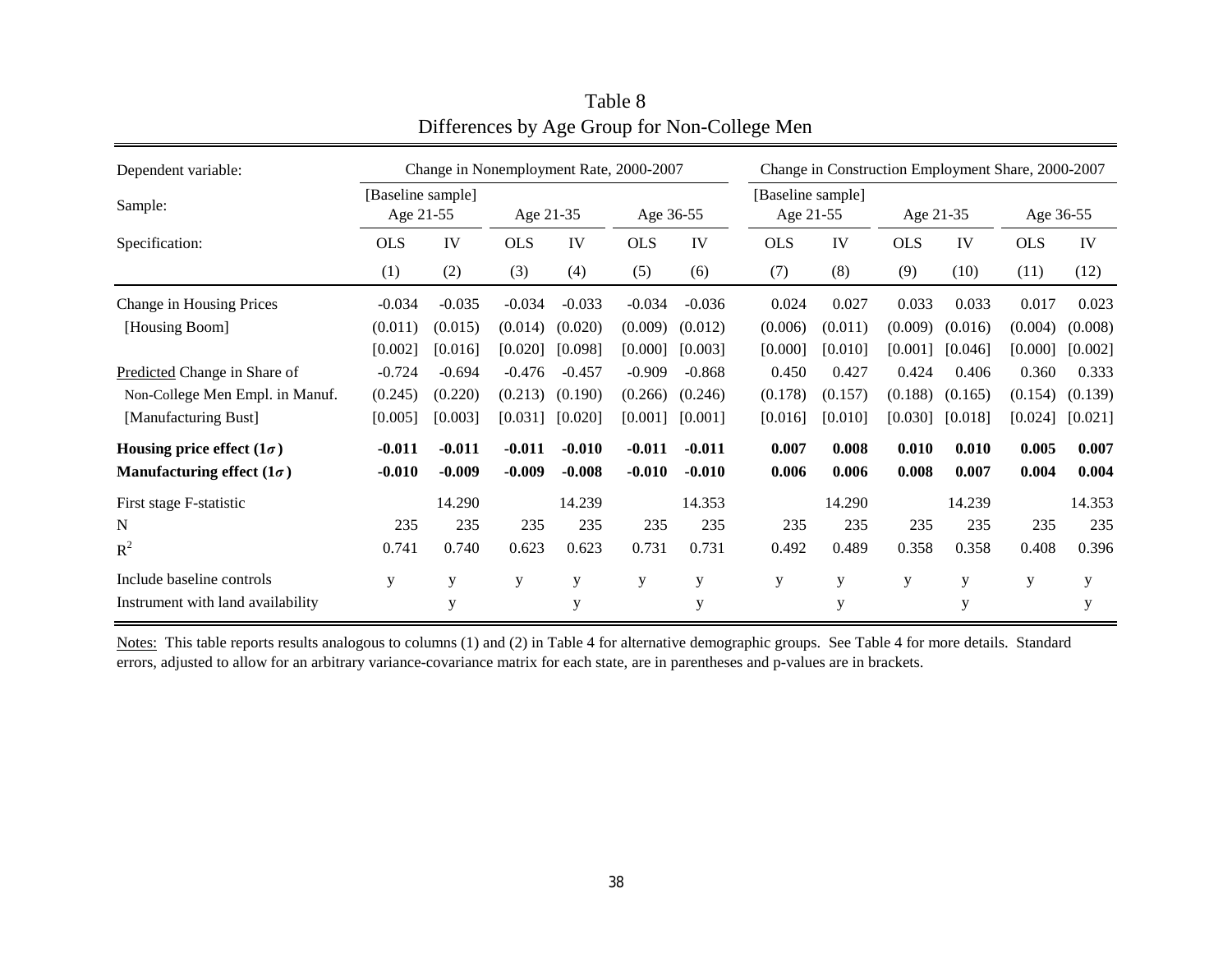|                                              | Dependent Variable: Change in Non-employment Rate for Non-College Men for |             |            |           |            |           |            |          |             |             |  |
|----------------------------------------------|---------------------------------------------------------------------------|-------------|------------|-----------|------------|-----------|------------|----------|-------------|-------------|--|
|                                              | 2000-2007                                                                 |             |            | 2007-2010 |            | 2000-2010 |            |          |             |             |  |
| Specification:                               | <b>OLS</b>                                                                | IV          | <b>OLS</b> | IV        | <b>OLS</b> | IV        | <b>OLS</b> | IV       | <b>OLS</b>  | IV          |  |
|                                              | (1)                                                                       | (2)         | (3)        | (4)       | (5)        | (6)       | (7)        | (8)      | (9)         | (10)        |  |
| Change in Housing Prices, 2000-2007          | $-0.034$                                                                  | $-0.035$    |            |           | $-0.001$   | 0.009     |            |          |             |             |  |
| [Housing Boom]                               | (0.011)                                                                   | (0.015)     |            |           | (0.019)    | (0.024)   |            |          |             |             |  |
|                                              | [0.002]                                                                   | [0.016]     |            |           | [0.965]    | [0.702]   |            |          |             |             |  |
| Change in Housing Prices, 2007-2010          |                                                                           |             | $-0.056$   | $-0.057$  |            |           | $-0.036$   | $-0.013$ |             |             |  |
| [Housing Bust]                               |                                                                           |             | (0.008)    | (0.013)   |            |           | (0.011)    | (0.032)  |             |             |  |
|                                              |                                                                           |             | [0.000]    | [0.000]   |            |           | [0.002]    | [0.690]  |             |             |  |
| Change in Housing Prices, 2000-2010          |                                                                           |             |            |           |            |           |            |          | $-0.091$    | 0.034       |  |
| [Housing Boom-Bust Cycle]                    |                                                                           |             |            |           |            |           |            |          | (0.025)     | (0.100)     |  |
|                                              |                                                                           |             |            |           |            |           |            |          | [0.001]     | [0.733]     |  |
| Predicted Change in Share of Non-College Men | $-0.724$                                                                  | $-0.694$    | $-0.406$   | $-0.455$  | $-0.653$   | $-0.659$  | $-0.653$   | $-0.659$ | $-0.653$    | $-0.659$    |  |
| <b>Employed in Manufacturing</b>             | (0.245)                                                                   | (0.220)     | (0.297)    | (0.265)   | (0.299)    | (0.292)   | (0.270)    | (0.282)  | (0.248)     | (0.362)     |  |
| [Manufacturing Bust]                         | [0.005]                                                                   | [0.003]     | [0.178]    | [0.093]   | [0.034]    | [0.029]   | [0.020]    | [0.024]  | [0.012]     | [0.076]     |  |
| Housing price effect $(1\sigma)$             | $-0.011$                                                                  | $-0.011$    | $-0.016$   | $-0.017$  | 0.000      | 0.003     | $-0.010$   | $-0.004$ | $-0.013$    | 0.005       |  |
| Manufacturing effect $(1\sigma)$             | $-0.010$                                                                  | $-0.009$    | $-0.006$   | $-0.007$  | $-0.018$   | $-0.018$  | $-0.018$   | $-0.018$ | $-0.018$    | $-0.018$    |  |
| First stage F-statistic                      |                                                                           | 14.290      |            | 6.175     |            | 12.598    |            | 6.221    |             | 8.018       |  |
| $R^2$                                        | 0.741                                                                     | 0.740       | 0.425      | 0.425     | 0.595      | 0.591     | 0.628      | 0.614    | 0.680       | 0.519       |  |
| Include baseline controls                    | y                                                                         | $\mathbf y$ | y          | y         | y          | ${\bf y}$ | ${\bf y}$  | y        | $\mathbf y$ | $\mathbf y$ |  |
| Instrument with land availability            |                                                                           | y           |            | y         |            | y         |            | y        |             | $\mathbf y$ |  |

Table 9 Manufacturing Busts, Housing Booms, and Housing Busts: Longer Run Effects

Notes: N=235 in all columns. This table reports results analogous to columns (1) and (2) in Table 4 for alternative demographic groups. See Table 4 for more details. In all columns, the manufacturing bust instrument is measured across the years in the columns (i.e., in columns (3) and (4) the predicted change is formed for the 2007-2010 time period). Standard errors, adjusted to allow for an arbitrary variance-covariance matrix for each state, are in parentheses and pvalues are in brackets.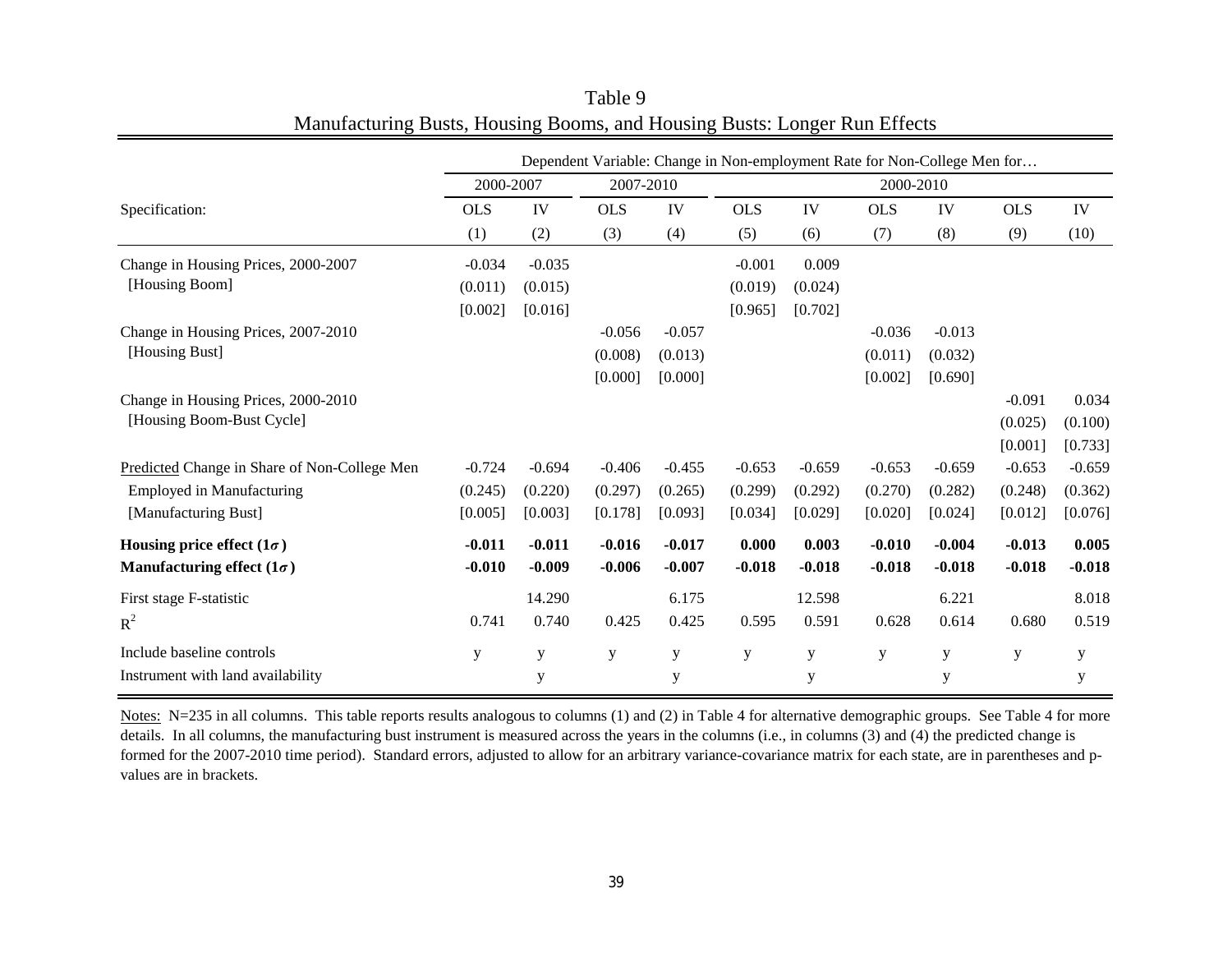|                                                                        |                                               | Panel A: Accounting for National Trends of Non-College Men            |                         |                                                             |                                                                                         |  |  |  |  |  |
|------------------------------------------------------------------------|-----------------------------------------------|-----------------------------------------------------------------------|-------------------------|-------------------------------------------------------------|-----------------------------------------------------------------------------------------|--|--|--|--|--|
|                                                                        | Actual<br>Change in Non-<br>employment<br>(1) | Predicted Change Predicted Change<br>due to Manufact.<br>Shock<br>(2) | Shock<br>(3)            | due to Housing Residual Change,<br>$(1) - (2) - (3)$<br>(4) | Share of Actual<br>Change<br><b>Explained by</b><br>Manufacturing $+$<br>Housing<br>(5) |  |  |  |  |  |
| 2000-2007                                                              | 0.022                                         | 0.033                                                                 | $-0.013$                | 0.002                                                       | 92.6%                                                                                   |  |  |  |  |  |
| 2007-2011                                                              | 0.086                                         | 0.016                                                                 | 0.013                   | 0.057                                                       | 33.6%                                                                                   |  |  |  |  |  |
| 2000-2011                                                              | 0.108                                         | 0.049                                                                 | 0.000                   | 0.059                                                       | 45.6%                                                                                   |  |  |  |  |  |
| Panel B: Accounting for National Trends of All Prime-Age Men and Women |                                               |                                                                       |                         |                                                             |                                                                                         |  |  |  |  |  |
|                                                                        |                                               |                                                                       |                         |                                                             |                                                                                         |  |  |  |  |  |
|                                                                        | Actual                                        | Predicted Change Predicted Change                                     |                         |                                                             | <b>Share of Actual</b><br>Change<br>Explained by                                        |  |  |  |  |  |
|                                                                        | Change in Non-<br>employment                  | due to Manufact.<br>Shock                                             | due to Housing<br>Shock | Residual Change, Manufacturing +<br>$(1) - (2) - (3)$       | Housing                                                                                 |  |  |  |  |  |
|                                                                        | (1)                                           | (2)                                                                   | (3)                     | (4)                                                         | (5)                                                                                     |  |  |  |  |  |
| 2000-2007                                                              | 0.019                                         | 0.027                                                                 | $-0.010$                | 0.002                                                       | 90.5%                                                                                   |  |  |  |  |  |
| 2007-2011                                                              | 0.066                                         | 0.013                                                                 | 0.010                   | 0.043                                                       | 35.2%                                                                                   |  |  |  |  |  |

| Table 10                                                                       |
|--------------------------------------------------------------------------------|
| How Well do Manufacturing Busts and Housing Booms Explain the National Trends? |

Notes: This table reports counterfactual estimates of predicted changes in aggregate non-employment. In Panel A, the coefficient estimates from column (2) in Table 4 are used in calibration; in Panel B, the estimates from column (10) in Table 5 are used. Actual changes in non-employment, housing prices, and manufacturing employment are taken from the CPS.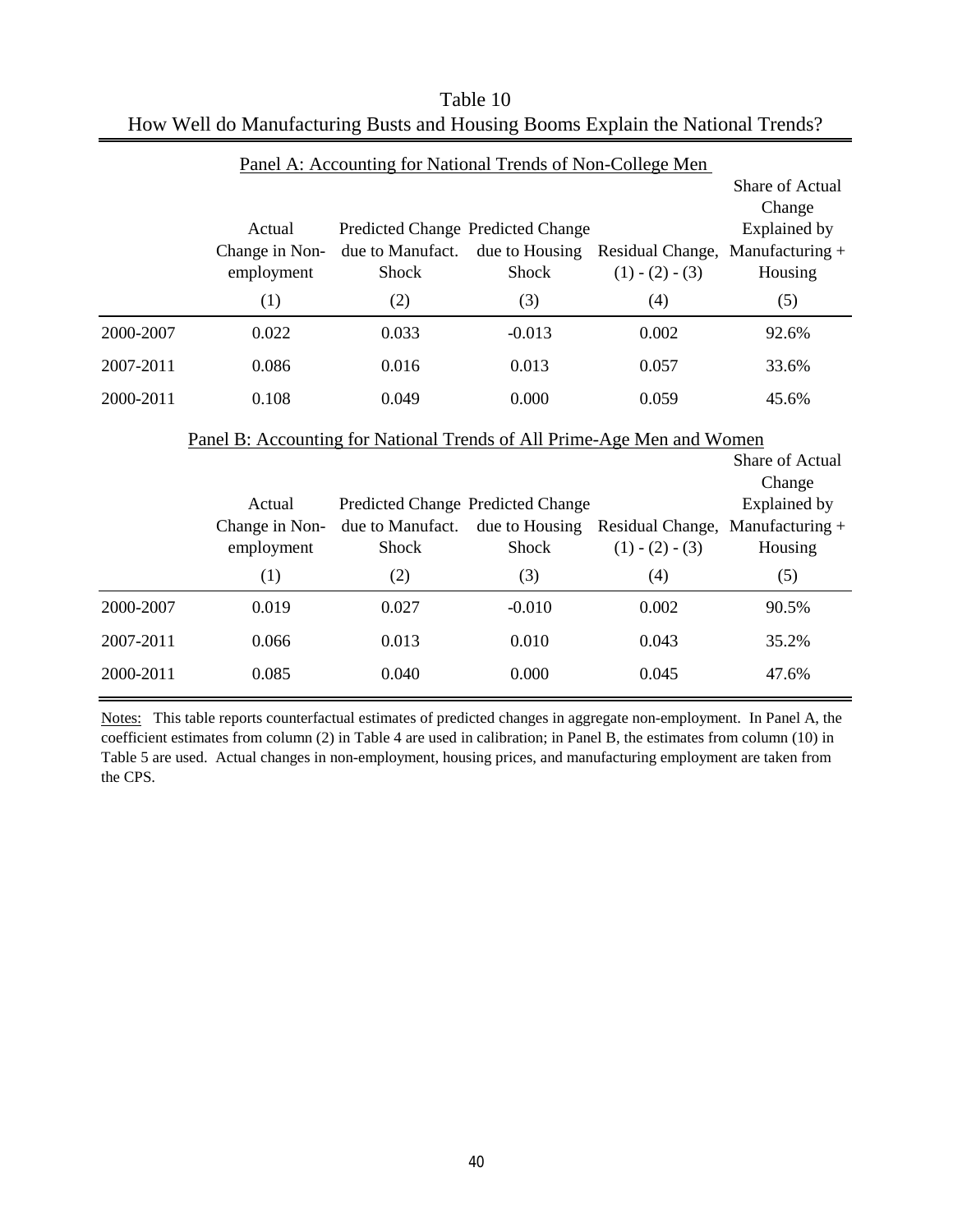|           | Actual<br>Change in Non-<br>employment<br>(1)                          | Predicted Change Predicted Change<br>due to Manufact.<br>Shock<br>(2) | due to Housing<br>Shock<br>(3) | Residual Change,<br>$(1) - (2) - (3)$<br>(4)          | Share of Actual<br>Change<br>Explained by<br>Manufacturing +<br>Housing<br>(5) |
|-----------|------------------------------------------------------------------------|-----------------------------------------------------------------------|--------------------------------|-------------------------------------------------------|--------------------------------------------------------------------------------|
| 2000-2007 | 0.029                                                                  | 0.025                                                                 | $-0.012$                       | 0.017                                                 | 43.0%                                                                          |
| 2007-2011 | 0.105                                                                  | 0.011                                                                 | 0.012                          | 0.082                                                 | 22.1%                                                                          |
| 2000-2011 | 0.134                                                                  | 0.036                                                                 | 0.000                          | 0.098                                                 | 26.6%                                                                          |
|           | Panel B: Accounting for National Trends of Non-College Men [Age 36-55] |                                                                       |                                |                                                       |                                                                                |
|           | Actual                                                                 | Predicted Change Predicted Change                                     |                                |                                                       | Share of Actual<br>Change<br><b>Explained by</b>                               |
|           | Change in Non-<br>employment                                           | due to Manufact.<br>Shock                                             | due to Housing<br><b>Shock</b> | Residual Change, Manufacturing +<br>$(1) - (2) - (3)$ | Housing                                                                        |
|           | (1)                                                                    | (2)                                                                   | (3)                            | (4)                                                   | (5)                                                                            |
| 2000-2007 | 0.017                                                                  | 0.037                                                                 | $-0.013$                       | $-0.007$                                              | 141.2%                                                                         |
| 2007-2011 | 0.071                                                                  | 0.020                                                                 | 0.013                          | 0.038                                                 | 46.9%                                                                          |
| 2000-2011 | 0.088                                                                  | 0.057                                                                 | 0.000                          | 0.031                                                 | 65.1%                                                                          |

| Table 11                                                                       |
|--------------------------------------------------------------------------------|
| How Well do Manufacturing Busts and Housing Booms Explain the National Trends? |
| [Separate Counterfactuals for Non-College Men by Age Group]                    |

#### Panel A: Accounting for National Trends of Non-College Men **[Age 21-35]**

Notes: This table reports counterfactual estimates of predicted changes in aggregate non-employment. In Panel A, the coefficient estimates from column (4) in Table 8 are used in calibration; in Panel B, the estimates from column (6) in Table 8 are used. Actual changes in non-employment, housing prices, and manufacturing employment are taken from the CPS.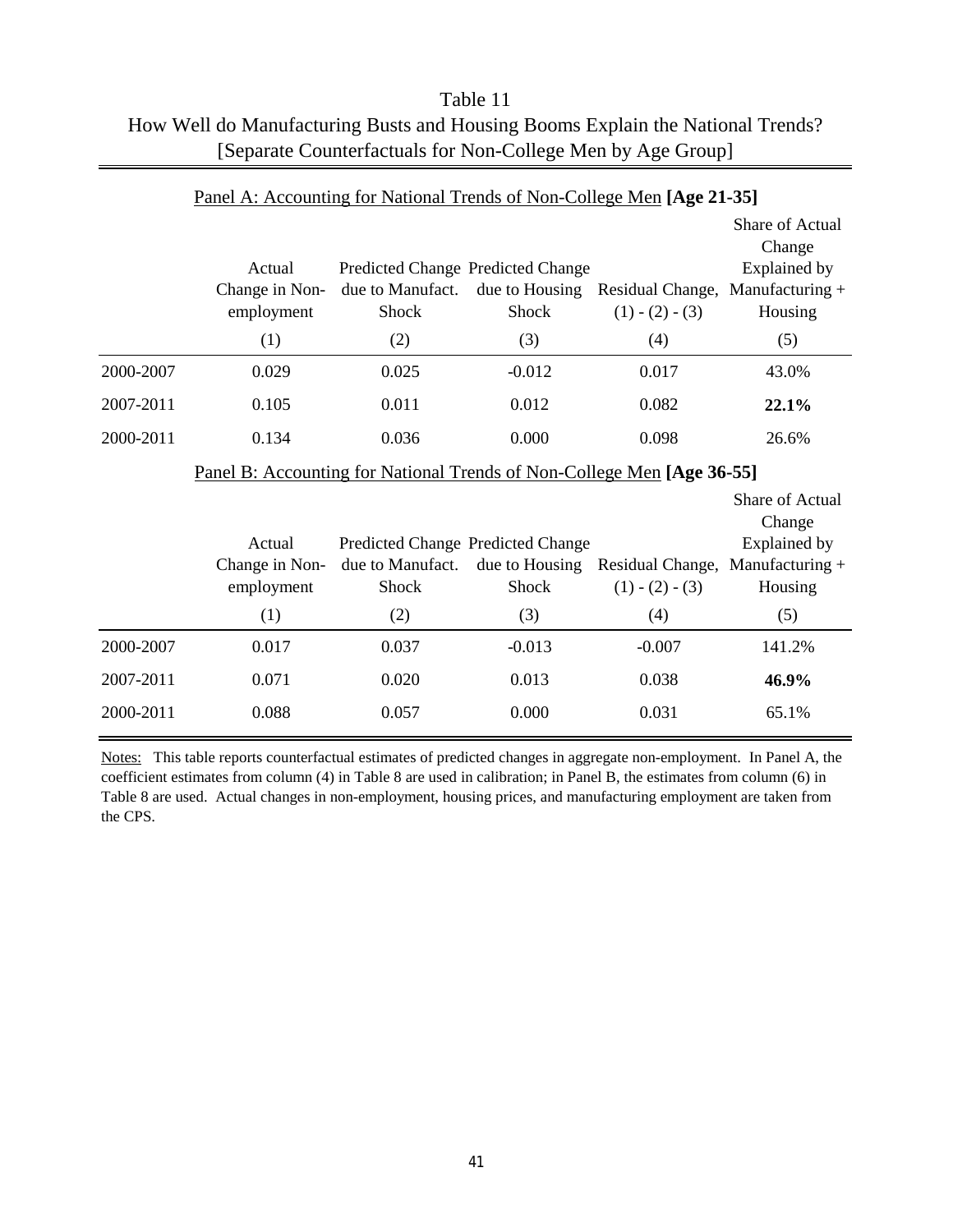| Dependent variable:                  | Log of Total First-Time Undergraduate Student Enrollment in State, 2000-2007 |                                                                     |            |          |            |             |               |                               |            |          |            |          |  |  |
|--------------------------------------|------------------------------------------------------------------------------|---------------------------------------------------------------------|------------|----------|------------|-------------|---------------|-------------------------------|------------|----------|------------|----------|--|--|
| Sample of Colleges and Universities: |                                                                              | Community Colleges, Junior Colleges,<br>and Technical Colleges Only |            |          |            |             |               | All Colleges and Universities |            |          |            |          |  |  |
| <b>Gender Restrictions:</b>          | Men and Women                                                                |                                                                     | Men Only   |          | Women Only |             | Men and Women |                               | Men Only   |          | Women Only |          |  |  |
| Specification:                       | <b>OLS</b>                                                                   | IV                                                                  | <b>OLS</b> | IV       | <b>OLS</b> | IV          | <b>OLS</b>    | IV                            | <b>OLS</b> | IV       | <b>OLS</b> | IV       |  |  |
|                                      | (1)                                                                          | (2)                                                                 | (3)        | (4)      | (5)        | (6)         | (7)           | (8)                           | (9)        | (10)     | (11)       | (12)     |  |  |
| Change in Housing Prices             | $-0.537$                                                                     | $-0.545$                                                            | $-0.518$   | $-0.559$ | $-0.559$   | $-0.541$    | $-0.209$      | $-0.280$                      | $-0.226$   | $-0.304$ | $-0.194$   | $-0.261$ |  |  |
| [Housing Boom]                       | (0.161)                                                                      | (0.313)                                                             | (0.169)    | (0.325)  | (0.158)    | (0.310)     | (0.088)       | (0.187)                       | (0.090)    | (0.192)  | (0.088)    | (0.185)  |  |  |
|                                      | [0.002]                                                                      | [0.082]                                                             | [0.004]    | [0.086]  | [0.001]    | [0.082]     | [0.022]       | [0.133]                       | [0.016]    | [0.113]  | [0.033]    | [0.158]  |  |  |
| Predicted Change in Share of         | 1.344                                                                        | 1.806                                                               | 1.889      | 2.362    | 0.778      | 1.236       | 0.893         | 1.216                         | 0.523      | 0.873    | 1.173      | 1.474    |  |  |
| Non-College Men Empl. in Manuf.      | (3.755)                                                                      | (3.361)                                                             | (3.936)    | (3.613)  | (3.716)    | (3.264)     | (2.111)       | (2.083)                       | (2.217)    | (2.185)  | (2.072)    | (2.044)  |  |  |
| [Manufacturing Bust]                 | [0.722]                                                                      | [0.594]                                                             | [0.634]    | [0.517]  | [0.835]    | [0.707]     | [0.674]       | [0.562]                       | [0.815]    | [0.692]  | [0.574]    | [0.475]  |  |  |
| Housing price effect $(1\sigma)$     | $-0.168$                                                                     | $-0.170$                                                            | $-0.162$   | $-0.175$ | $-0.175$   | $-0.169$    | $-0.065$      | $-0.088$                      | $-0.071$   | $-0.095$ | $-0.061$   | $-0.082$ |  |  |
| Manufacturing effect $(1\sigma)$     | 0.018                                                                        | 0.024                                                               | 0.026      | 0.032    | 0.011      | 0.017       | 0.012         | 0.016                         | 0.007      | 0.012    | 0.016      | 0.020    |  |  |
| First stage F-statistic              |                                                                              | 14.290                                                              |            | 14.290   |            | 14.290      |               | 14.290                        |            | 14.290   |            | 14.290   |  |  |
| N                                    | 235                                                                          | 235                                                                 | 235        | 235      | 235        | 235         | 235           | 235                           | 235        | 235      | 235        | 235      |  |  |
| $R^2$                                | 0.348                                                                        | 0.348                                                               | 0.329      | 0.328    | 0.353      | 0.352       | 0.968         | 0.967                         | 0.966      | 0.966    | 0.966      | 0.966    |  |  |
| Include controls                     | y                                                                            | y                                                                   | y          | y        | y          | $\mathbf y$ | y             | y                             | y          | y        | y          | y        |  |  |
| Instrument with land availability    |                                                                              | y                                                                   |            | y        |            | y           |               | y                             |            | y        |            | y        |  |  |

Table 12 Manufacturing Busts, Housing Booms, and College Enrollment

Notes: This table reports results analogous to columns (1) and (2) in Table 3 for alternative demographic groups. See Table 4 for more details. The dependent variable is the log of the total first-time, full-year, undergraduate student enrollment in the states across the years 2000-2007. The data come from the IPEDS survey of colleges and universities. In addition to the baseline controls, all columns include control for log of initial (year 2000) total undergraduate enrollment. Standard errors, adjusted to allow for an arbitrary variance-covariance matrix for each state, are in parentheses and p-values are in brackets.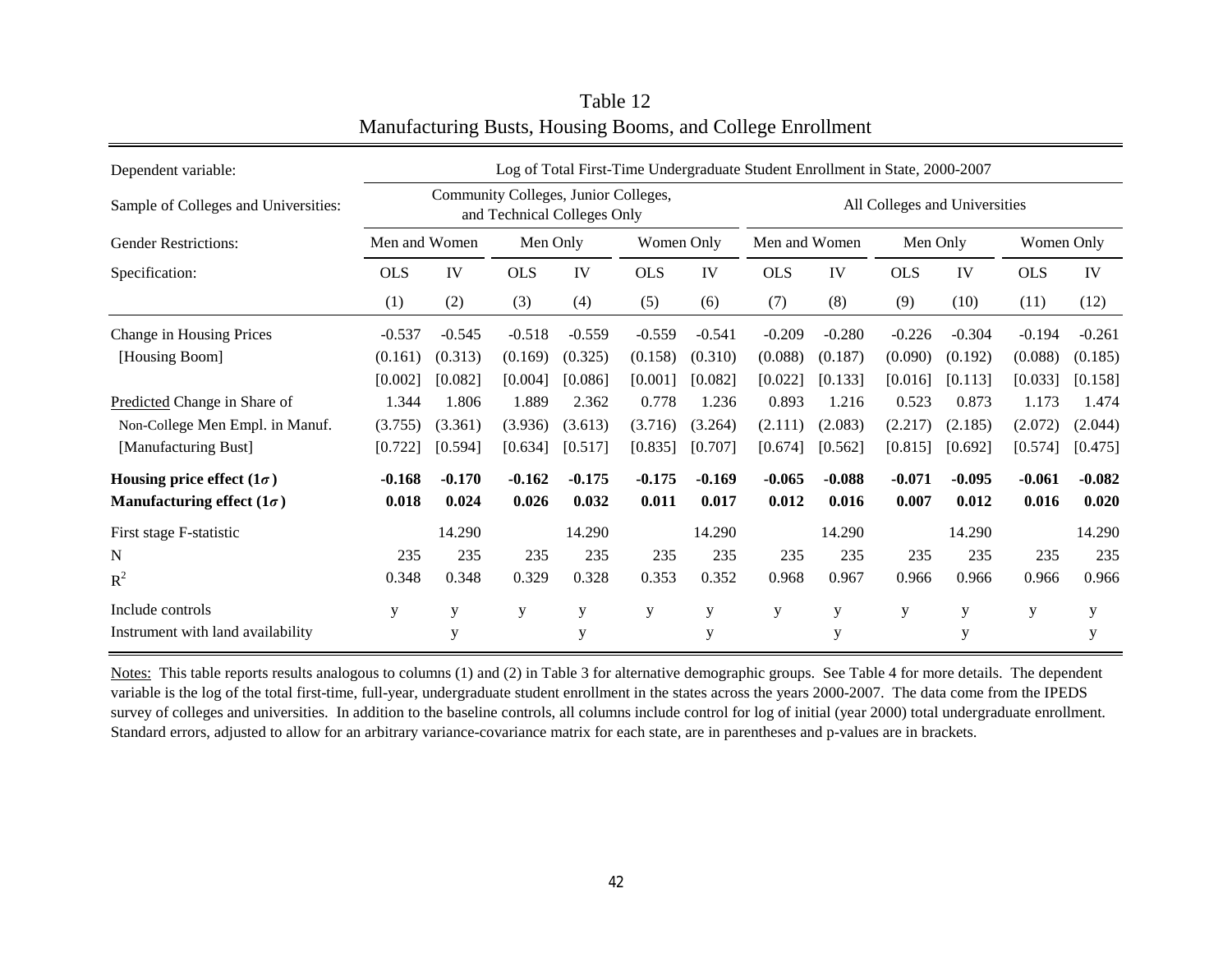

Figure 1: Trends in Employment in Manufacturing and Construction for Non-College Men, 1974-2011

Notes: This figure uses data from the March CPS. The sample includes all men without a college degree that are non-institutionalized and age 21-55.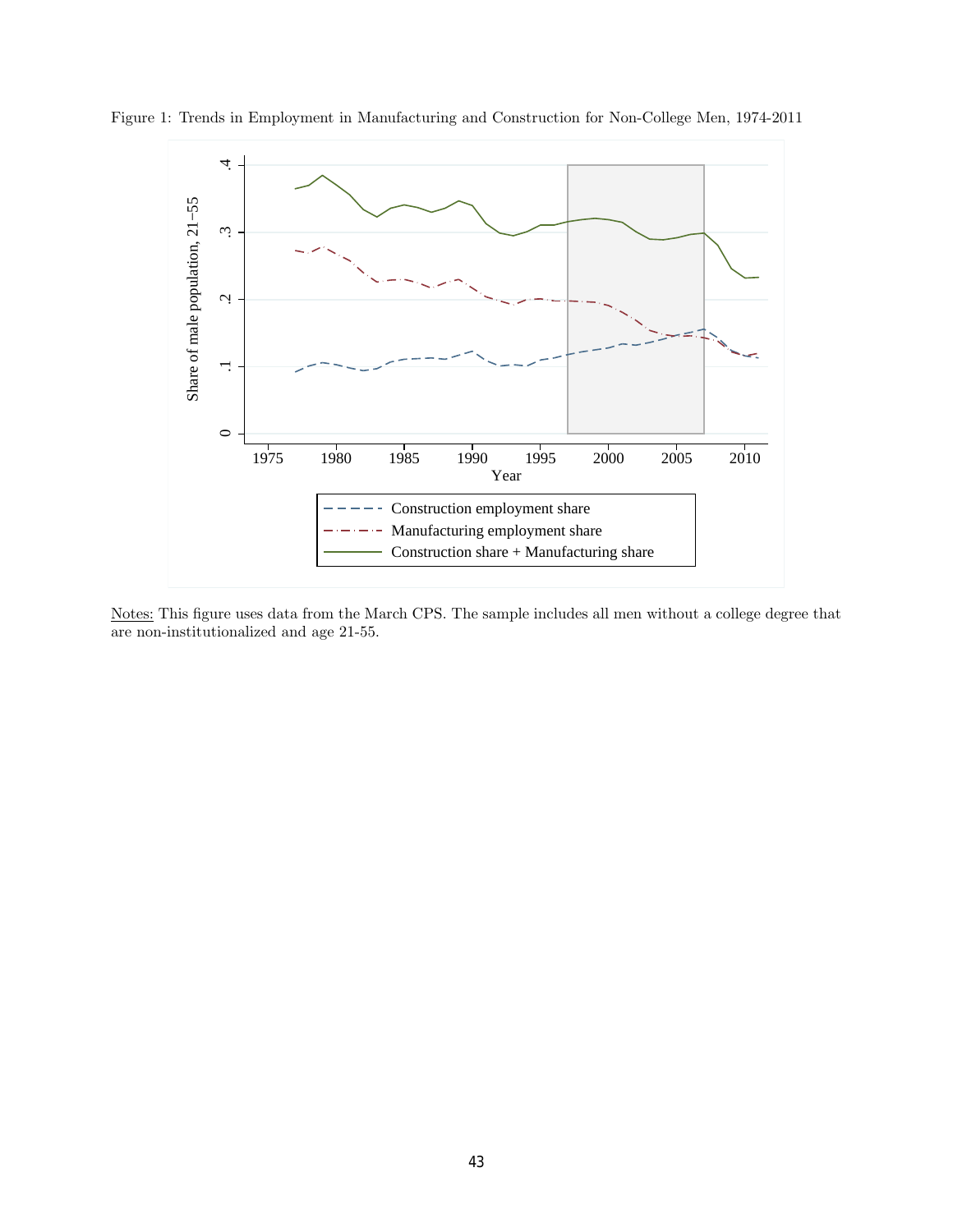Figure 2: Housing Booms and College Enrollment, 1980-2011



Notes: This figure reports the share of men and women (age 18-29) who have attended any college, computed using the March CPS. The dashed lines report linear predictions from Weighted Least Squares (WLS) regressions using data from 1980-1996. The WLS regressions use exponential weights.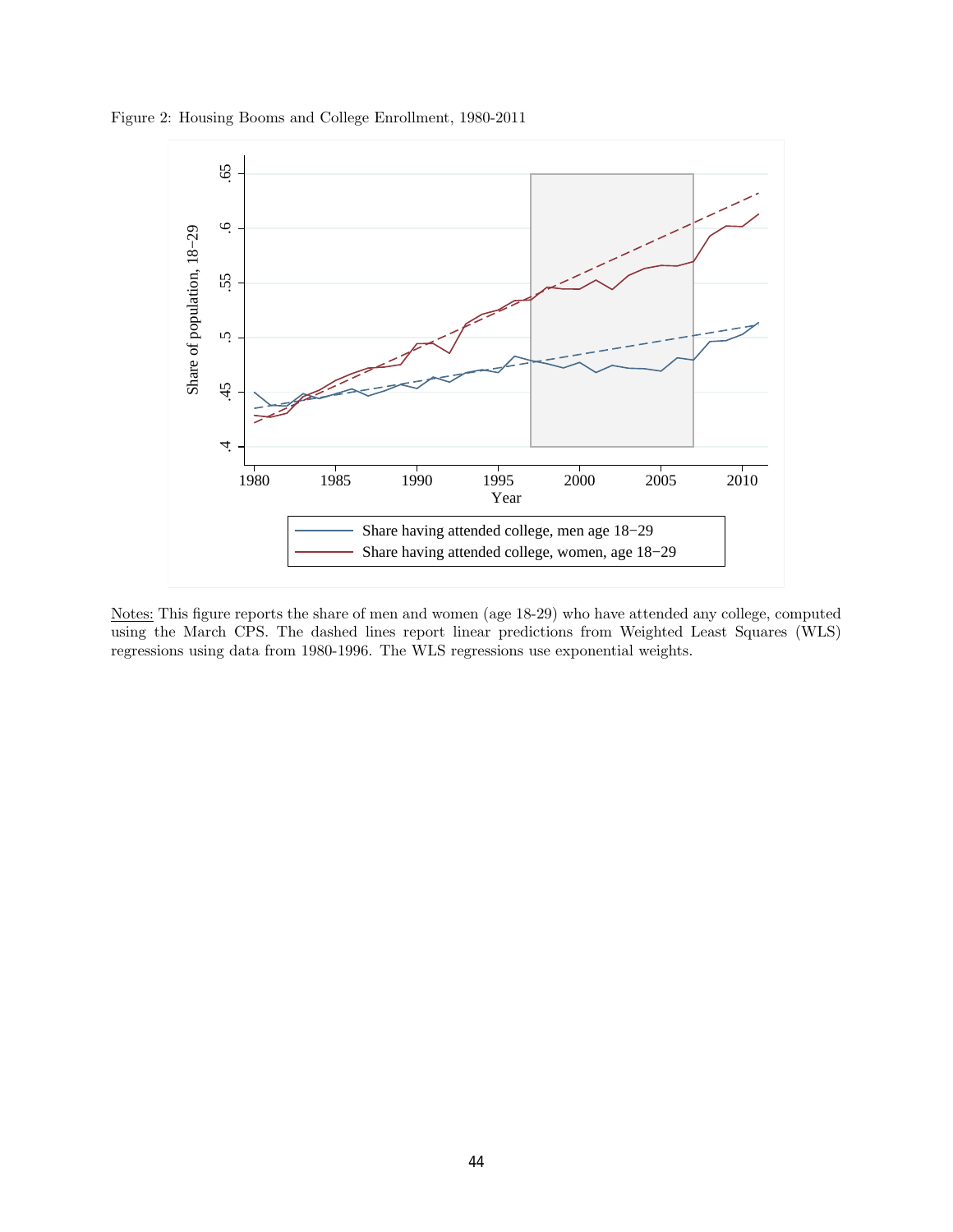Figure 3: Graphical Solutions of Sectoral Choice Model



Figure 3a: Initial Equilibrium

Figure 3c: Negative Shock to Sector A and Figure 3b: Negative Shock to Sector A "Offsetting" Positive Shock to Sector B



Notes: These figures show the graphic solutions of the model. In Figure 3a, we show the initial equilibrium, which shows the combination of s and r) parameters determine how workers self-select into sectors (or into non-employment,  $H$ ). Figure 3b shows how the equilibrium responds to a negative shock to sector  $A$ ; workers leave sector  $A$  for either sector  $B$  or enter non-employment (sector  $H$ ), with the relative importance of these two channels depending on the mass of workers along each margin. Lastly, Figure 3c shows how the equilibrium responds an "offsetting" positive shock to sector B. In this case, some workers who would have entered non-employment in Figure 3b instead remain employed and enter sector B.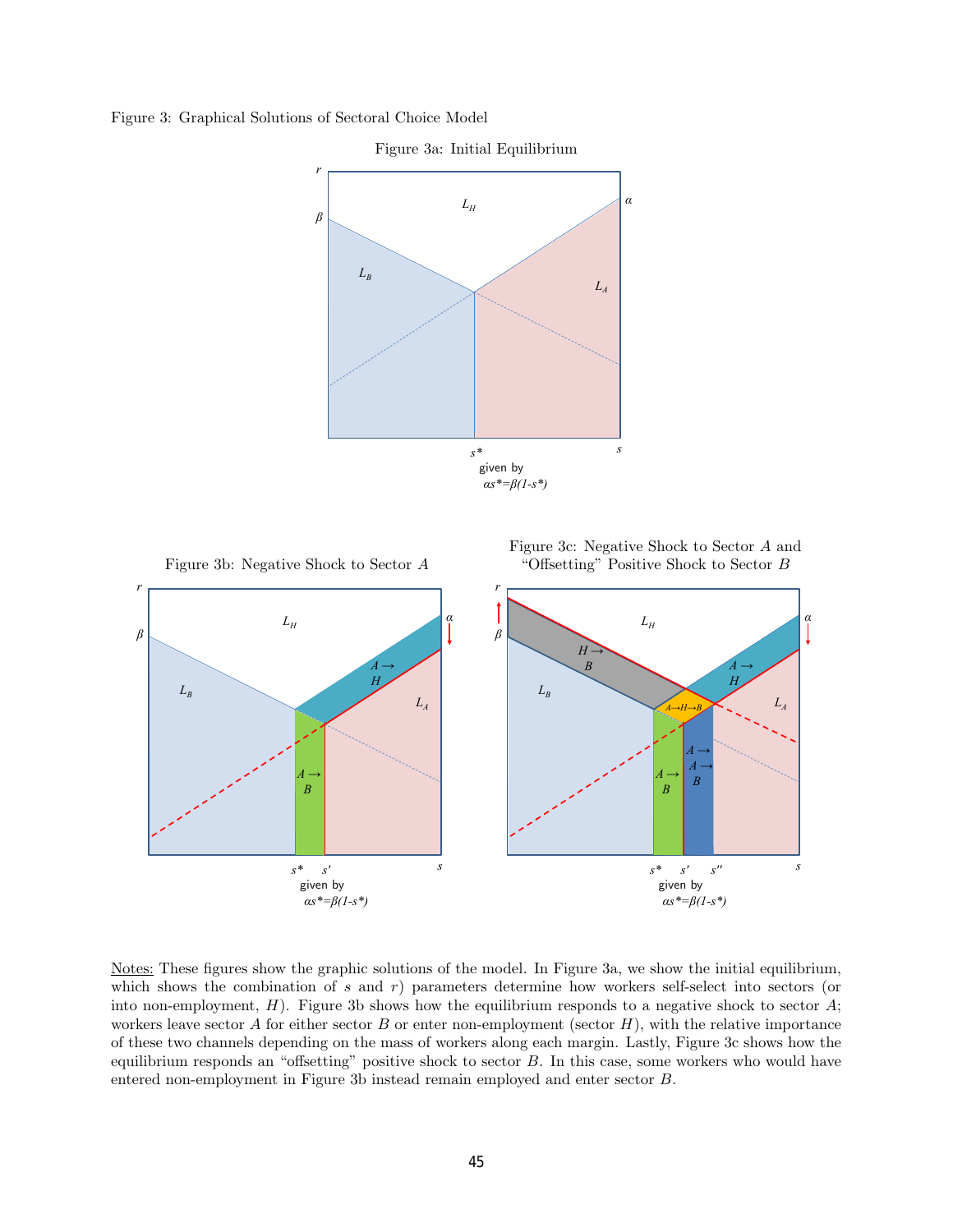



Notes: This figure reports the correlation across cities between 2000-2007 house price growth and the measure of land availability from Saiz (2010). Each circle represents a metropolitan area, and the size of the circle is proportional to the number of non-college men age 21-55 in the metropolitan area as computed in the 2000 Census. The solid line represents the weighted OLS regression line.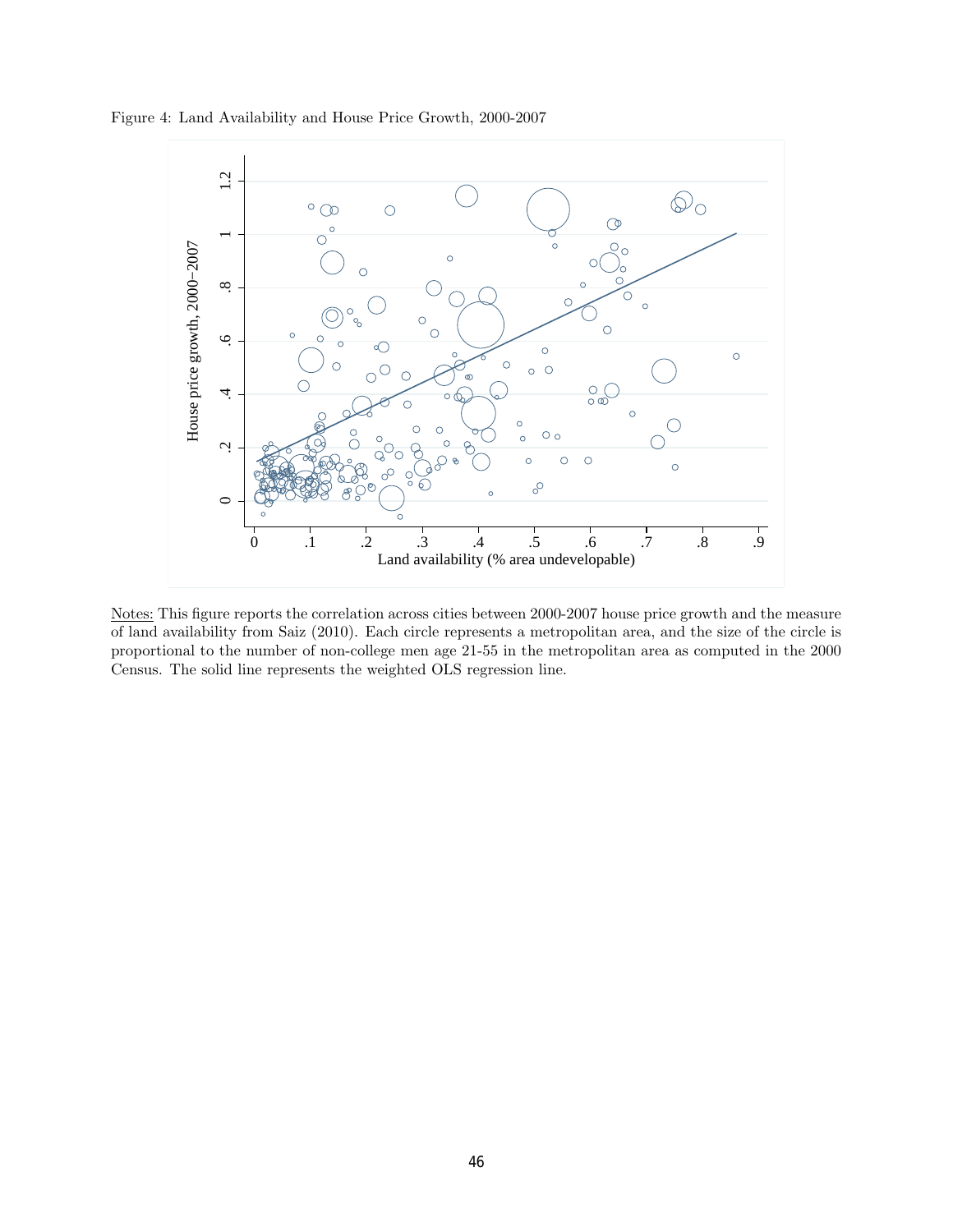

Figure 5: Land Availability and House Price Growth, 2007-2011

Notes: This figure reports the correlation across cities between 2007-2011 house price growth and the measure of land availability from Saiz (2010). Each circle represents a metropolitan area, and the size of the circle is proportional to the number of non-college men age 21-55 in the metropolitan area as computed in the 2000 Census. The solid line represents the weighted OLS regression line.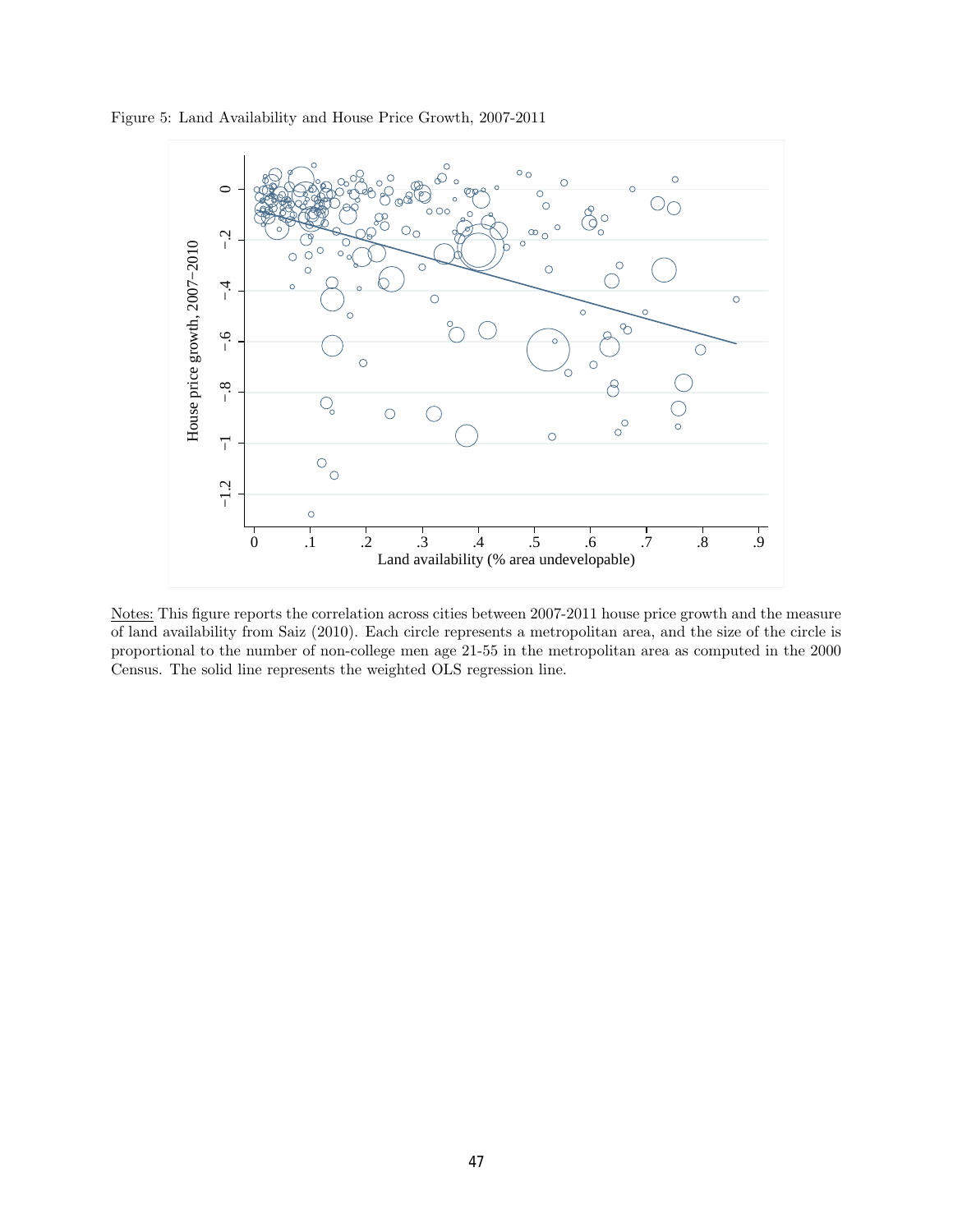



Notes: This figure reports correlation across cities between the 2000-2007 change in share of population of non-college men employed in construction and the measure of land availability from Saiz (2010). Each circle represents a metropolitan area, and the size of the circle is proportional to the number of non-college men age 21-55 in the metropolitan area as computed in the 2000 Census. The solid line represents the weighted OLS regression line.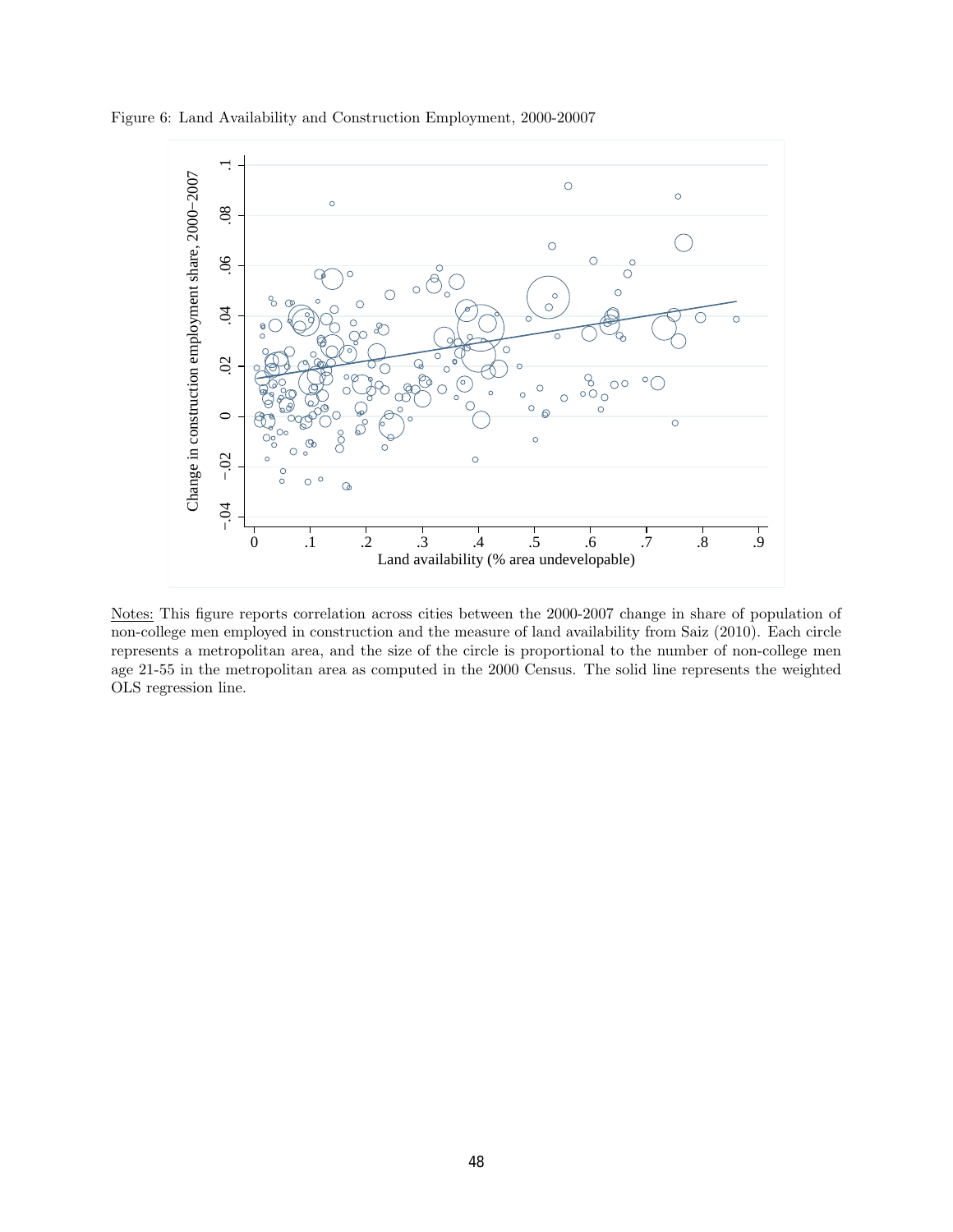



Notes: This figure reports the correlation across cities between shocks to local manufacturing industries and the change in the non-employment rate of non-college men (age 21-55) between 2000 and 2007. The manufacturing shock is constructed following Bartik (1991) using data from the 2000 Census and the 2005- 2007 ACS; see the Appendix for more details. The change in non-employment rate is computed using data from the 2000 Census and the 2005-2007 ACS. The sample is divided based on the (residualized) house price growth in the metropolitan area between 2000 and 2007, where the local manufacturing shock has been residualized out of house price growth. The bottom two-thirds of the metropolitan areas based on the residualized house price growth are shown in grey circles; the top one-third are shown in black triangles. The solid grey line represents the weighted OLS regression line that is computed based on the bottom two-thirds sample.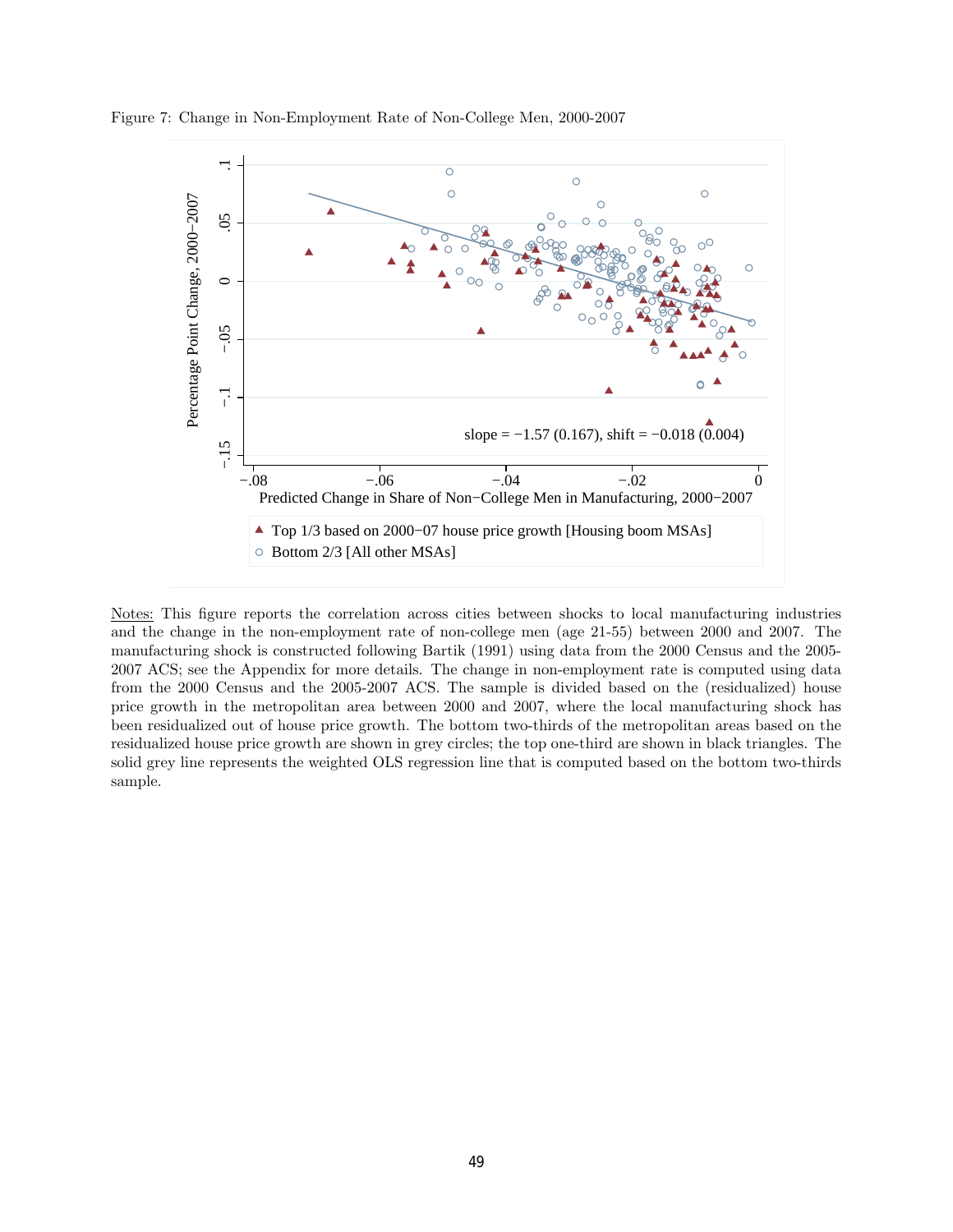Figure 8: Change in Average Wage of Non-College Men, 2000-2007



Notes: This figure reports the correlation across cities between local manufacturing shock and the change in the average wage of non-college men (age 21-55) between 2000 and 2007. The manufacturing shock is constructed following Bartik (1991) using data from the 2000 Census and the 2005-2007 ACS, and is described in more detail in the main text and in the Appendix. The change in average wage is computed using data from the 2000 Census and the 2005-2007 ACS. See Figure 5 for more information on the sample definition.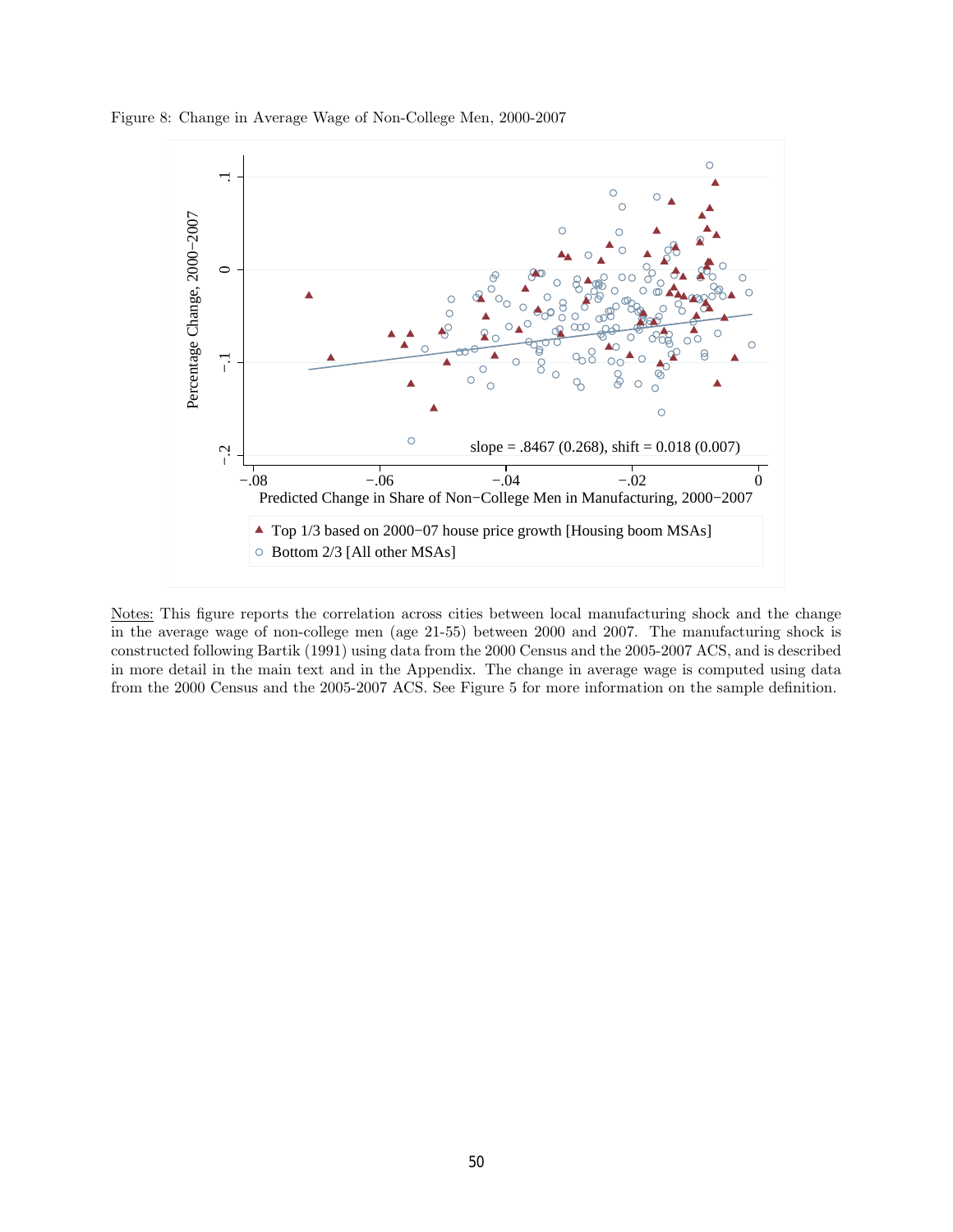

Figure 9: Change in Share of Population Employed in Construction, Non-College Men, 2000-2007

Notes: This figure reports the correlation across cities between local manufacturing shock and the change in the share of the non-college male population employed in construction (age 21-55) between 2000 and 2007. The manufacturing shock is constructed following Bartik (1991) using data from the 2000 Census and the 2005-2007 ACS, and is described in more detail in the main text and in the Appendix. The change in construction employment is computed using data from the 2000 Census and the 2005-2007 ACS. See Figure 5 for more information on the sample definition.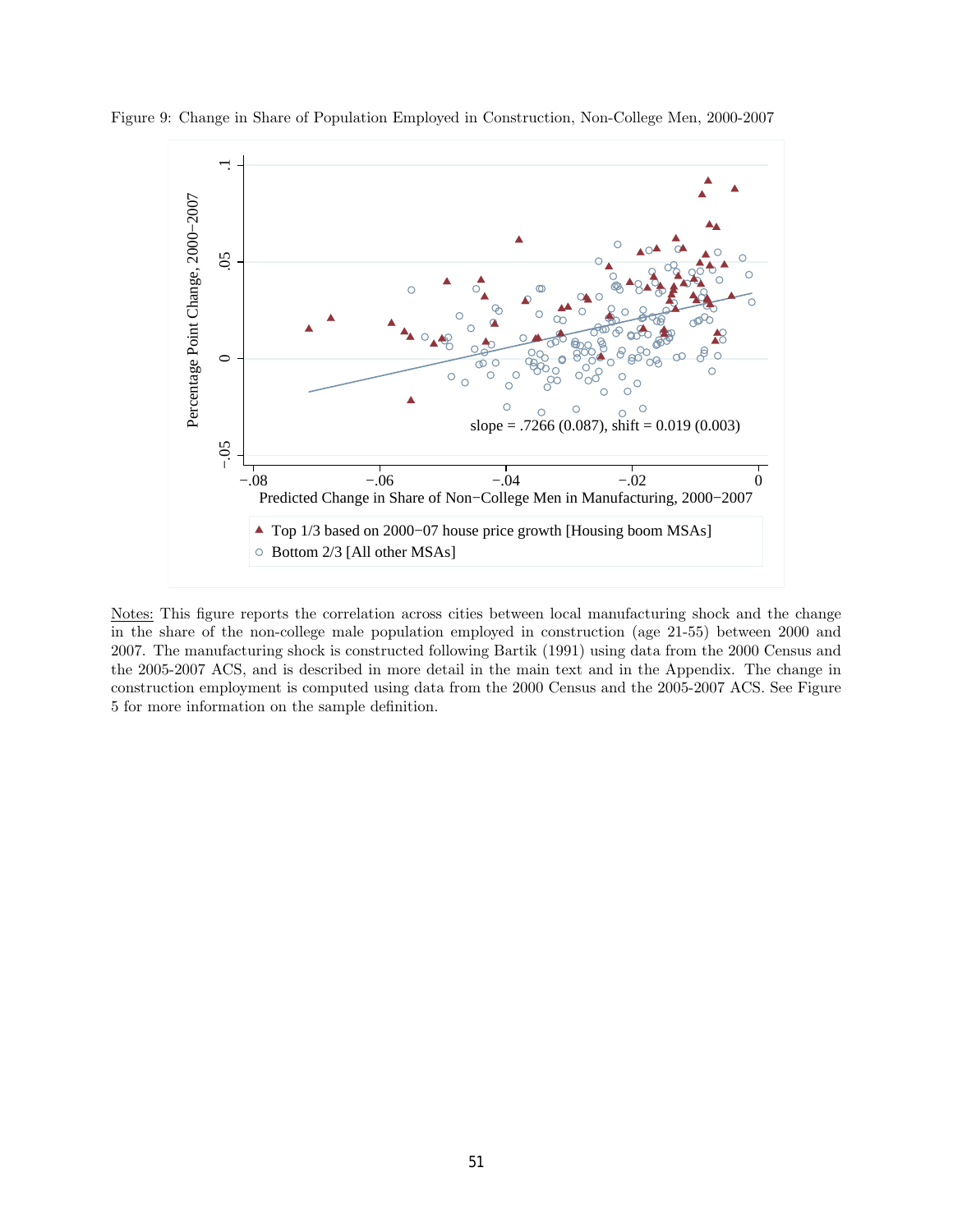

Figure 10: Change in Share of Population Employed in Manufacturing, Non-College Men, 2000-2007

Notes: This figure reports the correlation across cities between local manufacturing shock and the change in the share of the non-college male population employed in manufacturing (age 21-55) between 2000 and 2007. The manufacturing shock is constructed following Bartik (1991) using data from the 2000 Census and the 2005-2007 ACS, and is described in more detail in the main text and in the Appendix. The change in manufacturing employment is computed using data from the 2000 Census and the 2005-2007 ACS. See Figure 5 for more information on the sample definition.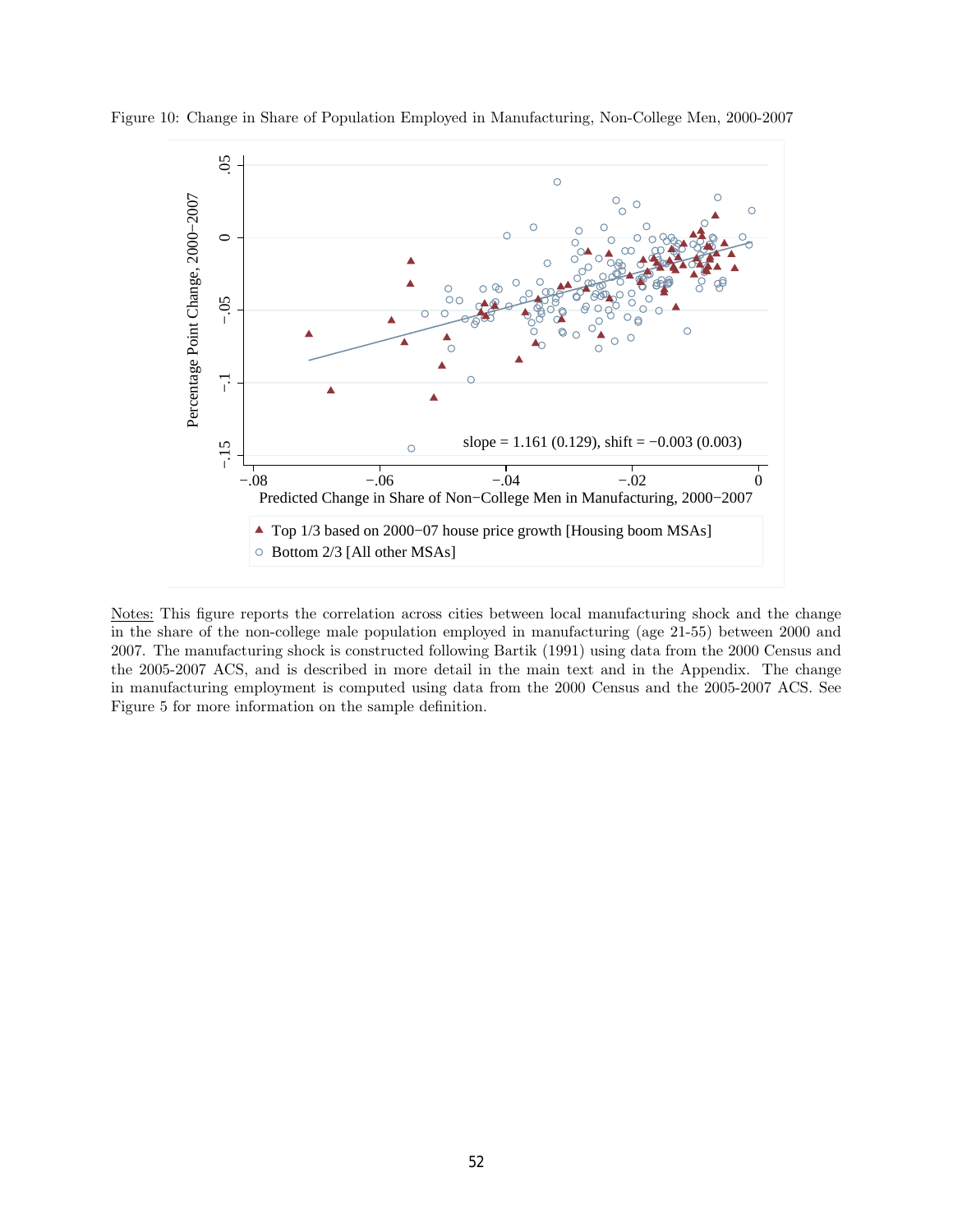

Figure 11: Change in Non-Employment Rate of Non-College Men, 2000-2010 [Housing boom MSAs]

Notes: This figure reports the correlation across cities between local manufacturing shock and the change in the non-employment rate of non-college men between 2000 and 2010. The manufacturing shock is constructed following Bartik (1991) using data from the 2000 Census and the 2005-2007 ACS, and is described in more detail in the main text and in the Appendix. The change in non-employment is computed using data from the 2000 Census and the 2009-2010 ACS. See Figure 5 for more information on the sample definition.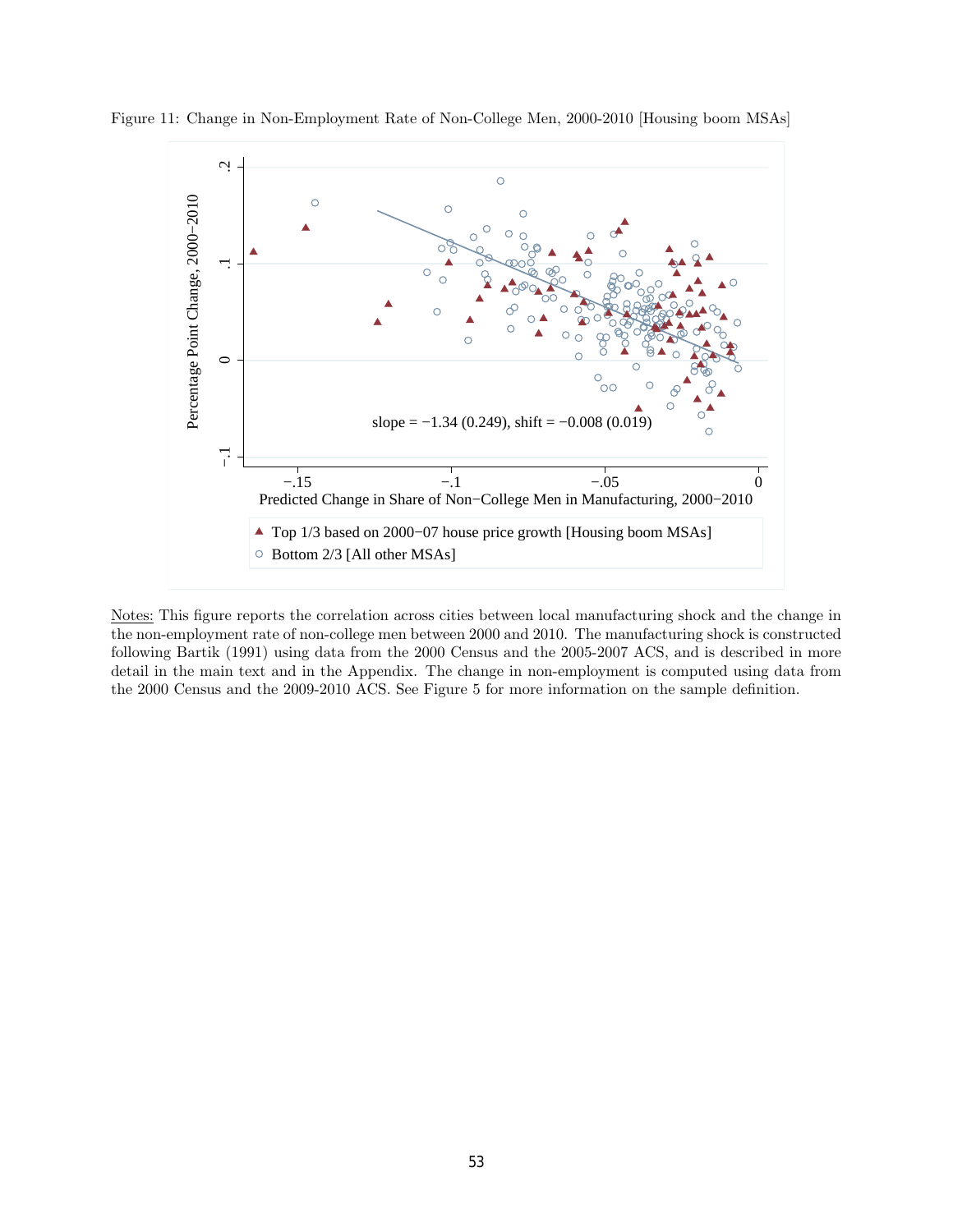

Figure 12: Change in Non-Employment Rate of Non-College Men, 2000-2010 [Housing bust MSAs]

Notes: This figure reports the correlation across cities between local manufacturing shock and the change in the non-employment rate of non-college men between 2000 and 2010. The manufacturing shock is constructed following Bartik (1991) using data from the 2000 Census and the 2005-2007 ACS, and is described in more detail in the main text and in the Appendix. The change in non-employment is computed using data from the 2000 Census and the 2009-2010 ACS. See Figure 5 for more information on the sample definition.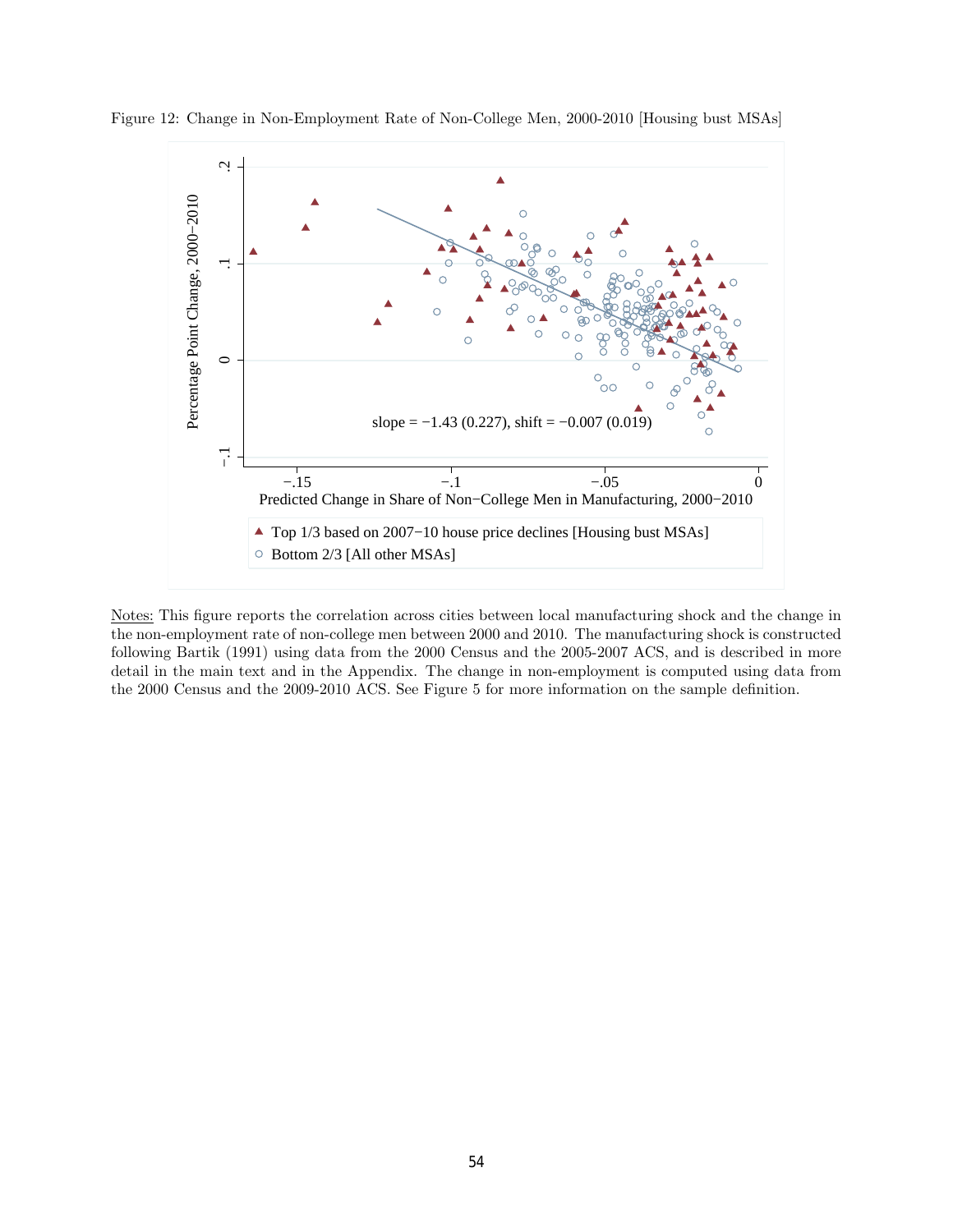| Dependent variable:                                                                                                  | Change in Average Wage of Non-College Men,<br>2000-2007 |         |            |         |                  |             |             |  |
|----------------------------------------------------------------------------------------------------------------------|---------------------------------------------------------|---------|------------|---------|------------------|-------------|-------------|--|
| Specification:                                                                                                       | <b>OLS</b>                                              | IV      | <b>OLS</b> | IV      | IV               | IV          | <b>OLS</b>  |  |
|                                                                                                                      | (1)                                                     | (2)     | (3)        | (4)     | (5)              | (6)         | (7)         |  |
| Change in Housing Prices                                                                                             | 0.059                                                   | 0.048   | 0.063      | 0.052   | 0.048            | 0.048       | 0.065       |  |
| [Housing Boom]                                                                                                       | (0.010)                                                 | (0.013) | (0.016)    | (0.023) | (0.014)          | (0.011)     | (0.013)     |  |
|                                                                                                                      | [0.000]                                                 | [0.000] | [0.000]    | [0.023] | [0.000]          | [0.000]     | [0.000]     |  |
| Predicted Change in Share of                                                                                         | 1.545                                                   | 1.504   | 1.369      | 1.330   | 1.503            | 1.548       | 1.456       |  |
| Non-College Men Employed in Manuf.                                                                                   | (0.369)                                                 | (0.304) | (0.351)    | (0.278) | (0.295)          | (0.306)     | (0.363)     |  |
| [Manufacturing Bust]                                                                                                 | [0.000]                                                 | [0.000] | [0.000]    | [0.000] | [0.000]          | [0.000]     | [0.000]     |  |
| Housing price effect $(1\sigma)$                                                                                     | 0.018                                                   | 0.015   | 0.020      | 0.016   | 0.015            | 0.015       | 0.020       |  |
| Manufacturing effect $(1\sigma)$                                                                                     | 0.021                                                   | 0.020   | 0.019      | 0.018   | 0.020            | 0.021       | 0.020       |  |
| First stage F-statistic                                                                                              |                                                         | 14.290  |            | 5.848   | 18.076           | 24.289      |             |  |
| Overidentification test statistic, $\chi^2(1)$<br>[p-value]                                                          |                                                         |         |            |         | 3.074<br>[0.546] |             |             |  |
| N                                                                                                                    | 235                                                     | 235     | 235        | 235     | 235              | 235         | 235         |  |
| $R^2$                                                                                                                | 0.444                                                   | 0.439   | 0.461      | 0.458   | 0.439            | 0.439       | 0.453       |  |
| Include baseline controls                                                                                            | y                                                       | y       | y          | y       | y                | y           | $\mathbf y$ |  |
| Instrument with land availability                                                                                    |                                                         | y       |            | y       |                  |             |             |  |
| Census region FEs (4 regions)                                                                                        |                                                         |         | y          | y       |                  |             |             |  |
| Instrument with constitutent land availability<br>measures $(K = 5)$                                                 |                                                         |         |            |         | у                |             |             |  |
| Instrument with (housing supply elasticity) <sup>-1</sup>                                                            |                                                         |         |            |         |                  | $\mathbf y$ |             |  |
| Control for (housing supply elast.) $^{-1}$ and<br>(housing supply elast.) <sup>-1</sup> $\times$ Manufacturing Bust |                                                         |         |            |         |                  |             | y           |  |

# Appendix Table A1 Robustness to Alternative Specifications **[Replace Non-employment with Average Wage in Table 4]**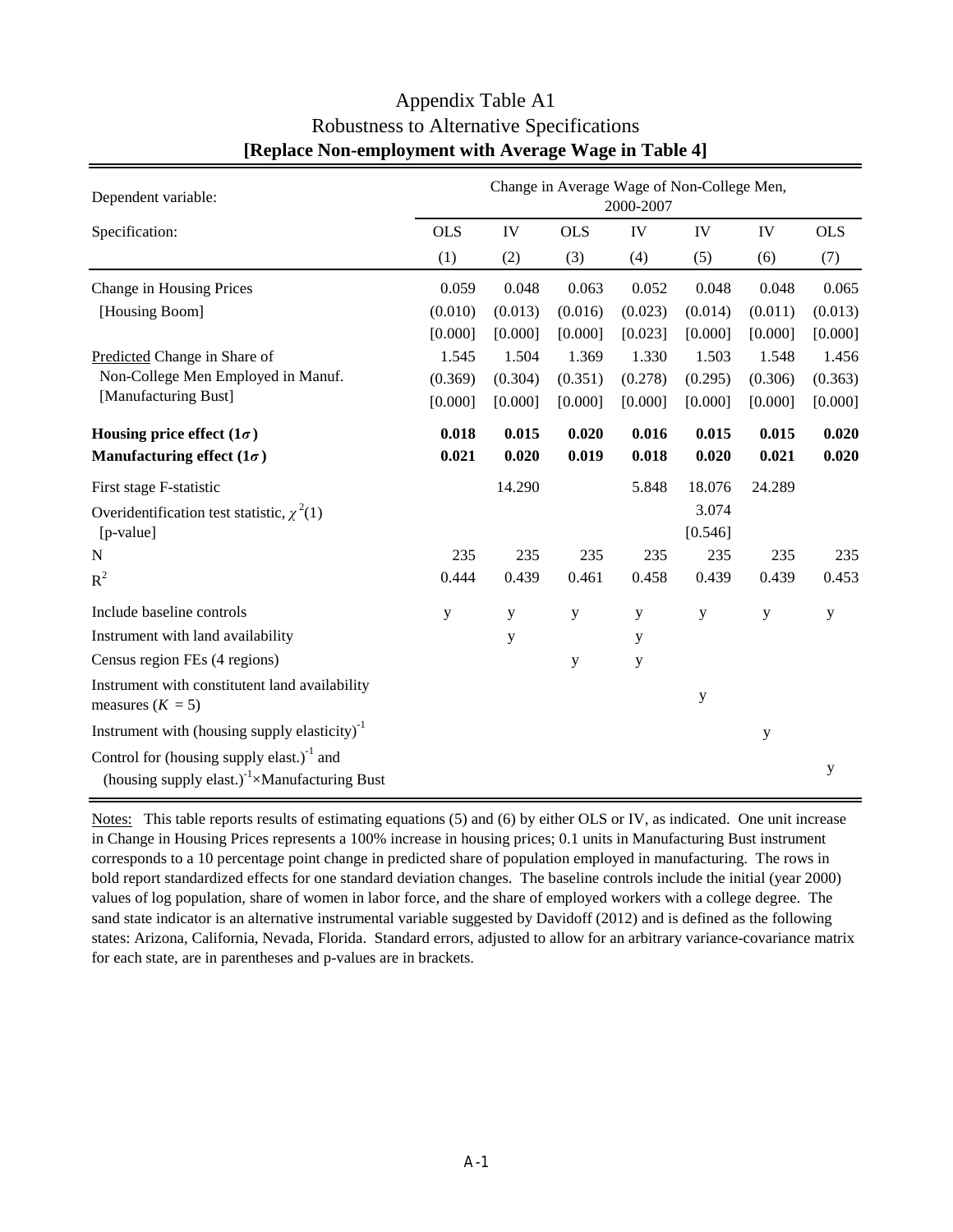| Dependent variable:                                                                                                  | Change in Construction Employment of Non-College Men,<br>2000-2007 |         |            |         |         |         |             |  |  |
|----------------------------------------------------------------------------------------------------------------------|--------------------------------------------------------------------|---------|------------|---------|---------|---------|-------------|--|--|
| Specification:                                                                                                       | <b>OLS</b>                                                         | IV      | <b>OLS</b> | IV      | IV      | IV      | <b>OLS</b>  |  |  |
|                                                                                                                      | (1)                                                                | (2)     | (3)        | (4)     | (5)     | (6)     | (7)         |  |  |
| Change in Housing Prices                                                                                             | 0.024                                                              | 0.027   | 0.021      | 0.026   | 0.025   | 0.023   | 0.024       |  |  |
| [Housing Boom]                                                                                                       | (0.006)                                                            | (0.011) | (0.006)    | (0.011) | (0.007) | (0.010) | (0.006)     |  |  |
|                                                                                                                      | [0.000]                                                            | [0.010] | [0.001]    | [0.016] | [0.000] | [0.026] | [0.000]     |  |  |
| Predicted Change in Share of                                                                                         | 0.450                                                              | 0.427   | 0.303      | 0.284   | 0.427   | 0.451   | 0.490       |  |  |
| Non-College Men Employed in Manuf.                                                                                   | (0.178)                                                            | (0.157) | (0.142)    | (0.126) | (0.153) | (0.163) | (0.185)     |  |  |
| [Manufacturing Bust]                                                                                                 | [0.016]                                                            | [0.010] | [0.038]    | [0.029] | [0.008] | [0.008] | [0.011]     |  |  |
| Housing price effect $(1\sigma)$                                                                                     | 0.007                                                              | 0.008   | 0.006      | 0.008   | 0.008   | 0.007   | 0.008       |  |  |
| Manufacturing effect $(1\sigma)$                                                                                     | 0.006                                                              | 0.006   | 0.004      | 0.004   | 0.006   | 0.006   | 0.007       |  |  |
| First stage F-statistic                                                                                              |                                                                    | 14.290  |            | 5.848   | 18.076  | 24.289  |             |  |  |
| Overidentification test statistic, $\chi^2(1)$                                                                       |                                                                    |         |            |         | 3.903   |         |             |  |  |
| [p-value]                                                                                                            |                                                                    |         |            |         | [0.419] |         |             |  |  |
| $\mathbf N$                                                                                                          | 235                                                                | 235     | 235        | 235     | 235     | 235     | 235         |  |  |
| $R^2$                                                                                                                | 0.492                                                              | 0.489   | 0.543      | 0.537   | 0.491   | 0.491   | 0.496       |  |  |
| Include baseline controls                                                                                            | y                                                                  | y       | y          | y       | y       | y       | $\mathbf y$ |  |  |
| Instrument with land availability                                                                                    |                                                                    | y       |            | y       |         |         |             |  |  |
| Census region FEs (4 regions)                                                                                        |                                                                    |         | y          | y       |         |         |             |  |  |
| Instrument with constitutent land availability<br>measures $(K = 5)$                                                 |                                                                    |         |            |         | y       |         |             |  |  |
| Instrument with (housing supply elasticity) $^{-1}$                                                                  |                                                                    |         |            |         |         | y       |             |  |  |
| Control for (housing supply elast.) $^{-1}$ and<br>(housing supply elast.) <sup>-1</sup> $\times$ Manufacturing Bust |                                                                    |         |            |         |         |         | y           |  |  |

## Appendix Table A2 Robustness to Alternative Specifications **[Replace Non-employment with Construction Employment Share in Table 4]**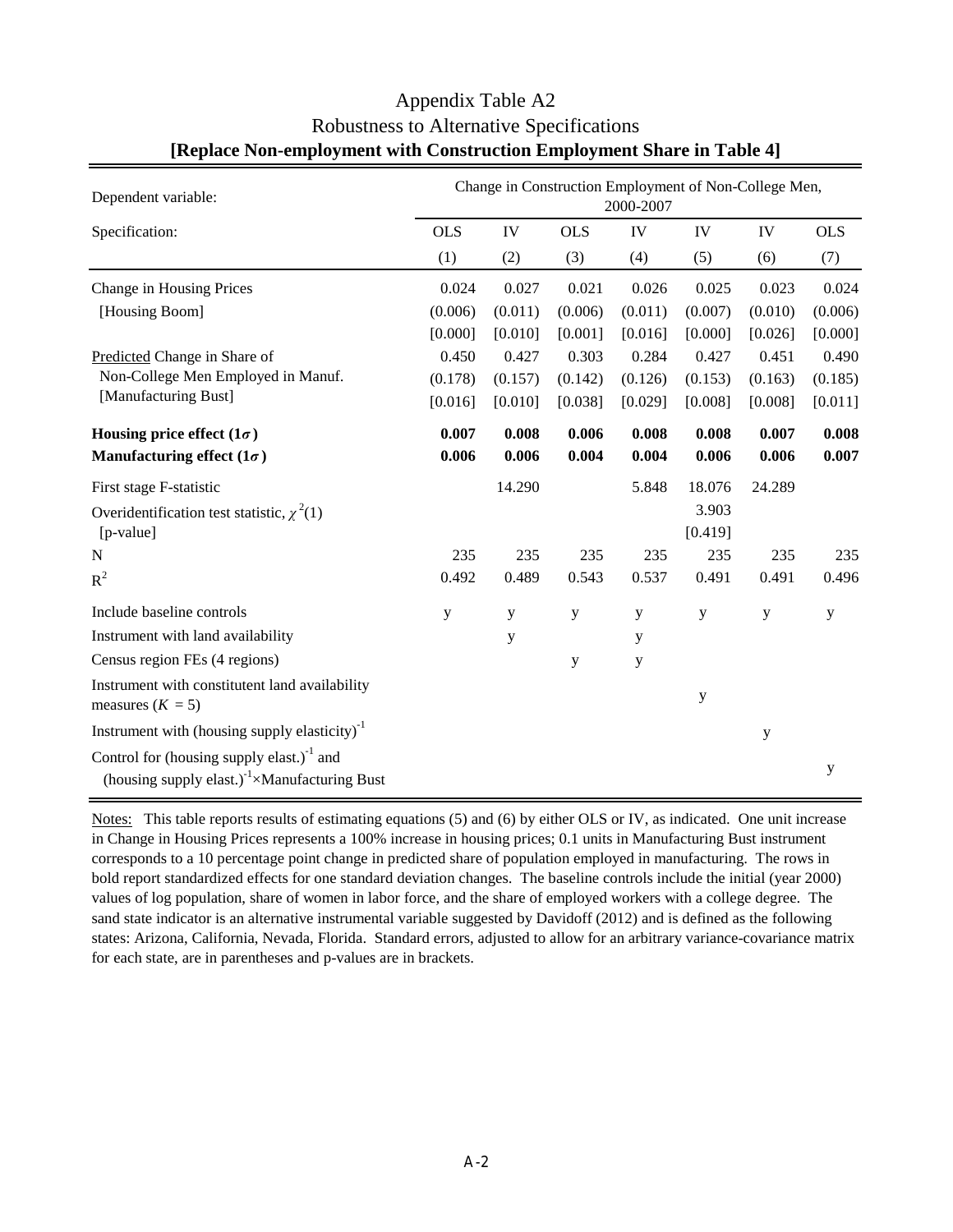| Dependent variable:                                                                                              | Change in Manufacturing Employment of Non-College Men,<br>2000-2007 |         |            |         |         |         |             |  |  |
|------------------------------------------------------------------------------------------------------------------|---------------------------------------------------------------------|---------|------------|---------|---------|---------|-------------|--|--|
| Specification:                                                                                                   | <b>OLS</b>                                                          | IV      | <b>OLS</b> | IV      | IV      | IV      | <b>OLS</b>  |  |  |
|                                                                                                                  | (1)                                                                 | (2)     | (3)        | (4)     | (5)     | (6)     | (7)         |  |  |
| Change in Housing Prices                                                                                         | 0.001                                                               | 0.006   | $-0.001$   | 0.004   | 0.003   | 0.007   | $-0.003$    |  |  |
| [Housing Boom]                                                                                                   | (0.004)                                                             | (0.007) | (0.004)    | (0.009) | (0.005) | (0.008) | (0.005)     |  |  |
|                                                                                                                  | [0.889]                                                             | [0.438] | [0.719]    | [0.668] | [0.581] | [0.397] | [0.605]     |  |  |
| Predicted Change in Share of                                                                                     | 1.025                                                               | 1.020   | 1.024      | 1.021   | 1.022   | 1.025   | 1.004       |  |  |
| Non-College Men Employed in Manuf.                                                                               | (0.074)                                                             | (0.080) | (0.054)    | (0.062) | (0.074) | (0.083) | (0.089)     |  |  |
| [Manufacturing Bust]                                                                                             | [0.000]                                                             | [0.000] | [0.000]    | [0.000] | [0.000] | [0.000] | [0.000]     |  |  |
| Housing price effect $(1\sigma)$                                                                                 | 0.000                                                               | 0.002   | 0.000      | 0.001   | 0.001   | 0.002   | $-0.001$    |  |  |
| Manufacturing effect $(1\sigma)$                                                                                 | 0.014                                                               | 0.014   | 0.014      | 0.014   | 0.014   | 0.014   | 0.014       |  |  |
| First stage F-statistic                                                                                          |                                                                     | 14.290  |            | 5.848   | 18.076  | 24.289  |             |  |  |
| Overidentification test statistic, $\chi^2(1)$                                                                   |                                                                     |         |            |         | 3.652   |         |             |  |  |
| [p-value]                                                                                                        |                                                                     |         |            |         | [0.455] |         |             |  |  |
| N                                                                                                                | 235                                                                 | 235     | 235        | 235     | 235     | 235     | 235         |  |  |
| $R^2$                                                                                                            | 0.532                                                               | 0.526   | 0.563      | 0.557   | 0.531   | 0.523   | 0.538       |  |  |
| Include baseline controls                                                                                        | y                                                                   | y       | y          | y       | y       | y       | $\mathbf y$ |  |  |
| Instrument with land availability                                                                                |                                                                     | y       |            | y       |         |         |             |  |  |
| Census region FEs (4 regions)                                                                                    |                                                                     |         | y          | y       |         |         |             |  |  |
| Instrument with constitutent land availability<br>measures $(K = 5)$                                             |                                                                     |         |            |         | y       |         |             |  |  |
| Instrument with (housing supply elasticity) $^{-1}$                                                              |                                                                     |         |            |         |         | y       |             |  |  |
| Control for (housing supply elast.) $1$ and<br>(housing supply elast.) <sup>-1</sup> $\times$ Manufacturing Bust |                                                                     |         |            |         |         |         | y           |  |  |

#### Appendix Table A3 Robustness to Alternative Specifications **[Replace Non-employment with Manufacturing Employment Share in Table 4]**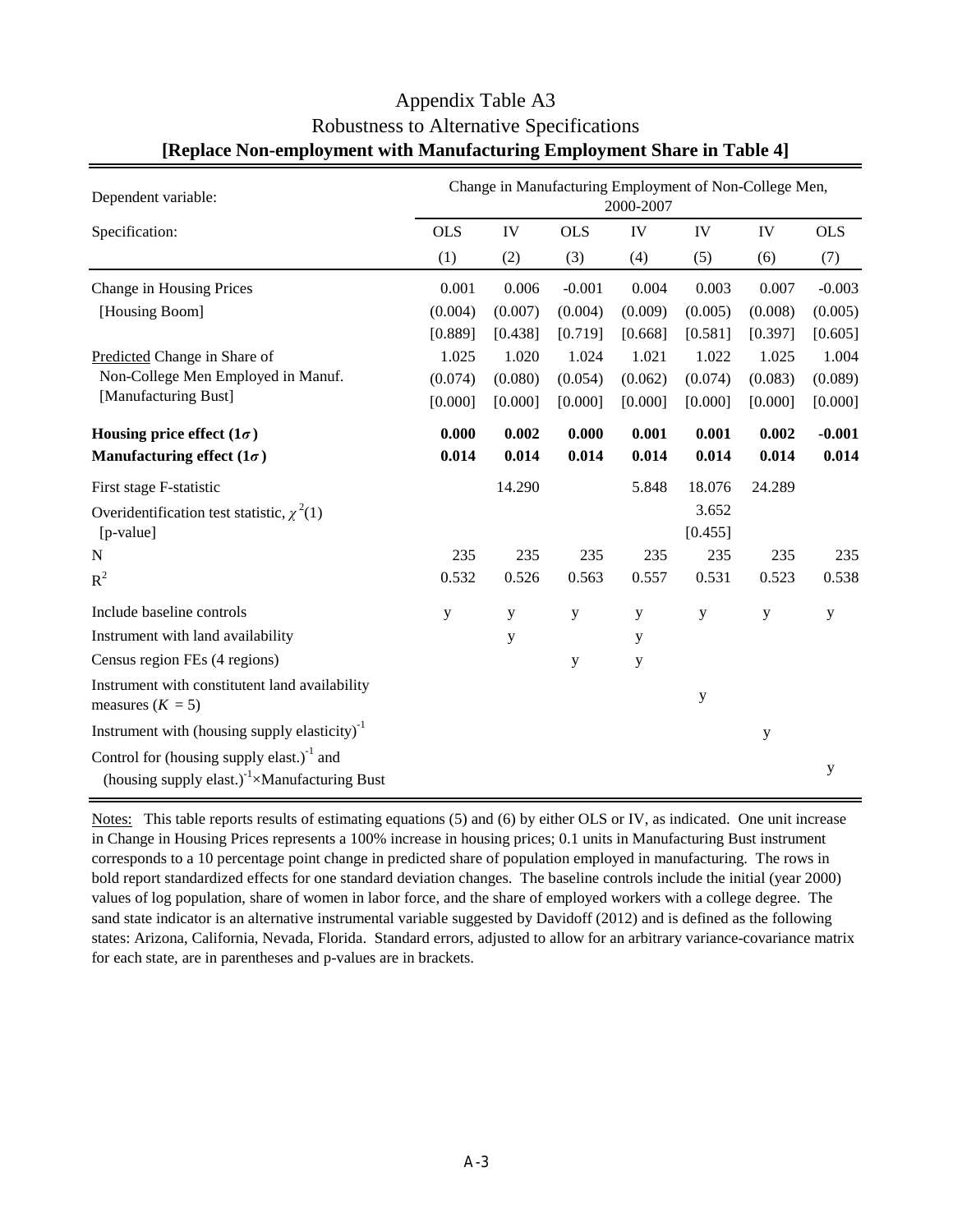| Dependent variable:                                                                                                  | Change in Population of Non-College Men,<br>2000-2007 |          |            |             |           |             |             |  |  |  |
|----------------------------------------------------------------------------------------------------------------------|-------------------------------------------------------|----------|------------|-------------|-----------|-------------|-------------|--|--|--|
| Specification:                                                                                                       | <b>OLS</b>                                            | IV       | <b>OLS</b> | IV          | IV        | IV          | <b>OLS</b>  |  |  |  |
|                                                                                                                      | (1)                                                   | (2)      | (3)        | (4)         | (5)       | (6)         | (7)         |  |  |  |
| Change in Housing Prices                                                                                             | 0.004                                                 | $-0.188$ | $-0.020$   | $-0.296$    | $-0.042$  | $-0.188$    | 0.112       |  |  |  |
| [Housing Boom]                                                                                                       | (0.045)                                               | (0.072)  | (0.033)    | (0.192)     | (0.055)   | (0.053)     | (0.042)     |  |  |  |
|                                                                                                                      | [0.935]                                               | [0.009]  | [0.549]    | [0.124]     | [0.446]   | [0.000]     | [0.011]     |  |  |  |
| Predicted Change in Share of                                                                                         | 2.395                                                 | 2.555    | 1.752      | 1.970       | 2.432     | 2.383       | 2.179       |  |  |  |
| Non-College Men Employed in Manuf.                                                                                   | (0.704)                                               | (1.230)  | (0.747)    | (1.308)     | (0.759)   | (1.250)     | (0.926)     |  |  |  |
| [Manufacturing Bust]                                                                                                 | [0.001]                                               | [0.044]  | [0.024]    | [0.139]     | [0.003]   | [0.063]     | [0.023]     |  |  |  |
| Housing price effect $(1\sigma)$                                                                                     | 0.001                                                 | $-0.059$ | $-0.006$   | $-0.092$    | $-0.013$  | $-0.059$    | 0.035       |  |  |  |
| Manufacturing effect $(1\sigma)$                                                                                     | 0.032                                                 | 0.035    | 0.024      | 0.027       | 0.033     | 0.032       | 0.029       |  |  |  |
| First stage F-statistic                                                                                              |                                                       | 14.290   |            | 5.848       | 18.076    | 24.289      |             |  |  |  |
| Overidentification test statistic, $\chi^2(1)$                                                                       |                                                       |          |            |             | 6.792     |             |             |  |  |  |
| [p-value]                                                                                                            |                                                       |          |            |             | [0.147]   |             |             |  |  |  |
| $\mathbf N$                                                                                                          | 235                                                   | 235      | 235        | 235         | 235       | 235         | 235         |  |  |  |
| $R^2$                                                                                                                | 0.149                                                 | $-0.236$ | 0.300      | $-0.314$    | 0.127     | $-0.234$    | 0.371       |  |  |  |
| Include baseline controls                                                                                            | y                                                     | y        | y          | y           | y         | y           | $\mathbf y$ |  |  |  |
| Instrument with land availability                                                                                    |                                                       | y        |            | y           |           |             |             |  |  |  |
| Census region FEs (4 regions)                                                                                        |                                                       |          | y          | $\mathbf y$ |           |             |             |  |  |  |
| Instrument with constitutent land availability<br>measures $(K = 5)$                                                 |                                                       |          |            |             | ${\bf y}$ |             |             |  |  |  |
| Instrument with (housing supply elasticity) <sup>-1</sup>                                                            |                                                       |          |            |             |           | $\mathbf y$ |             |  |  |  |
| Control for (housing supply elast.) $^{-1}$ and<br>(housing supply elast.) <sup>-1</sup> $\times$ Manufacturing Bust |                                                       |          |            |             |           |             | y           |  |  |  |

# Appendix Table A4 Robustness to Alternative Specifications **[Replace Non-employment with Population in Table 4]**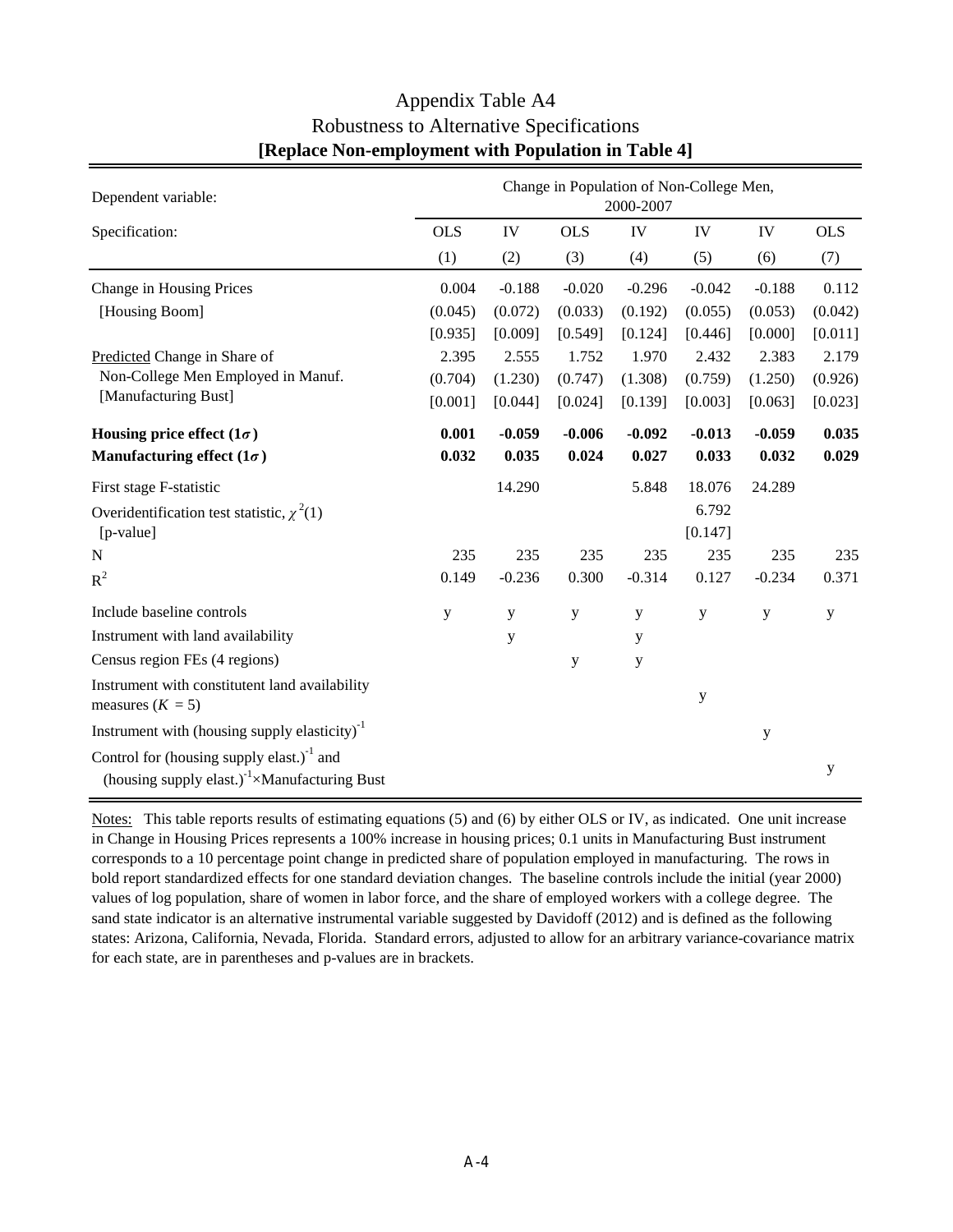| Dependent variable:               | Change in Average Wages, 2000-2007 |         |            |         |            |         |                                | Change in Manufacturing Employment Share, 2000-2007 |            |         |            |         |
|-----------------------------------|------------------------------------|---------|------------|---------|------------|---------|--------------------------------|-----------------------------------------------------|------------|---------|------------|---------|
| Sample:                           | [Baseline sample]<br>Age 21-55     |         | Age 21-35  |         | Age 36-55  |         | [Baseline sample]<br>Age 21-55 |                                                     | Age 21-35  |         | Age 36-55  |         |
| Specification:                    | <b>OLS</b>                         | IV      | <b>OLS</b> | IV      | <b>OLS</b> | IV      | <b>OLS</b>                     | IV                                                  | <b>OLS</b> | IV      | <b>OLS</b> | IV      |
|                                   | (1)                                | (2)     | (3)        | (4)     | (5)        | (6)     | (7)                            | (8)                                                 | (9)        | (10)    | (11)       | (12)    |
| Change in Housing Prices          | 0.059                              | 0.048   | 0.066      | 0.058   | 0.056      | 0.030   | 0.001                          | 0.006                                               | $-0.003$   | 0.002   | 0.004      | 0.007   |
| [Housing Boom]                    | (0.010)                            | (0.013) | (0.015)    | (0.022) | (0.013)    | (0.013) | (0.004)                        | (0.007)                                             | (0.005)    | (0.007) | (0.005)    | (0.009) |
|                                   | [0.000]                            | [0.000] | [0.000]    | [0.007] | [0.000]    | [0.018] | [0.889]                        | [0.438]                                             | [0.547]    | [0.776] | [0.380]    | [0.427] |
| Predicted Change in Share of      | 1.545                              | 1.504   | 1.466      | 1.434   | 1.821      | 1.786   | 1.025                          | 1.020                                               | 1.042      | 1.041   | 0.979      | 0.971   |
| Non-College Men Empl. in Manuf.   | (0.369)                            | (0.304) | (0.375)    | (0.306) | (0.358)    | (0.316) | (0.074)                        | (0.080)                                             | (0.076)    | (0.076) | (0.152)    | (0.149) |
| [Manufacturing Bust]              | [0.000]                            | [0.000] | [0.000]    | [0.000] | [0.000]    | [0.000] | [0.000]                        | [0.000]                                             | [0.000]    | [0.000] | [0.000]    | [0.000] |
| Housing price effect $(1\sigma)$  | 0.018                              | 0.015   | 0.021      | 0.018   | 0.018      | 0.009   | 0.000                          | 0.002                                               | $-0.001$   | 0.001   | 0.001      | 0.002   |
| Manufacturing effect $(1\sigma)$  | 0.021                              | 0.020   | 0.027      | 0.026   | 0.021      | 0.021   | 0.014                          | 0.014                                               | 0.019      | 0.019   | 0.011      | 0.011   |
| First stage F-statistic           |                                    | 14.290  |            | 14.239  |            | 14.353  |                                | 14.290                                              |            | 14.239  |            | 14.353  |
| N                                 | 235                                | 235     | 235        | 235     | 235        | 235     | 235                            | 235                                                 | 235        | 235     | 235        | 235     |
| $R^2$                             | 0.444                              | 0.439   | 0.443      | 0.441   | 0.445      | 0.420   | 0.532                          | 0.526                                               | 0.479      | 0.476   | 0.379      | 0.378   |
| Include baseline controls         | y                                  | y       | y          | У       | у          | y       | y                              | y                                                   | y          | y       | у          | y       |
| Instrument with land availability |                                    | y       |            | y       |            | У       |                                | y                                                   |            | y       |            | у       |

# Appendix Table A5 Differences by Age Group for Non-College Men **[Replace with Averages Wages and Manufacturing Employment in Table 7]**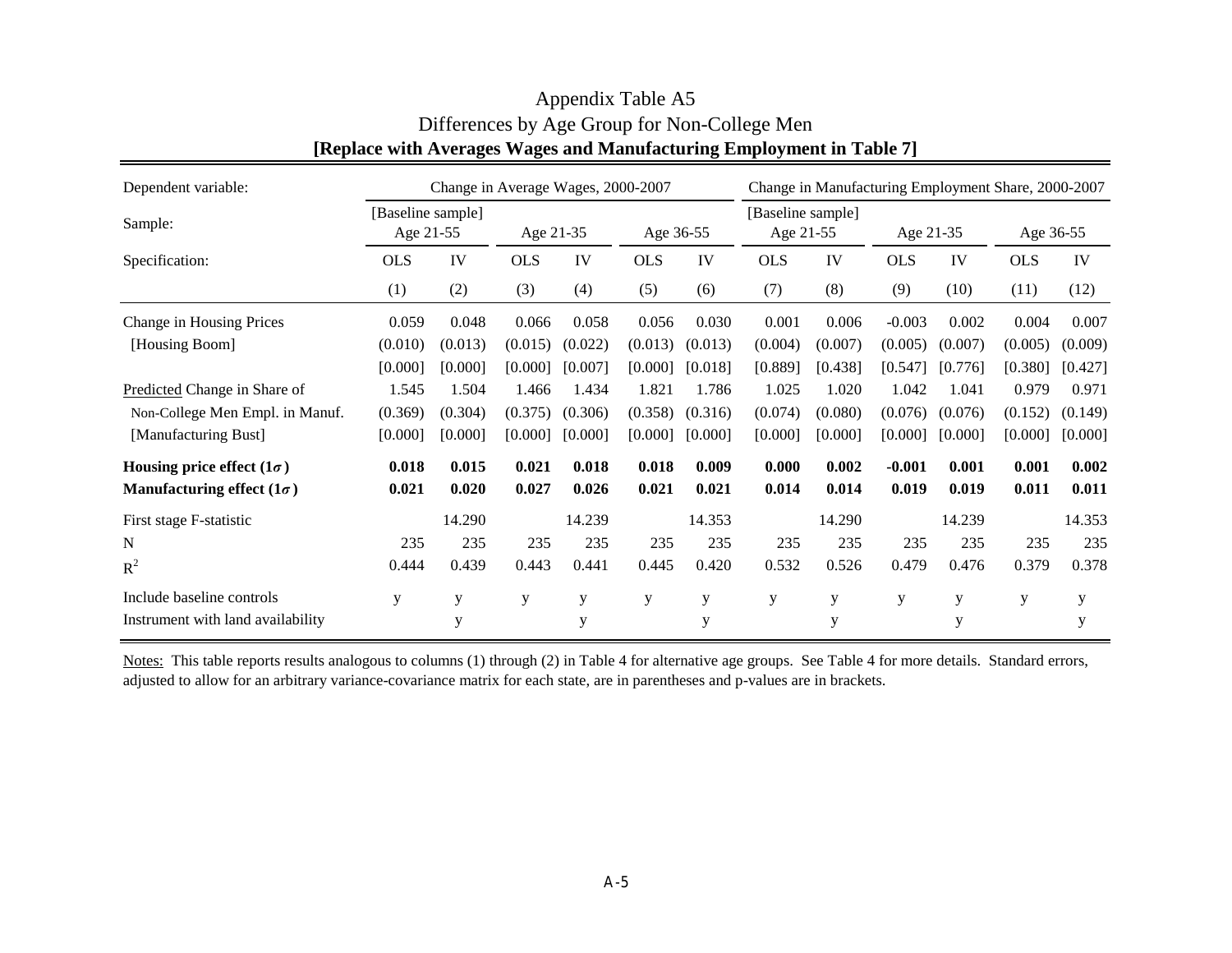| Dependent variable:               | Change in<br>Nonemployment<br>Rate,<br>2000-2007 |          | Change in Average<br>Wage,<br>2000-2007 | Change in Share of<br>Non-College Men<br>Employed in<br>Construction.<br>2000-2007 |            |         | Change in Share of<br>Non-College Men<br>Employed in<br>Manufacturing,<br>2000-2007 |         |  |
|-----------------------------------|--------------------------------------------------|----------|-----------------------------------------|------------------------------------------------------------------------------------|------------|---------|-------------------------------------------------------------------------------------|---------|--|
| Specification:                    | <b>OLS</b>                                       | IV       | <b>OLS</b>                              | IV                                                                                 | <b>OLS</b> | IV      | <b>OLS</b>                                                                          | IV      |  |
|                                   | (1)                                              | (2)      | (3)                                     | (4)                                                                                | (5)        | (6)     | (7)                                                                                 | (8)     |  |
| Change in Housing Prices          | $-0.011$                                         | $-0.017$ | 0.061                                   | 0.048                                                                              | 0.020      | 0.032   | $-0.002$                                                                            | 0.005   |  |
| [Housing Boom]                    | (0.006)                                          | (0.010)  | (0.010)                                 | (0.011)                                                                            | (0.003)    | (0.007) | (0.003)                                                                             | (0.006) |  |
|                                   | [0.068]                                          | [0.089]  | [0.000]                                 | [0.000]                                                                            | [0.000]    | [0.000] | [0.450]                                                                             | [0.400] |  |
| Predicted Change in Share of      | $-0.842$                                         | $-0.828$ | 1.761                                   | 1.721                                                                              | 0.187      | 0.160   | 1.099                                                                               | 1.095   |  |
| Non-College Men Empl. in Manuf.   | (0.141)                                          | (0.139)  | (0.327)                                 | (0.252)                                                                            | (0.112)    | (0.122) | (0.057)                                                                             | (0.061) |  |
| [Manufacturing Bust]              | [0.000]                                          | [0.000]  | [0.000]                                 | [0.000]                                                                            | [0.103]    | [0.196] | [0.000]                                                                             | [0.000] |  |
| Housing price effect $(1\sigma)$  | $-0.004$                                         | $-0.005$ | 0.019                                   | 0.015                                                                              | 0.006      | 0.010   | $-0.001$                                                                            | 0.001   |  |
| Manufacturing effect $(1\sigma)$  | $-0.011$                                         | $-0.011$ | 0.024                                   | 0.023                                                                              | 0.003      | 0.002   | 0.015                                                                               | 0.015   |  |
| First stage F-statistic           |                                                  | 14.290   |                                         | 14.290                                                                             |            | 14.290  |                                                                                     | 14.290  |  |
| N                                 | 235                                              | 235      | 235                                     | 235                                                                                | 235        | 235     | 235                                                                                 | 235     |  |
| $R^2$                             | 0.479                                            | 0.473    | 0.457                                   | 0.448                                                                              | 0.256      | 0.181   | 0.547                                                                               | 0.535   |  |
| Include baseline controls         | y                                                | y        | y                                       | y                                                                                  | y          | y       | y                                                                                   | y       |  |
| Instrument with land availability |                                                  | y        |                                         | y                                                                                  |            | y       |                                                                                     | у       |  |

# Appendix Table A6 Manufacturing Busts, Housing Booms, and Declining Employment Non-College Men **[Replace ALL Non-College Men with NATIVE-BORN Non-College Men in Table 3]**

Notes: This table reports results of estimating equations (5) and (6) by either OLS or IV, as indicated. Standard errors, adjusted to allow for an arbitrary variance-covariance matrix for each state, are in parentheses and p-values are in brackets.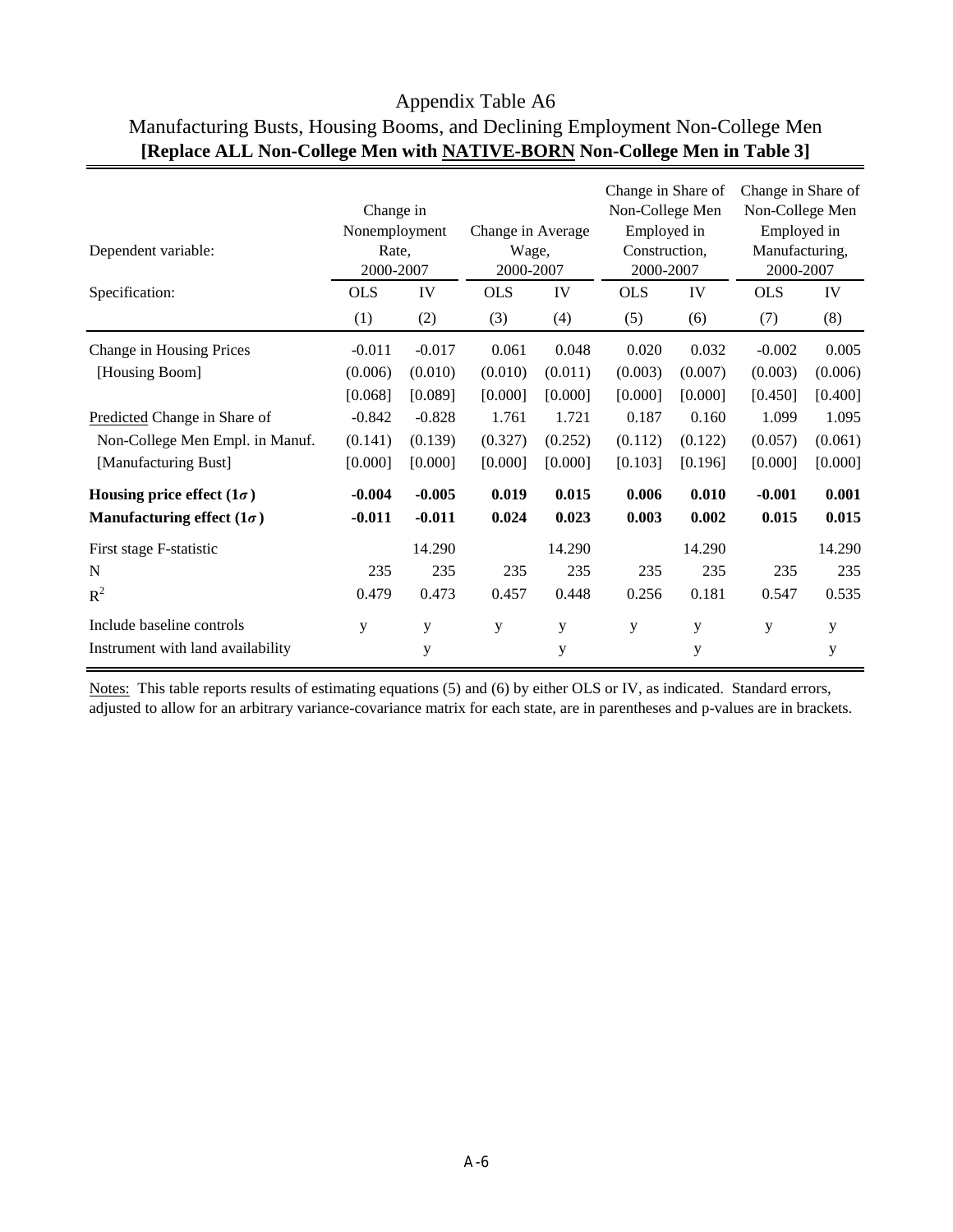|                                   | Programs (Adjusted Per Non-College Capita) |           |                       |           |                           |          |                                                      |          |
|-----------------------------------|--------------------------------------------|-----------|-----------------------|-----------|---------------------------|----------|------------------------------------------------------|----------|
|                                   | Food Stamps                                |           | Income<br>Maintenance |           | Unemployment<br>Insurance |          | Food Stamps +<br>Income Maint. +<br>Unemp. Insurance |          |
| Specification:                    | <b>OLS</b>                                 | IV        | <b>OLS</b>            | IV        | <b>OLS</b>                | IV       | <b>OLS</b>                                           | IV       |
|                                   | (1)                                        | (2)       | (3)                   | (4)       | (5)                       | (6)      | (7)                                                  | (8)      |
| Change in Housing Prices          | $-0.590$                                   | $-0.751$  | $-0.173$              | 0.391     | $-0.155$                  | $-0.116$ | $-0.220$                                             | $-0.207$ |
| [Housing Boom]                    | (0.161)                                    | (0.335)   | (0.341)               | (0.593)   | (0.112)                   | (0.208)  | (0.114)                                              | (0.214)  |
|                                   | [0.001]                                    | [0.025]   | [0.615]               | [0.510]   | [0.173]                   | [0.578]  | [0.059]                                              | [0.334]  |
| Predicted Change in Share of      | $-12.297$                                  | $-11.661$ | $-10.948$             | $-11.279$ | $-1.319$                  | $-1.221$ | $-2.463$                                             | $-2.288$ |
| Non-College Men Empl. in Manuf.   | (4.033)                                    | (4.003)   | (4.888)               | (5.784)   | (1.988)                   | (1.759)  | (2.120)                                              | (1.906)  |
| [Manufacturing Bust]              | [0.004]                                    | [0.006]   | [0.030]               | [0.058]   | [0.511]                   | [0.491]  | [0.252]                                              | [0.236]  |
| Housing price effect $(1\sigma)$  | $-0.184$                                   | $-0.235$  | $-0.054$              | 0.122     | $-0.049$                  | $-0.036$ | $-0.069$                                             | $-0.065$ |
| Manufacturing effect $(1\sigma)$  | $-0.166$                                   | $-0.158$  | $-0.148$              | $-0.153$  | $-0.018$                  | $-0.017$ | $-0.033$                                             | $-0.031$ |
| First stage F-statistic           |                                            | 14.290    |                       | 14.290    |                           | 14.290   |                                                      | 14.290   |
| N                                 | 235                                        | 235       | 235                   | 235       | 235                       | 235      | 235                                                  | 235      |
| $R^2$                             | 0.398                                      | 0.388     | 0.135                 | 0.045     | 0.088                     | 0.085    | 0.159                                                | 0.159    |
| Include baseline controls         | y                                          | y         | y                     | y         | y                         | y        | y                                                    | y        |
| Instrument with land availability |                                            | y         |                       | y         |                           | у        |                                                      | у        |

# Appendix Table A7 Expenditures on Transfer Programs

Dependent Variable: Percentage Change in Aggregate Expenditures on Transfer

Notes: This table replicates analysis in Table 4 for alternative dependent variables. See notes to Table 4 for more details. Standard errors, adjusted to allow for an arbitrary variance-covariance matrix for each state, are in parentheses and pvalues are in brackets.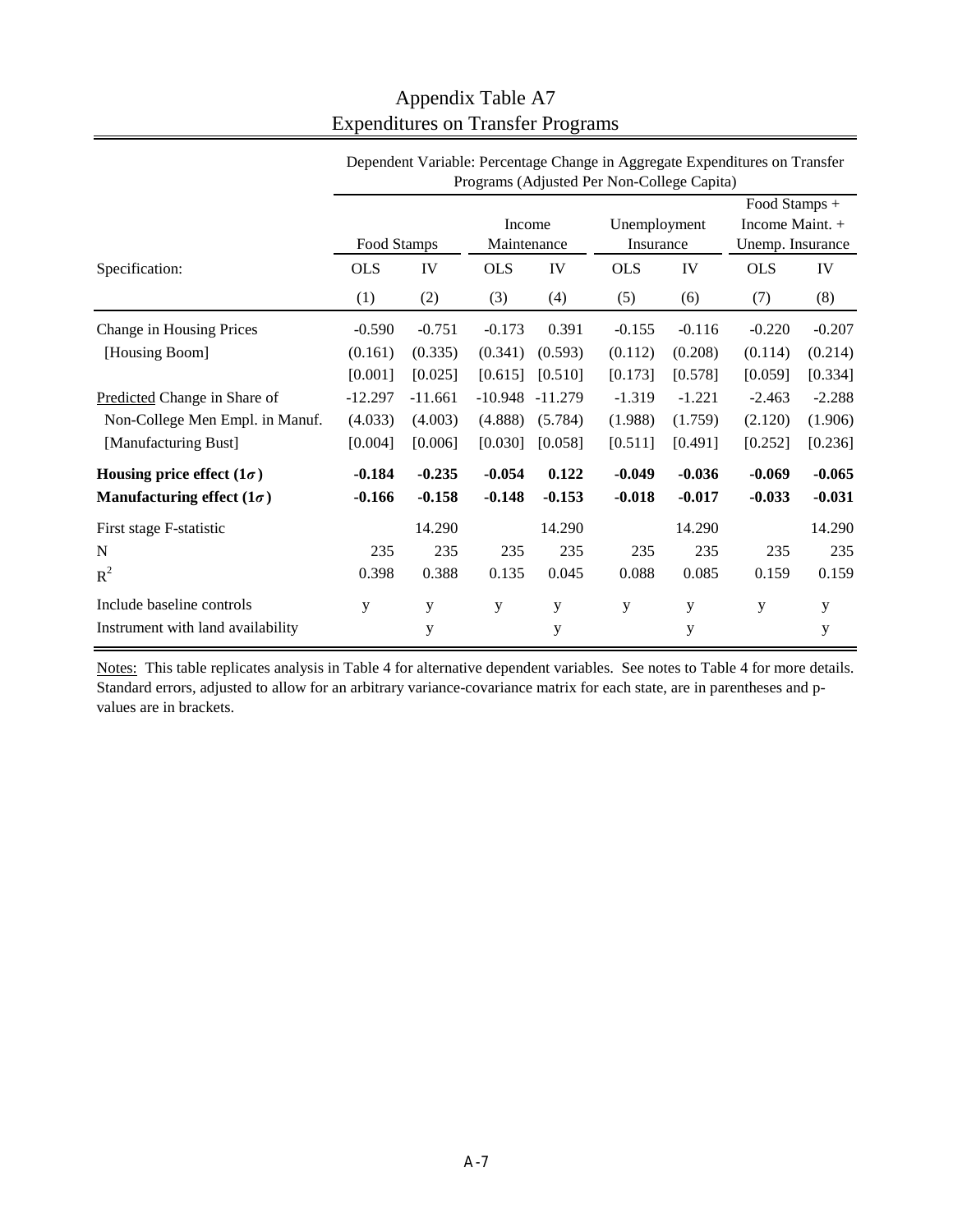|                                              |            |             |            |             |            |             |            |           | Dependent Variable: Change in Share of Non-College Men Not in the Labor Force for |             |
|----------------------------------------------|------------|-------------|------------|-------------|------------|-------------|------------|-----------|-----------------------------------------------------------------------------------|-------------|
|                                              | 2000-2007  |             | 2007-2010  |             |            |             | 2000-2010  |           |                                                                                   |             |
| Specification:                               | <b>OLS</b> | IV          | <b>OLS</b> | IV          | <b>OLS</b> | IV          | <b>OLS</b> | IV        | <b>OLS</b>                                                                        | IV          |
|                                              | (1)        | (2)         | (3)        | (4)         | (5)        | (6)         | (7)        | (8)       | (9)                                                                               | (10)        |
| Change in Housing Prices, 2000-2007          | $-0.015$   | $-0.011$    |            |             | 0.015      | 0.031       |            |           |                                                                                   |             |
| [Housing Boom]                               | (0.004)    | (0.006)     |            |             | (0.012)    | (0.015)     |            |           |                                                                                   |             |
|                                              | [0.002]    | [0.059]     |            |             | [0.233]    | [0.045]     |            |           |                                                                                   |             |
| Change in Housing Prices, 2007-2010          |            |             | $-0.049$   | $-0.055$    |            |             | $-0.045$   | $-0.042$  |                                                                                   |             |
| [Housing Bust]                               |            |             | (0.006)    | (0.010)     |            |             | (0.009)    | (0.016)   |                                                                                   |             |
|                                              |            |             | [0.000]    | [0.000]     |            |             | [0.000]    | [0.007]   |                                                                                   |             |
| Change in Housing Prices, 2000-2010          |            |             |            |             |            |             |            |           | $-0.064$                                                                          | 0.114       |
| [Housing Boom-Bust Cycle]                    |            |             |            |             |            |             |            |           | (0.013)                                                                           | (0.102)     |
|                                              |            |             |            |             |            |             |            |           | [0.000]                                                                           | [0.265]     |
| Predicted Change in Share of Non-College Men | $-0.319$   | $-0.310$    | $-0.241$   | $-0.288$    | $-0.314$   | $-0.334$    | $-0.314$   | $-0.334$  | $-0.314$                                                                          | $-0.334$    |
| <b>Employed in Manufacturing</b>             | (0.134)    | (0.116)     | (0.240)    | (0.218)     | (0.211)    | (0.201)     | (0.176)    | (0.164)   | (0.189)                                                                           | (0.403)     |
| [Manufacturing Bust]                         | [0.022]    | [0.011]     | [0.321]    | [0.194]     | [0.145]    | [0.103]     | [0.081]    | [0.047]   | [0.105]                                                                           | [0.411]     |
| Housing price effect $(1\sigma)$             | $-0.005$   | $-0.003$    | $-0.014$   | $-0.016$    | 0.005      | 0.010       | $-0.013$   | $-0.012$  | $-0.009$                                                                          | 0.017       |
| Manufacturing effect $(1\sigma)$             | $-0.004$   | $-0.004$    | $-0.004$   | $-0.004$    | $-0.009$   | $-0.009$    | $-0.009$   | $-0.009$  | $-0.009$                                                                          | $-0.009$    |
| First stage F-statistic                      |            | 14.290      |            | 6.175       |            | 12.598      |            | 6.221     |                                                                                   | 8.018       |
| $R^2$                                        | 0.475      | 0.468       | 0.474      | 0.468       | 0.233      | 0.201       | 0.413      | 0.413     | 0.377                                                                             | $-0.957$    |
| Include baseline controls                    | y          | $\mathbf y$ | y          | $\mathbf y$ | y          | $\mathbf y$ | y          | ${\bf y}$ | $\mathbf y$                                                                       | $\mathbf y$ |
| Instrument with land availability            |            | y           |            | y           |            | y           |            | y         |                                                                                   | y           |

### Appendix Table A8 Manufacturing Busts, Housing Booms, and Housing Busts: Longer Run Effects **[Replace Non-employment with Unemployment in Table 7]**

Notes: N=235 in all columns. This table reports alternative specifications baesd on columns (1) and (2) of Table 4, which are reproduced in columns (1) and (2) of this table. In all columns, the manufacturing bust instrument is measured across the years in the columns (i.e., in columns (3) and (4) the predicted change is formed for the 2007-2010 time period). Standard errors, adjusted to allow for an arbitrary variance-covariance matrix for each state, are in parentheses and p-values are in brackets.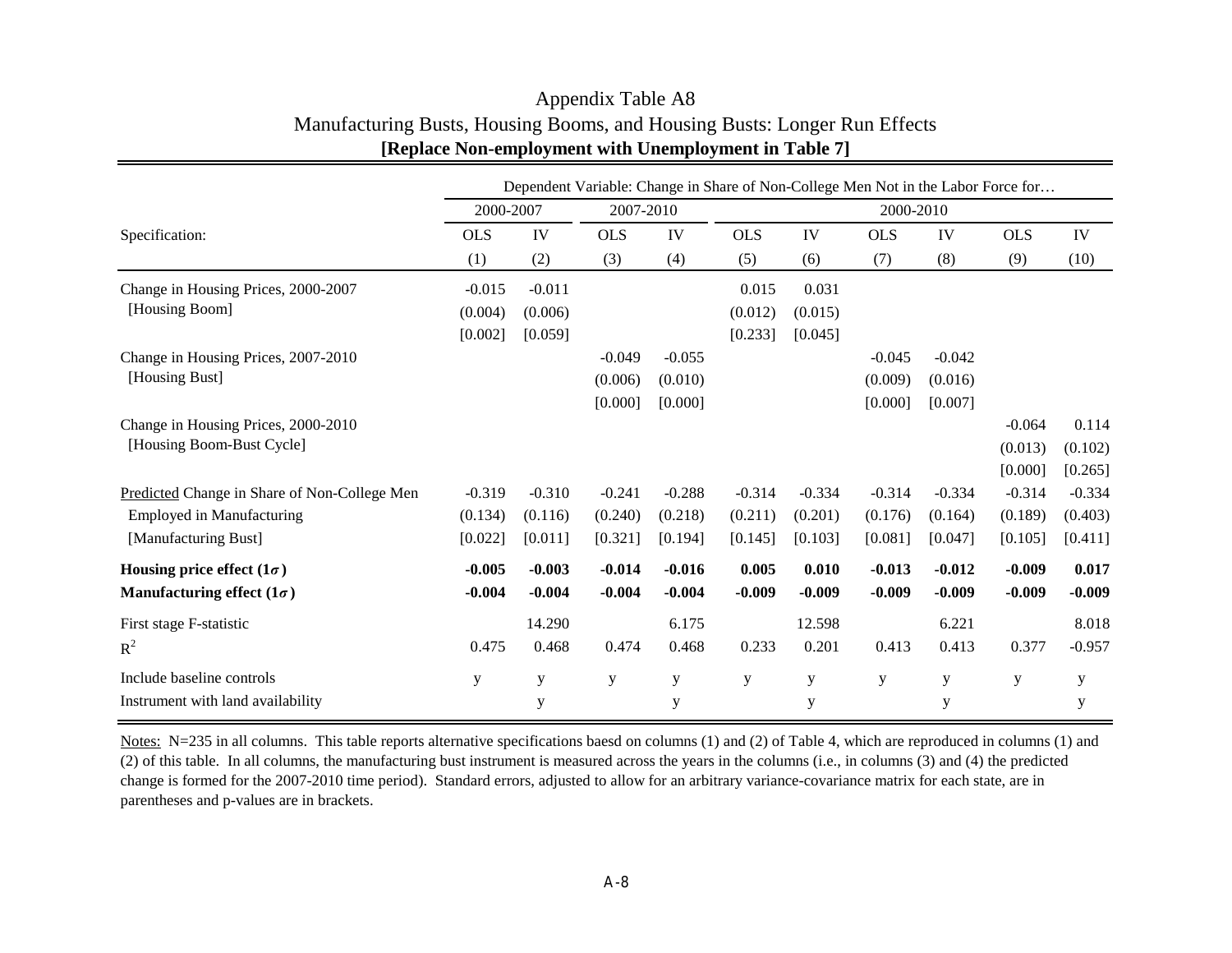|                                              |            |             |            |             |            |             |            |           | Dependent Variable: Change in Share of Non-College Men Not in the Labor Force for |             |
|----------------------------------------------|------------|-------------|------------|-------------|------------|-------------|------------|-----------|-----------------------------------------------------------------------------------|-------------|
|                                              | 2000-2007  |             | 2007-2010  |             |            |             | 2000-2010  |           |                                                                                   |             |
| Specification:                               | <b>OLS</b> | IV          | <b>OLS</b> | IV          | <b>OLS</b> | IV          | <b>OLS</b> | IV        | <b>OLS</b>                                                                        | IV          |
|                                              | (1)        | (2)         | (3)        | (4)         | (5)        | (6)         | (7)        | (8)       | (9)                                                                               | (10)        |
| Change in Housing Prices, 2000-2007          | $-0.019$   | $-0.024$    |            |             | $-0.016$   | $-0.022$    |            |           |                                                                                   |             |
| [Housing Boom]                               | (0.008)    | (0.015)     |            |             | (0.008)    | (0.016)     |            |           |                                                                                   |             |
|                                              | [0.015]    | [0.097]     |            |             | [0.059]    | [0.175]     |            |           |                                                                                   |             |
| Change in Housing Prices, 2007-2010          |            |             | $-0.007$   | $-0.002$    |            |             | 0.009      | 0.030     |                                                                                   |             |
| [Housing Bust]                               |            |             | (0.003)    | (0.008)     |            |             | (0.007)    | (0.023)   |                                                                                   |             |
|                                              |            |             | [0.045]    | [0.766]     |            |             | [0.213]    | [0.205]   |                                                                                   |             |
| Change in Housing Prices, 2000-2010          |            |             |            |             |            |             |            |           | $-0.027$                                                                          | $-0.080$    |
| [Housing Boom-Bust Cycle]                    |            |             |            |             |            |             |            |           | (0.016)                                                                           | (0.061)     |
|                                              |            |             |            |             |            |             |            |           | [0.092]                                                                           | [0.190]     |
| Predicted Change in Share of Non-College Men | $-0.405$   | $-0.384$    | $-0.166$   | $-0.168$    | $-0.340$   | $-0.325$    | $-0.340$   | $-0.325$  | $-0.340$                                                                          | $-0.325$    |
| <b>Employed in Manufacturing</b>             | (0.170)    | (0.156)     | (0.093)    | (0.099)     | (0.128)    | (0.126)     | (0.138)    | (0.158)   | (0.124)                                                                           | (0.181)     |
| [Manufacturing Bust]                         | [0.021]    | [0.018]     | [0.084]    | [0.098]     | [0.011]    | [0.014]     | [0.018]    | [0.046]   | [0.009]                                                                           | [0.080]     |
| Housing price effect $(1\sigma)$             | $-0.006$   | $-0.008$    | $-0.002$   | $-0.001$    | $-0.005$   | $-0.007$    | 0.003      | 0.009     | $-0.004$                                                                          | $-0.012$    |
| Manufacturing effect $(1\sigma)$             | $-0.005$   | $-0.005$    | $-0.002$   | $-0.003$    | $-0.010$   | $-0.009$    | $-0.010$   | $-0.009$  | $-0.010$                                                                          | $-0.009$    |
| First stage F-statistic                      |            | 14.290      |            | 6.175       |            | 12.598      |            | 6.221     |                                                                                   | 8.018       |
| $R^2$                                        | 0.706      | 0.704       | 0.119      | 0.111       | 0.695      | 0.693       | 0.683      | 0.662     | 0.694                                                                             | 0.637       |
| Include baseline controls                    | y          | $\mathbf y$ | y          | $\mathbf y$ | y          | $\mathbf y$ | y          | ${\bf y}$ | $\mathbf y$                                                                       | $\mathbf y$ |
| Instrument with land availability            |            | y           |            | y           |            | y           |            | y         |                                                                                   | y           |

### Appendix Table A9 Manufacturing Busts, Housing Booms, and Housing Busts: Longer Run Effects **[Replace Non-employment with Non-participation in Table 7]**

Notes: N=235 in all columns. This table reports alternative specifications baesd on columns (1) and (2) of Table 4, which are reproduced in columns (1) and (2) of this table. In all columns, the manufacturing bust instrument is measured across the years in the columns (i.e., in columns (3) and (4) the predicted change is formed for the 2007-2010 time period). Standard errors, adjusted to allow for an arbitrary variance-covariance matrix for each state, are in parentheses and p-values are in brackets.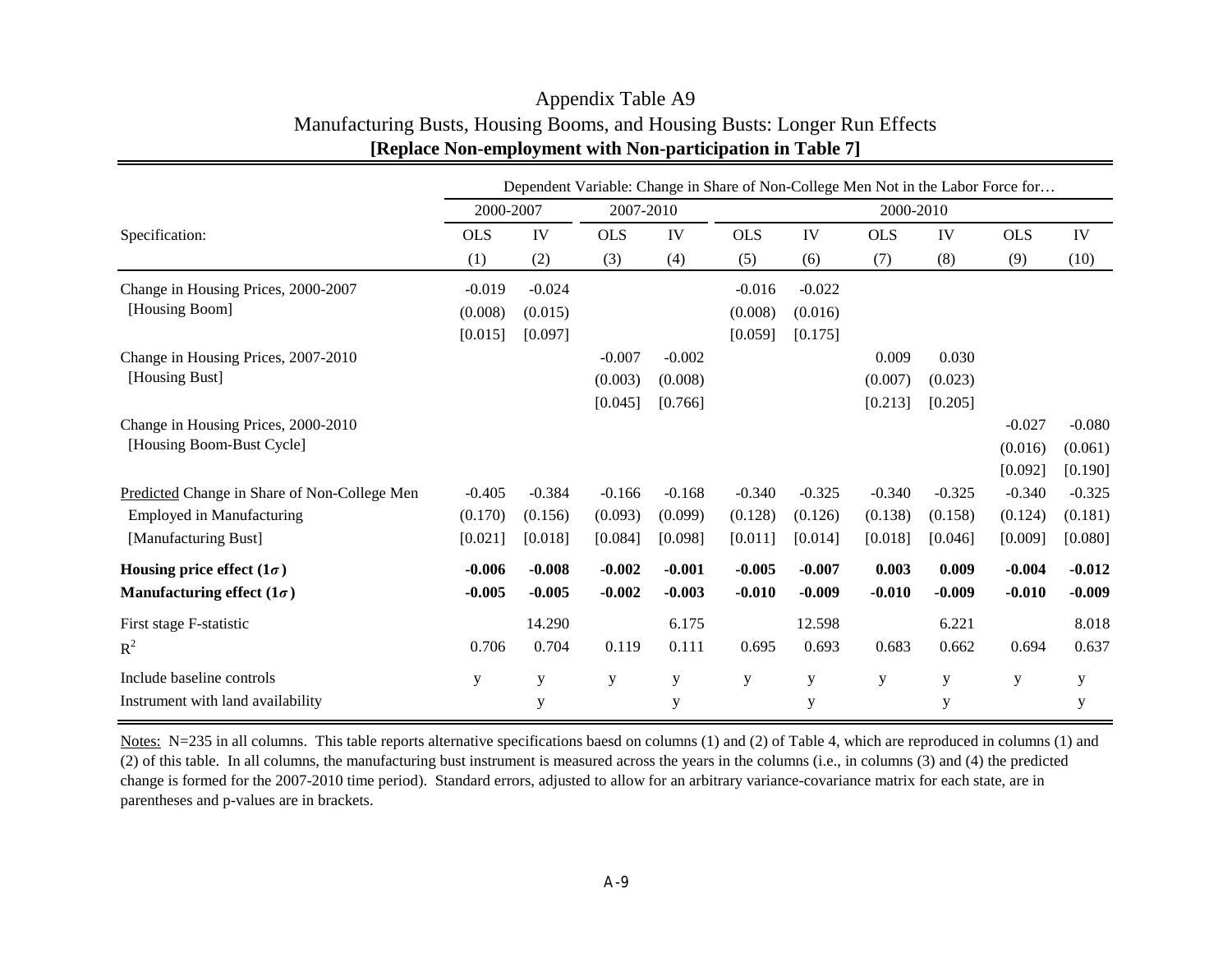|           |                                                                               | Panel A: Accounting for National Trends of Non-College Men |                                                              |                                       |                                                                                |
|-----------|-------------------------------------------------------------------------------|------------------------------------------------------------|--------------------------------------------------------------|---------------------------------------|--------------------------------------------------------------------------------|
|           | Actual<br>Change in Non-<br>employment                                        | due to Manufact.<br><b>Shock</b>                           | Predicted Change Predicted Change<br>due to Housing<br>Shock | Residual Change,<br>$(1) - (2) - (3)$ | Share of Actual<br>Change<br><b>Explained by</b><br>Manufacturing +<br>Housing |
|           | (1)                                                                           | (2)                                                        | (3)                                                          | (4)                                   | (5)                                                                            |
| 2000-2007 | 0.022                                                                         | 0.033                                                      | $-0.013$                                                     | 0.002                                 | 92.6%                                                                          |
| 2007-2011 | 0.086                                                                         | 0.000                                                      | 0.013                                                        | 0.073                                 | 15.1%                                                                          |
| 2000-2011 | 0.108                                                                         | 0.033                                                      | 0.000                                                        | 0.075                                 | 30.8%                                                                          |
|           | <u>Panel B: Accounting for National Trends of All Prime-Age Men and Women</u> |                                                            |                                                              |                                       |                                                                                |
|           |                                                                               |                                                            |                                                              |                                       |                                                                                |
|           |                                                                               |                                                            |                                                              |                                       | Share of Actual                                                                |
|           |                                                                               |                                                            |                                                              |                                       | Change                                                                         |
|           | Actual                                                                        | Predicted Change Predicted Change                          |                                                              |                                       | Explained by                                                                   |
|           | Change in Non-                                                                | due to Manufact.                                           | due to Housing                                               | Residual Change, Manufacturing +      |                                                                                |
|           | employment                                                                    | Shock                                                      | Shock                                                        | $(1) - (2) - (3)$                     | Housing                                                                        |
|           | (1)                                                                           | (2)                                                        | (3)                                                          | (4)                                   | (5)                                                                            |
| 2000-2007 | 0.019                                                                         | 0.027                                                      | $-0.010$                                                     | 0.002                                 | 90.5%                                                                          |
| 2007-2011 | 0.066                                                                         | 0.000                                                      | 0.010                                                        | 0.056                                 | 15.1%                                                                          |

# Appendix Table A10 How Well do Manufacturing Busts and Housing Booms Explain the National Trends? **[Alternative Counterfactual Assuming No Manufacturing Shock during 2007-2011]**

Notes: This table reports counterfactual estimates of predicted changes in aggregate non-employment. Unlike Table 10, in this calibartion the actual changes in manufacturing employment between 2007-2010 is replaced with 0; i.e., this calibration assumes that none of the decline in manufacturing employment between 2007-2010 represents longer run trends.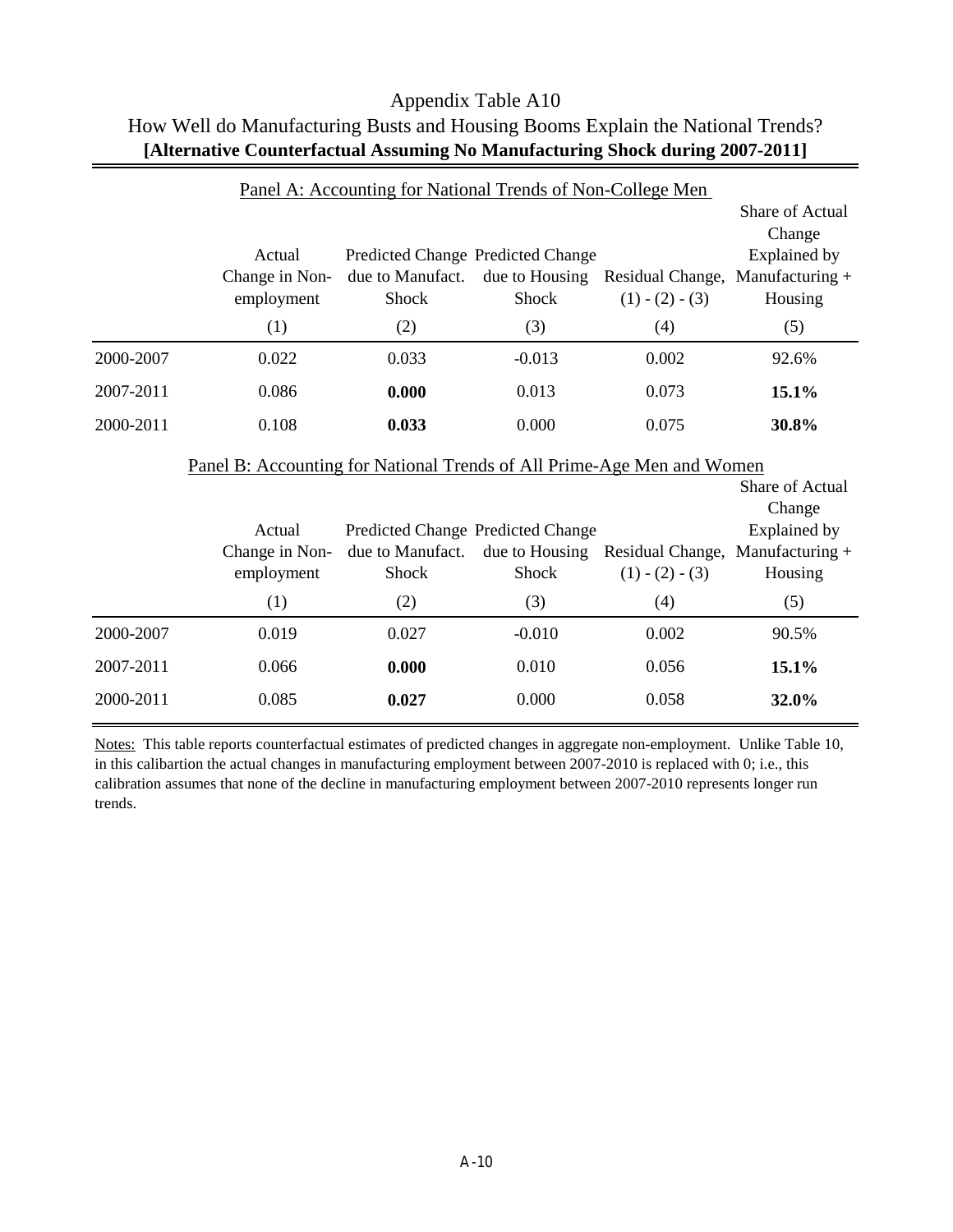| Dependent variable:                  | Log of Total First-Time GRADUATE STUDENT<br>Enrollment in State, |          |            |           |            |          |  |  |  |
|--------------------------------------|------------------------------------------------------------------|----------|------------|-----------|------------|----------|--|--|--|
| Sample of Colleges and Universities: | All Colleges and Universities                                    |          |            |           |            |          |  |  |  |
| <b>Gender Restrictions:</b>          | Men and Women                                                    |          | Men Only   |           | Women Only |          |  |  |  |
| Specification:                       | <b>OLS</b><br>IV                                                 |          | <b>OLS</b> | <b>IV</b> | <b>OLS</b> | IV       |  |  |  |
|                                      | (1)                                                              | (2)      | (3)        | (4)       | (5)        | (6)      |  |  |  |
| Change in Housing Prices             | $-0.127$                                                         | 0.003    | $-0.170$   | $-0.045$  | $-0.080$   | 0.048    |  |  |  |
| [Housing Boom]                       | (0.132)                                                          | (0.252)  | (0.135)    | (0.260)   | (0.133)    | (0.249)  |  |  |  |
|                                      | [0.341]                                                          | [0.992]  | [0.216]    | [0.863]   | [0.549]    | [0.848]  |  |  |  |
| Predicted Change in Share of         | $-0.221$                                                         | $-0.223$ | 0.091      | 0.129     | $-0.600$   | $-0.641$ |  |  |  |
| Non-College Men Empl. in Manuf.      | (3.467)                                                          | (3.074)  | (3.489)    | (3.072)   | (3.689)    | (3.335)  |  |  |  |
| [Manufacturing Bust]                 | [0.950]                                                          | [0.943]  | [0.979]    | [0.967]   | [0.871]    | [0.848]  |  |  |  |
| Housing price effect $(1\sigma)$     | $-0.040$                                                         | 0.001    | $-0.053$   | $-0.014$  | $-0.025$   | 0.015    |  |  |  |
| Manufacturing effect $(1\sigma)$     | $-0.003$                                                         | $-0.003$ | 0.001      | 0.002     | $-0.008$   | $-0.009$ |  |  |  |
| First stage F-statistic              |                                                                  | 14.316   |            | 14.316    |            | 14.316   |  |  |  |
| N                                    | 233                                                              | 233      | 233        | 233       | 233        | 233      |  |  |  |
| $R^2$                                | 0.117                                                            | 0.099    | 0.135      | 0.121     | 0.089      | 0.072    |  |  |  |
| Include baseline controls            | y                                                                | y        | y          | y         | y          | y        |  |  |  |
| Instrument with land availability    |                                                                  | y        |            | y         |            | y        |  |  |  |

### Appendix Table A11 Manufacturing Busts, Housing Booms, and College Enrollment **[Replace Undergraduate Students with Graduate Students in Table 10]**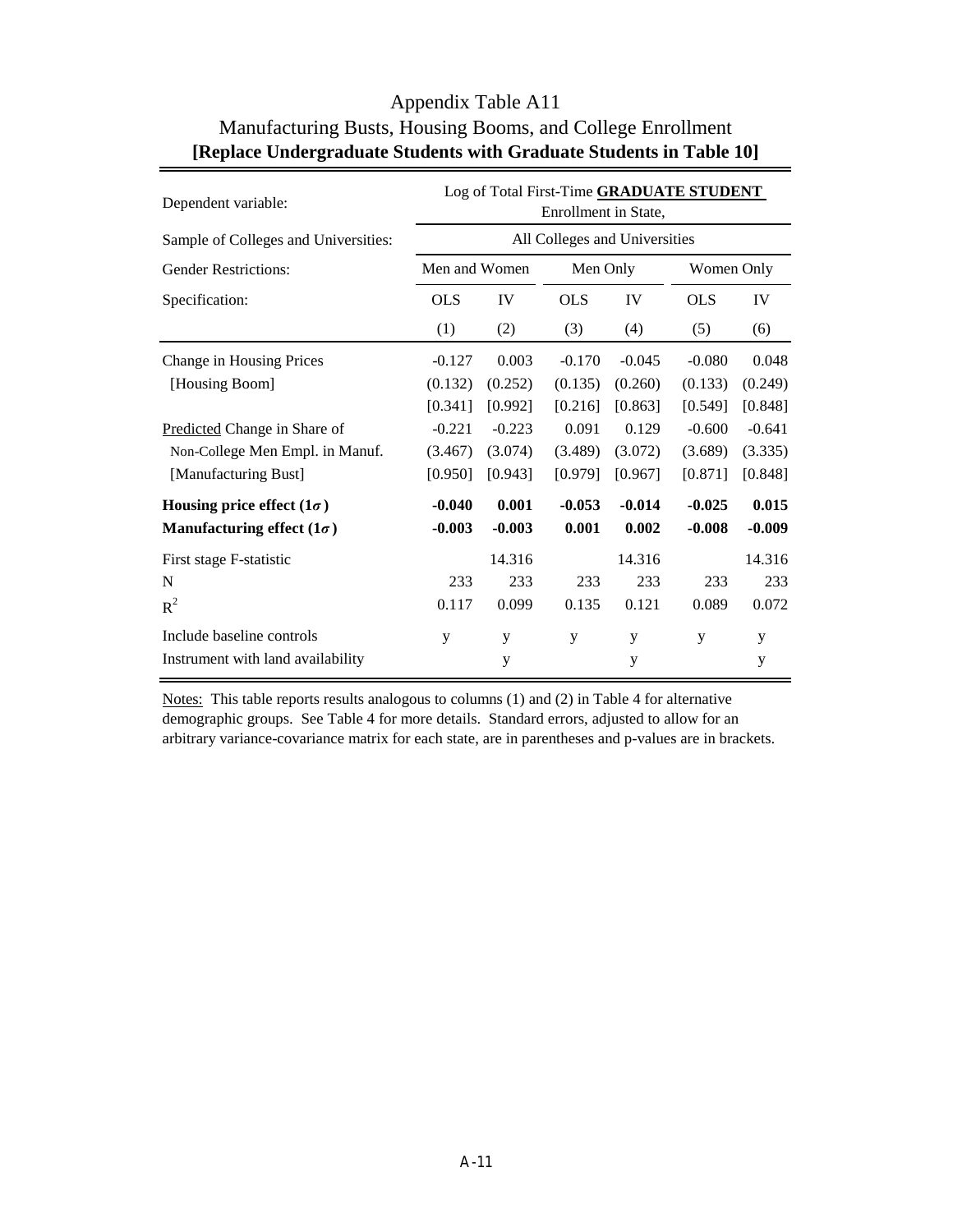### Appendix Table A12 Manufacturing Busts, Housing Booms, and Declining Employment of Non-College Men **[Investigation of Interaction Effects]**

| Dependent variable:<br>Specification: | Change in Non-<br>employment Rate,<br>2000-2007<br><b>OLS</b><br>(1) | Change in<br>Average Wage,<br>2000-2007<br><b>OLS</b><br>(2) | Change in Share<br>of Non-College<br>Men Employed in<br>Construction,<br>2000-2007<br><b>OLS</b><br>(3) | Change in Share<br>of Non-College<br>Men Employed in<br>Manufacturing,<br>2000-2007<br><b>OLS</b><br>(4) |
|---------------------------------------|----------------------------------------------------------------------|--------------------------------------------------------------|---------------------------------------------------------------------------------------------------------|----------------------------------------------------------------------------------------------------------|
| Change in Housing Prices              | $-0.038$                                                             | 0.061                                                        | 0.023                                                                                                   | 0.002                                                                                                    |
| [Housing Boom]                        | (0.012)                                                              | (0.010)                                                      | (0.006)                                                                                                 | (0.005)                                                                                                  |
|                                       | [0.004]                                                              | [0.000]                                                      | [0.001]                                                                                                 | [0.671]                                                                                                  |
| Predicted Change in Share of          | $-0.250$                                                             | 0.843                                                        | 0.223                                                                                                   | 0.968                                                                                                    |
| Non-College Men Empl. in Manuf.       | (0.207)                                                              | (0.355)                                                      | (0.164)                                                                                                 | (0.099)                                                                                                  |
| [Partial Effect of Manufacturing]     | [0.232]                                                              | [0.022]                                                      | [0.181]                                                                                                 | [0.000]                                                                                                  |
| <b>Change in Housing Prices ×</b>     | 0.760                                                                | $-0.565$                                                     | 0.156                                                                                                   | $-0.330$                                                                                                 |
| <b>Predicted Change in Share of</b>   | (0.940)                                                              | (1.033)                                                      | (0.468)                                                                                                 | (0.333)                                                                                                  |
| Non-Coll. Men Empl. in Manuf.         | [0.423]                                                              | [0.587]                                                      | [0.741]                                                                                                 | [0.327]                                                                                                  |
| Predicted Change in Share of          | $-0.646$                                                             | 1.487                                                        | 0.466                                                                                                   | 0.991                                                                                                    |
| Non-College Men Empl. in Manuf.       | (0.242)                                                              | (0.437)                                                      | (0.191)                                                                                                 | (0.077)                                                                                                  |
| [Total Effect of Manufacturing]       | [0.011]                                                              | [0.001]                                                      | [0.019]                                                                                                 | [0.000]                                                                                                  |
| Housing price effect $(1\sigma)$      | $-0.012$                                                             | 0.019                                                        | 0.007                                                                                                   | 0.001                                                                                                    |
| Manufacturing effect $(1\sigma)$      | $-0.009$                                                             | 0.020                                                        | 0.006                                                                                                   | 0.013                                                                                                    |
| N                                     | 235                                                                  | 235                                                          | 235                                                                                                     | 235                                                                                                      |
| $R^2$                                 | 0.744                                                                | 0.446                                                        | 0.492                                                                                                   | 0.535                                                                                                    |
| Include baseline controls             | y                                                                    | y                                                            | y                                                                                                       | y                                                                                                        |

Notes: This table reports results of estimating equations (5) and (6) by either OLS or IV, as indicated. The baseline controls include the initial (year 2000) values of log population, share of women in labor force, and the share of employed workers with a college degree. Standard errors, adjusted to allow for an arbitrary variance-covariance matrix for each state, are in parentheses and p-values are in brackets.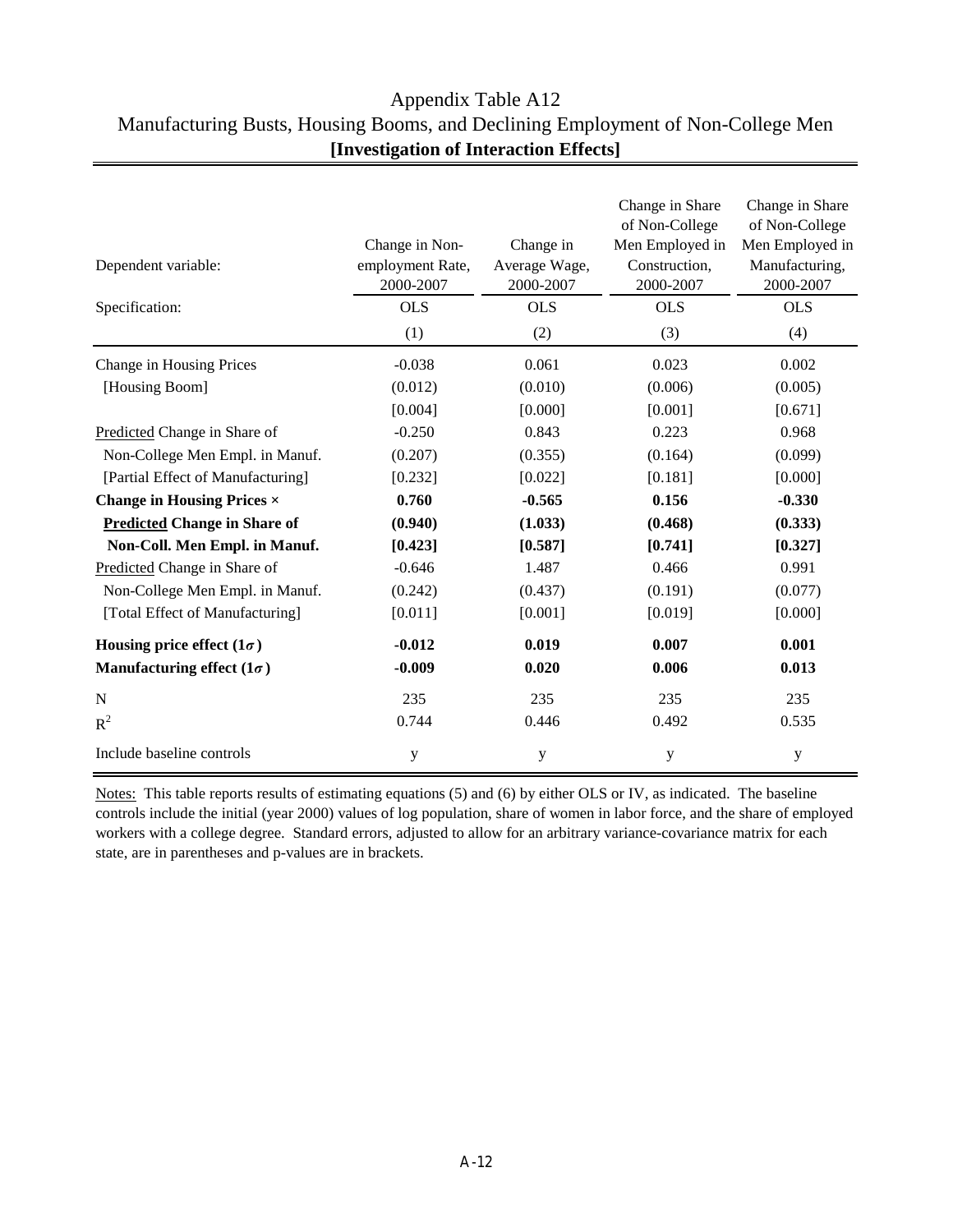



Notes: This figure uses data from the March CPS. The sample includes all men without a college degree that are noninstitutionalized and age 21-55.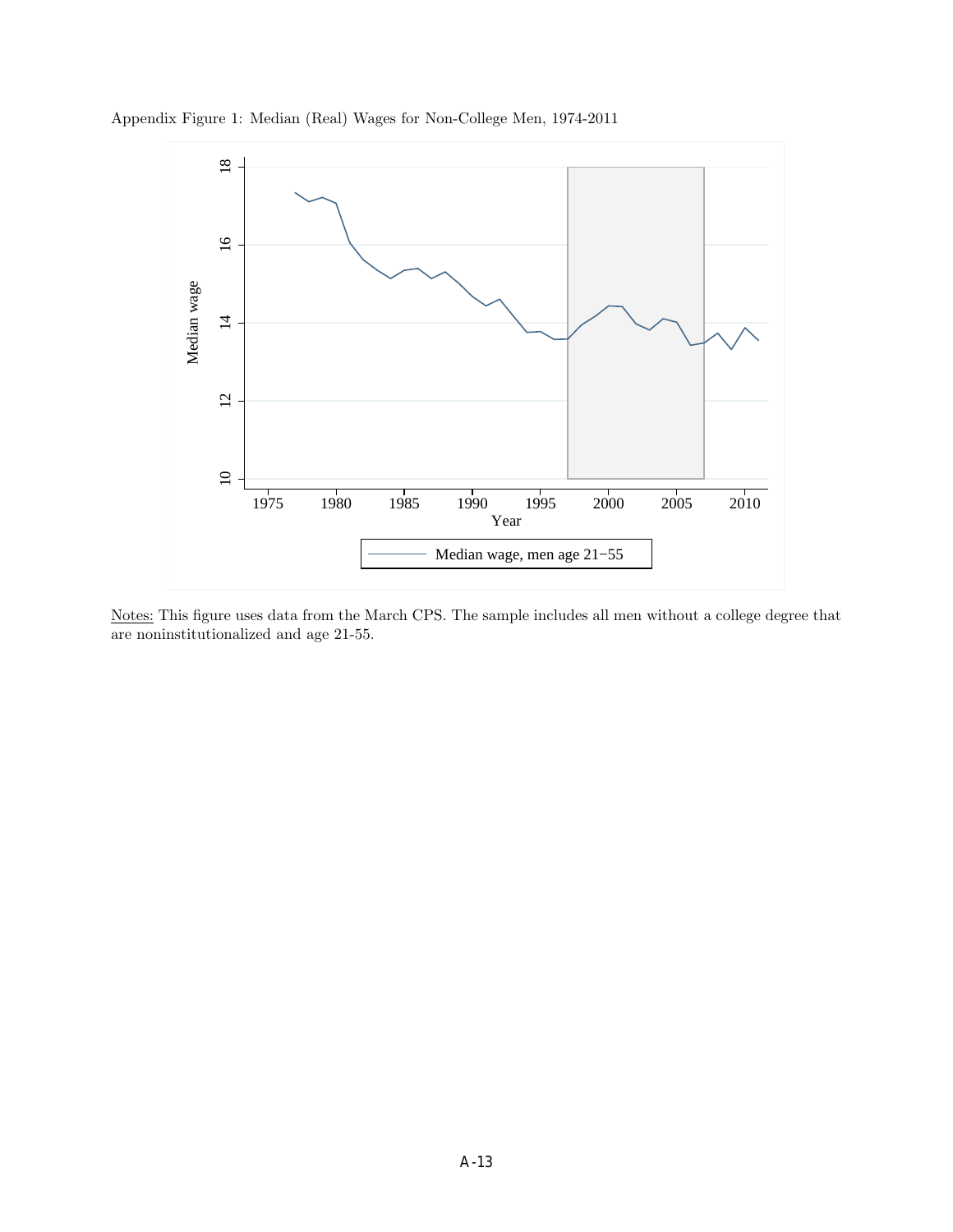



Notes: This figure reports the correlation across cities between house price changes in 2000-2007 and house price changes in 2007-2010. Each circle represents a metropolitan area, and the size of the circle is proportional to the number of non-college men age 21-55 in the metropolitan area as computed in the 2000 Census. The solid line represents the weighted OLS regression line.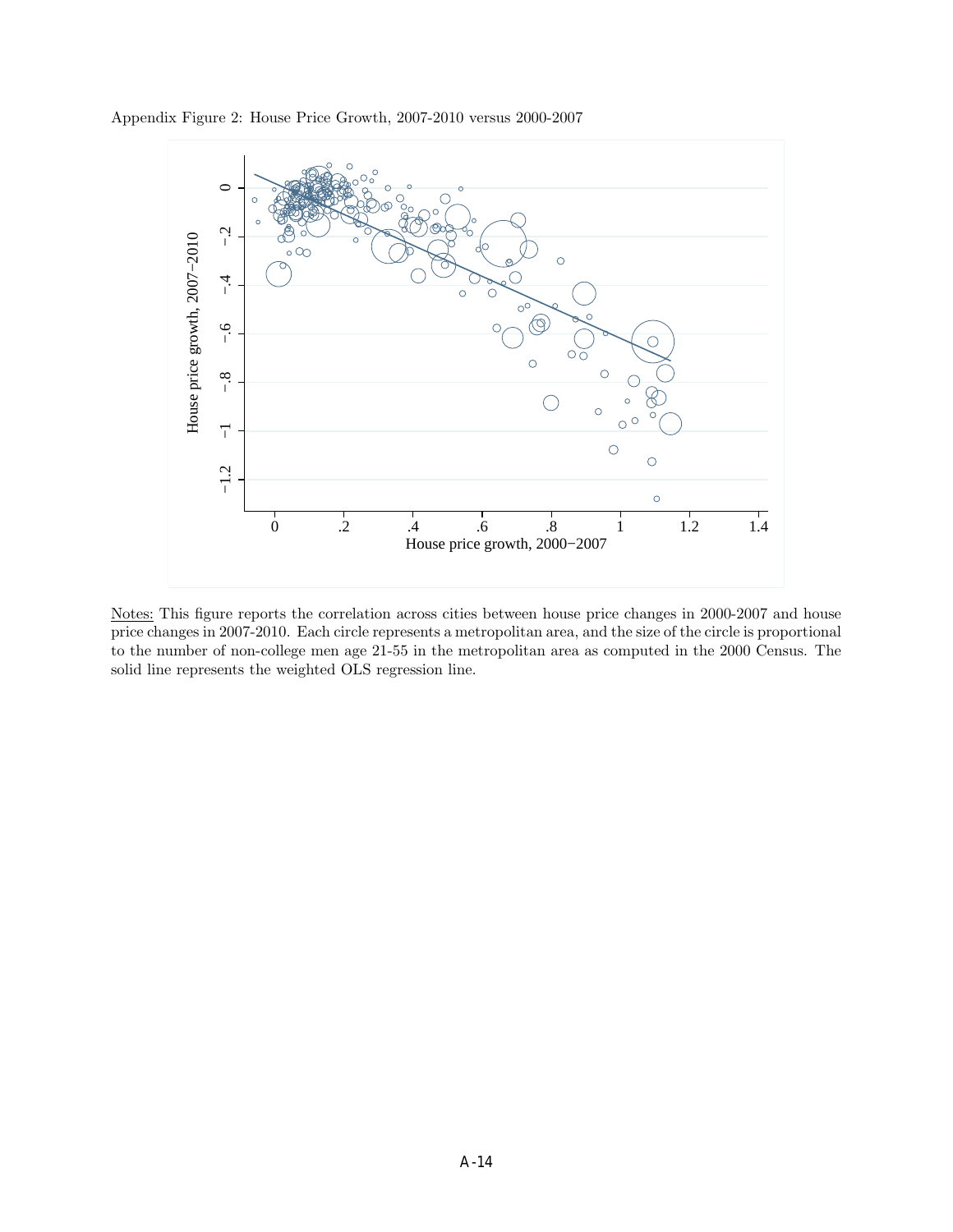

Appendix Figure 3: Manufacturing Shocks and Manufacturing Employment, Non-College Men, 2000-2007

Notes: This figure reports the correlation across cities between shocks to local manufacturing industries and changes in manufacturing employment between 2000 and 2007. The manufacturing shock is constructed following Bartik (1991); see Appendix for details. The change in manufacturing employment is defined as the change in the share of the total population of non-college men. Each circle represents a metropolitan area, and the size of the circle is proportional to the number of non-college men age 21-55 in the metropolitan area as computed in the 2000 Census. The solid line represents the weighted OLS regression line.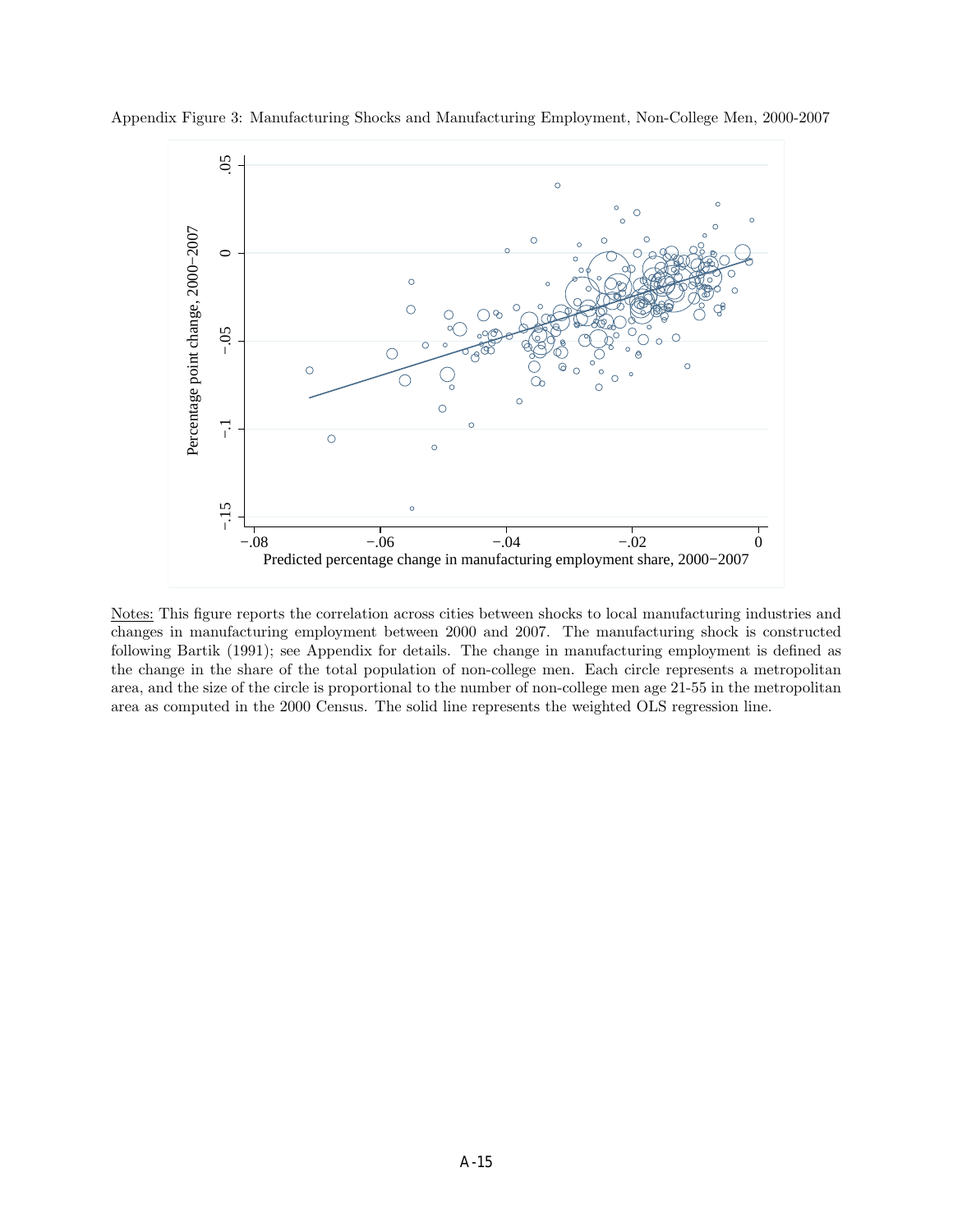

Appendix Figure 4: Construction Employment and Housing Price Growth, 2000-20007

Notes: This figure reports correlation across cities between the 2000-2007 change in share of population of non-college men employed in construction and the change in housing prices over the same time period. Each circle represents a metropolitan area, and the size of the circle is proportional to the number of non-college men age 21-55 in the metropolitan area as computed in the 2000 Census. The solid line represents the weighted OLS regression line.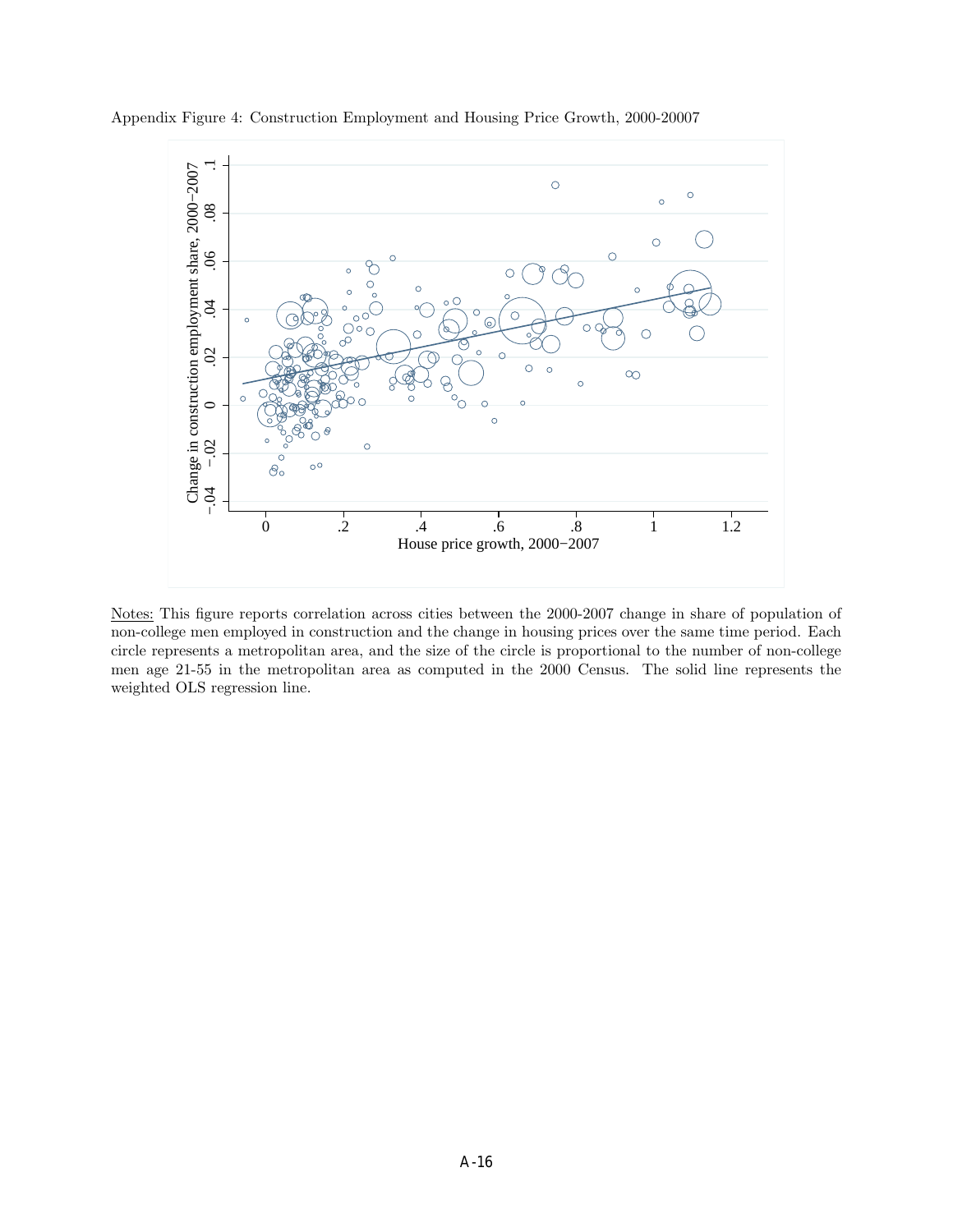

Appendix Figure 5: Manufacturing Shocks and (Residualized) House Price Growth, Non-College Men, 2000- 2007

Notes: This figure reports the correlation across cities between shocks to local manufacturing industries and 2000-2007 house price growth. The manufacturing shock is constructed following Bartik (1991); see Appendix for details. Each circle represents a metropolitan area, and the size of the circle is proportional to the number of non-college men age 21-55 in the metropolitan area as computed in the 2000 Census. The measure of land availability instrument described in Figures 5 and 6 is residualized out of the House Price Growth variable. The solid line represents the weighted OLS regression line.